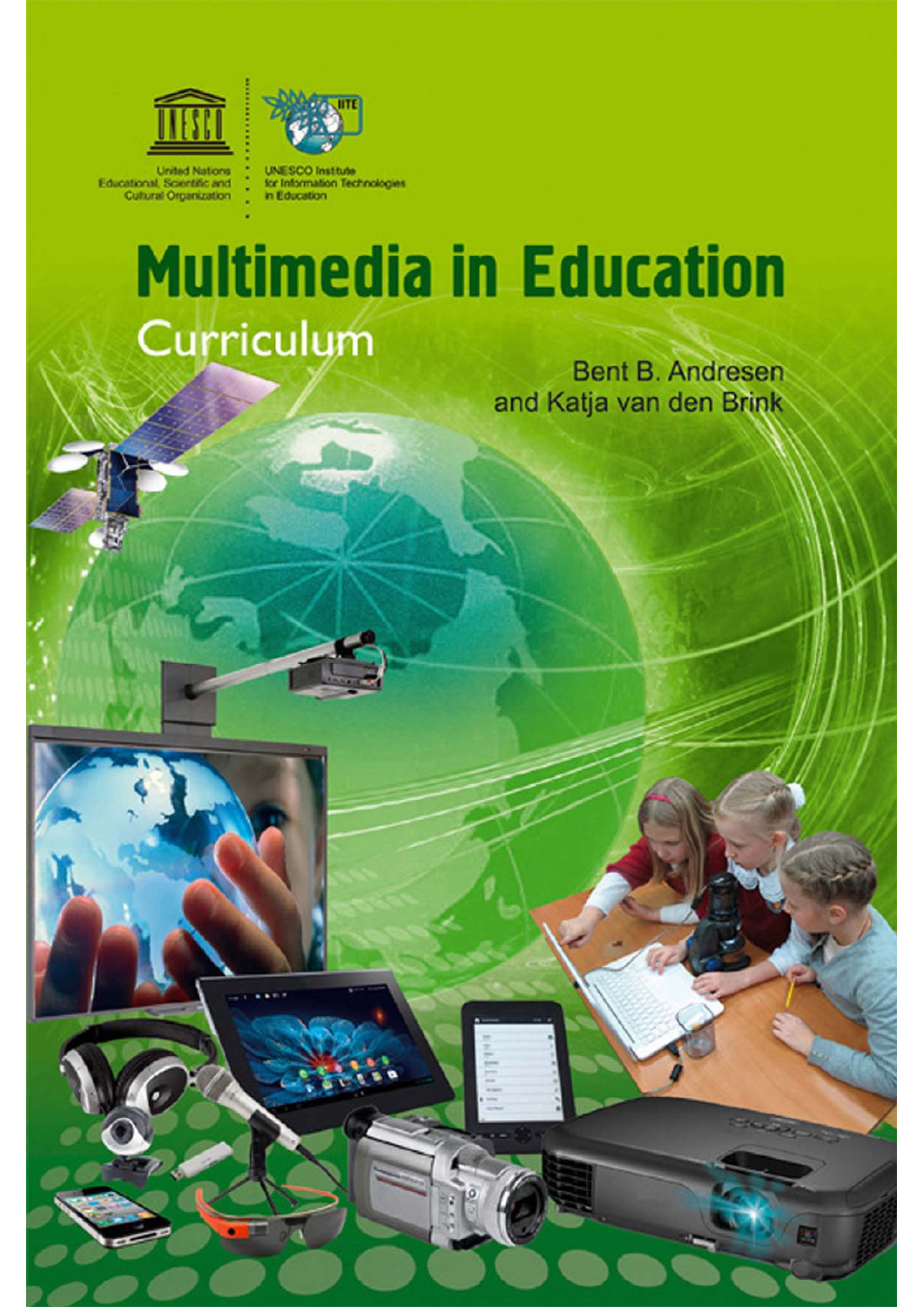



**United Nations** Educational, Scientific and Cultural Organization

**UNESCO** Institute for Information Technologies in Education

# Multimedia in Education *Curriculum*

 $\ddot{\cdot}$ 

by Bent B. Andresen and Katja van den Brink

Version 2013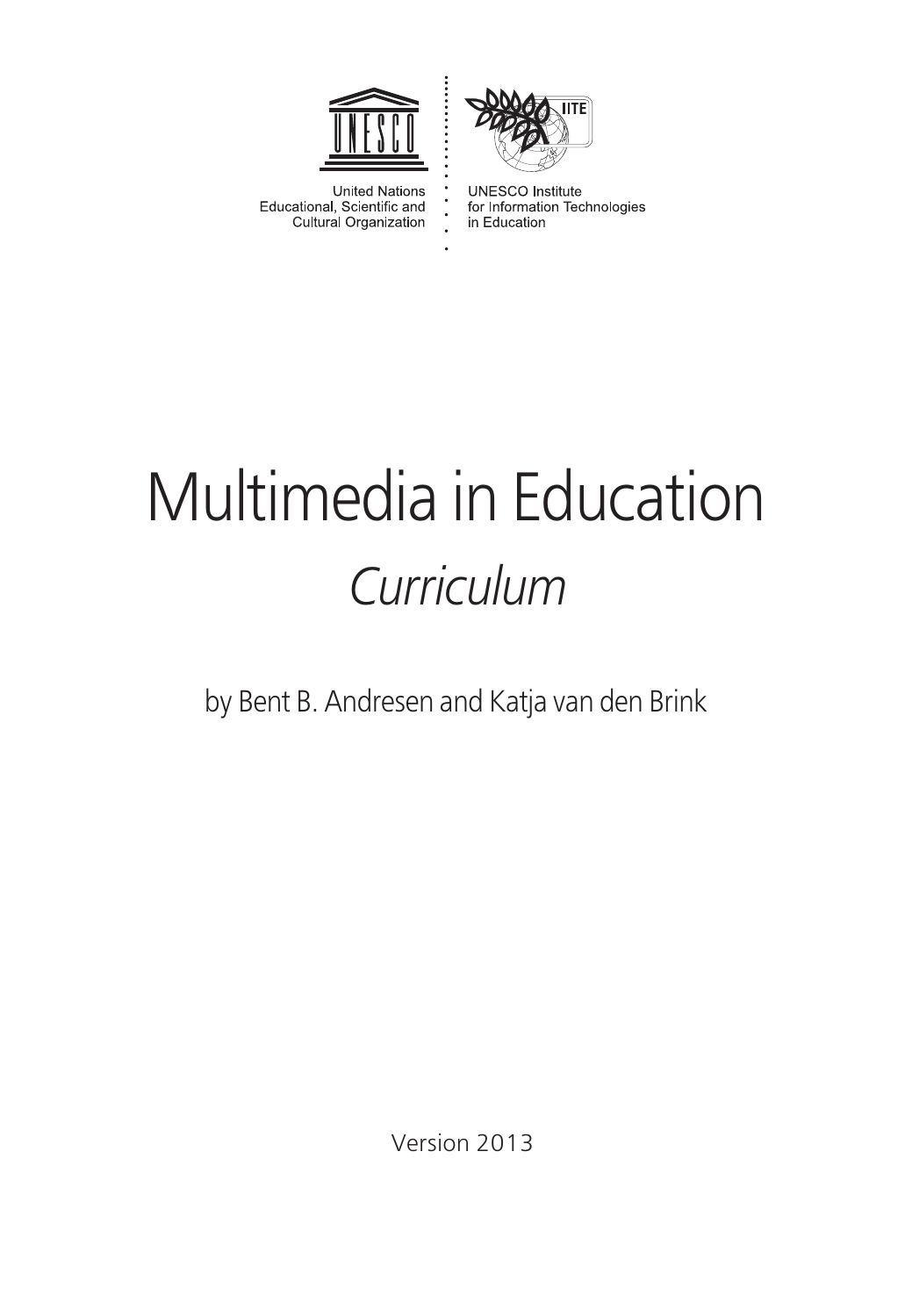#### **WORKING GROUP**

#### **Coordinating authors:**

Bent B. Andresen (Danish University of Education, Denmark) Katja van den Brink (University of Landau, Germany)

#### Advisory expert team (first version, 2001):

Christopher Abbott (Department of Education and Professional Studies, King's College London, UK) Roger Säljö (The University of Gothenburg, Sweden) Sigmund Lieberg (The University of Oslo, Norway) Jari Multisilta (Tampere University of Technology, Finland) Peter Reimann (Heidelberg University, Germany) Sergei A. Christochevsky (UNESCO IITE, Russia) Antonio M. Duarte (The University of Lisbon, Portugal)

#### **Project coordinator:**

Alexander Khoroshilov, National Program Officer, UNESCO IITE

The designations employed and the presentation of material throughout this publication do not imply the expression of any opinion whatsoever on the part of UNESCO concerning the legal status of any country, territory, city or area of its authorities, or concerning the delimitation of its frontiers or boundaries.

The author is responsible for the choice and the presentation of the facts contained in this book and for the opinions expressed therein, which are not necessarily those of UNESCO and do not commit the Organization.

Published by the UNESCO Institute for Information Technologies in Education

8 Kedrova St., Bldg. 3, Moscow, 117292, Russian Federation

Tel: +7 (499) 129 29 90

Fax: +7 (499) 129 12 25

E-mail: [Liste.info.iite@unesco.org](mailto:Liste.info.iite@unesco.org)

[www.iite.unesco.org](http://www.iite.unesco.org)

© UNESCO 2013

ISBN 978-5-7777-0556-3 Printed in the Russian Federation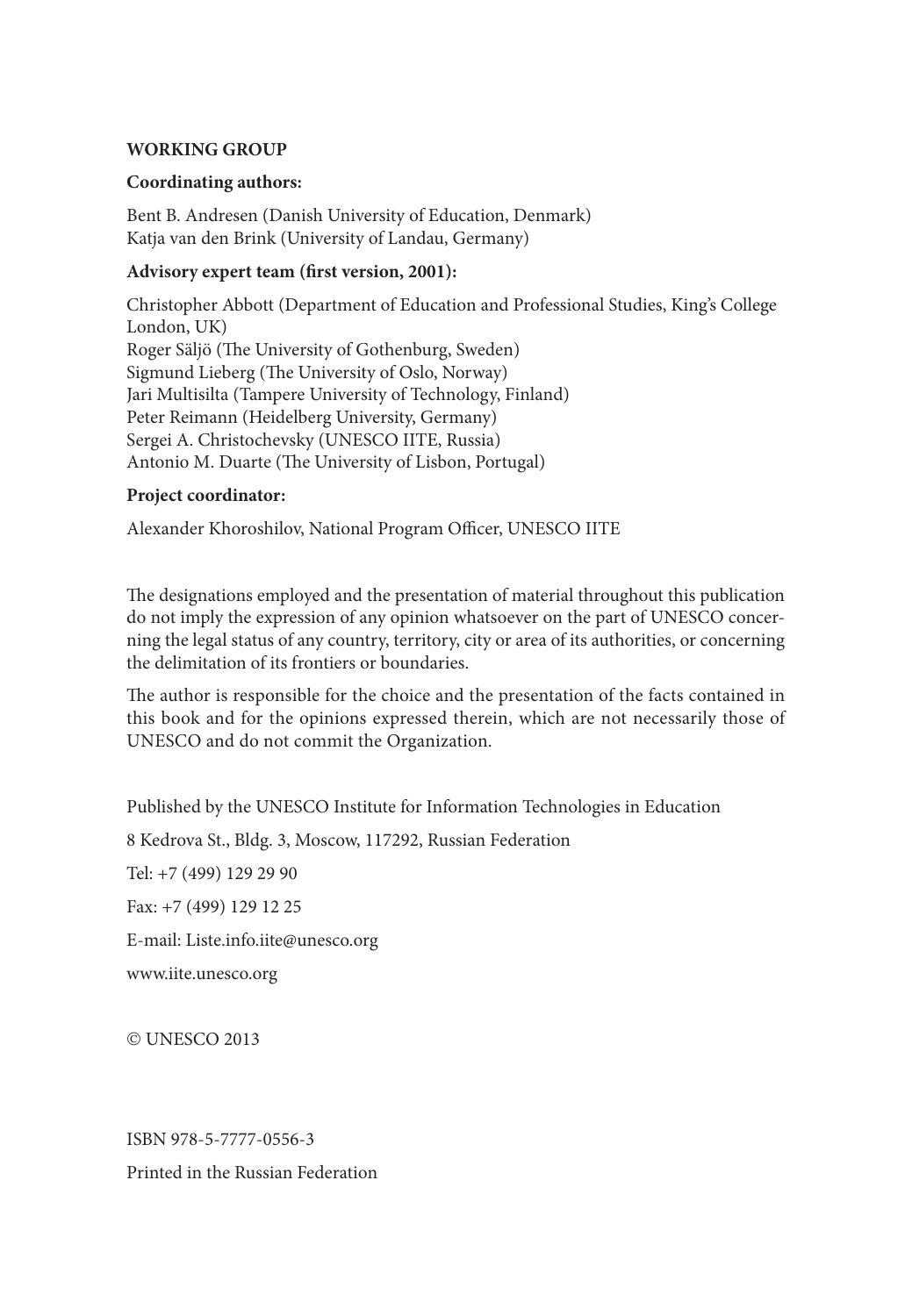## **Table of contents**

|                                                                  | $\overline{4}$ |
|------------------------------------------------------------------|----------------|
|                                                                  | 5              |
| Unit 1: Introductory workshop on multimedia in education         | 15             |
| Unit 2: Performance and portfolio assessment                     | 29             |
| Unit 3: Scenarios 1, 2 and 3 – learner as end user of multimedia | 39             |
| Unit 4: Scenario 4 – production of multimedia                    | 57             |
| Unit 5: Critical and reflective use of educational multimedia    | 67             |
|                                                                  | 77             |
|                                                                  | 117            |
|                                                                  | 127            |
|                                                                  | 135            |
| Appendix 3: Examples of tools for multimedia production          | 136            |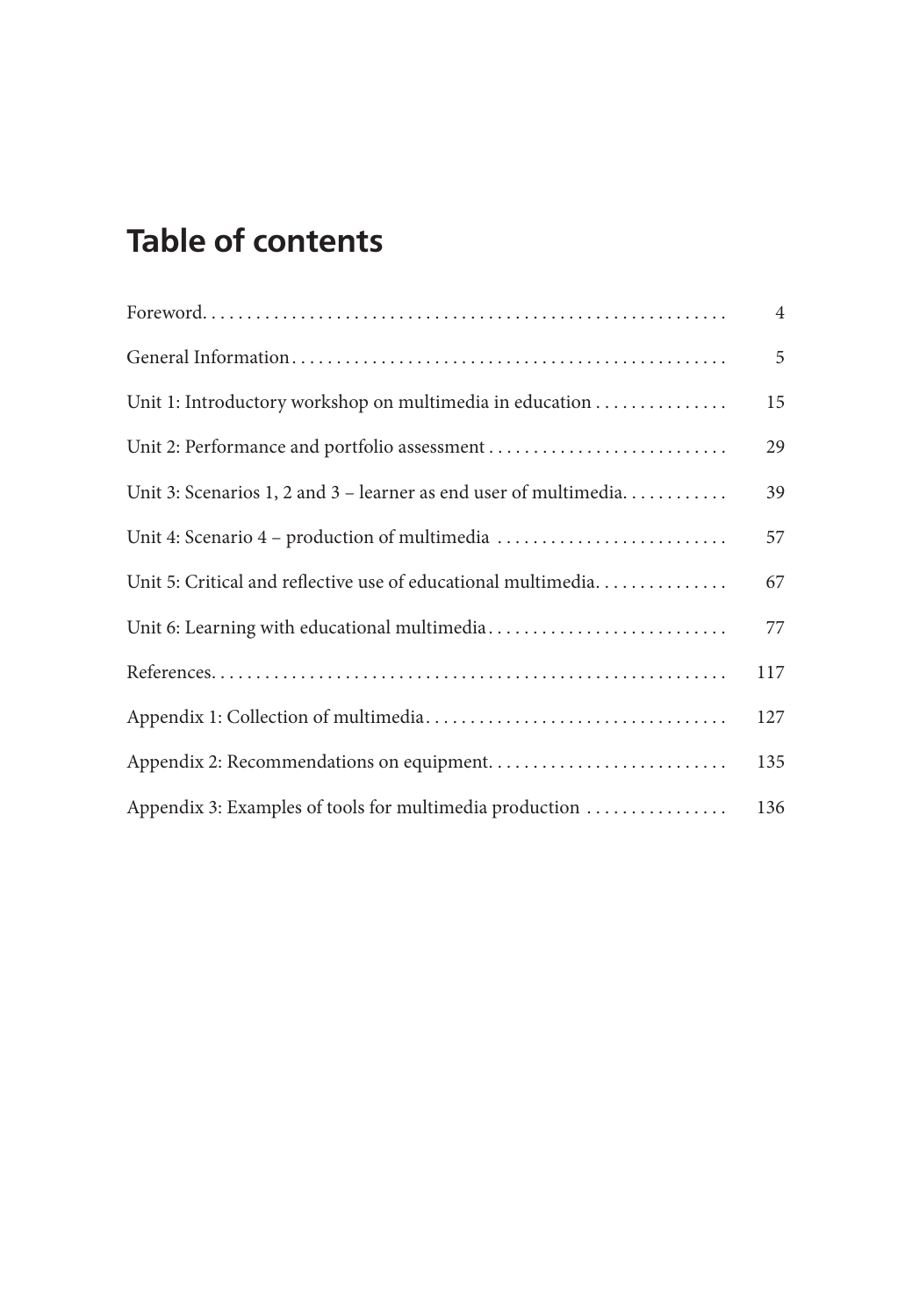## <span id="page-4-0"></span>**Foreword**

Dear Colleagues,

You are holding in your hands a new edition of the book prepared by the international experts – Mr Bent B. Andresen (Danish University of Education, Denmark) and Ms Katja van den Brink (University of Landau, Germany) – that was initially issued in 2001 by UNESCO IITE. Since that time, a large variety of innovations and developments have appeared in the field of ICT in education, especially with regard to multimedia application. As the first edition of the book attracted huge attention of the international education community, UNESCO IITE has decided to commission it as an updated curriculum, considering the experience of the authors accumulated since then, and taking into account new achievements in the area of multimedia incorporation into regular educational practice.

Effective teaching and learning is impossible nowadays without the use of various techniques based on modern ICTs and innovations of the so-called 'digital' pedagogy. Within a high-tech information-educational environment, multimedia is one of the powerful tools that assists teachers to enhance their professional capacity and helps students to achieve their educational goals. Moreover, modern multimedia in combination with social media and open educational resources contribute to reaching one of the UNESCO main goals in education – to make quality education more accessible for all.

In this book you will find a well-structured and systematic explanation of several pedagogical scenarios for the use of multimedia in education, including the description of the different aspects of performance and portfolio assessment, the role of multimedia end users, multimedia production process, practical use of multimedia in teaching and learning. This is of high importance, as the integration of ICTs with pedagogy is a key component of the concept of 'new pedagogy' that meets the demands of the Global inclusive knowledge society.

I hope that this publication will be very helpful for teachers and teaching staff, education administrators and policy-makers, researchers and students, as well as for everyone interested in the state-of-the-art multimedia application at different levels and sectors of education.

> Dendev Badarch UNESCO IITE Director a.i.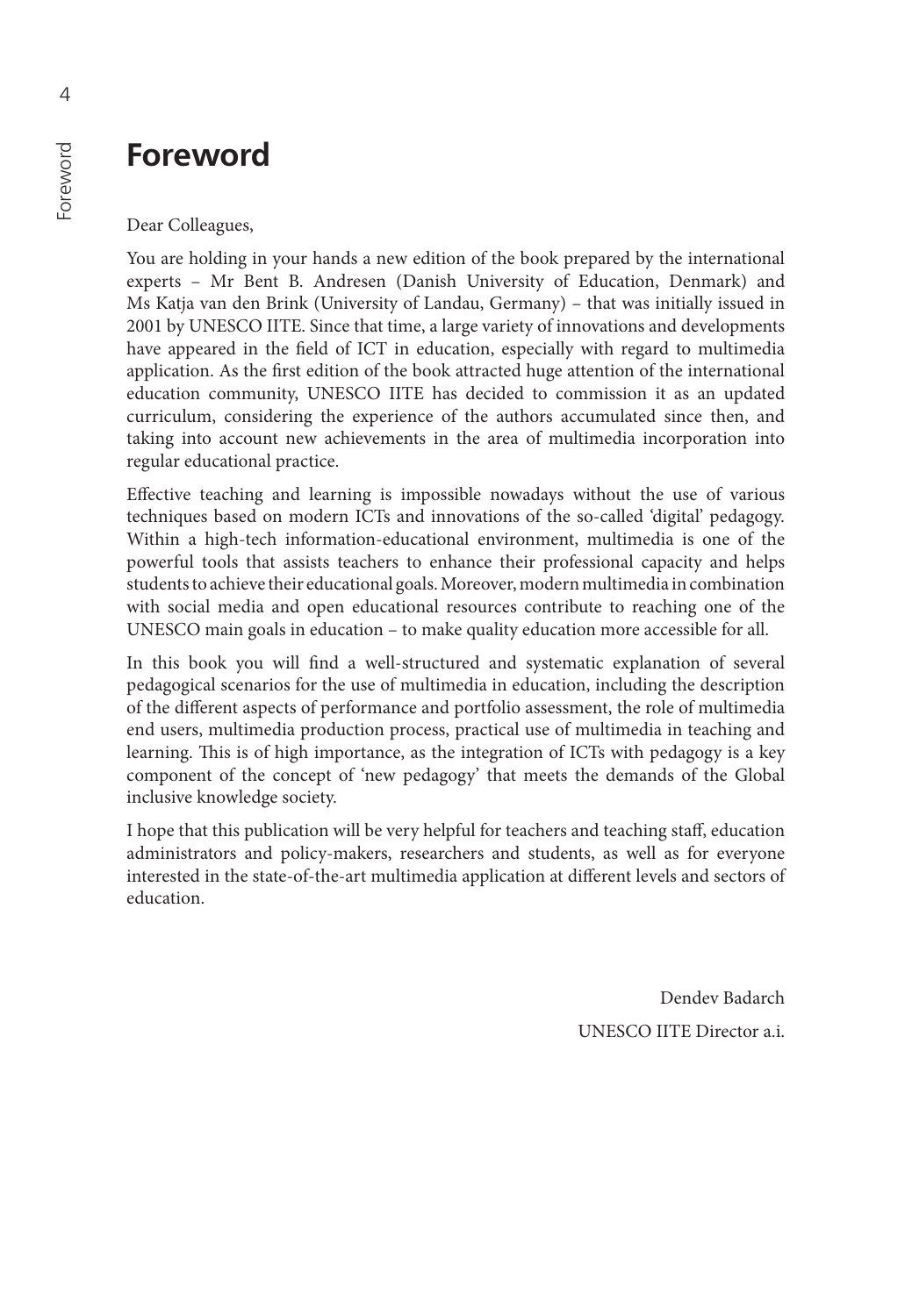## <span id="page-5-0"></span>**General Information**

## **Introductory notes on course and curriculum**

In 2000, UNESCO IITE asked Dr. Bent B. Andresen from the Department of Education at Aarhus University in Denmark to co-ordinate the preparation of materials for a specialized course module on multimedia in education. In particular, Bent B. Andresen was asked to coordinate the preparation of proposals for an introductory note, a curriculum and a supplementary set of materials for an UNESCO IITE specialized course module. He did this work together with Katja van den Brink, a France-based psychologist.

In addition, Bent B. Andresen was asked to select a group of international experts to work on the development of materials for the UNESCO specialized course module *Multimedia in Education*.

## **Target audience**

The UNESCO course module *Multimedia in Education* was developed within the framework of elaboration of *The IITE Educational Program on ICTs in Education*. According to the classification of UNESCO IITE Educational program, the target audience includes:

- 1. Heads of pre- and in-service teacher training and vocational development institutions, trainers of trainers for ICTs in education, instructional guidance and support specialists;
- 2. Teachers, ICT school coordinators and other educational personnel.

## **Level of preliminary knowledge by participants**

- Teacher education;
- ICT literacy;
- Basic knowledge about the function and application of ICTs into educational settings.

## **Aims and outcomes of course module**

The aims of the module Multimedia in Education are that the target groups develop a deep knowledge and high competencies regarding:

- Why, where and how multimedia can be used in school educational settings;
- Pedagogical scenarios concerning the mainstream and future use of educational multimedia;
- Important learning and teaching aspects, in particular, teachers' roles, students' learning strategies, social/collaborative learning, ICT literacy, metacognition, and motivation;
- Present educational goals and how educational multimedia can support these goals;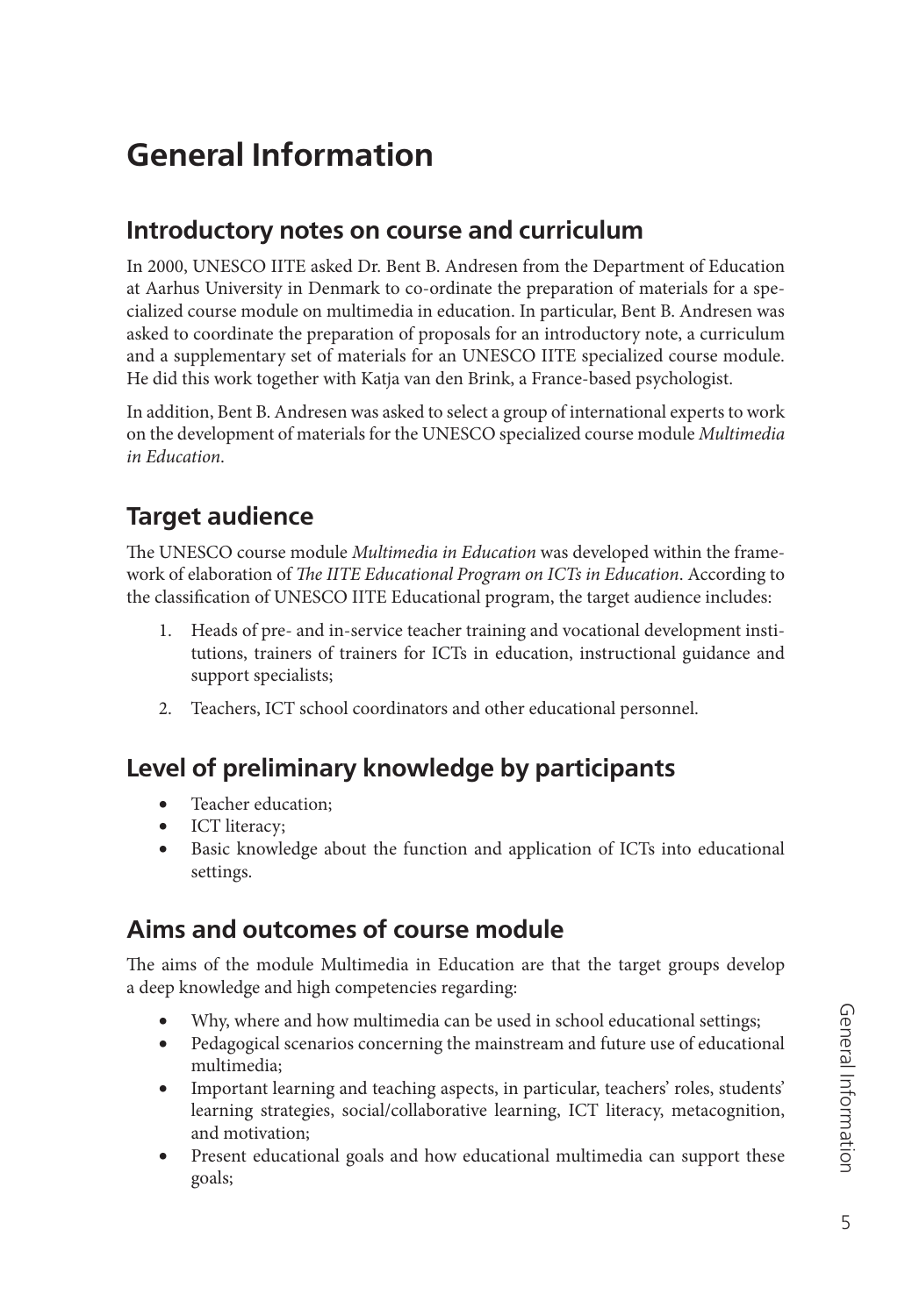- Critical and reflective selection and the use of educational multimedia according to mainstream scenarios for multimedia in education;
- Evaluation methods related to the educational use of multimedia.

In particular, the module is aimed at boosting educators' motivation and skills in applying multimedia into educational settings and adapting the content of the course into current educational practices.

In this context, knowledge implies theoretical and practical knowledge concerning the content to be learnt. Competencies refer to the ability to transfer and adapt the material of the module into a real classroom situation. After this module, the trainee is expected to be able to use and apply the acquired knowledge and competencies in his or her school situation.

#### **Content of course module**

As stated in the title, the content of the course module is focused on the use of multimedia in education. In particular, it describes the role of teachers and students, and the potential impetus of multimedia on students' learning, motivation, cooperation, etc.

Currently, students are encouraged to use a growing number of multimedia products in a number of different ways. The application of interactive multimedia into educational systems takes place all over the world, although the range and speed of implementation varies from country to country. In educational settings, multimedia products and online services serve as a means of communication and expressive tool in various pedagogical scenarios.

The notion of *pedagogical scenario* designates a postulated sequence of imagined events of a learning situation. Each event is characterized by specific roles of teachers, students and educational multimedia products. Some products and materials are designed to control the process of presentation and students are assigned a somewhat passive role as receivers of information. Other products and materials are interactive in the sense that students are assigned an active role, where they can select topics and jump between them.

The different ways in which students deal with multimedia are categorized - according to a scenario model – into four pedagogical scenarios (Andresen, 1999):

- 1. The use of multimedia linear educational sources;
- 2. The use of multimedia hypertext-based materials;
- 3. The use of multimedia supervising products;
- 4. The use of multimedia productive tools and ingredients.

Scenarios 1–3 relate to students as to *end user*s of messages from educational multimedia, whereas Scenario 4 regards students as *producers* of small-scale multimedia products.

The use of linear multimedia in Scenario 1 regards the reception of the content of linear multimedia products. Students perform different tasks in a sequence. Initially, they can pick the episodes they want. However, once potentially useful sources have been determined, students have very limited control over the narration.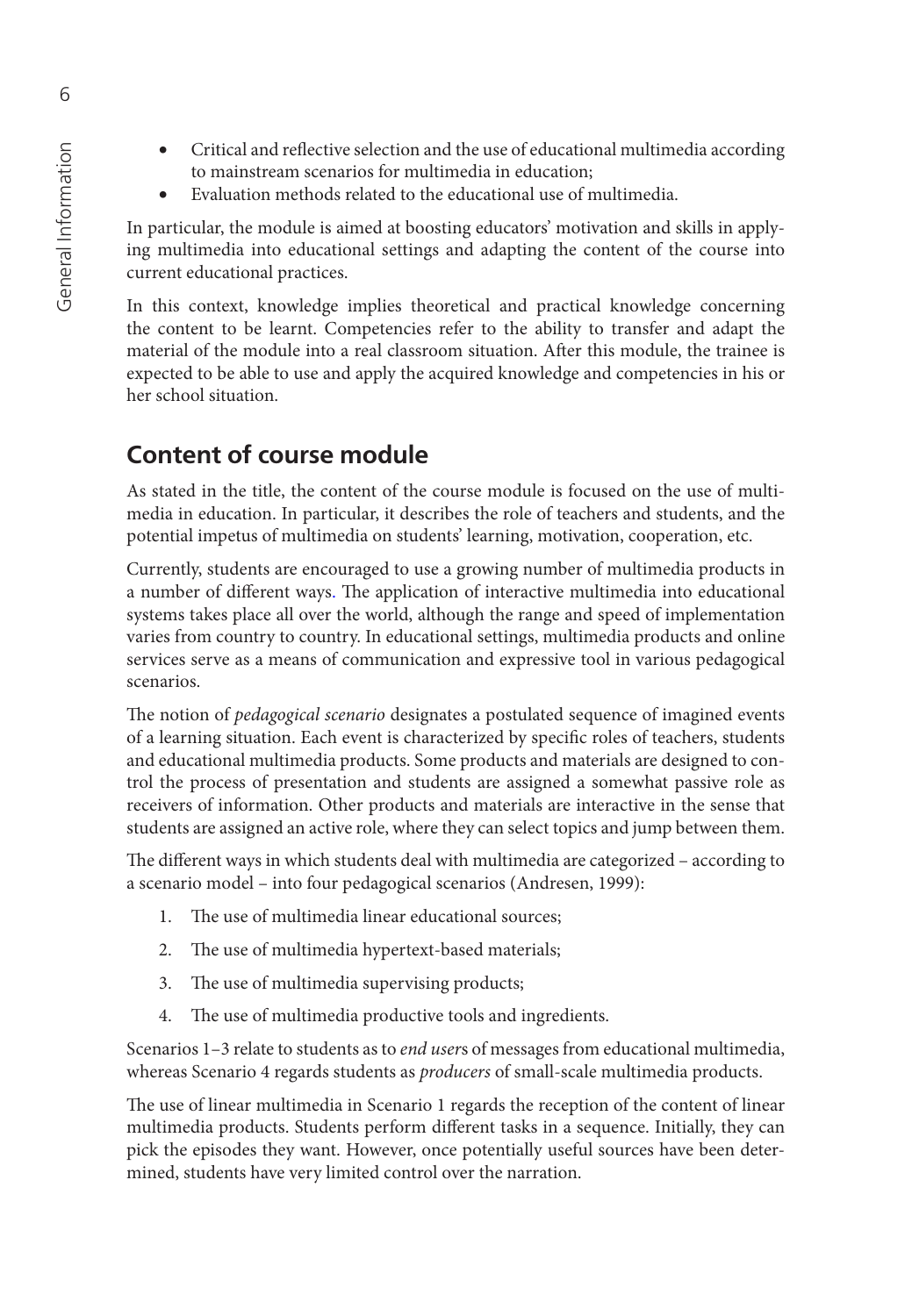The use of hypertext-based educational materials in Scenario 2 encompasses the reception of the content of non-sequential multimedia products. Non-sequential narratives include hypertext-based, interactive materials and they are often used as information providers. No guidance is offered through different sections, thus making the student act as an explorer.

The use of multimedia tutoring products in Scenario 3 regards the reception of the content of multimedia products aimed at teaching. These products display various guidelines for students and help them break down and structure different tasks. This type of products typically has a tutoring strategy. Firstly, they are based on knowledge about a subject matter and about instruction, often presented in drill-and-practice sessions. Secondly, they apply a critiquing strategy, e.g. provide feedback tailored to the particular needs of each student helping her/him confirm hypotheses and refine proposals.

The use of multimedia productive tools in Scenario 4 covers students as authors and producers. This scenario regards the production of multimedia presentations by means of proper multimedia elements to be used by students in order to create and edit multimedia products in the classroom, and by means of proper tools to handle elements of texts, graphics, sounds, etc. Here, students take on the role of producer.

The four scenarios cover widely used multimedia genres in educational settings that differ with respect to the role of students and teachers, as well as to the function of multimedia products and online services. Many mainstream approaches are similar to one of the scenarios or consist of a mixture of these. It does not mean, however, that the common multimedia pedagogical practices are considered limited to these four approaches.

The intention is to describe some typical pedagogical scenarios and not to present an exhaustive list of scenarios. More specialized scenarios can, of course, also be found.

Those taking a course on multimedia in education are expected to develop knowledge and skills in the following areas:

- The scenario model concerning the use of multimedia in education and important learning and teaching aspects of learning with educational multimedia;
- Critical and reflective selection of educational multimedia according to educational objectives of the use of multimedia (What knowledge and competencies do students need to develop and how can educational multimedia support these goals?);
- The application of educational multimedia according to Scenarios 1, 2, 3 and 4 and mixtures of those into schools/educational settings;
- Proper methods of evaluation of the knowledge and competencies acquired.

From the point of view of school organization, the integration of multimedia in the process of teaching and learning demands reflexive, pragmatic and experiential approaches, which place teachers, ICT school coordinators and other educational personnel at the centre of innovation. With the help of multimedia, the teacher shifts from being a transmitter of information and the single source of knowledge to one among many sources of knowledge and a facilitator of the learning processes.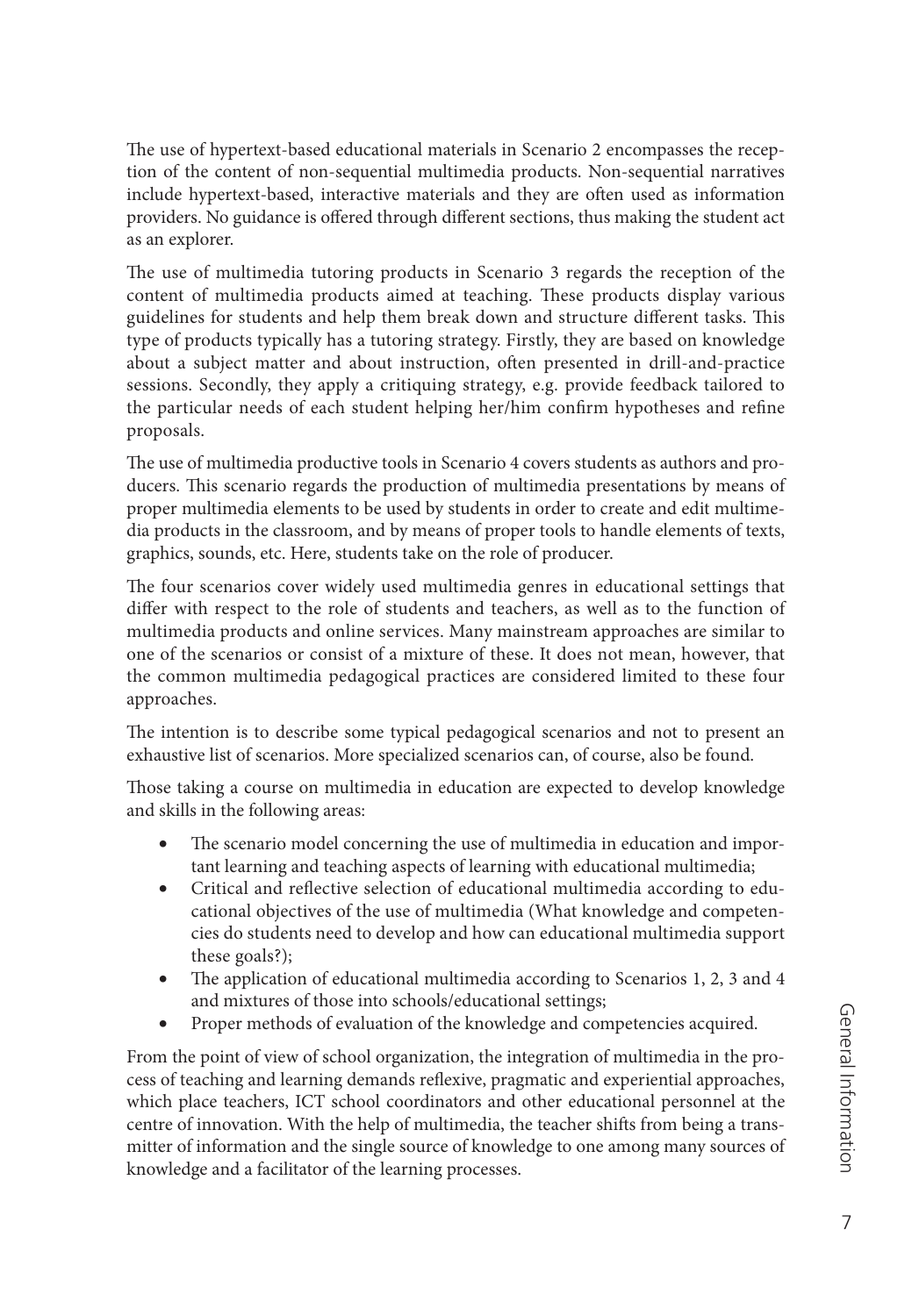## **Brief descriptions of instructional methods**

The course can be given in two ways. The form can be either conventional classroom education or e-learning (i.e. open and distance learning via the Internet).

Conventional provision is the most common offering of in-service teacher education. This form requires the participant to travel to an institution for the purpose of in-service education. In most cases, it is characterized by oral presentations given by instructors, in-class discussions, guided studies of tutorials, as well as by practice in labs. Often, it includes periods with studies in libraries or media resource centers.

It is recommended to use typical tools, such as projectors and computers when, for example, demonstrating on-screen slides or images. Furthermore, the computer is necessary as a learning and teaching tool that helps to construct new knowledge.

In this context, e-learning is characterized by the separation of the teacher and the participant. The interpersonal face-to-face communication of the conventional education is replaced by a mode of communication and guidance mediated by the Internet. In many countries, this form of in-service education is considered complementary to the conventional one. Evaluations are positive if both the forms are connected to each other. Many school leaders, coordinators and teachers prefer to work on their own and in teams in part of the course (Andresen, 2000).

It is planned to provide separate guidelines on both the conventional provision and the e-learning approach for instructors of the course *Multimedia in Education*, as well as for its participants (student guide).

The instructional method of the presented curriculum is based on a common approach for e-learning and conventional classroom learning. The basic instructional approach is a learner-centered approach, i.e. self-regulated and collaborative learning guided and supported by a trainer. The integration of the use of multimedia in teaching-learning experiences demands very reflexive, pragmatic and experiential approaches, which place the course participant at the centre of the learning process. This means that participants have to find their own individual access to information for constructing their knowledge. Therefore, they need a vast pool of appropriate individualized strategies, which will enable them to be active and critical learners.

## **Structural organization of sessions**

The units will be instructed differently according to the learning objectives and learners' previous knowledge. The individual sessions are divided into three phases: the construction of declarative knowledge (knowing that), the construction of procedural knowledge (knowing how), the construction of structural knowledge (knowing why) and reflection on the received information, acquired knowledge and skills, whereby the order of these three phases is not important. This means that there will be situations in which it makes sense to reflect first on the topic, or just to try a certain multimedia application or tool.

Furthermore, there is a broad collection of digital multimedia (see Appendix 1), which can be used to foster learning and teaching with multimedia. This provides an insight on how multimedia can be used in the classroom.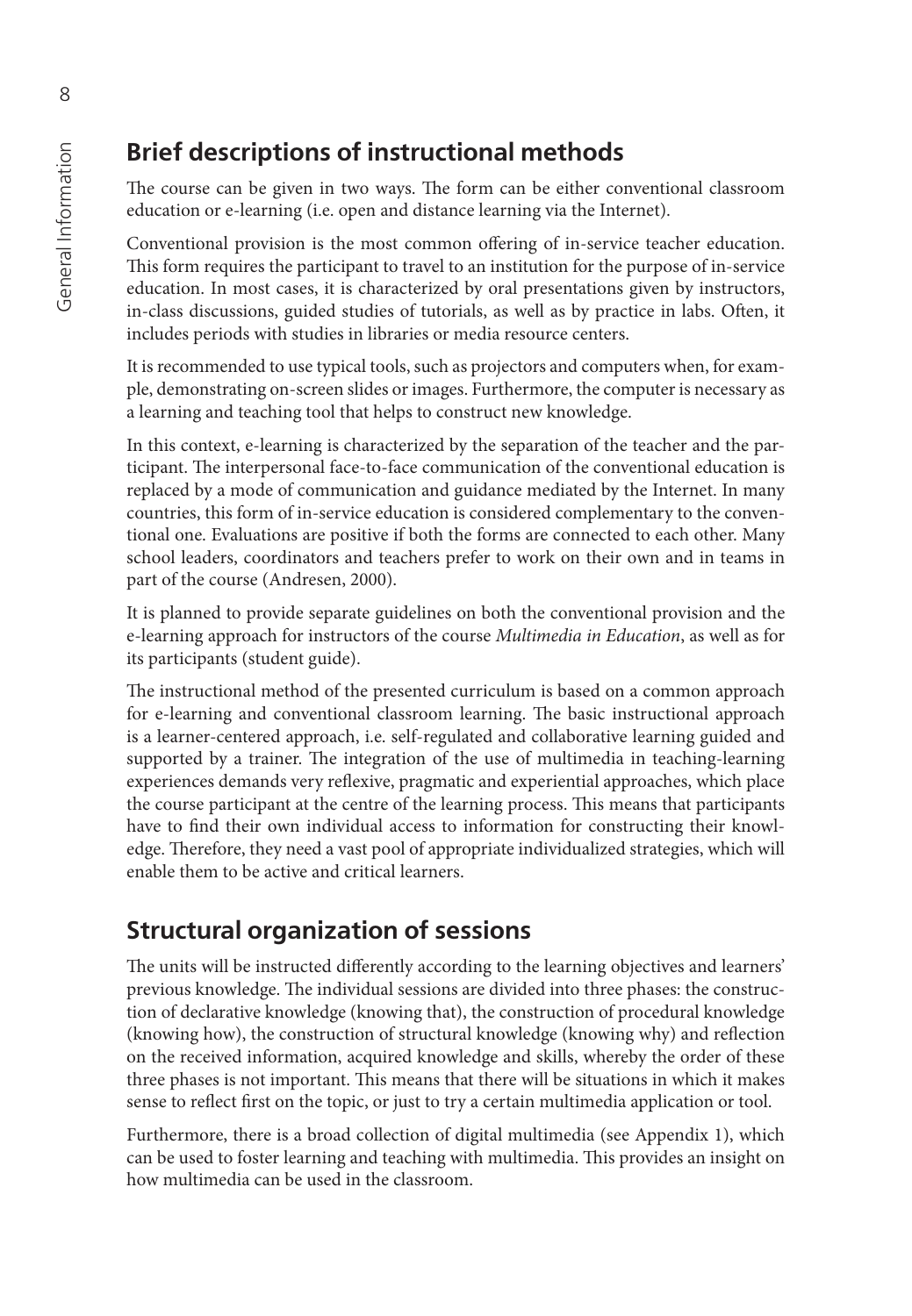The particular instruction method recommended will be described in connection with each of the specialized module units.

From the beginning, participants can be informed that the course is open, i.e. that it is up to them to choose and engage in the proposed course activities.

## **Brief description of main phases of units**

The individual units/sessions are divided into three phases: the construction of declarative knowledge (knowing that), the construction of procedural knowledge (knowing how), and the construction of structural knowledge (knowing why) and the received information, acquired knowledge and skills.

The order of the phases differs. In some cases, it makes sense to reflect on the topic in the beginning. In other cases, it is recommended just to try a certain multimedia application or tool. Therefore, the units of the course module will be taught differently according to the learning goals and previous knowledge of participants. The recommended pedagogical approach will be described in connection with each of the specialized module units.

## **Recommendations for organization**

The course should be taught to groups of no more than 20 students.

Every student should have access to a computer during the course. Since the course also deals with web-based multimedia materials, access to the Internet is required.

A list of recommended equipment can be seen in Appendix 2, and a list of recommended software – in Appendix 3.

For certain activities, students will need to work in groups of three.

## **Total time requirements**

In practice, the amount of time needed will be depending on participants' previous experience with ICT in educational environments.

## **Multimedia collection**

As mentioned above, there is a broad collection of multimedia (see Appendix 1) that can be used to foster learning and teaching with multimedia, as well as to get a broader view on how multimedia can be used in the classroom.

## **Curriculum – learning units**

#### **Unit 1. Introduction workshop: using multimedia in schools**

The overview introductory workshop provides participants with a first insight on the state of the art of the topic *Multimedia in Education*. The workshop looks at teaching and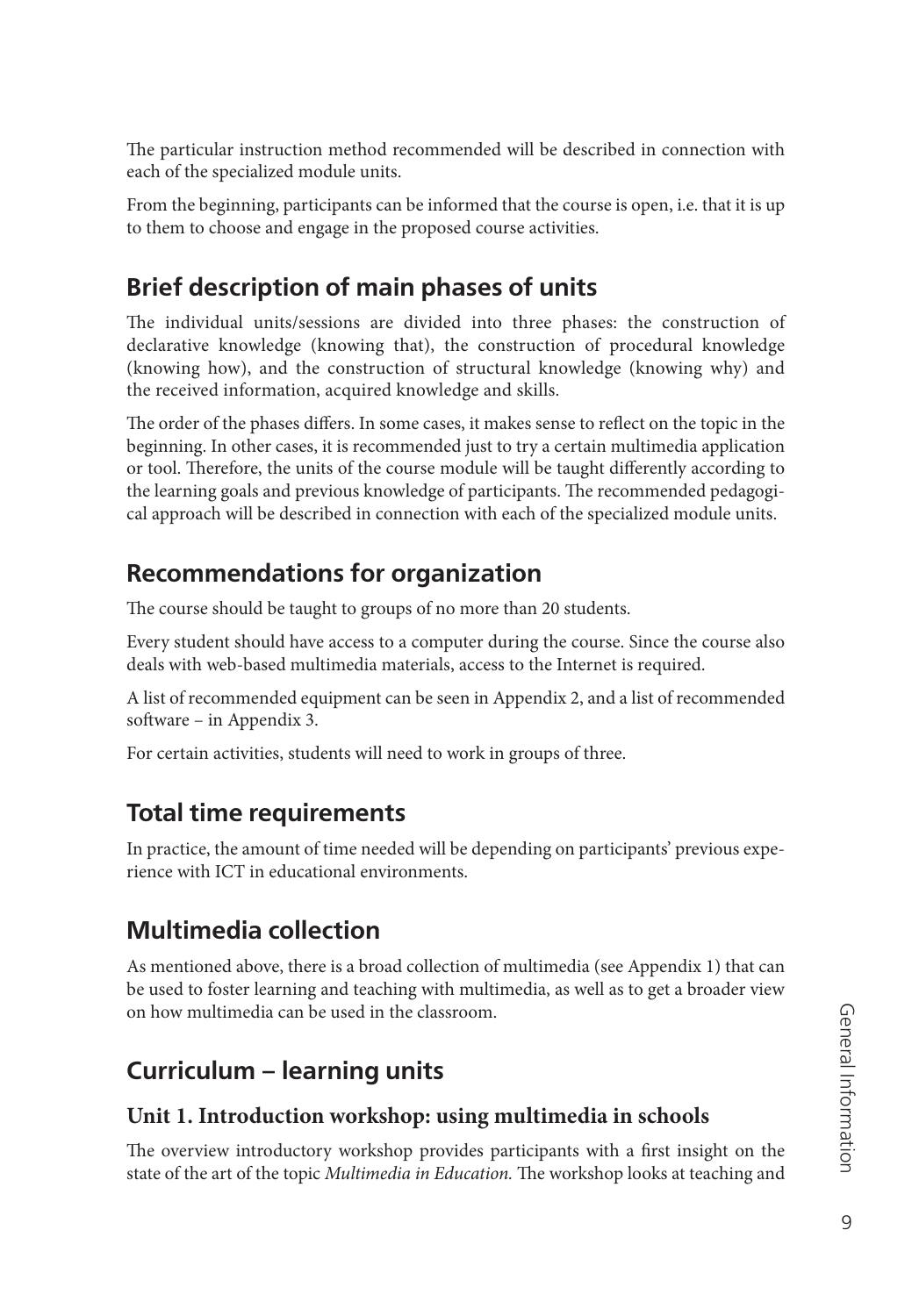General Information General Information

learning with educational multimedia from a teaching and learning perspective as well as from a practical point of view.

### **Unit 2. Performance and portfolio assessment**

In Unit 2, participants of the course assess their own knowledge and abilities. Positioning the topic 'Assessment/Evaluation' at the second part of the module is due to pedagogical reasons. From the very beginning, students should learn to reflect on their own activities and knowledge.

Participants of the course are expected to work out a performance assessment (Collins, 1992) in the form of a portfolio approach. The production of their own file with the help of multimedia tools during the course can feed several needs of the curriculum – to help participants develop their self-assessment and external evaluation skills as well as various competencies.

#### **Unit 3. Using multimedia according to Scenarios 1/2/3 – learner as end user of multimedia**

The application of multimedia into education means many things to many people. However, the use of educational multimedia can be classified according to some mainstream scenarios. As mentioned in the previous section, the scenario model includes four pedagogical scenarios and covers the most common use of multimedia applications (Andresen, 1999).

This unit deals with the reception of linear-narrative elements (Scenario 1), of nonsequential elements (Scenario 2) and of elements aimed at teaching (Scenario 3) of educational multimedia.

The concept of the scenario model will be worked out practically in pairs/group work at the computer.

#### **Unit 4. Multimedia use according to Scenario 4 – learner as producer of multimedia**

Exploring this scenario, participants are supposed to produce their own multimedia presentation using proper tools to handle texts, graphics, video, sound, etc.

A multimedia portfolio evaluation will be integrated into multimedia production.

#### **Unit 5. Critical and reflective use and selection of educational multimedia**

In this unit, pedagogical reflections on the use of educational multimedia will be considered as well as the critical selection of multimedia applications.

## **Unit 6. Learning with educational multimedia**

This unit deals with theories of learning. In particular, such aspects as learning conceptions, learning strategies and self-directed learning, metacognition, social/collaborative learning, ICT literacy, and motivation will be deepened and practiced.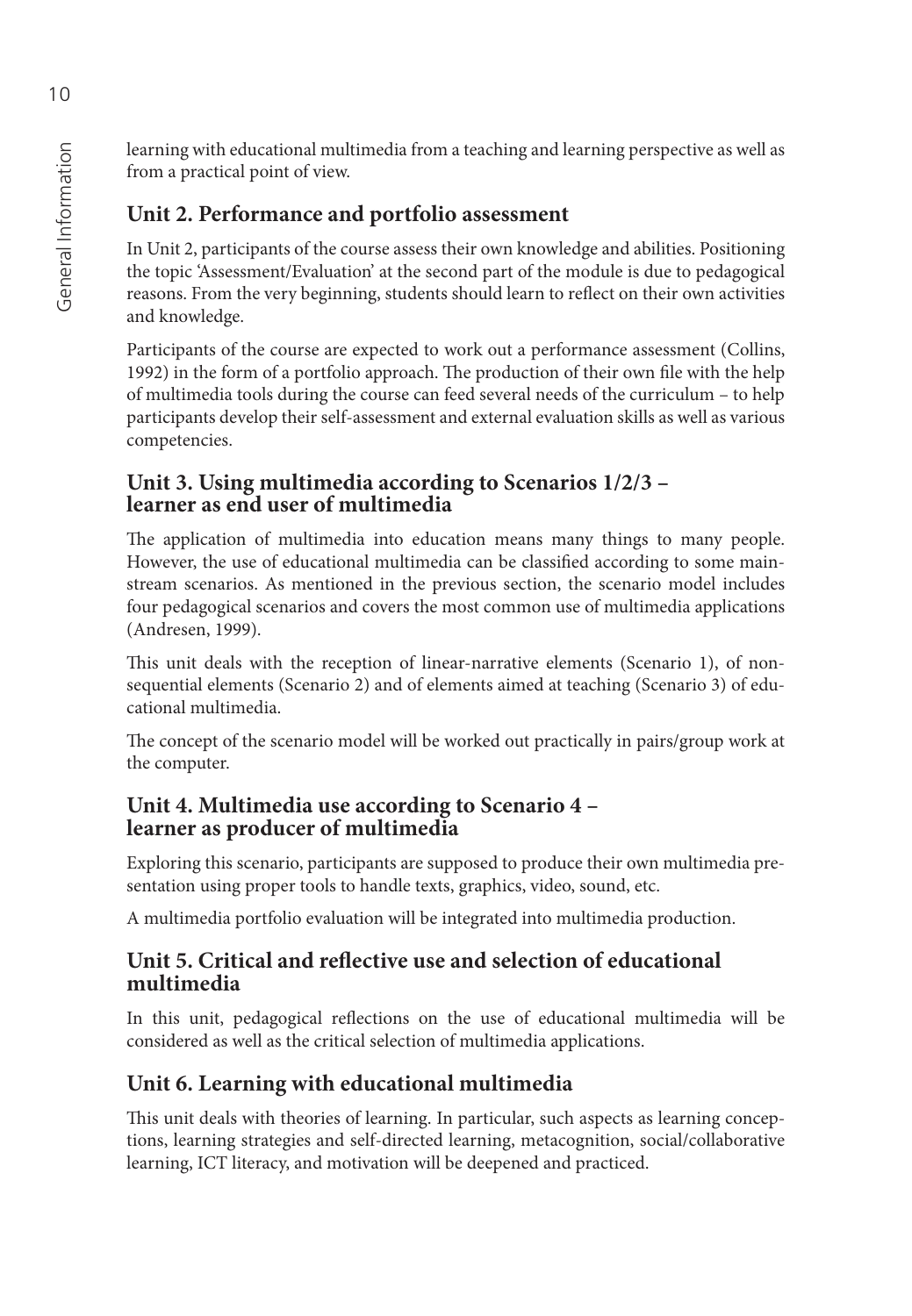## **Order of units and sessions**

It is recommended to start with the workshop. During the workshop, participants of the course will be introduced to the main topics of the course module.

Thereafter, it depends on the course provider/instructor how to organize the structure of the course. The order provided in the description of the section 'Course Module' may be appropriate in many situations.

Participants are expected to deal with the order of sessions according to their individual needs.

Since Unit 6 regards the rationale behind the use of multimedia in education, it is possible to change the order of the units and provide it immediately after the introductory workshop.

It is suggested to follow the so-called *market metaphor* (Figure 1), which means that the trainer can choose the order of topics according to his or her own needs. The starting point is the workshop. After completing the workshop, the trainer, however, might prefer to start with theories on learning or he or she might like to start by selecting the practical parts of the curriculum. The assessment of course participants can be placed directly after the workshop, if the trainer is interested in the portfolio approach and if he or she wants to engage participants into their own assessment.

Moreover, there are many opportunities to structure the content of the curriculum. For instance, teaching Unit 4 (Scenario 4) might alternate with teaching Unit 6 (Learning with Multimedia) due to the fact that Unit 6 deals with certain learning theories and learning aspects, which are important to understanding and applying Unit 4 in a pedagogical way.



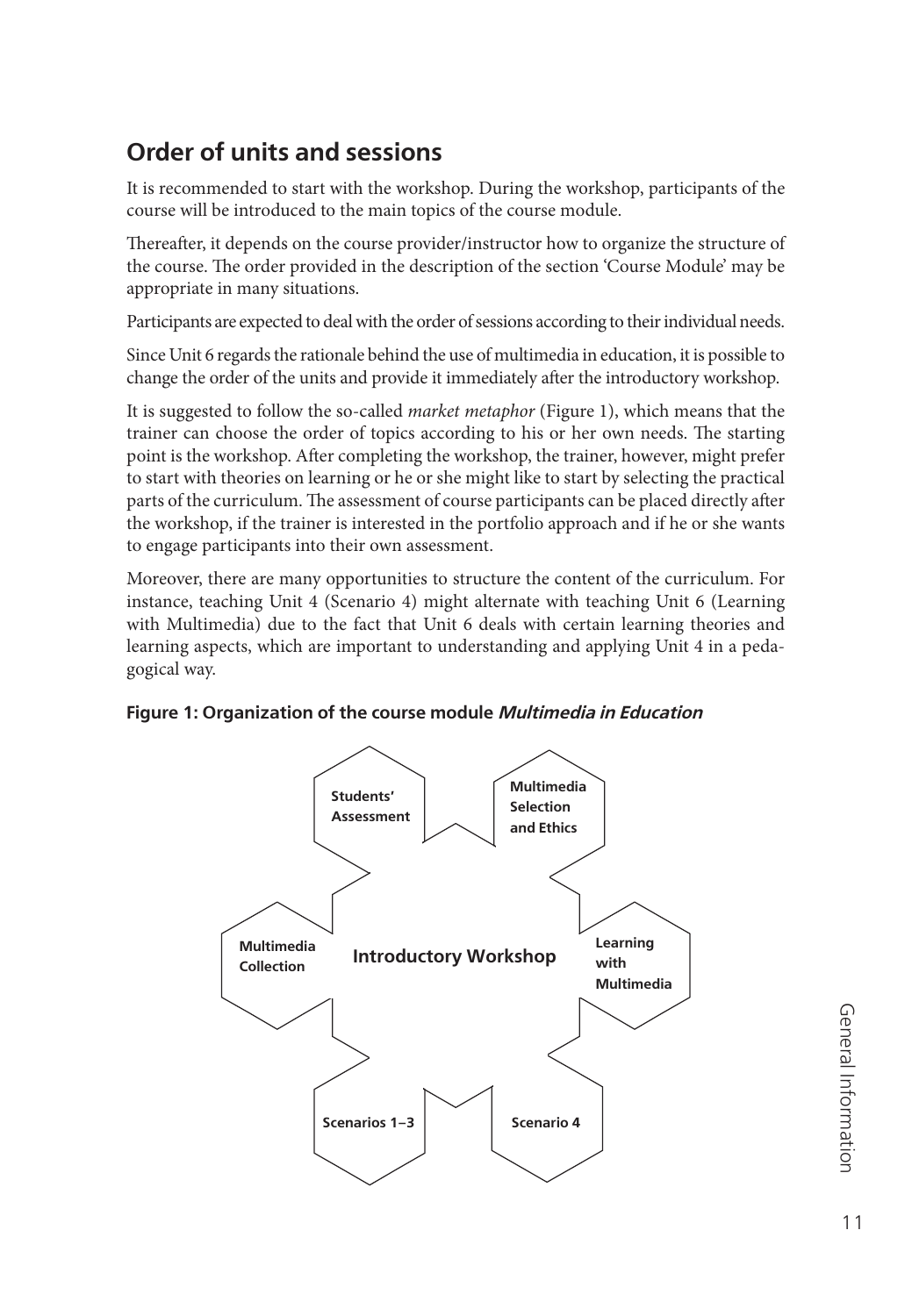## **Overall teaching guide**

#### **Pedagogical approach for all units**

The integration of ICT and multimedia in schools can change the existing learning principles tremendously. The organization of schools can become innovative in the sense that it will adopt reflexive, pragmatic and experiential approaches, which place the individual learner closer to the centre of the learning processes. The use of multimedia often means that there are more student-centered work and flexible schedules. The teacher's role often changes from being an authority, or the primary source of knowledge, to being also a facilitator or conductor of the learning process. Students have to find their own individual access to the fast changing world and therefore they need a huge pool of appropriate individualized strategies, which will foster their active and critical learning. The ability to share knowledge collaboratively with others in a world where most products are the result of teamwork, having the appropriate strategies and knowing why and how to apply them will be among the most important qualifications within lifelong learning.

As mentioned above, the individual units/sessions are divided in three phases: the construction of declarative knowledge (knowing that), the construction of procedural knowledge (knowing how) and the construction of structural knowledge (knowing why) and reflection on the given or found information, the acquired knowledge and skills. The order of the three phases is not considered important. Sometimes it makes sense just to reflect on the topic at the beginning or to try a certain multimedia application or tool without focusing on it in depth.

What is learned may not be what the teacher intends to be learned (Candy, 1999; Driver and Oldham, 1986 - cited according to Biggs and Moore, 1993). The major determinants of learning are internal to the learner:

- 1) What is learned depends on what is already known. Most important determinant of learning is existing knowledge; the students construct with the bricks and blueprints they already have. New knowledge obviously affects the outcome, but not as powerfully or directly as we assume.
- 2) Learning is an ongoing process; it is continuous and active. The learner will have relevant experiences prior to and following formal instruction. It is better if formal instruction tries to encourage and make those links explicit rather than ignore them.
- 3) Learners have responsibility for their learning. In line with a constructivist view of learning, one must allow learners to develop self-direction and not force 'correct' constructions onto them.
- 4) Constructed meanings share common characteristics. Through language and shared social experiences people's constructions allow communication and acknowledgement of mutual validity.

The collection of multimedia (see Appendix 1) gives further information on how to work with multimedia in the classroom.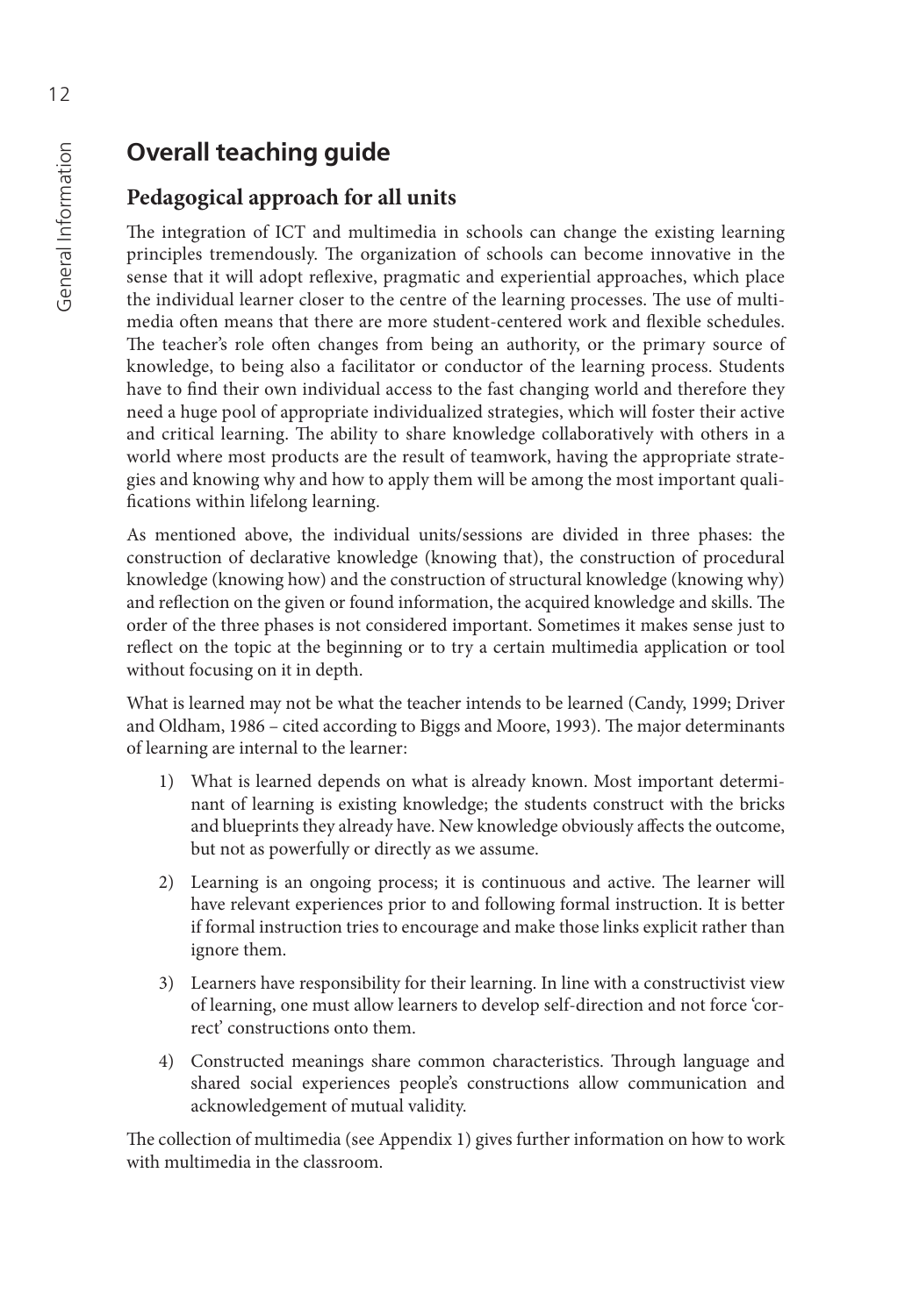#### **Teachers' ICT competencies**

Applying ICT into the classroom, teachers need different types of competencies:

- General pedagogical competencies;
- ICT literacy;
- ICT pedagogical competence.

*General pedagogical competencies*: The student-centered approach plays an important role.

*ICT literacy*: To teach a foreign language, the teacher needs to be fluent with respect to that language. For example, the teacher of English has to be fluent in English. In the same way, the teacher needs to be fluent in ICT. For example, he/she needs to know where and how to find materials on the web, how to use it for different subjects for teaching and learning purposes, how to present educational content by means of multimedia, and how to use multimedia products and online services in education.

These competencies include a general understanding of central functions, uses, and methods in general computer use.

Such competences are also needed for being able to discuss multimedia issues in schools.

*ICT pedagogical competence:* Teaching with multimedia calls for competencies according to the use of the scenarios (see Scenario Model Unit 1-4). The user of multimedia (as an end user and as a producer) needs knowledge and experience with multimedia.

The module *Multimedia in Education* will enable pre- and in-service teachers to construct knowledge in accordance with the latest multimedia competencies. Therefore, ICT literacy is a prerequisite to join the module. However, competencies in all the four dimensions will be constructed during the course of the module.

#### **Role of teachers**

As mentioned above, teachers get new competencies and new roles in a multimedia-learning environment. Besides having a broad knowledge base, teachers have to offer pedagogical guidance and supervision by inspiring, motivating and guiding students in their search for knowledge and stimulate their continuous process of asking questions. Having the competence to support students in constructing learning strategies, meta-learning strategies and strategies for developing information-handling skills is important (McFarlane, 1997, cited in Witfelt, 2000). According to Harasim et al. (1997, cited in Witfelt, 2000), the teacher's activities in the classroom when guiding the learning processes seem to be:

- Plan and follow conversations;
- Offer guidance;
- Play a facilitative, observant background role;
- Monitor and encourage participation;
- Form groups;
- Assign roles and responsibilities;
- Moderate and facilitate group processes;
- Co-ordinate interaction, set up guidelines and expectations;
- Pace interaction;
- Organize interaction by relating inputs;
- Stimulate meta-communication.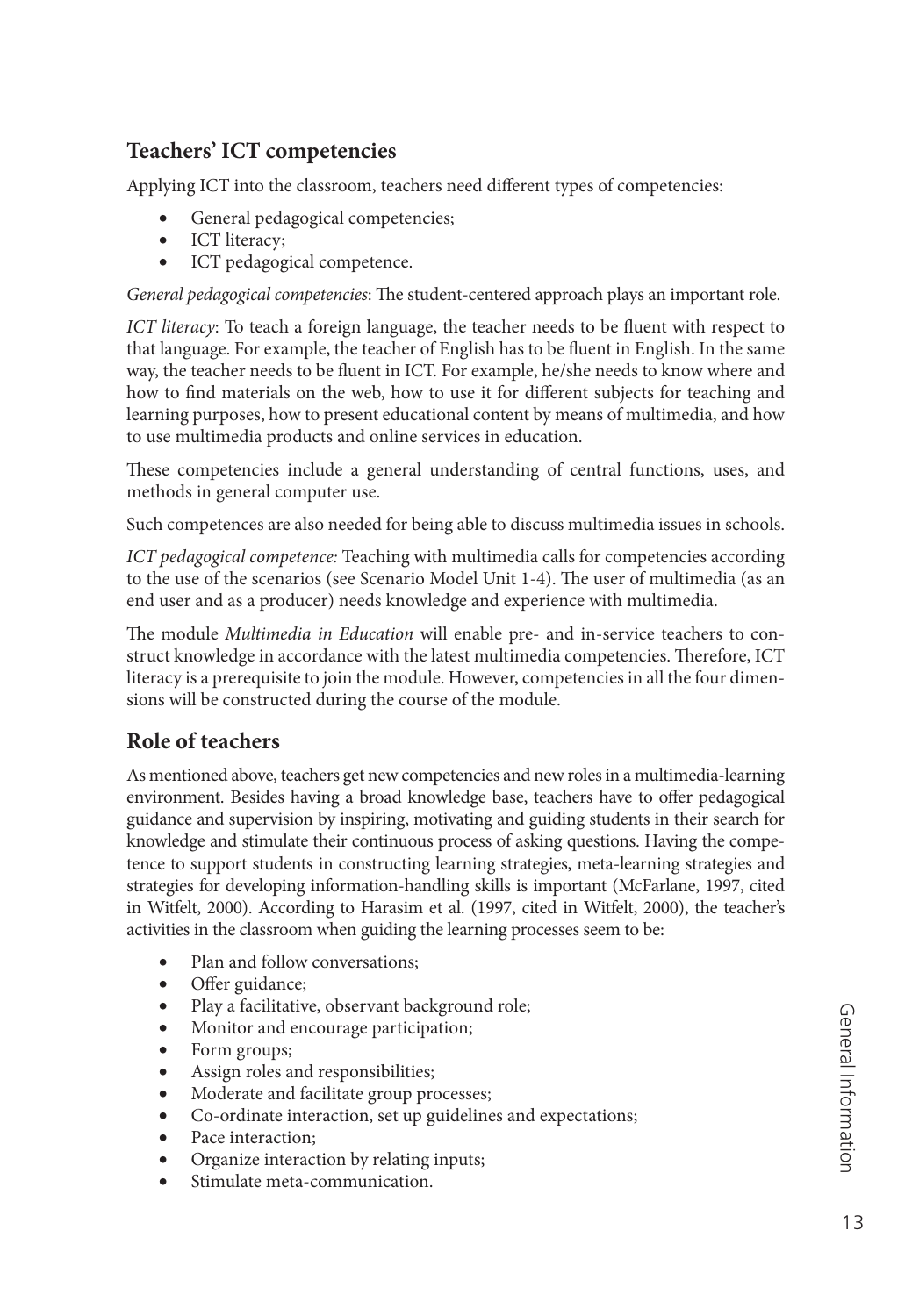The idea of facilitating the student's learning processes demands a mutual responsibility for learning. Thus, the responsibility belongs to both, the student and the teacher.

Another very important aspect is the support of meta-learning processes – students need to reflect on their own learning processes to get ahead with their development of effective learning and working strategies (van den Brink et al., 2000).

Some typical roles of the teacher using multimedia in the classroom are (Witfelt, 2000):

The role of an *initiator* who can kick-start the learning process of the whole class at once. To make the students start their learning activities by just giving them the necessary technical support can be challenging.

The role of a *critical friend* who provokes the students to seek beyond the easy solutions. It is easy to browse the web or to navigate multimedia encyclopedias and collect a lot of data, but the teacher's role here is to inspire the student to sort the data and only present the one that can be used to reach the goal.

The role of a *process-adviser* who gives hints on how to work and study. When the students take the responsibility for their own learning, they are in need of supervision. In this case, the teacher assumes the role of an expert and must be able to act as a student advisor.

The role of an *expert* who is well-versed in specific subject matters and provides hints according to the topic of the subject's content.

The role of an *inspirer* who supports when spirits get low. Many teamwork processes and problem-based projects have an almost built-in frustration phase. Teachers should be aware of this and be able to inspire their students to get over the 'dead' periods.

The role of a *moderator* of group discussions. If discussions or arguments turn to be nonsolvable, the teacher should act as a moderator. This does not necessary mean to overrule classroom discussions and force a solution, but to listen to the arguments and point at possible ways to get on with the work, satisfying as many points of view as possible.

Many other roles could be mentioned depending on the national level of team learning and other topics, such as:

*The role of an organizer* who manages learning tasks so that each student feels supported by the fact that the working proposals are adjusted to his/her possibilities;

*The role of a creator* who creates a student-centered and co-operative environment /atmosphere, which makes it possible for classmates as well as for teachers to be sources of stimulation and help.

The materials in Appendix 1 include more supportive guidelines and ideas regarding teaching and learning with multimedia.

#### **Evaluation of course module** *Multimedia in Education*

It is planned to implement and evaluate the course module *Multimedia in Education*. The results will be published on the Internet and in a book format.

14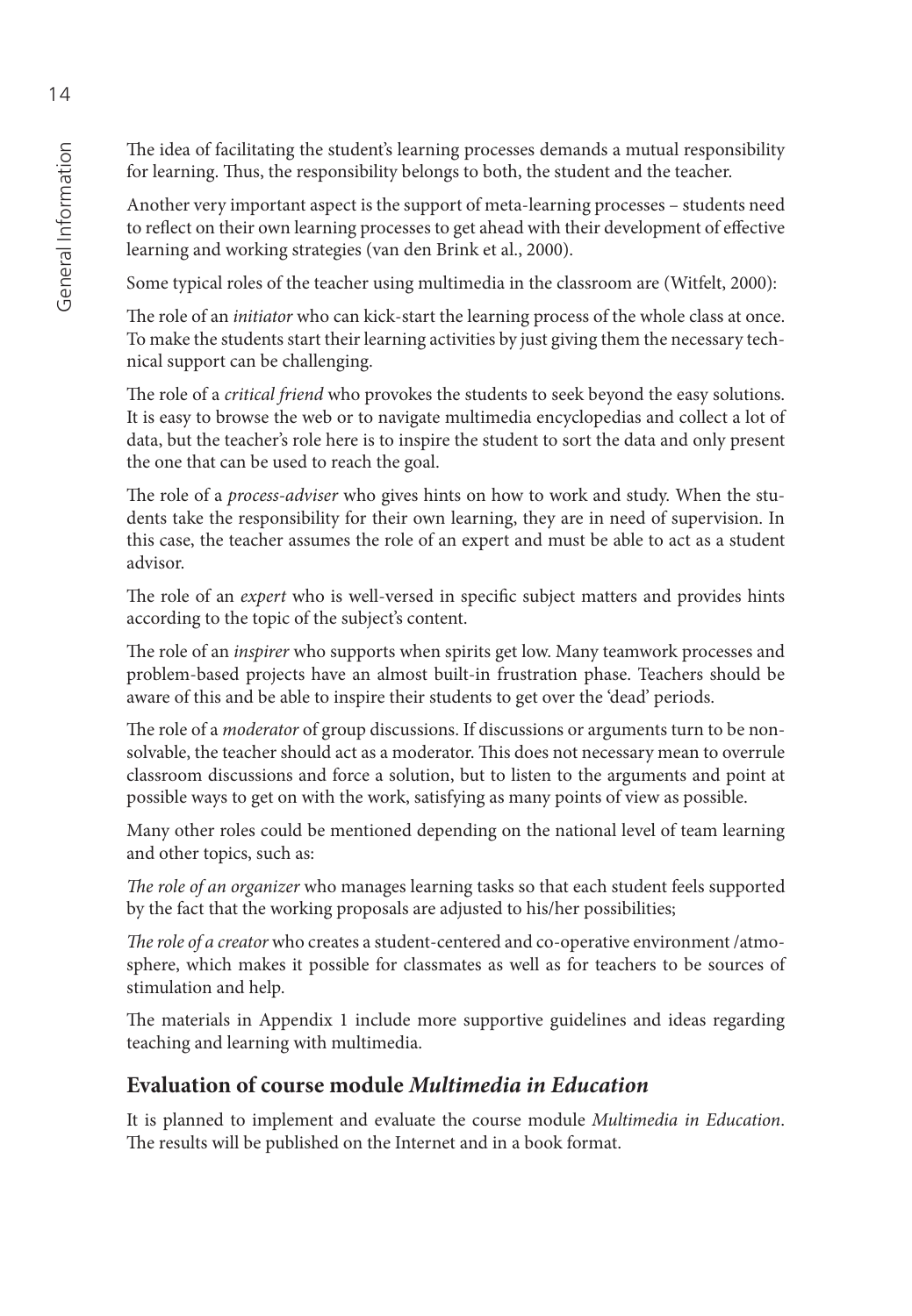# <span id="page-15-0"></span>**Unit 1: Introductory workshop on multimedia in education**

## **Abstract**

The introductory workshop provides participants with a first insight into the state of the art of the topic *Multimedia in Education*. The workshop considers studying with educational multimedia from teaching and learning perspectives as well as from a practical point of view.

## **Introduction**

The introductory workshop refers to questions such as why, where and how to use multimedia in educational settings.

First, four different pedagogical scenarios will be presented. Then some decisive aspects of learning will be considered. Furthermore, the main goals of education and the implications for students' learning will be considered. Finally, concrete questions on the use of educational multimedia will be addressed.

In Unit 1, participants of the course are expected to get an overview and first insights into and experiences with multimedia in education.

| Goals                                                                                         | <b>Topics</b>                                                                                                                                                                                                                                                                                         |
|-----------------------------------------------------------------------------------------------|-------------------------------------------------------------------------------------------------------------------------------------------------------------------------------------------------------------------------------------------------------------------------------------------------------|
| Declarative knowledge<br>(knowing that - facts,<br>theories, connections<br>between theories) | Overview of the course Multimedia in Education:<br>The use of multimedia in schools:<br>Scenario model                                                                                                                                                                                                |
|                                                                                               | Concept of learning with multimedia<br>$\bullet$<br>General goals of education<br>$\bullet$<br>Different kinds of knowledge<br>$\bullet$<br>Characteristics of multimedia<br>$\bullet$<br>Building up connections between presented theoretical<br>$\bullet$<br>approaches to learning and motivation |
| Procedural knowledge<br>(knowing how)                                                         | Practical use of multimedia<br>$\bullet$<br>Strategies and competencies in dealing with<br>$\bullet$<br>multimedia hardware and software<br>Metacognition in learning, reflections on one's own<br>$\bullet$<br>learning and teaching processes<br>Use of learning and teaching methods<br>٠          |
| Strategic knowledge<br>(knowing why)                                                          | Development of learning strategies on use of<br>$\bullet$<br>multimedia<br>Learning to learn within groups and collaboratively<br>$\bullet$                                                                                                                                                           |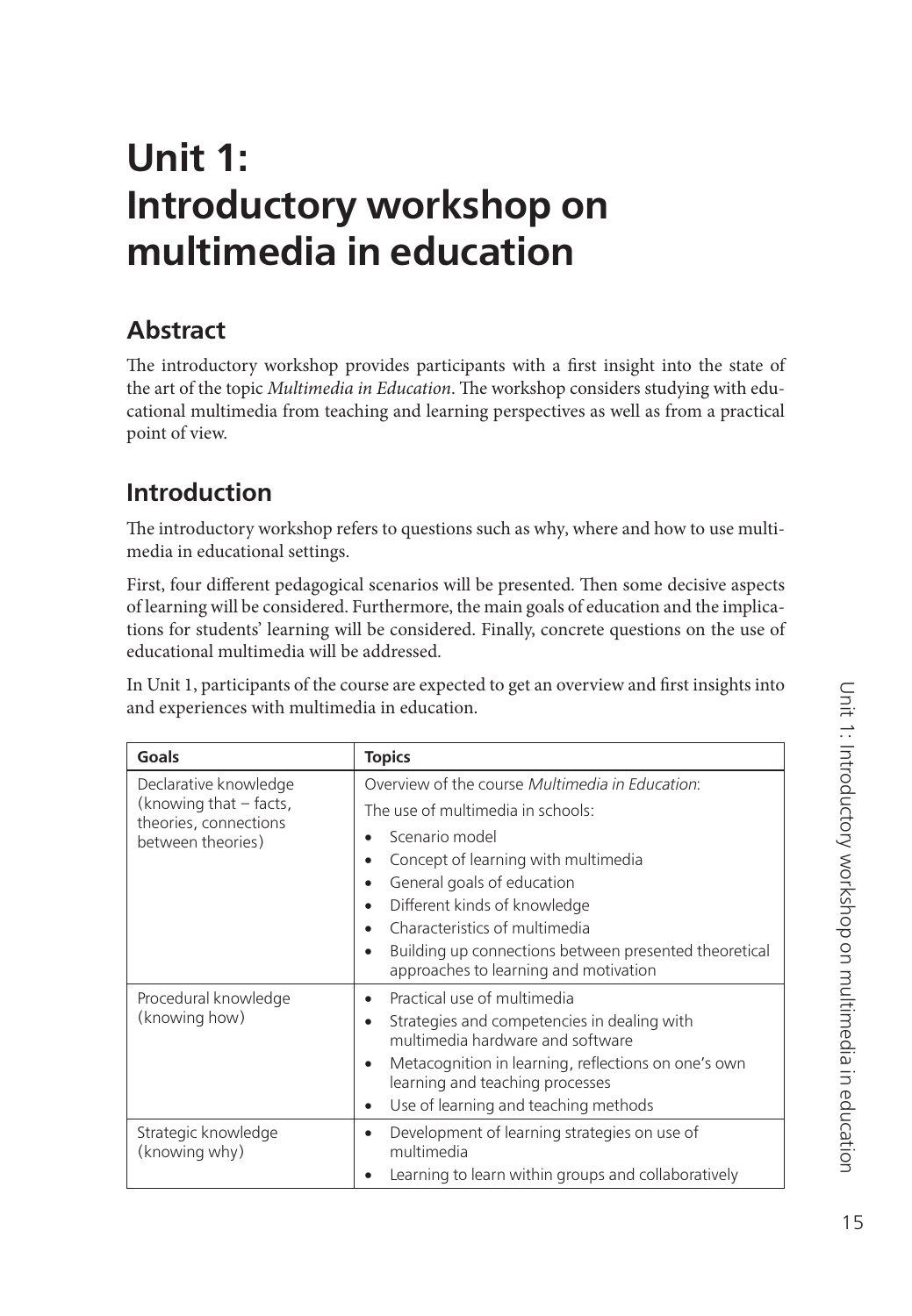## **Session description**

Session 1: Introduction on the use of multimedia via the scenario model - definitions and aspects of learning with multimedia - definitions of multimedia and interactivity.

Session 2: Multimedia in education - present goals of education - different forms of knowledge – why learning with multimedia?

16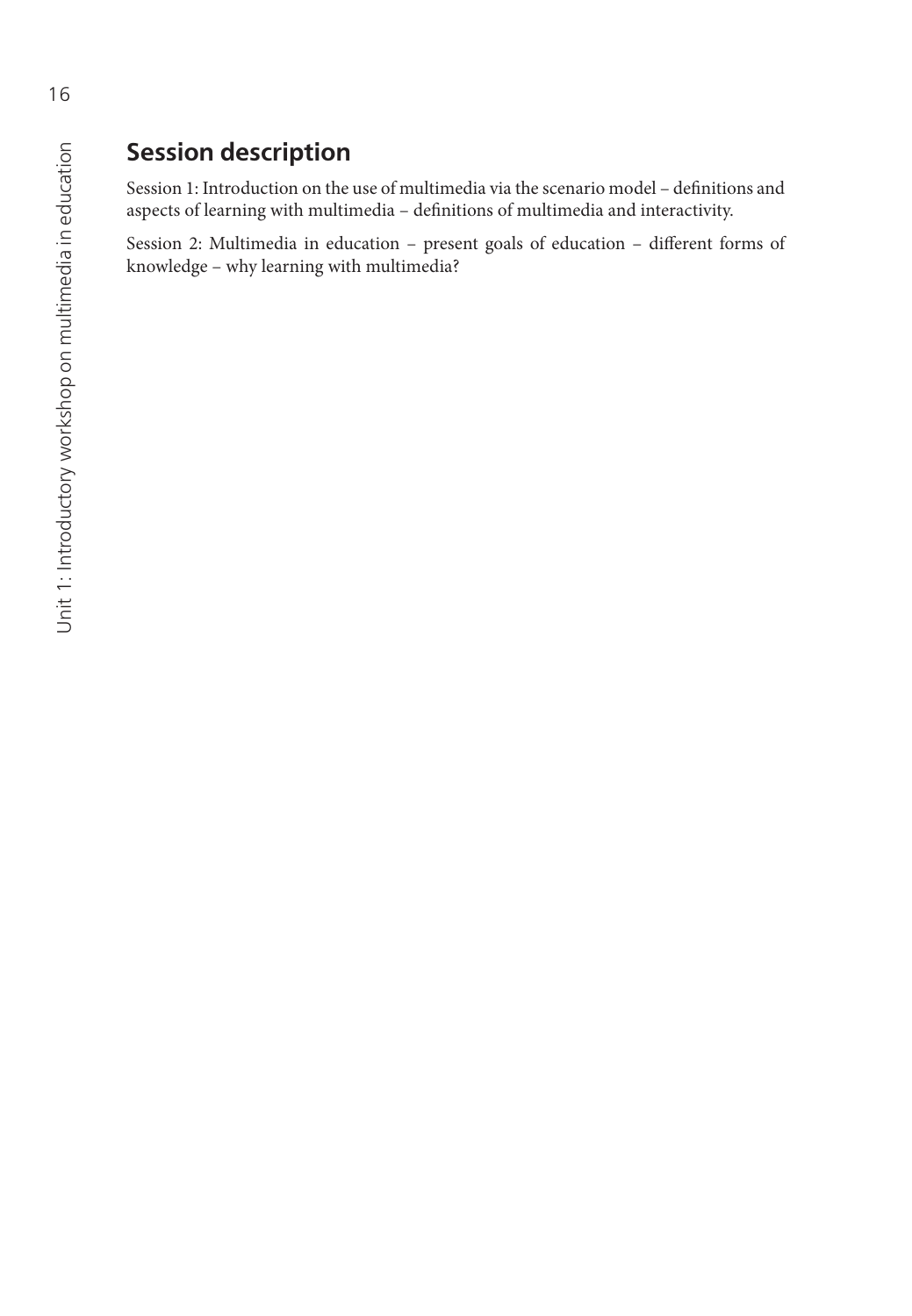#### *Session 1*

#### **How to use educational multimedia?**

The first session will give a preliminary answer to the question many teachers, coordinators and teacher trainers may pose regarding educational multimedia: *How to use these products to foster students' learning and motivation?*

Participants are invited to construct knowledge and attitudes concerning the use of multimedia to foster learning and increase motivation among students. The main topics are: introduction to the use of multimedia in four scenarios, definitions and aspects of learning with multimedia, definitions of multimedia and interactivity.

Participants get a first insight into the use of educational multimedia. They are introduced to the scenario model, the common use of multimedia, and experiences with the various scenarios.

Two common questions regarding educational multimedia will also be addressed: *What is multimedia* and *why use multimedia?*

Certain familiarity with some multimedia products or online services, which are suitable for particular fields of teaching, is presupposed. Otherwise, it is recommended to begin with demonstrations and activities in the computer lab in order to help participants to become aware of these learning opportunities.

The choice of activities and the selection of examples of multimedia products can be done in accordance with the curricula and the objectives of a particular educational system to which participants are affiliated.

In some cases, the course instructor may prefer to begin with the second question: Why use multimedia in education? If this is the case, it is recommended to begin the course with presenting the second session of Unit 1. Furthermore, the trainer can introduce some of the themes of Unit 6 before moving on with the topics of this unit.

#### **Pedagogical scenario model for using multimedia in education**

The scenario model proposed by Andresen (1999) classifies the use of multimedia in education according to the roles of teachers, students and applications. The concept of scenario designates a postulated sequence of imagined events aimed at learning (Andresen, 1999, p. 10).<br>The scenario model identifies and describes four scenarios, which cover the most com-

mon use of multimedia applications in education. They are:

*Scenario 1 – The use of linear applications:* Some multimedia applications have a linear structure in their presentation of content, which leads students through the content in sequences. This form is similar to traditional narratives presented in films. Students can control such applications only in the sense that they can select what they want to learn (i.e. a digital encyclopedia where they can find video, sound or animation clips, etc.).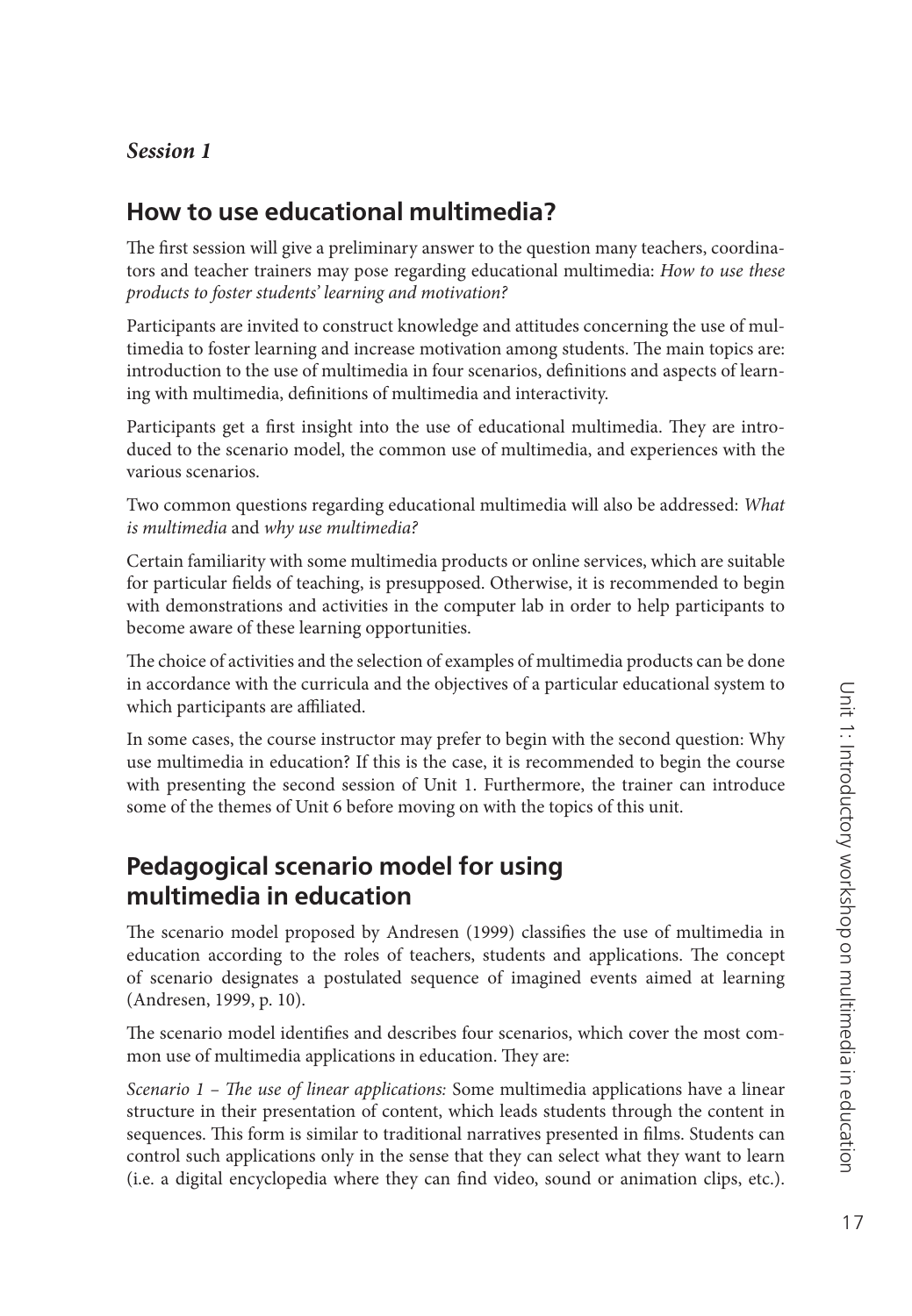Some applications provide linear tours (similar to books, but with opportunities to simulate a real assignment situation, etc.). Once users have located the source, they have, however, very limited control during the narration. Often, they can navigate forwards or backwards, but they cannot alter the content.

*Use:* Scenario 1 applications and elements often make sense when there is very limited previous knowledge concerning a certain topic/subject. See Unit 3.

*Scenario 2 – The use of non-sequential applications*: Hypertext-based applications with more interactive opportunities mostly used as information providers (encyclopedias, handbooks, etc.). The students can search for information according to their tasks and problems. For example:

*Where is Greenland? What kind of weather do they have up there? Which ethnic groups live in this area? …*

Compared to ordinary books, this approach to the presentation of content allows for the integration of different types of media such as text, speech, music, animations, simulations of complex relations, numbers, video clips, etc.

Often, the interface has search engine functionalities with some buttons and options that students must decide upon when using this or that multimedia product.

*Use:* Scenario 2 provides students mainly with information. In addition, the use of this scenario helps the student to become a self-regulated learner who can tap into a huge pool of strategies. While the student is searching for information and reflecting upon his or her actions, the teacher is considered to be responsible to enhance strategy knowledge and support. See Unit 3.

*Scenario 3 – Guided discovery:* This type of applications guides the student through the content by breaking down different tasks and helping to structure a task sequence. Its narrative style can be located between Scenarios 1 and 2. Often, the content provides motivational elements such as games, competitions or explorations (i.e. educational content in an adventure game environment). Such applications contain on-demand support modules.<br>There are two different kinds of applications: a tutoring strategy, which provides informa-

tion on a particular subject as well as on nuances of instruction, and a critiquing strategy, which responds immediately if the student did something incorrectly (spell checking, number checking, etc.). Examples for these types of applications are adventure games in history and biology, drill-and-practice applications in math and languages.

*Use:* Scenario 3 is recommended when students are supposed to practice their knowledge. Furthermore, this scenario supports critical thinking and problem solving because many of these applications demand complex solutions within motivational games. The teacher can provide support in suggesting appropriate strategies, collaborative work, etc. See Unit 4.

*Scenario 4 – Production of multimedia:* In Scenario 4, the student is the producer or author of a multimedia application (and not the end user like in Scenarios 1-3). The student uses multimedia tools mainly for the purpose of knowledge construction and representation or as a communication tool for expressing ideas and sharing resources. For instance, the student can use a certain multimedia tool for producing a site homepage or a game. These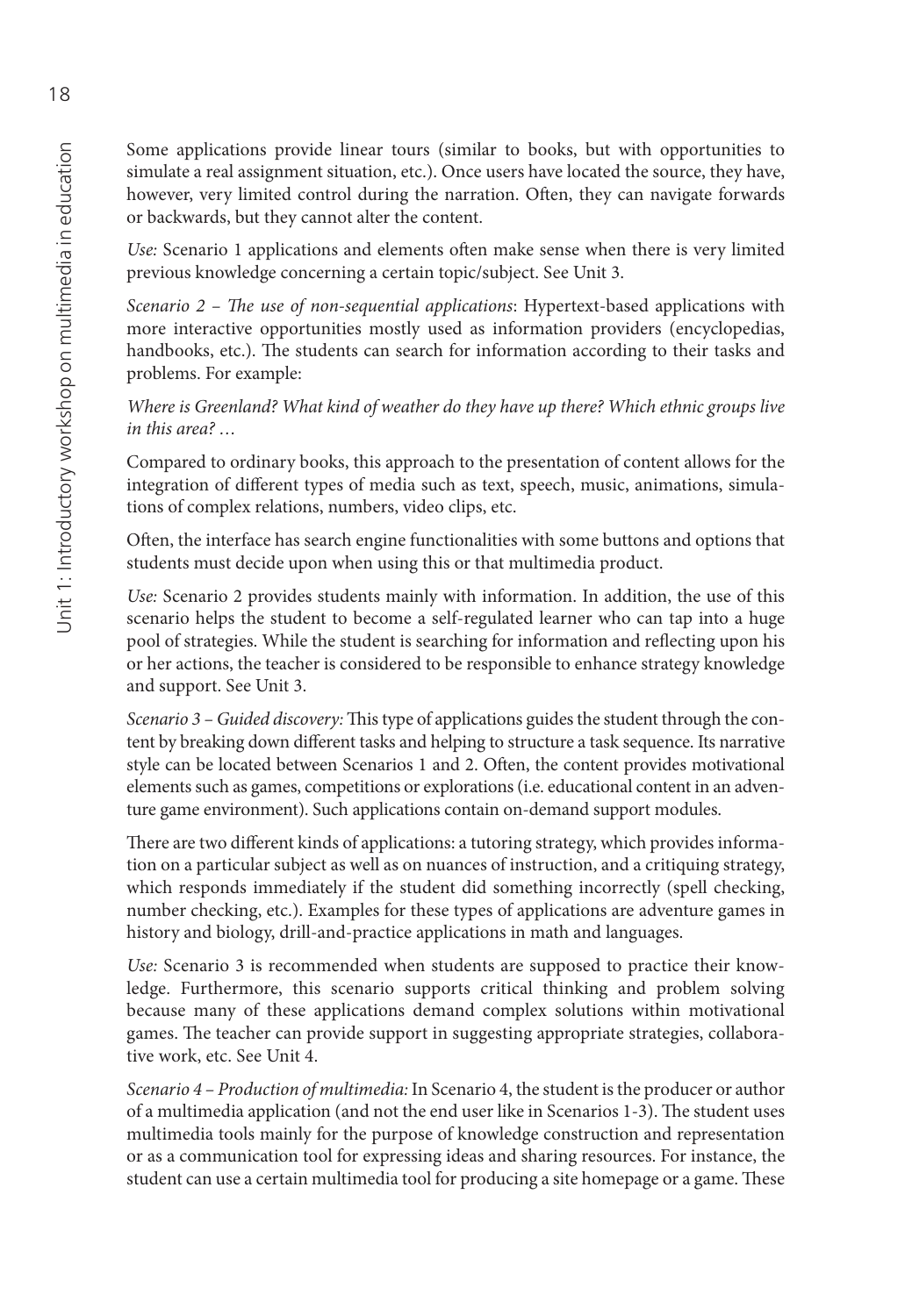tools provide material for text-based elements, numbers, graphics, images, sound, video, animation, etc.

*Use:* Scenario 4 is recommended when students are supposed to construct, present and structure their knowledge according to critical, creative and complex thinking, reasoning and problem solving. Not only can teachers support them by providing help in using specific tools but also by shaping their thoughts, ideas, etc. See Unit 4.

Please see the table below with a short summary of the scenario descriptions, their advantages and disadvantages, and their common base.

| <b>Scenario</b>   | <b>Description</b>                                                                                                                                                                                                                                                            | <b>Advantages</b>                                                                                                                                                                                                                                                                                       | <b>Disadvantages</b>                                                                                                                                                                                                                                 |
|-------------------|-------------------------------------------------------------------------------------------------------------------------------------------------------------------------------------------------------------------------------------------------------------------------------|---------------------------------------------------------------------------------------------------------------------------------------------------------------------------------------------------------------------------------------------------------------------------------------------------------|------------------------------------------------------------------------------------------------------------------------------------------------------------------------------------------------------------------------------------------------------|
| Scenario 1        | <b>Reception of</b><br>linear multimedia<br>presentation of<br>content                                                                                                                                                                                                        | <b>Structured</b><br>presentation of topic<br>with beginning and<br>ending                                                                                                                                                                                                                              | <b>Structured</b><br>presentation of topic<br>with beginning and<br>ending                                                                                                                                                                           |
|                   | Use: presentation of<br>complex functions,<br>connectedness of<br>aspects or procedures<br>No or little previous<br>knowledge                                                                                                                                                 | Learners experience<br>less distraction<br>Little ICT literacy is<br>needed                                                                                                                                                                                                                             | Very limited control<br>over navigation<br>Content cannot be<br>altered<br>No feedback                                                                                                                                                               |
| <b>Scenario 2</b> | <b>Reception of content</b><br>of non-sequential<br>multimedia<br>application such as<br>hypertext/media<br>application<br>Use: as information<br>provider                                                                                                                    | <b>High control over</b><br>navigation<br>High interactivity<br>Very flexible and<br>individual use of<br>contents<br>Access to knowledge<br>bases outside<br>'classroom'                                                                                                                               | <b>Risk of being 'lost in</b><br>hyperspace' due to<br>no quidance<br>Information<br>management<br>strategies are needed<br>for effective use<br>Content cannot be<br>altered<br>No feedback                                                         |
| <b>Scenario 3</b> | <b>Reception of content</b><br>of multimedia<br>applications aimed<br>at teaching<br>Use often closely<br>related to curriculum:<br>Practicing knowledge<br>Supporting critical<br>thinking by offering<br>tricky problems to solve<br>Introduction to topic to<br>be learned | <b>Content is structured</b><br>like in textbook<br>Students learn<br>according to their own<br>pace and learning<br>needs<br>Navigation guide is<br>provided throughout<br>application<br>Learners get feedback<br>Motivation factors<br>such as games<br>Content is structured<br>into learning tasks | <b>Content is structured</b><br>like in textbook<br>Moderate control over<br>navigation<br>Application is built<br>on only one specific<br>learning theory<br>Background - often<br>computer-based<br>training (CBT)<br>Content cannot be<br>altered |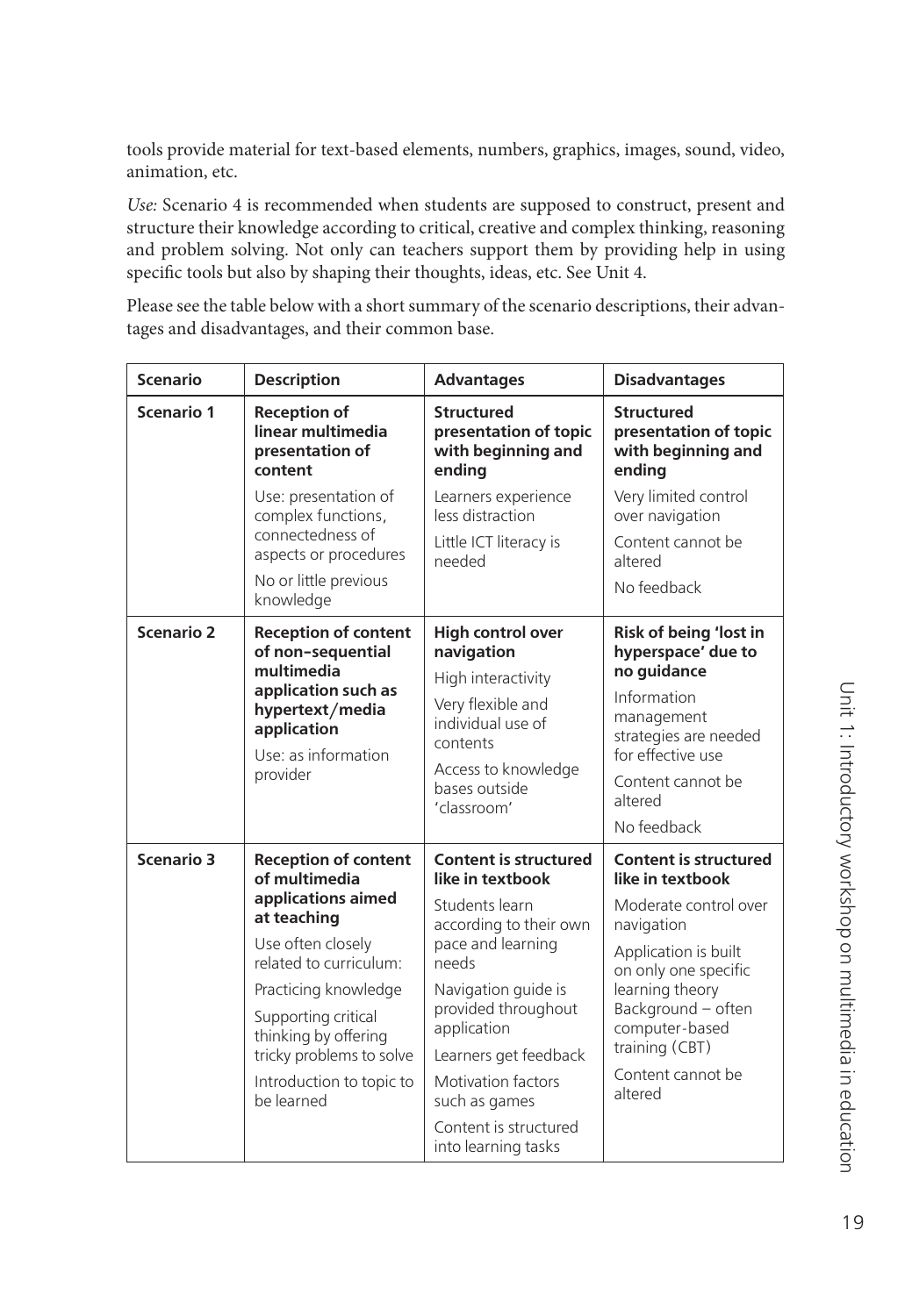| <b>Scenario</b>      | <b>Description</b>                                                                                                                                                                                                                                                                                            | <b>Advantages</b>                                                                                                                                                                                                                                                                                                                                                                                                            | <b>Disadvantages</b>                                                                                                                              |
|----------------------|---------------------------------------------------------------------------------------------------------------------------------------------------------------------------------------------------------------------------------------------------------------------------------------------------------------|------------------------------------------------------------------------------------------------------------------------------------------------------------------------------------------------------------------------------------------------------------------------------------------------------------------------------------------------------------------------------------------------------------------------------|---------------------------------------------------------------------------------------------------------------------------------------------------|
| Scenario 4           | <b>Production of</b><br>students' own<br>multimedia<br>presentations by<br>means of proper<br>tools to handle texts,<br>graphics, video,<br>sounds, etc.<br>Use: multimedia<br>as thinking,<br>communication and<br>presentation tool                                                                         | <b>Presentation of one's</b><br>own concepts -<br>actively engaged<br>in learning by<br>developing and not<br>just reproducing<br>material<br>Concrete (and<br>multiple)<br>representations of<br>abstract ideas<br>Conceptualization of<br>thinking<br>Support of thinking<br>and problem-solving<br>Support of<br>collaborative learning<br>High motivation due to<br>ownership of product<br>Construction of<br>knowledge | <b>Higher learners'</b><br><b>ICT literacy is needed</b><br>Production tools<br>needed<br>Hardware and<br>software requirements<br>Time consuming |
| <b>All scenarios</b> | <b>Many different types</b><br>of content is provided<br>$(1-3)$ or possible to<br>produce (4)<br>New roles for teachers<br>and learners: both<br>groups are actively<br>involved<br>Teachers support<br>and guide students'<br>learning processes<br>and are not anymore<br>the sole information<br>provider | Learners use<br>application according<br>to their own pace<br>and educational<br>needs - support<br>of self-directed<br>learning<br>Students can be<br>supported individually<br>by teacher                                                                                                                                                                                                                                  | <b>Content and</b><br>technical limitations<br>of presentations,<br>applications and<br>tools                                                     |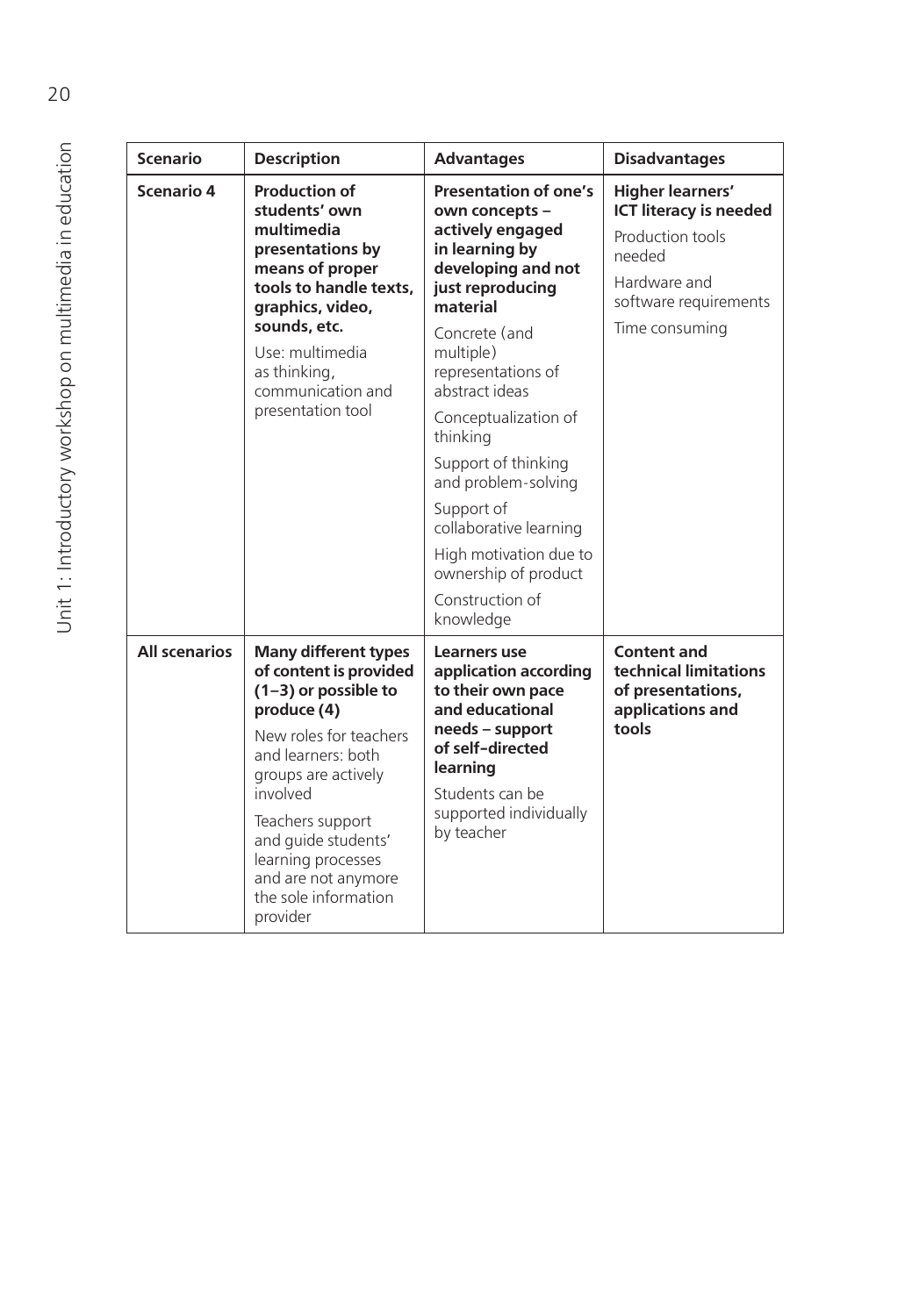#### *Session 2*

#### **Multimedia in education**

The main topics of the session are: multimedia in education, present goals of education, different forms of knowledge, why learning with multimedia?

In particular, the session intends to answer an important question common among teachers and teacher trainers: Why is it worth using educational multimedia and where can it be used?

#### **What is multimedia?**

The concept of multimedia is defined in many ways. Most of the definitions agree on the characteristic that multimedia contains texts, graphics, animations, video and sound in an integrated way and the content can be structured and presented differently. One of the most crucial characteristics is the interactivity of multimedia products used in Scenarios 2–4. Rhodes and Azbell (1985, cited in Schulmeister, 1997) distinguish three forms of interactivity:

- *Reactive interaction*: Learners give responses to a presented stimulus. The order of tasks is strongly determined and the individual influence on the program is small (Scenario 1).
- *Proactive interaction*: Learners control the program. They make decisions on the order of tasks or where to navigate within the application (Scenario 2).
- *Mutual interaction:* Learners and program are able to adapt to each other (some Scenarios 2 and 3).

These forms differ in terms of user control. At the reactive level, the producer/designer has total control over the content, its presentation, sequences, and practical assignments. At the pro-active and mutual levels, there is more flexibility for the user.

According to Reimann (1997), interactivity contains a broad range of possibilities for influencing the process of learning and the content of studies:

- *Manipulating objects* on the screen by mouse activities;
- *Linear navigating*: moving forward/backward on the screen;
- *Hierarchic navigating*: the possibility of selecting sites/content by using special menus;
- *Interactive help functionality*. This kind of help, which can be available through special menu buttons, is most effective when adapted to the topical presentation of information;
- *Feedback*: The program answers by giving an assessment on the quality of user activities. These answers are visible on the screen. The further course program may be dependent on this assessment, i.e. adaptability is established;
- *Communicative interaction*: The possibility of interaction with other persons, i.e. other users or 'friends' in social networks. Since, 'social networks consist of people who are connected by a shared object' (Zengestrom, 2005), networks can foster learning about these objects.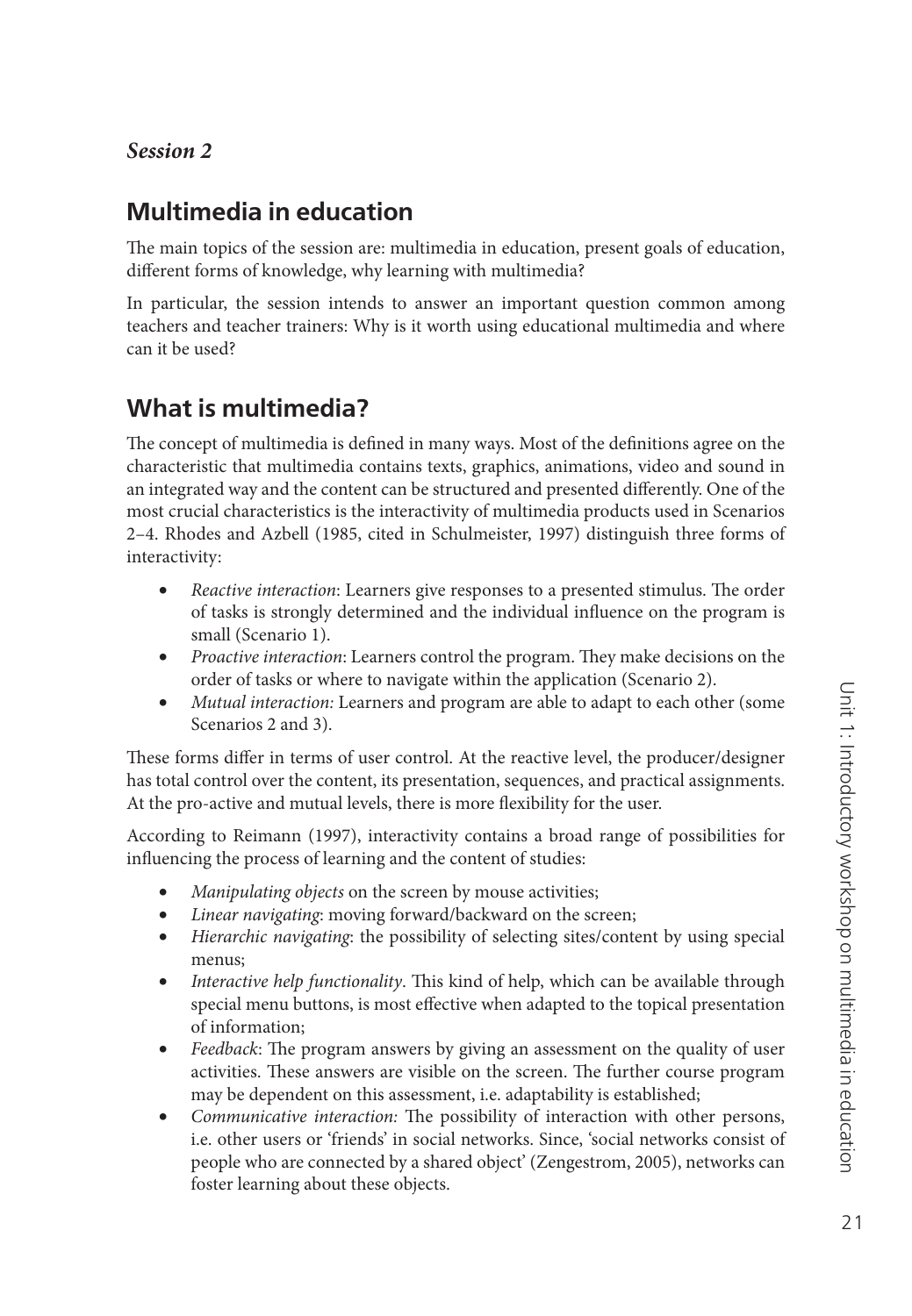- *Constructive interaction*: The program provides an opportunity for constructing or configuring objects on the screen. For example, users have a possibility to actively create their own nodes and link models, i.e. they can add new nodes and new links between already existing nodes and in this way develop their own hypertext structure;
- *Reflective interactions*: The program stores the learner's individual activities for further analysis (e.g. a navigation path within a hypermedia lesson). Furthermore, the program can provide the learner with an 'expert path' or a 'guided tour';
- *Simulative interactivity*: Objects on the screen are linked together and exchange information in such a way that a particular configuration of objects produces 'behavior' of these objects (simulations of machines, simulations of social interactions, etc.);
- *Non-immersed contextual interactivity*: The learner is involved in an activity that implies a pedagogical purpose. Many edutainment applications (software which combines education and entertainment) and adventure games use this kind of interactivity (Scenario 3);
- *Immersed contextual interactivity*: This is virtual reality. Within virtual reality the user dives into a simulated three-dimensional world.

## **Why use multimedia in education?**

#### **Using multimedia for knowledge construction**

Multimedia can be viewed as a learning tool and a means of communication. Within learning situations, multimedia products and online services can be used creatively and reflectively.

Furthermore, multimedia can be used to foster learning subject matters and cross-curricular topics. General goals of education frame the use of multimedia in education. The following goals of education can be considered as important:

*Construction of meaningful and understood knowledge*: This means the development of a well-structured, disciplinary, interdisciplinary and daily-life-oriented system of flexible and usable competencies, abilities, skills and content knowledge. C*onstruction of applicable knowledge*: How to transfer meaningful and understood

knowledge into applicable knowledge?

*Construction of knowledge about learning*. This important competence enables students to be experts of their own learning processes. Consequently, reflection and metacognition of learning processes support the construction of meaningful and understood knowledge as well as applicable knowledge.<br>The concept of *learning to learn* means to find out and to apply specific successful ways

and strategies in every subject. One aim is to increase the student's knowledge about the idea of learning in itself and about his or her own memory. The student can reflect and use metacognitions by asking the following questions: How can I control my own learning processes? How do I plan my learning? How do I divide a certain task into units? How can I observe myself when learning? How do I check and evaluate my learning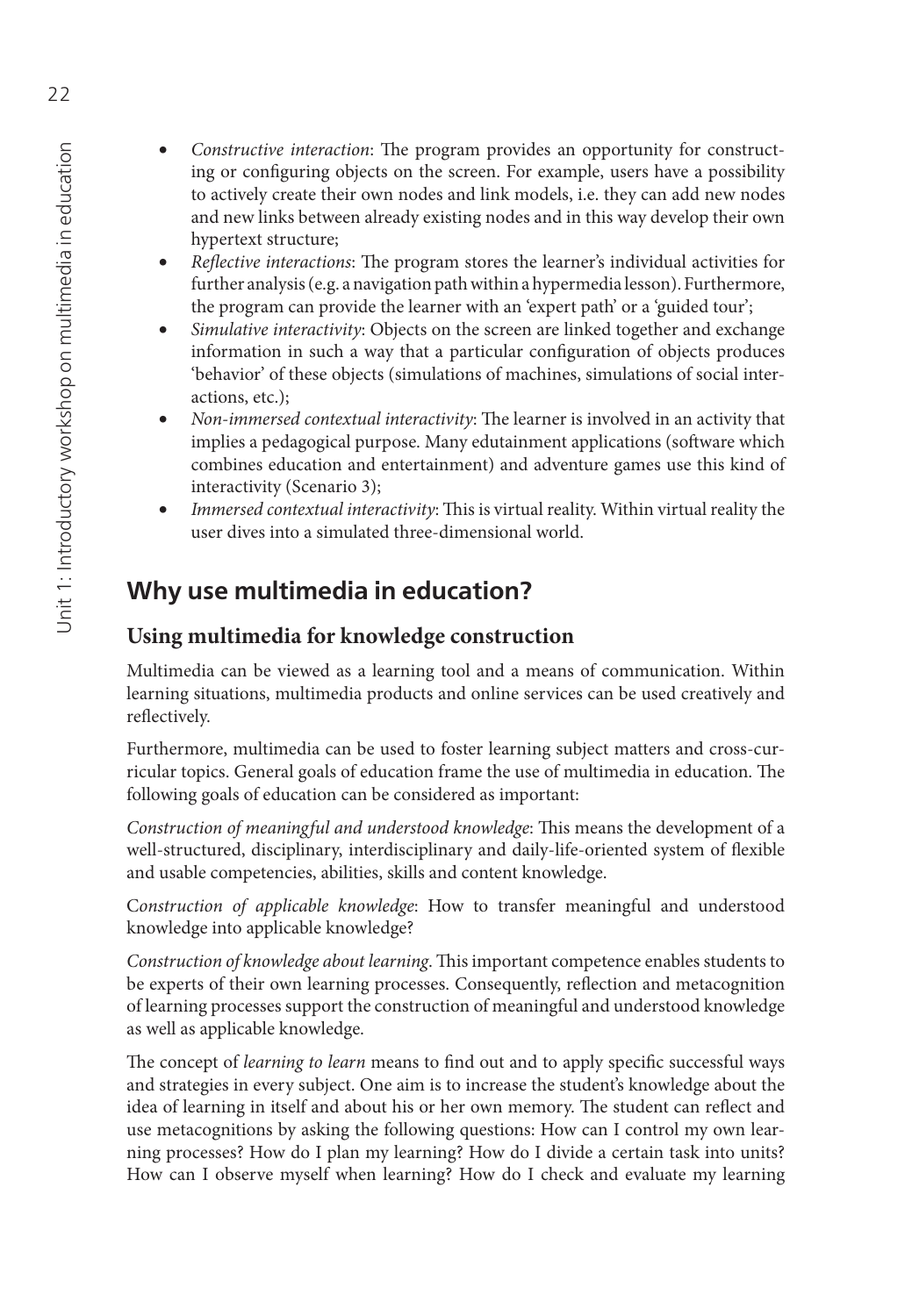results? What is learning in my opinion? What is the purpose of my learning? Why does learning (with multimedia) make sense?

Although the concept of *knowledge* has developed since the ancient times, we still do not fully understand the ways in which knowledge is acquired and applied by individuals. Concepts like *learning*, *competencies* and *human potential* represent different attempts to describe or explain the processes where individuals become subjects with a substantial body of knowledge. These concepts vary according to their underlying epistemological and ontological assumptions. To use the language of information technology, the different approaches are not compatible.

#### **Learning**

Many definitions of learning take into account the realization of these learning opportunities and the development process of understanding, capacity, disposition, etc.

According to Alan H. Schoenfeld (1999), 'one has learned when one has developed *new understanding* or *capacity.*' Some aspects are decisive for this development of new understanding and/or capacity. According to current learning theories, some important *learner*  aspects are:

- Capacities and abilities (physiological and intellectual prerequisites, previous knowledge concerning the topic, etc.);
- Interests, learning strategies, metacognitions, conceptions of learning, motivation, emotions, attitudes concerning the content to be learned, social competencies, etc.

Most concepts of learning agree that two factors are essential to learning:

- Social contacts and relationships to people (family members, classmates, teachers, friends), i.e. communities of practice, communities of communication and cooperation;
- Learning objects, i.e. learning materials (books, videos, tapes, and multimedia products), physical objects and artifacts, and virtual learning spaces.

Also the *environment* in which learning takes place influences learning. This includes the structure, conditions and access to the environment itself (society, libraries, media resource centers, computer labs, nature, cities or countryside, etc.).

In this sense, multimedia applications can be used as one out of many learning environments that are suited to be used in different learning situations, where learners are mulling over the subject matter and engaging in a dialog with peers and teachers concerning their learning experiences.

#### **Learning goals**

In order to handle this complex situation, in which learning takes place, it is recommended to have explicit *learning goals*.

Teachers and learners typically define these objectives within the frame of the curriculum.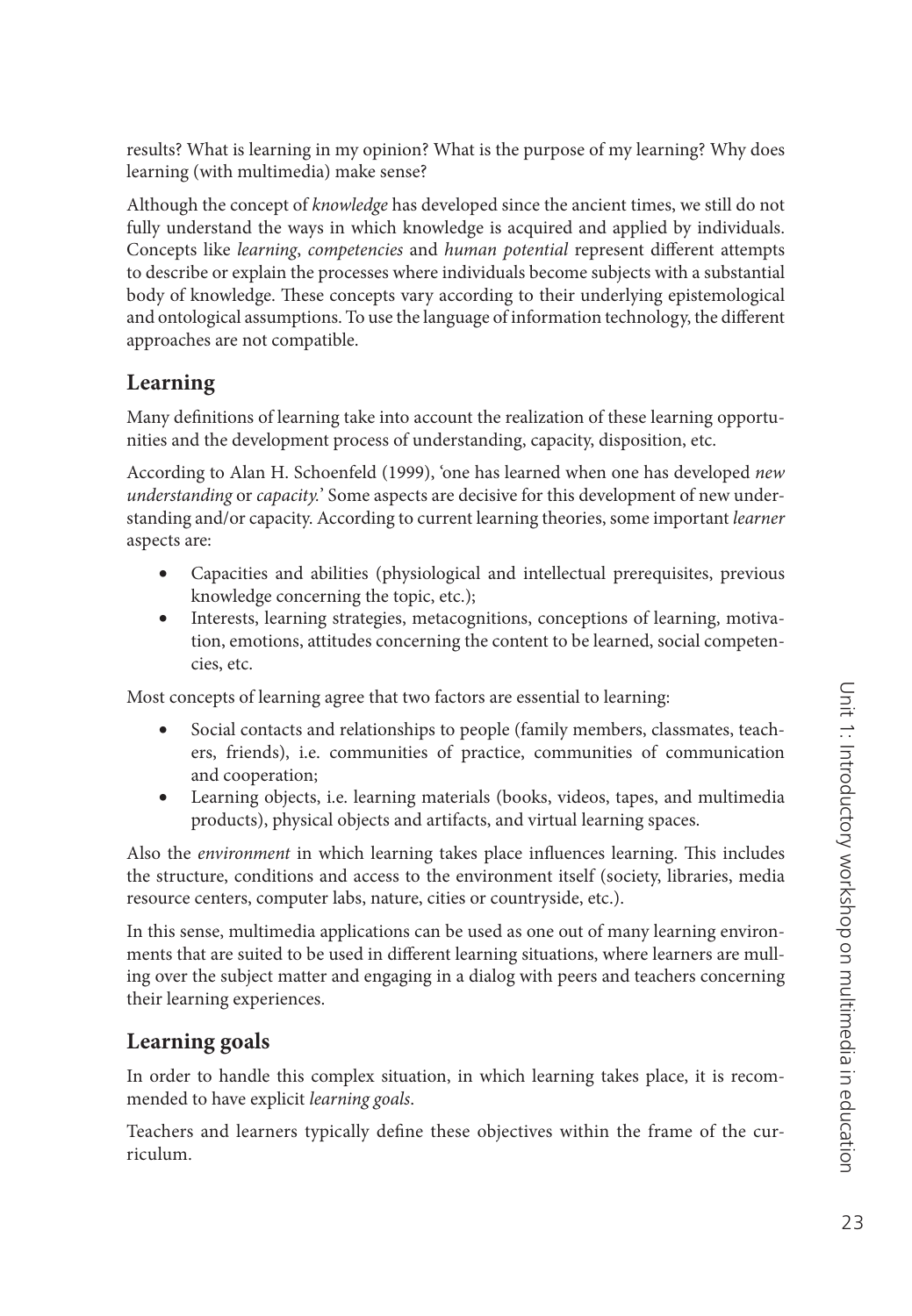They can be specified as a combination of the declarative knowledge (knowing that), skills (knowing how), and ability of learners to use knowledge, skills and personal, social and/or methodological abilities.

The learning units do not state the domain specific knowledge of multimedia applications, i.e. the explicit knowledge represented in these applications. Since this content can refer to many different subject matters at many levels, the units only contain examples of the explicit knowledge that are stored, processed, and presented by means of educational multimedia.

It is recommended that instructors of particular courses provide proper examples of multimedia products that can foster learning in the teaching fields of participants.

It has been known for many years that educational multimedia – under certain conditions - can be used as effective learning objects (see for overview Hasebrook, 1997; Schulmeister, 1997). Learning with multimedia can foster different aspects of learning:

Firstly, it can foster cognitive aspects of learning such as information processing and understanding (Jonassen, 1996, Mayer and Sims, 1994).

Secondly, it can increase motivational aspects of learning (see Chapter 6).<br>Thirdly, it can increase collaborative or social-cognitive aspects of learning (see Chapter 6).

Fourthly, educational multimedia has the potential of fostering learners' deep approach to learning and consequently deep learning (Hambleton et al., 1998; Lamon et al., 1993; Ramsden, 1992).

Multimedia products and online services provide many opportunities for these different aspects of effective learning. The potentials are, among others, to:

- Use several perception channels during the learning processes and hereby anchor information processing with several senses;
- Simulate complicated real experiments;
- Visualize abstract contents;
- Present processes in a dynamic manner in order to stimulate learners' cognitive structures and interpretations by embedding the content in the broad context of environment, society, history and by relating to the interpretation made by the learner;
- Foster collaborative learning through online discussions in blogs, web groups, etc. (see Chapter 6).

## **Some advantages of multimedia in education**

Multimedia is very helpful and fruitful in education due to its characteristics of interactivity, flexibility, and the integration of different media that can support learning, take into account individual differences among learners and increase their motivation.<br>The provision of interaction is the biggest advantage of the digital media in compari-

son with other media. It refers to the process of providing information and response. Interactivity allows control over the presented content to a certain extent: learners can change parameters, observe their results or respond to choice options. They can also control the speed of applications and the amount of repetition to meet their individual needs.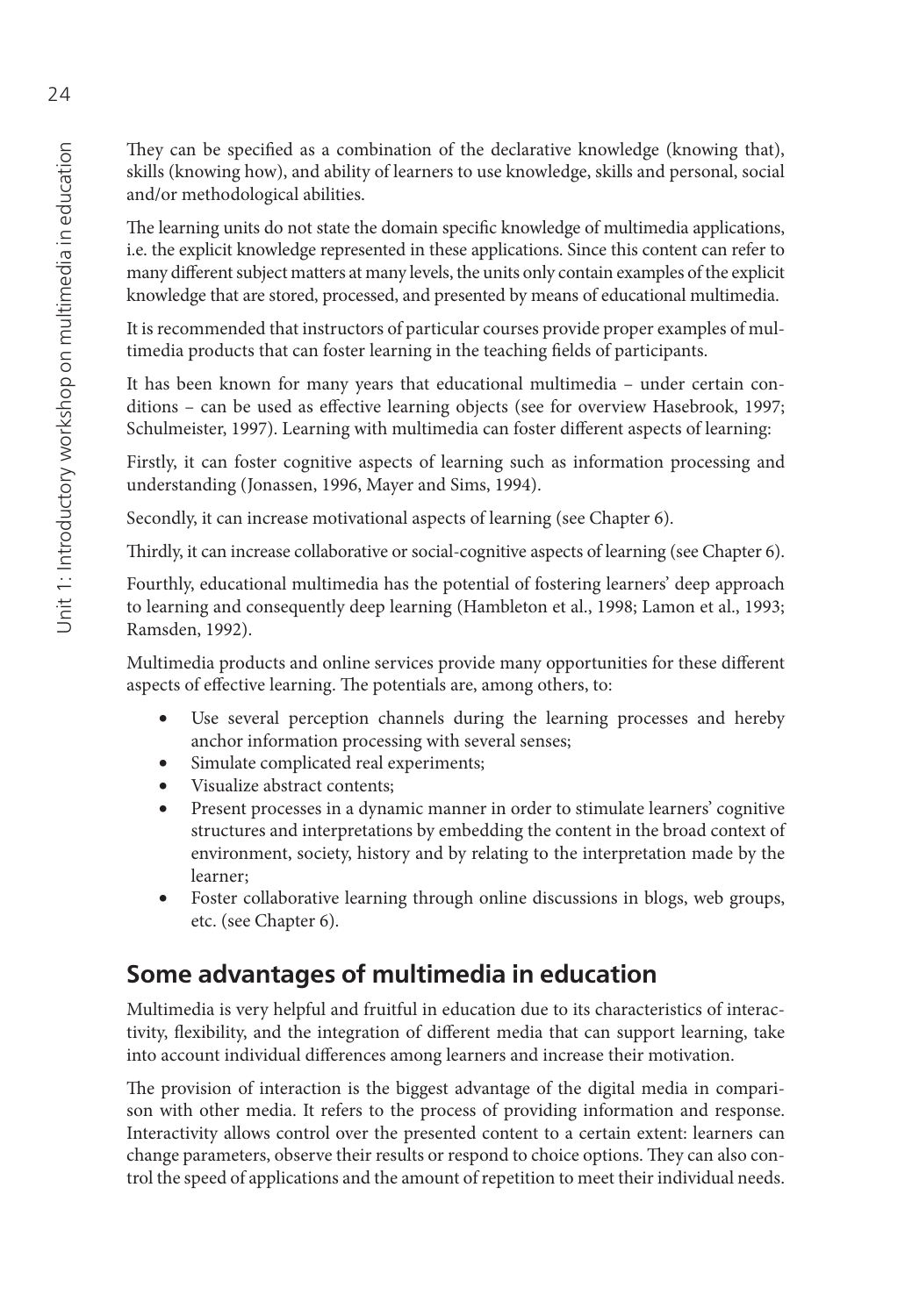Furthermore, the ability to provide feedback tailored to the needs of students distinguishes the interactive multimedia from any other media without a human presence.

However, many aspects need to be taken into account when using multimedia in education. Even though multimedia is offered worldwide, access to learning materials and computing equipment differs from country to country.<br>The use of multimedia by students needs to be supported by very skilled teachers. They

must guide students through the learning process and provide them with appropriate and effective learning strategies.

Like the use of textbooks, the use of educational multimedia fosters teaching strategies, where the teacher's role is not just that of information provider but the one of guide, supporter and facilitator.

Multimedia offers a variety of media usually combined in a meaningful manner. This gives an opportunity to use the computer for the presentation of ideas in different ways, including by means of:

- Images, including scanned photographs, drawings, maps and slides;
- Sounds, e.g. recordings of voice, noise and music;
- Video, including complex procedures and 'talking heads';
- Animation and simulations;
- Discussions among learners (social networks, online discussions, blogs, etc.).

Often, presentations supported by attractive images or animations are visually more appealing than static texts, and they can support the appearance of emotions to complement the information presented.

Multimedia can appeal to many types of learning preferences - some students profit more from learning by reading, some by hearing and some by watching, etc.

In addition, the use of multimedia allows for different ways of working – students can decide on their own how to explore the materials as well as how to use interactive and collaborative tools.

Moreover, students can adjust their own learning processes according to their abilities and preferences. They can work according to their interests, repeat material as much as

they want reducing embarrassment concerning their learning outcomes.<br>The use of multimedia can thus be tailored to the students' differences in interests, social and cultural backgrounds, learning preferences and rates, etc.

Individual learning can promote active, self-directed learning. In addition, multimedia applications can be used to facilitate group work. Small groups of students can work through multimedia applications together – in order to learn from each other as well as to improve their dialogue skills. The interactive opportunities of multimedia lead to high flexibility, which can be very helpful for students with special needs:

- *Dyslectic students* can use synthetic speech in order to become familiar with the content of digital texts.
- *Autistic children* show an increase of phonologic awareness and word reading by using multimedia (Heimann et al. 1995) **.**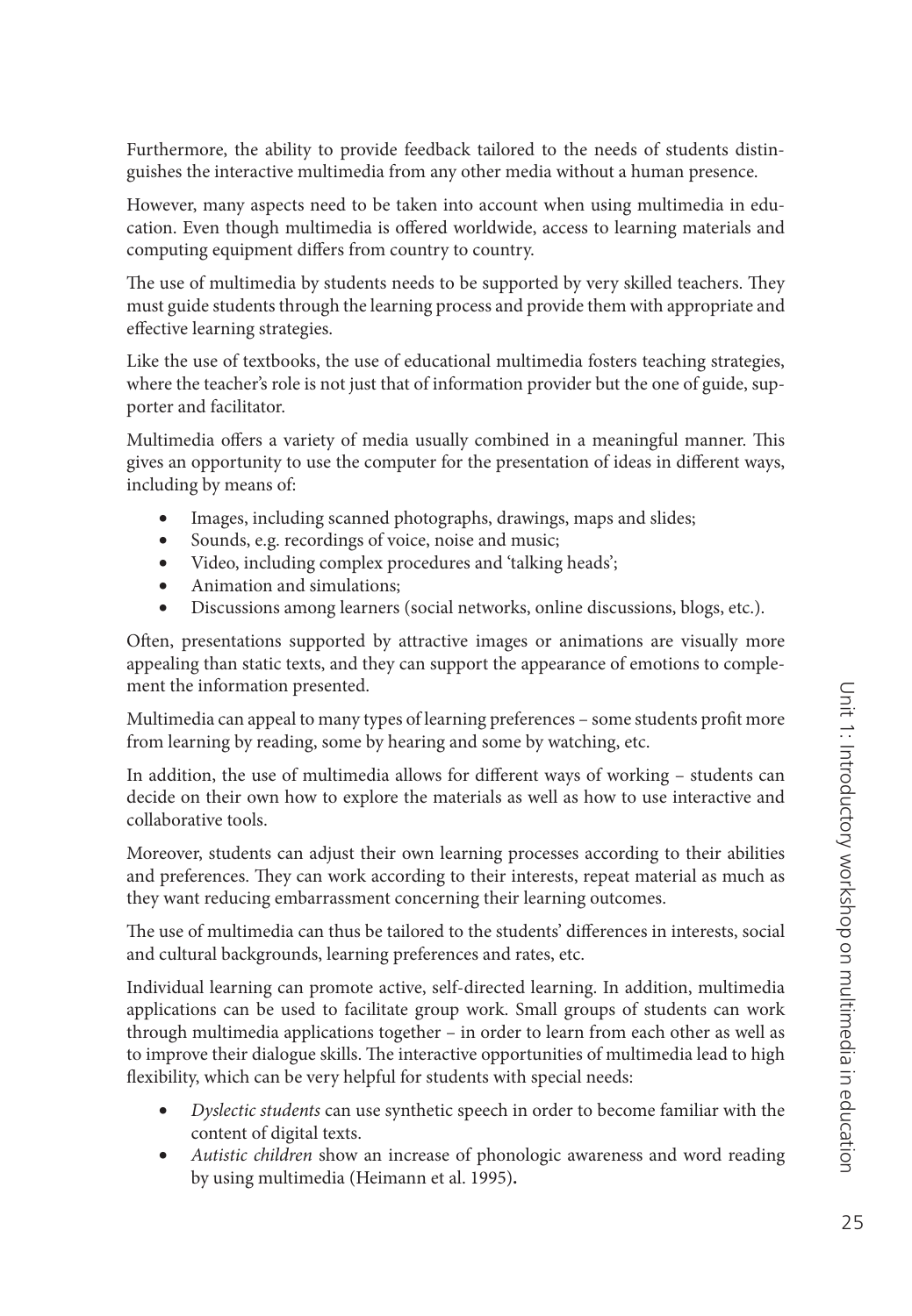- *Students with severe speech and physical impairments* gain from learning with multimedia, because the computer is flexible enough to meet individual needs they can repeat as often they want, can hear it loud, etc. (Steelman, 1993).
- *For deaf students,* the visual presentation of content improves their motivation to learn (Voltena et al., 1995).

The computer can noticeably improve student access to information. Such delivery platforms as the World Wide Web provide 24-hour access to information.

Moreover, it is relatively easy to update web-based educational materials, i.e. to change design, content, instruction methods, etc.

## **Some disadvantages of multimedia in education**

*Self-regulated learning:* Some learners are not able to handle the freedom provided by hypertext-based multimedia.

*Distraction:* Often, confused presentations of the material can cause distraction due to conflicting messages. Non-linear structured multimedia allows the user to follow the supplied links, which can distract from the topic to be learned. The massive amount of information provided by multimedia applications may distract our attention during learning.

The human short-term memory is limited; usually it can hold around 7 pieces of information. When several media presented at the same time, the learner can only concentrate on some of them and ignore others. This could result in ignoring important information. Human beings cannot use all channels available simultaneously, and this can prevent us from realizing the full potential of multimedia.

*Low interactivity:* Even though the interactivity between the learner and multimedia applications is increasing, it is still considered restricted compared to the elaborated human-human interactivity.

*No selective feedback:* Feedback is generally very limited within computer-assisted learning packages. Generally, computers can't substitute for person-to-person teaching, only enhance it. Often, the feedback provided is limited to right/wrong, and it does not support in learning strategies or further content explanations. Multimedia applications cannot identify individual needs or problems of the learner, so they cannot respond like people.

Simulations are often not enough: It may be important for students to have true hands-on experience. For example, for studying insects in biology it is necessary to go out in nature, to see insects living in their natural environments.

*Lack of skills – pupils and teachers:* Students, particularly mature-age students, may not be ICT literate. Also teachers may lack some personal skills, which are needed to teach effectively with multimedia.

*Difficult to do:* Creating audio, video and graphical materials can be more challenging than creating ordinary texts.

26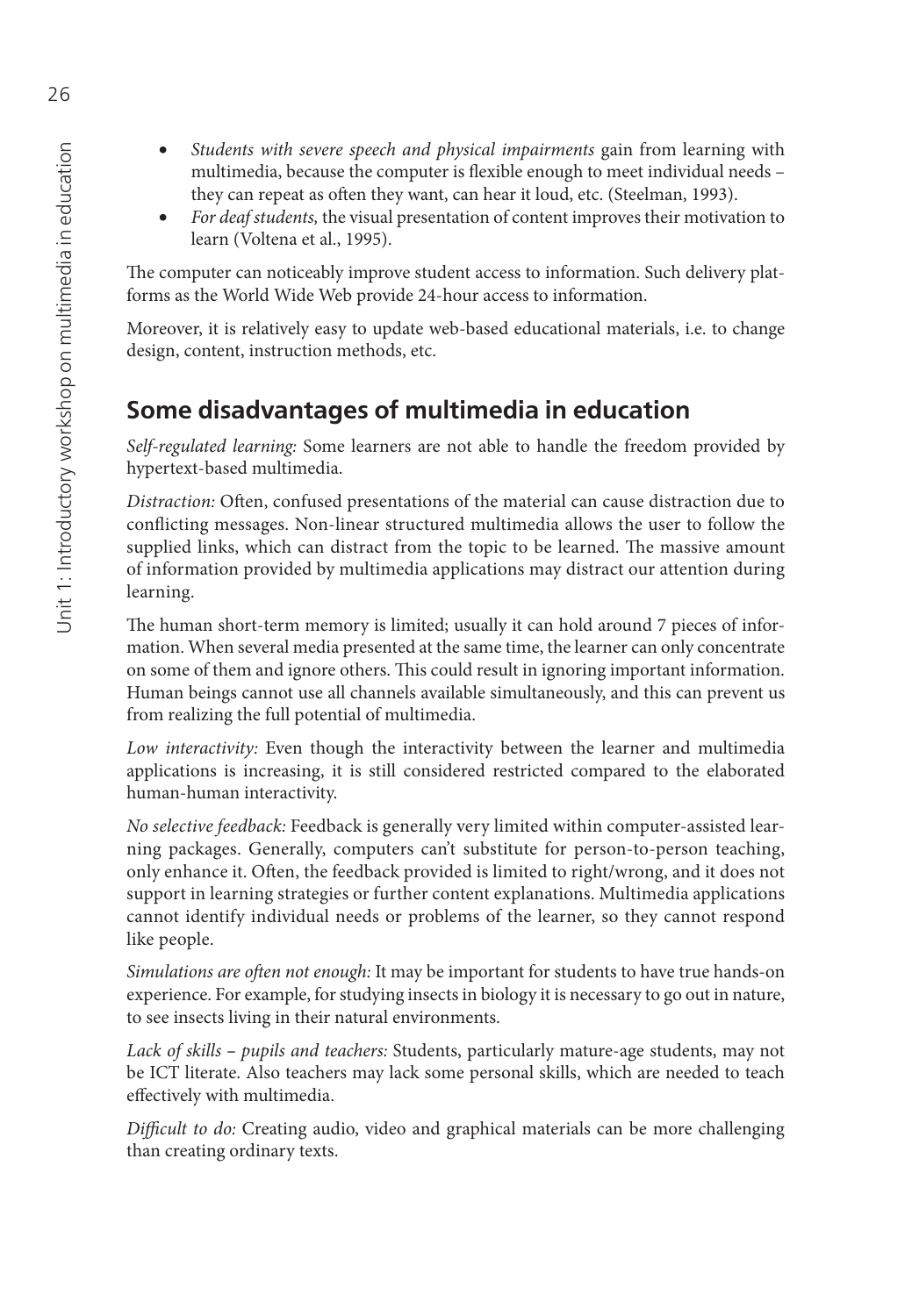*Time consuming:* Using multimedia can be time consuming. Especially the production of multimedia takes much time.

*Access:* Not all students have appropriate access to proper hardware and the Internet. This may limit the scope of teaching.

*Social in/exclusion:* Not all members of a society can be involved in the use of multimedia technology due to lack of access to the Internet or lack of hardware to make full use of the educational material on the web.

*Equipment problems:* Hardware and software needs to be configured in a way that their usage is as simple as straight forwarded as possible.

*Bandwidth issue:* Limited bandwidth means slow performance for sound, graphics and video, interrupting streaming and causing long waits for download that can affect the ease of learning.

*Multimedia is portable:* Paper-based notes can be read everywhere, on the bus, at the beach, etc., but web-based materials or multimedia materials require specific hardware devices.

Computer screens aren't paper: The content on screens may not be as easy to read as the content on paper. If there are large chunks of information that need to be read from top to bottom, it is probably best to view such a document on paper. Books and journal articles may still be better to read in paper. End users often prefer to use technology to search for information, but when it comes to reading, they tend to read from print-outs.

In summary, multimedia products can be used to represent and process various types of knowledge. They can be used as means of representation and communication of knowledge. The use of these products can foster students' construction of their own knowledge. They can construct knowledge and develop skills related to various subjects by accessing or producing digital representations of knowledge. In particular, they can develop literacy and other core competencies. For example, they can develop motivation for learning activities, communication abilities, social competencies as well as learning competencies, values and ethics.

#### **Pedagogical approach**

The trainer of the module is supposed to develop these sessions in a very student-centered and teacher-guided approach. A three-step approach to experience Scenarios 1-4 can be suggested:

- Phase 1: Open exploration.
- Phase 2: Think of tasks that students could perform around such a resource.
- Phase 3: Solve the tasks you would provide to students yourself. What is needed is an overarching goal that makes it reasonable to use the resource instead of just experiencing it.

Participants of the course already have a body of (intuitive) knowledge concerning learning, important learning aspects, present goals of education, etc. – especially according to their own experiences. The workshop's goal can be both: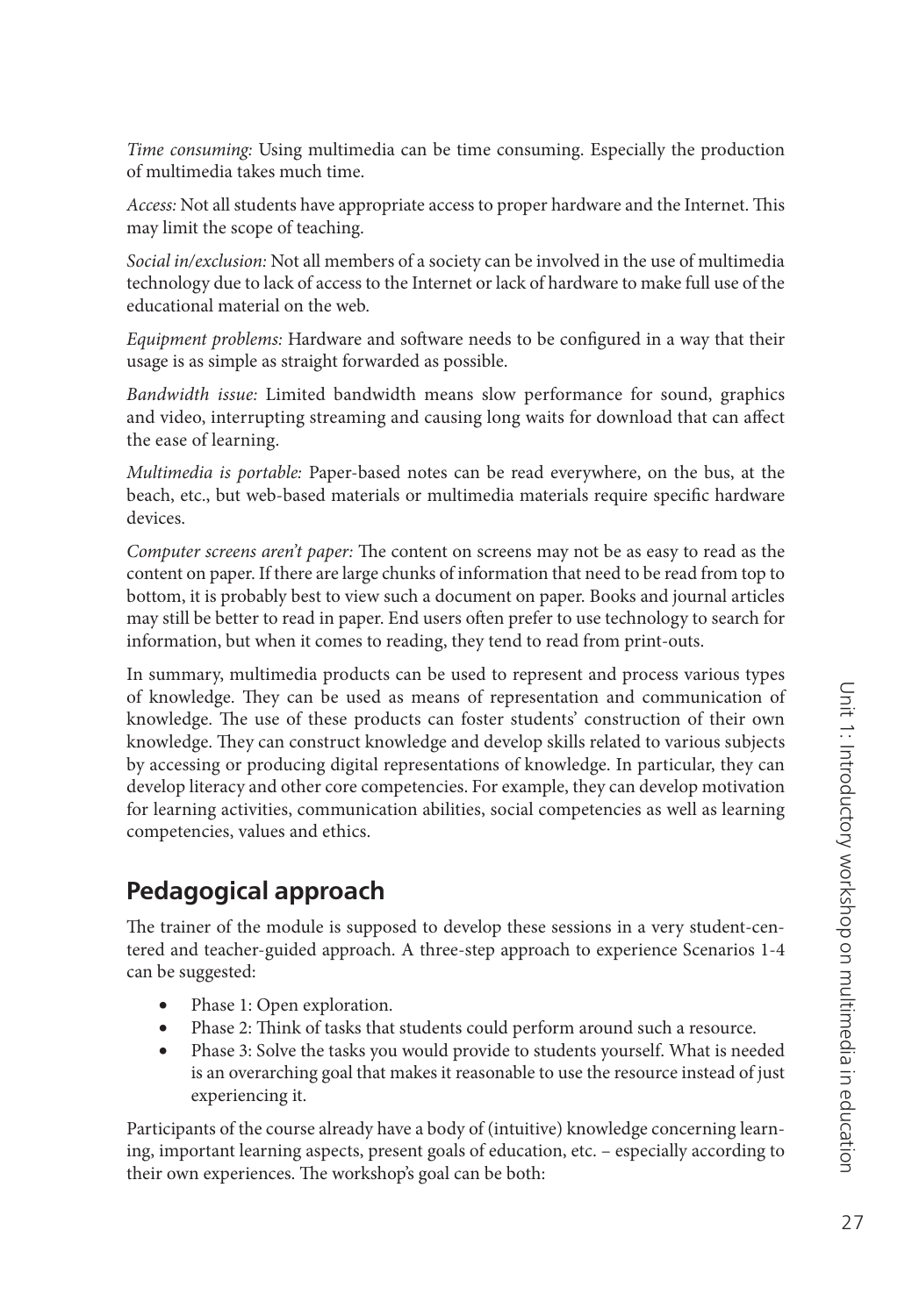- To construct a common understanding within a group of participants on what is learning and which aspects are important when learning with educational multimedia (by class discussion, group work, class brainstorming, etc.).
- To construct knowledge on different opportunities and perspectives in the use of educational multimedia.

The teacher/educator can collect participants' different approaches and perspectives and construct a common model based on these different constructions. This model can then form the basis of the course for the training module.

One way of activating students could be to ask them: What is learning for you? Give me a definition. What do you think are important aspects for learning? What do you think it means to learn and teach with multimedia? Why is it useful?

The trainer might search for other definitions, examples and perspectives of learning and learning with educational multimedia and of present goals of education, and offer these to students in the end. Also, invite them to discuss the definitions and finally agree on a definition that they will work with throughout the module.

Furthermore, papers on relevant topics concerning political/ethical questions can be handed to students.

| <b>Content to be learned</b>                                                                                                                                                                                                     | <b>Proposals for didactical method</b>                                                                                                                                                                     |
|----------------------------------------------------------------------------------------------------------------------------------------------------------------------------------------------------------------------------------|------------------------------------------------------------------------------------------------------------------------------------------------------------------------------------------------------------|
| The use of multimedia in school. Scenario<br>model. Definition on learning. Goals<br>of education. Forms of knowledge.<br>Characteristics of multimedia. Building up<br>connections between individual theoretical<br>approaches | Student-centered teacher guided approach;<br>use and ask for their previous knowledge;<br>develop models together with students;<br>reflection exercises;<br>Use Collection of Multimedia (see Appendix 1) |
| The use of multimedia application<br>(Scenario 2); competencies in dealing<br>with hardware and software                                                                                                                         | Collaborative work – students could<br>work in pairs or small groups according<br>to a specific task (to search for something)                                                                             |
| Reflection on one's own learning processes                                                                                                                                                                                       | Homework/group discussion                                                                                                                                                                                  |
| Metacognition in learning. Development<br>of learning strategies within the use of<br>multimedia; learning to learn within a group<br>and collaboratively                                                                        | Modeling                                                                                                                                                                                                   |
| Experiencing and reflecting on non-<br>hierarchical use of learning and teaching<br>methods                                                                                                                                      | Modeling/reflection by using self-reports<br>on experiences, group discussions                                                                                                                             |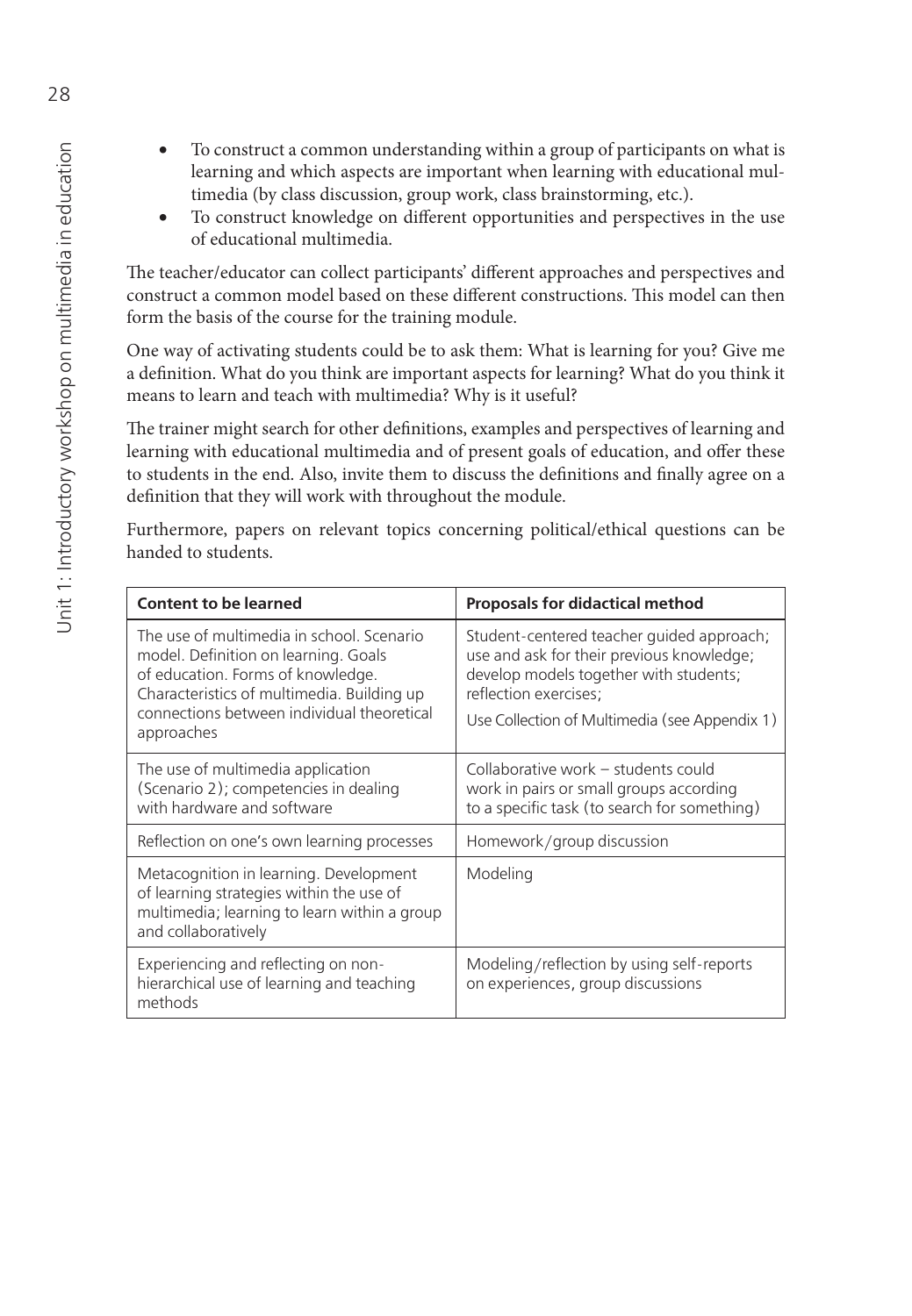# <span id="page-29-0"></span>**Unit 2: Performance and portfolio assessment**

## **Abstract**

Unit 2 deals with participants' assessment of their own knowledge and capacities. Positioning the topic of education assessment at the second part of the module is due to pedagogical reasons: Participants will learn from the beginning to reflect on their own activities and knowledge.

They are expected to work out a performance assessment (Collins, 1992) based on a portfolio approach. The production of their own portfolio - during the course also produced with the help of multimedia tools can feed several needs of the curriculum – self-evaluation and external evaluation and the development of various competencies.

## **Introduction**

Unit 2 covers new approaches to assessment and evaluation.

The demands on participants of the course for Unit 2 are:

| <b>Educational goals</b>                                                                                   | <b>Topics</b>                                                                                                                                                                                                         |
|------------------------------------------------------------------------------------------------------------|-----------------------------------------------------------------------------------------------------------------------------------------------------------------------------------------------------------------------|
| Construction of declarative knowledge<br>(knowing that - facts, theories, connections<br>amongst theories) | Presentation of alternative assessment<br>methods (performance and portfolio<br>assessment)                                                                                                                           |
| Construction of procedural knowledge<br>(knowing how)                                                      | The use of assessment methods /portfolio/<br>multimedia portfolio (Scenario 4)<br>Competencies in dealing with hard-<br>and software; network use, etc., non-<br>hierarchical use of learning and teaching<br>methods |
| Construction of strategic knowledge<br>(knowing how to apply)                                              | Metacognitions in learning, reflections<br>on participants' own learning processes;<br>working in groups, supporting each other;<br>non-hierarchical use of learning and<br>teaching methods                          |

## **Session description**

*Session 1*: Portfolio assessment: portfolio – advantages and disadvantages of portfolio assessment – design of portfolio assessment – analyzing and reporting data of portfolio assessment

*Session 2:* Designing a portfolio assessment for the course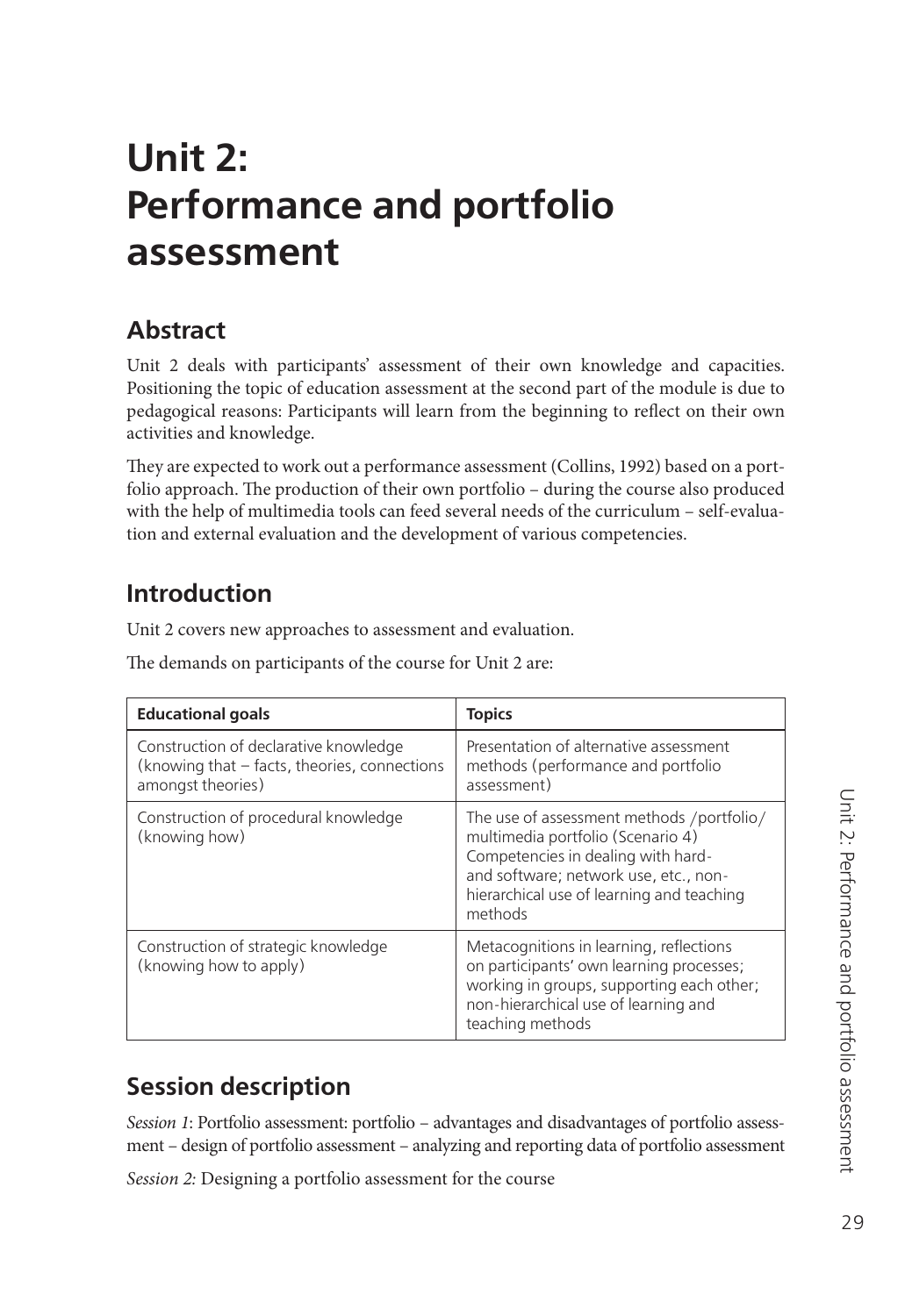**Session 1:** The general use of qualitative assessment (portfolio assessment)

## **Portfolio assessment**

The use of multimedia in education does not have to be accompanied by innovations in the methods of assessment and evaluation such as portfolio assessment presented in this unit. Portfolio assessment can be supplied with computer-based tests. Course participants can systematically collect their assignments, written reports, drawings, calculations and multimedia products, hand in hand with the feedback they receive from their teachers, other participants and from their own notes (diaries or logs) regarding their learning activities. These methods are based on the so-called portfolio model.

This chapter deals with such types of assessment, which ask for course participants' construction, demonstration and documentation of their deep understanding of subject matters and their actual ability to solve complex problems, and to work in groups or teams.

Assessment requires making a judgment. For example, judgments of course participants could address some of these questions:

- Have I reached the goal? Are the results satisfactory?
- How do I use certain applications? Do I possess the skills needed for this specific application?
- How can I make sure that the task or project has been completed?
- How do I know whether I learned sufficiently well? How do I evaluate not just the outcome but also the stages of the learning process? How do I evaluate the strategies I have used and my approach to tasks?

The portfolio assessment approach makes educational assessment an integral part of the learning processes (Collins, 1992). Educational portfolios provide information about learners' considerations, interests, motivation, abilities, knowledge, skills, and progress.

#### **What is a portfolio?**

Portfolio is a collection of objects assembled for a specific purpose – for instance a file of drafts, sketches, and completed projects. The idea is that course participants provide materials from various sources, through multiple methods, and over multiple points in time (Shaklee, Barbour, Ambrose and Hansford, 1997, cited in Sewell et al. 1998).

The content of portfolios can include materials such as drawings, photos, writing or other work samples, and copies of standardized tests. Furthermore, materials can include information from people who communicate or cooperate (on- or off -line) with course participants during their learning activities.

Portfolio assessment provides a practical strategy for collecting and organizing such data systematically. The production of one's own folder - for example, produced with the help of various software tools or ready-to-use online tools - can feed several needs of the curriculum: self-evaluation and external evaluation, the development of different competencies such as ICT literacy and media competencies; deep learning approach, etc.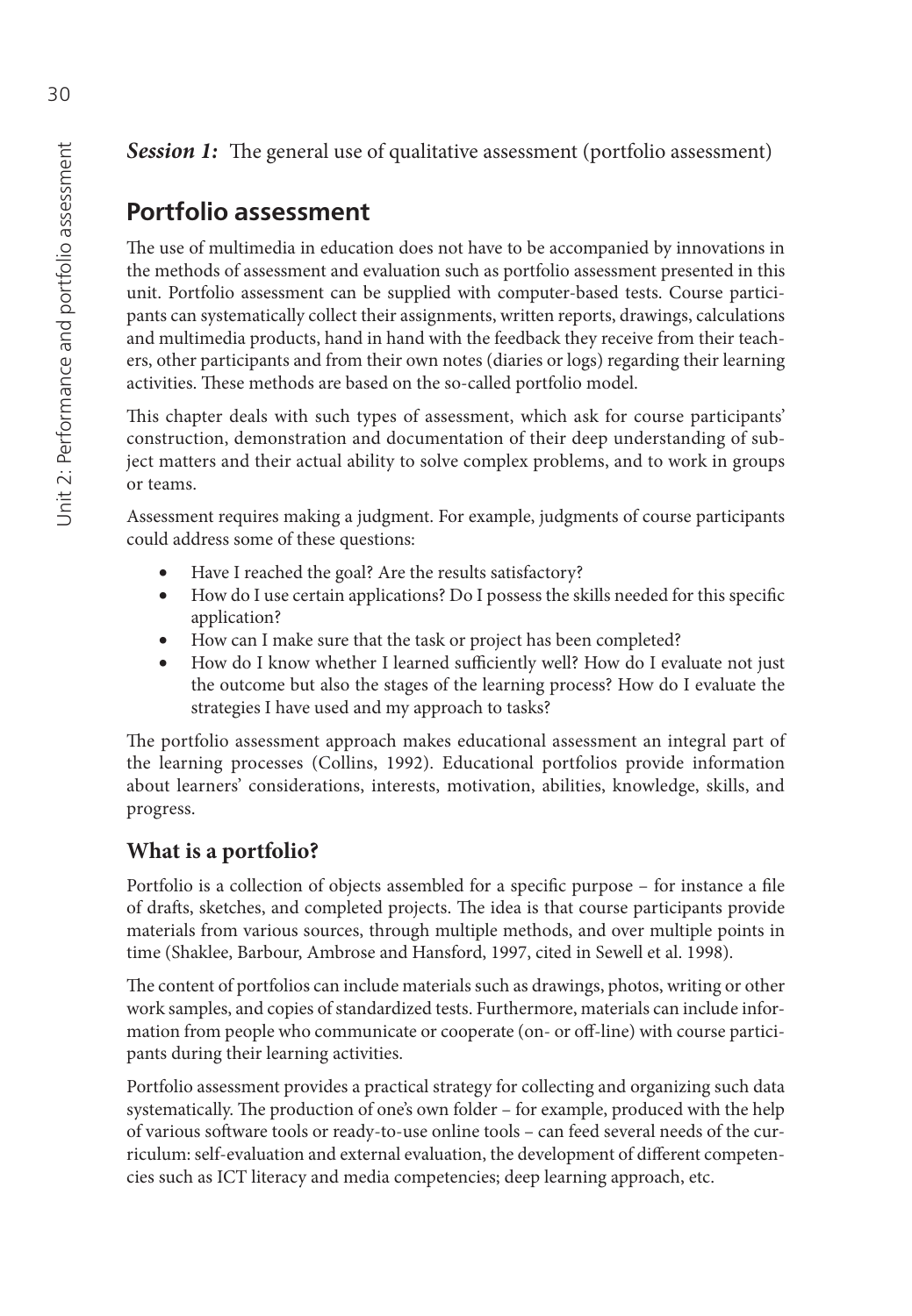Portfolios are structured in folders which represent some evidence concerning the construction of three forms of knowledge by course participants:

- 1. *Domain specific knowledge* (declarative knowledge to know what facts, numbers, concepts, etc. and conditional knowledge – to know the relations of the concepts);
- 2. *Procedural knowledge* (specific skills to know how to indicate how well the learner can make the *domain knowledge* work);
- 3. *Self-management and metacognitive skills* (strategic knowledge to know about one's own learning and competencies).

Since motivation is an important target of assessment, the content of folders might also contain some evidence concerning the motivational orientation and efforts of course participants.

#### **Advantages and disadvantages of portfolio assessment**

Many teachers, head masters and coordinators of schools appreciate the portfolio model of evaluation because of:

- 1. Its contribution to the student's development of reflexive skills and learning skills (Elmin, 2000);
- 2. The provision of feedback, which is considered one of the most effective processes in education (Hattie, 2009).

In order to foster such development, the criteria for appraising portfolio products must be set by teachers and presented to course participants in advance of their portfolio preparation.

Some teachers prefer the portfolio model because of its strong character of documentation of learning and change. Portfolio assessment provides means of conducting assessments throughout the lifecycle of learning activities because of its multiple points in time. This formative assessment, where planned activities can be refined or redefined accordingly to meet the demands of the course, helps to maintain focus on the outcomes of learning activities. Furthermore, it ensures that the implementation is in line with the goals established.

According to Sewell et al. (1998) portfolio assessment can be used:

- To provide insight into learning processes and related changes. Because portfolio assessment emphasizes the *process* of change or growth at multiple points in time, it may be easier to see patterns within the learning behavior.
- As a tool to foster communication and accountability to teachers and course participants. Therefore, a portfolio can reveal the attitudes and learning motives of course participants regarding more complex, and important aspects of the curriculum.

Portfolio assessment is not useful for:

- Ranking learners in a quantitative or standardized way (although teachers may be able to make subjective judgments of relative merit).
- Comparing learners to standardized norms.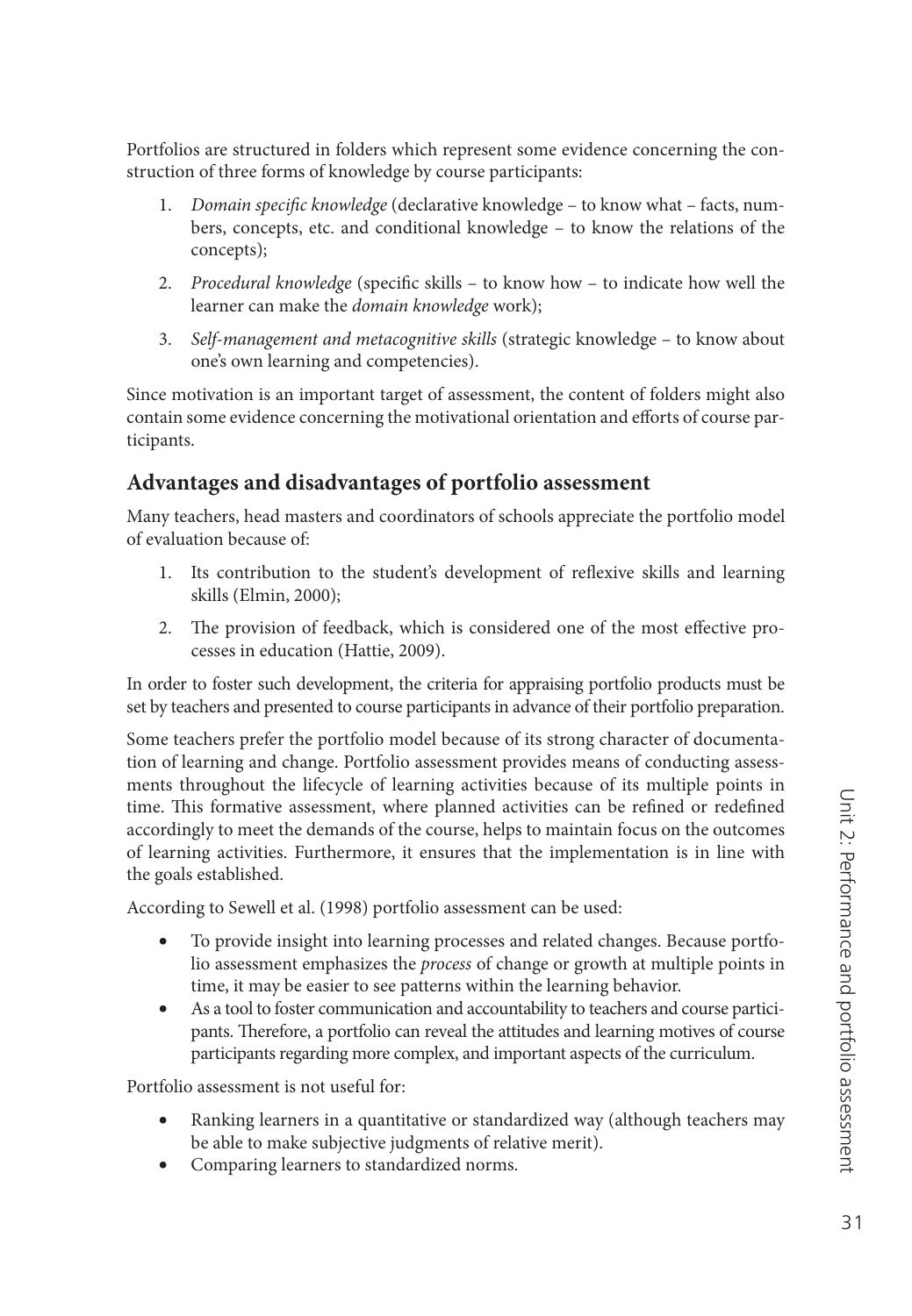Sewell et al. (1998) describe advantages and disadvantages to be considered when implementing portfolio assessment.

#### *Advantages*

- It allows the evaluator to see the student as an individual; everybody is unique with his or her own characteristics, needs and strengths.
- It provides a basis for future analysis and planning. By viewing the pattern of individual learners, one can identify areas of strengths and weaknesses and barriers to success.
- It serves as a concrete vehicle for communication, providing ongoing communication or exchanges of information among those involved.
- It promotes a shift in ownership; learners can take an active role in examining their actual level and at which level they want to perform.
- Portfolio assessment offers the possibility of addressing limitations of traditional assessment. It offers the possibility of assessing more complex and important aspects of an area or topic to be addressed.
- It covers a broad scope of knowledge and information, from many different sources.
- Portfolio assessments are flexible and open evaluation instruments.

#### *Disadvantages*

- It may be seen as less reliable or fair than more quantitative evaluations such as test scores.
- It can be very time consuming for teachers to organize and evaluate the contents, especially if portfolios have to be done in addition to traditional testing and grading.
- Having to develop your own individualized criteria can be difficult or unfamiliar at first.
- If goals and criteria are not clear, the portfolio can be just a collection of miscellaneous artifacts that do not show the patterns of learners' growth or achievement.
- Like any other form of qualitative data, the data from portfolio assessments can be difficult to analyze or aggregate to show change.

## **Design of portfolio assessment**

According to Barton and Collins (1997), the three main factors that guide the design of a portfolio are: purpose, assessment criteria and evidence.

#### 1) Purpose

At the beginning the aims of the portfolio need to be established. Operational criteria as guidelines will be defined to help participants collect their data. For example, is the goal to use the portfolio as data to inform the trainer and/or the course participants about their competencies? Is the goal to report progress? Or is it to identify special needs? Or is it to report many different aspects together?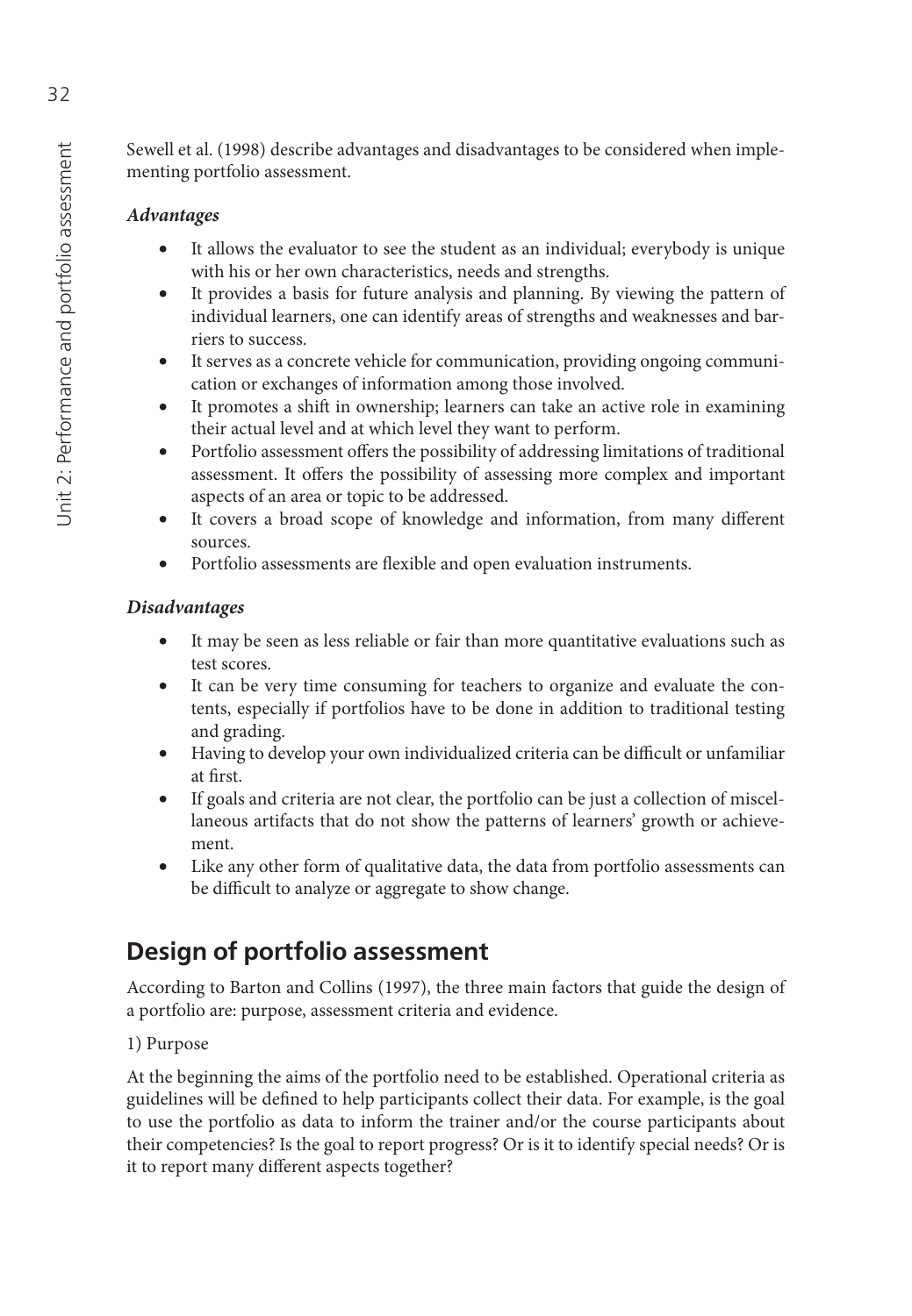#### 2) Assessment Criteria

According to the purpose or aim of the portfolio, decisions are made about criteria, standards, and strategies necessary to meet the aim. Criteria items can be selected together with all participants: teachers and course participants.

#### 3) Evidence

Many questions arise when it comes to the evidence of the portfolio: What sources of evidence should be used? How many items for the portfolio should be collected? How can one interpret the evidence of what has been collected? Which type of information weighs more than others? Under what conditions? According to Barton and Collins (1997), evidence can include different types of information:

- *Artifacts and productions* (items produced in the course of classroom activities i.e. multimedia production, documentation, reflection diary);
- *Reproductions* (documentation of activities outside the classroom);
- *Attestations and feedback* (statements and observations by others about the learner);
- *Presentations and show cases* (items prepared specially for the portfolio, such as the learner's reflections on his or her learning or choices).

Most portfolio assessments are both process and product portfolios (Cole, Ryan, and Kick, 1995).

For designing a portfolio assessment, Sewell et al. (1998) propose a two-step procedure:

**Step 1** is the development of a *process portfolio*, which documents growth over time toward a specific aim. The documentation includes statements of final aims, criteria and future plans. The portfolio should also give space for baseline information or items describing the learner's performance or mastery level at the beginning of the course.

Other items or information are 'works in progress' selected at many interim points to demonstrate steps toward mastery.

At this stage, the portfolio serves as a formative evaluation tool.

**Step 2** is the development of a *product portfolio* (a 'best pieces portfolio'), which presents examples of the learner's best efforts. These examples lead to the 'final evidence', which demonstrates attainment (or non-attainment) of the final goal. These portfolios encourage deep reflections about the change or the learning processes. The learners, either individually or in groups, are involved in selecting the content, discussing the criteria for their selections, judging criteria and the 'evidence' that the established criteria might meet (Winograd and Jones, 1992).

The portfolio assessment may foster a sense of ownership among participants of the course. It helps to present or communicate the accomplishments of each individual participant. At this stage, the portfolio is an example of summative evaluation.

According to Barton and Collins (1997), certain characteristics when using any type of portfolio for assessment are: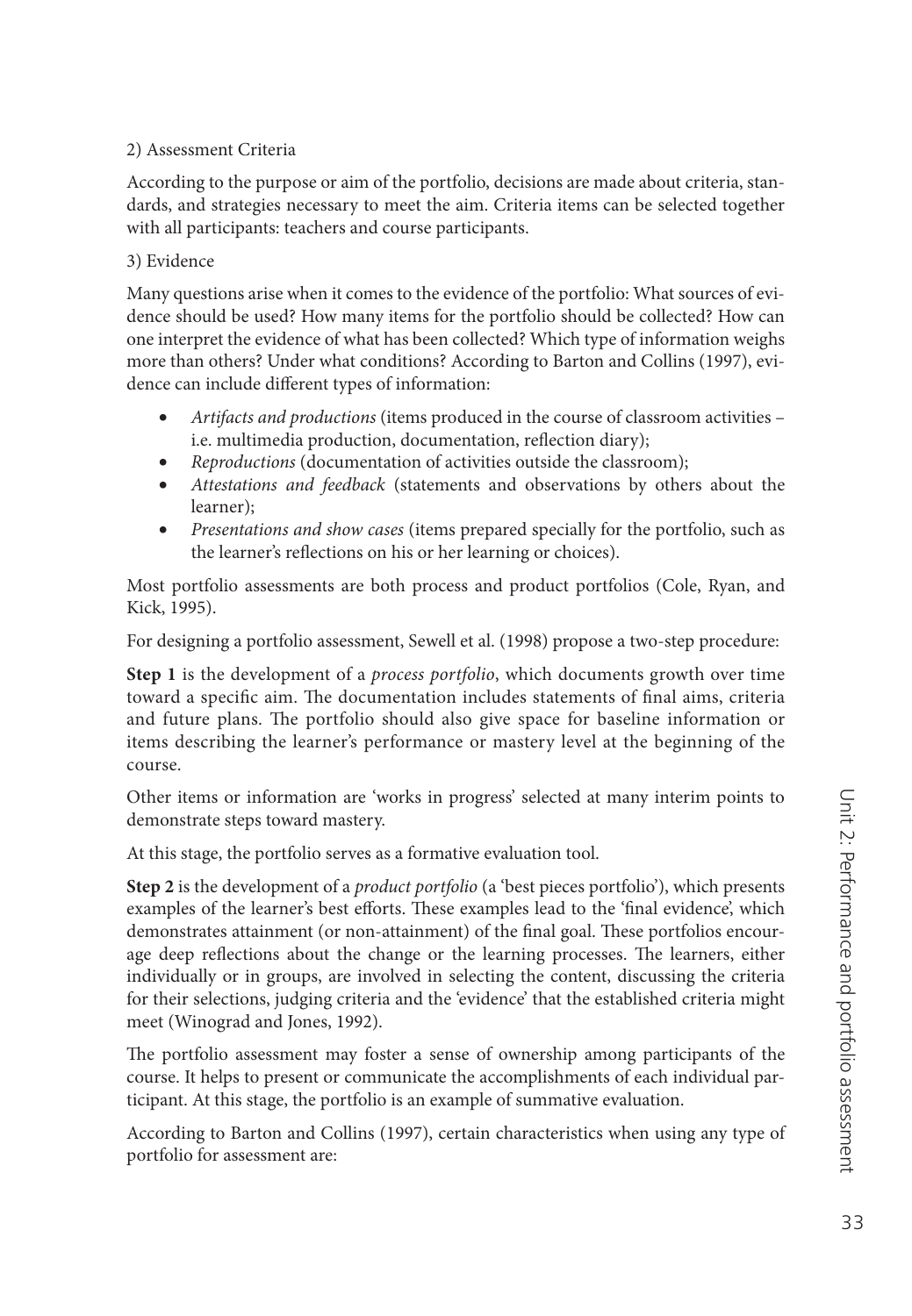*Multi-sourced*: Multiple data sources include *statements and observations* of learners, teachers or parents, etc. and *artifacts/products* (anything from test scores to photos, drawings, text documents, numbers, animations, multimedia presentations, home pages, video and sound tapes).

*Authentic*: The items/information selected or produced for evidence should be related to curriculum activities, as well as the aims and criteria.

*Dynamic*: The data or evidence is collected at many points in time. Rather than including just the best work pieces, the portfolio should also include examples of different stages of mastery. This allows for a reflection and a rich understanding of the process of learning.

*Explicit*: Course participants should know in advance what is expected of them, so they can take responsibility for creating their own portfolios.

*Integrated*: Learners should be asked to reflect and demonstrate how they can apply their competencies or knowledge to real-life situations.

*Based on ownership*: The portfolio assessment process demands participants to engage in reflection and self-evaluation as they select evidence to include and set or modify their goals. They are not just evaluated or graded by others.

*Multi-purposed:* A well-designed portfolio assessment process evaluates the effectiveness of teachers' intervention at the same time as it evaluates the growth of individuals. It also serves as a (collaborative) communication tool when shared with class members – so learners can also learn from each other. Furthermore, it can be passed to other teachers as the student moves from one level or grade or course to another.

### **Analyzing and reporting data**

According to the purpose of the portfolio and the types of data collected, the methods of data analysis will vary (Patton, 1990; cited in Sewell et al., 1998). If goals and criteria have been clearly defined, the *evidence* in the portfolio makes it relatively easy to demonstrate that the individual has moved from a baseline level of performance to the achievement of particular goals (Sewell et al. 1998). Often, the obvious subjectivity of judgments of portfolio assessments is seen as problematic (Bateson, 1994, cited in Sewell et al., 1998). According to Barton and Collins (1997), teachers can rate independently the same portfolio to see if they agree on scoring. This serves as a simple check on reliability and can be easily reported.

### **Pedagogical approach**

Introduce content to participants by following the methods used in Unit 1. Connect participants' knowledge; build on their previous knowledge from Unit 1 and other resources. Allow time for reflection, ask questions similar to: Why use portfolio assessment? When is it useful to implement the portfolio model in a school assessment? Use collaborative forms of learning – perhaps, students can conduct search in small groups (2-4 participants) for more information in the Internet according to the topic 'Assessment'. Reflection.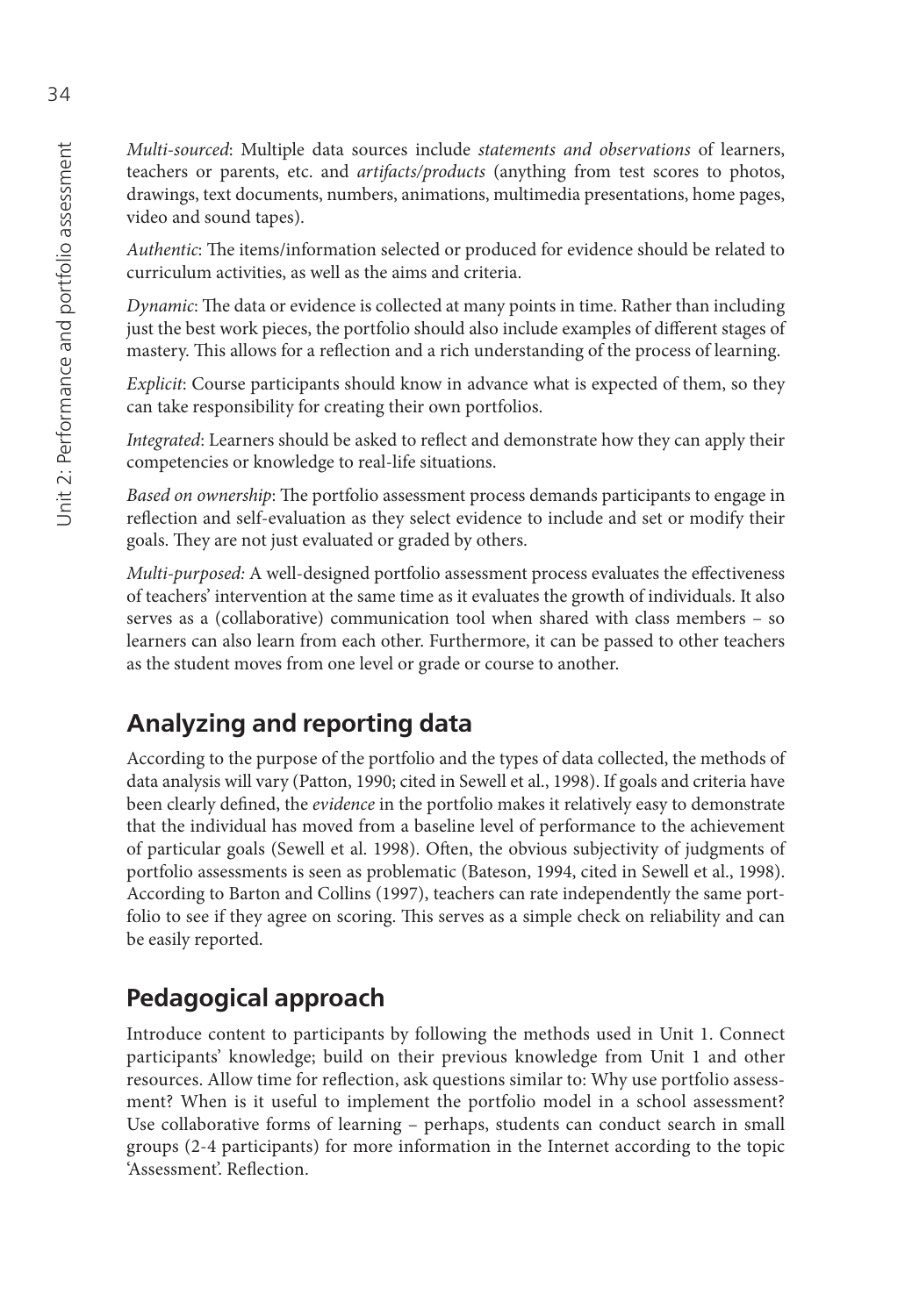| <b>Content to be learned</b>                                                                                                                                                                                    | <b>Proposals for didactical method</b>                                                                      |
|-----------------------------------------------------------------------------------------------------------------------------------------------------------------------------------------------------------------|-------------------------------------------------------------------------------------------------------------|
| Portfolio assessment $-$ its advantages,<br>disadvantages; portfolio as formative and<br>summative assessment; design of portfolio<br>and its main characteristics to consider,<br>analyzing and reporting data | Use methods from Unit 1                                                                                     |
|                                                                                                                                                                                                                 | Distribute material/references according to<br>the topic (before the session as homework<br>for reflection) |
|                                                                                                                                                                                                                 | Ask questions, collect ideas, refer to Unit 1                                                               |
|                                                                                                                                                                                                                 | Course participants develop ideas/models<br>in groups                                                       |
|                                                                                                                                                                                                                 | Use the multimedia collection (see<br>Appendix 1)                                                           |
| Reflection: content/own learning processes/<br>didactics for use in school                                                                                                                                      | Homework/portfolio assessment/group<br>discussion                                                           |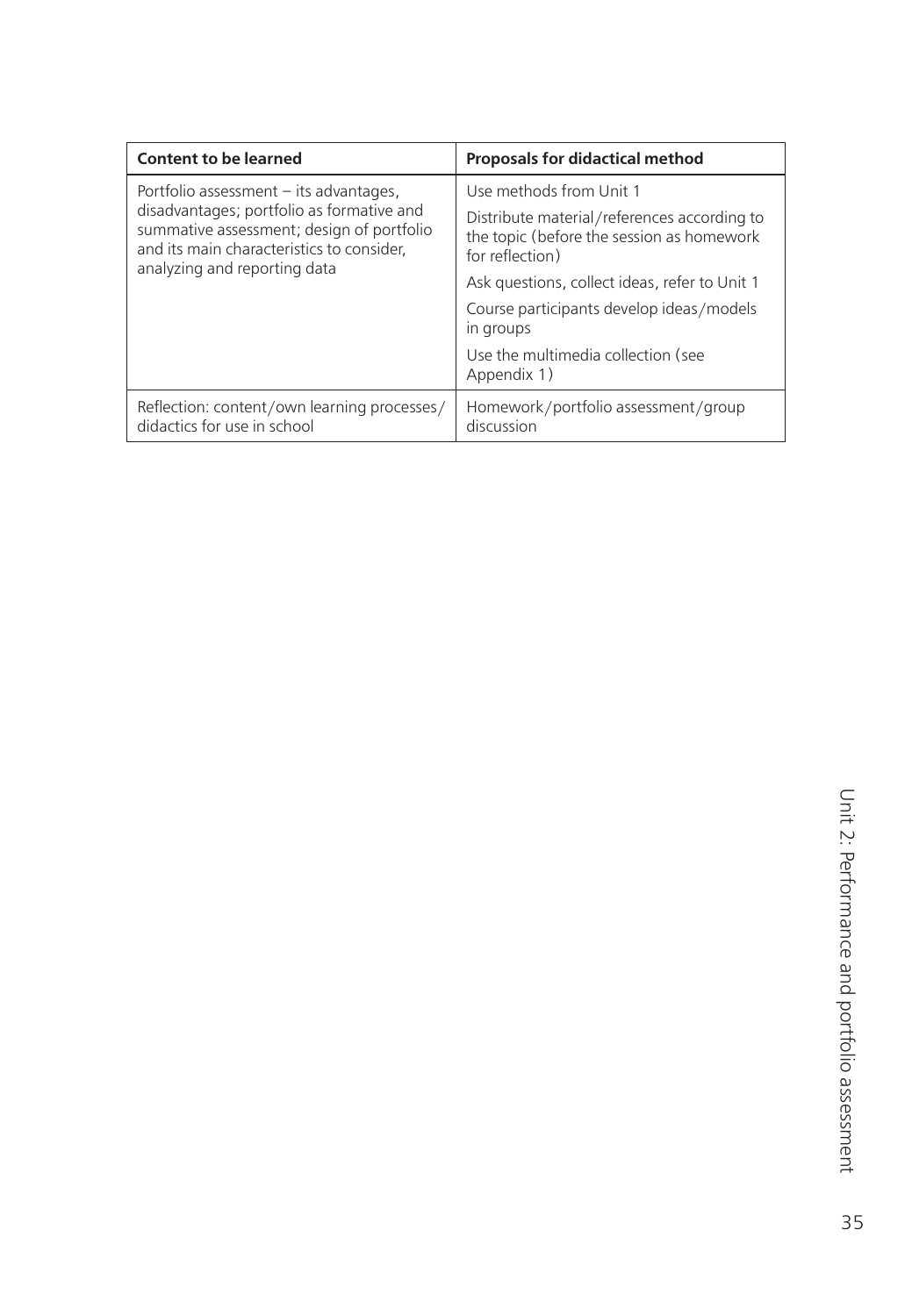## *Session 2:* Designing a portfolio assessment for the course

# **Portfolio assessment in the course module Multimedia in Education**

The goal of the session is to help students develop the structure of their individual portfolios.

The following box provides an example of portfolio development in the course module *Multimedia in Education* (the structure is according to Lissmann, 2000). The portfolio guidelines address participants directly, therefore 'you' refers to the course participants.

#### **To all course participants of the module Multimedia in Education**

#### **Aim of portfolio**

The aim of the portfolio covers two aspects: the documentation of your own learning processes and the presentation of the whole course content reflected and constructed into knowledge on your own. This means that the contents of the portfolio should document the development of your content knowledge, your methodological skills (when solving tasks) and your attitudes. The portfolio serves as an evaluation tool for the trainer as well as for you as a reflective self-evaluation and learning tool. Choose on your own, which parts of the portfolio the trainer will evaluate. Include your best practice work.

Furthermore, the portfolio presents you as a learner to other course participants, so that they can learn from you and exchange their opinions and perspectives with you (and vice versa).

#### **Structure of portfolio**

Give a contents structure of the (electronic) portfolio. You might use an index, a guided tour, or a hypertext structure. Mention all the materials you included.

#### **Contents of portfolio**

The contents of the portfolio are determined to a certain extent: the portfolio should mirror your ability to deal with the content of the curriculum. This means, there are some mandatory contents of the curriculum:

Materials on the contents of the multimedia in education workshop (Unit 1: scenario model, introduction into learning theories, etc.)

Your evaluation of your own work (reflection on the portfolio approach: What is a portfolio? What are the prerequisites of a portfolio assessment? What different types of portfolio exist? What is to consider when producing a portfolio?)

Working with the Scenarios 1-4 (Why, where and how do you want to implement these scenarios? If the answer is yes, what are the main characteristics of the educational setting?)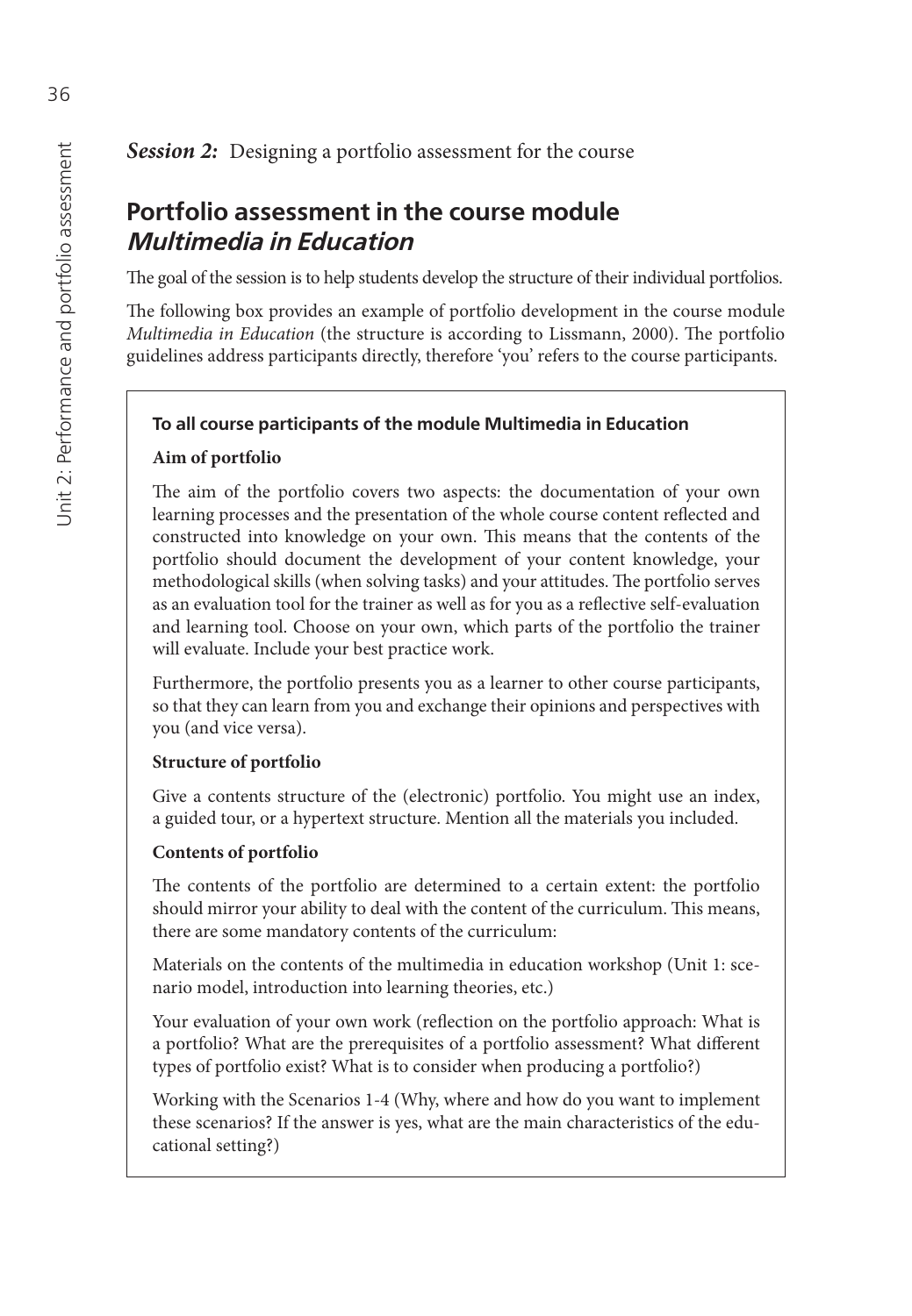Furthermore, the following aspects need to be considered:

- Critical selection of multimedia for educational use;
- Ethical points when using multimedia in education;
- Theories on learning and teaching with multimedia.

Materials can be different types of information – produced by typing, scanning, sound production, animations, etc.:

*Artifacts and productions* (items produced in the normal course of classroom activities, e.g. multimedia pieces, documents, reflective diaries);

*Reproductions* (documentation of activities outside the classroom);

*Attestations and feedback* (statements and observations by others about the learner);

*Presentations and showcases* (items prepared specially for the portfolio, such as the learner's reflections on his/her learning or choices).

Additionally, you might need to discuss more (or less) criteria for including into the portfolio. Discuss within your group of course participants: Which aspects of the course are important for you? What are your aims of the course?

Structure the contents according to your own needs and points of views. You might include a team portfolio into your personal portfolio. This means that if you work in teams, don't hesitate to include the outcome of team working processes into your portfolio. Mention the teamwork and reflect upon it.

## **Evaluation based on portfolio**

Evaluation based on your portfolio aims at the criteria you worked out together with your trainer and the group you have worked in. The trainer suggests some evaluation criteria, which will be discussed and maybe changed within the team.

Possible criteria could be:

Development of your own abilities, knowledge and skills (registered in a diary, which includes dimensions such as reflections on the workday, work outcomes, knowledge representation on learning and teaching with multimedia, e.g. by reading and analyzing articles on certain topics, etc.)

Quality of presented materials (variation, tools used, the analytic structure, the aesthetic structure, consideration of learning theories when developing the materials, etc.)

Evidence of the selection of materials (Why did you select this work as your best practice?)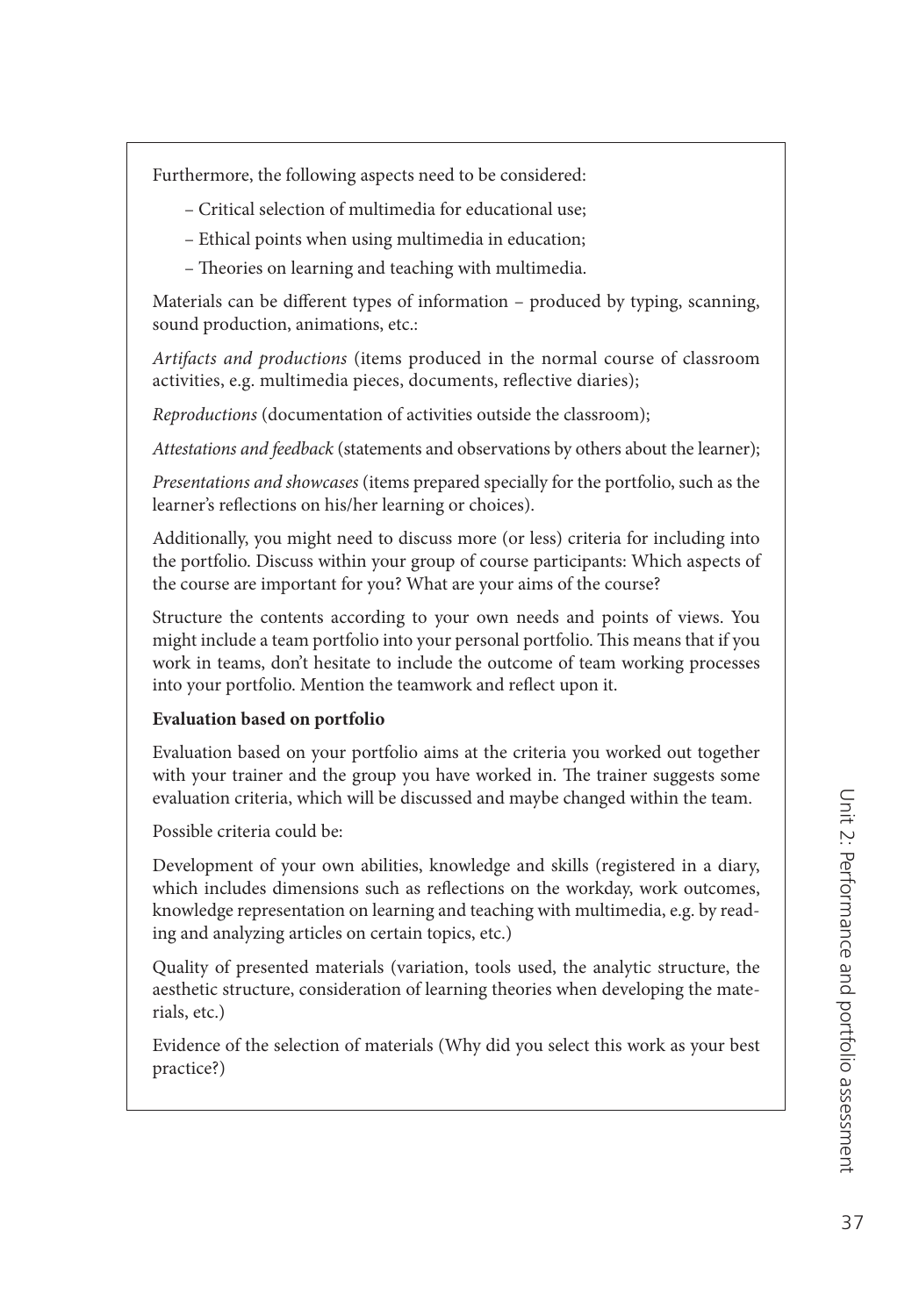# **Pedagogical approach**

Prepare carefully your specific goals according to the content. Course participants are expected to have certain knowledge and skills after finishing the course *Multimedia in Education*. The portfolio in itself provides many opportunities to meet this final goal. Discuss the content of the last session together with the course participants. Let the course participants reflect on what they want to assess: knowledge, reflection, change, learning processes, etc. What kind of sources do you integrate in the portfolio? Don't forget, this is a multimedia course. See some recommendations in the table below.

Build on their previous knowledge gained during the course. Allow time for reflection:

| <b>Content to be learned</b>                                                                | <b>Didactical method</b>                                                                                                                                                                            |
|---------------------------------------------------------------------------------------------|-----------------------------------------------------------------------------------------------------------------------------------------------------------------------------------------------------|
| How to design a portfolio for the course<br>Multimedia in Education                         | Use methods from Unit 1                                                                                                                                                                             |
|                                                                                             | Define purpose, assessment criteria and<br>evidence of the portfolio                                                                                                                                |
|                                                                                             | Use a 'reflective diary' (can be done as<br>a word file). The portfolio can serve as a<br>reflective tool. The portfolio is portable and<br>therefore always usable (in class, at home,<br>$etc.$ ) |
|                                                                                             | In combination with Scenarios 1, 2, 3 and 4.<br>Report about the use of Scenarios 1-3 and<br>Scenario 4 will be part of the portfolio itself<br>(see Scenario 4 Unit)                               |
| Reflection: content/own learning processes/<br>didactics for use in school                  | Homework/portfolio assessment/group or<br>class discussion                                                                                                                                          |
| Experiencing and reflecting on non-<br>hierarchical use of learning and teaching<br>methods | Modeling/reflecting by using self-reports on<br>experiences, group discussions                                                                                                                      |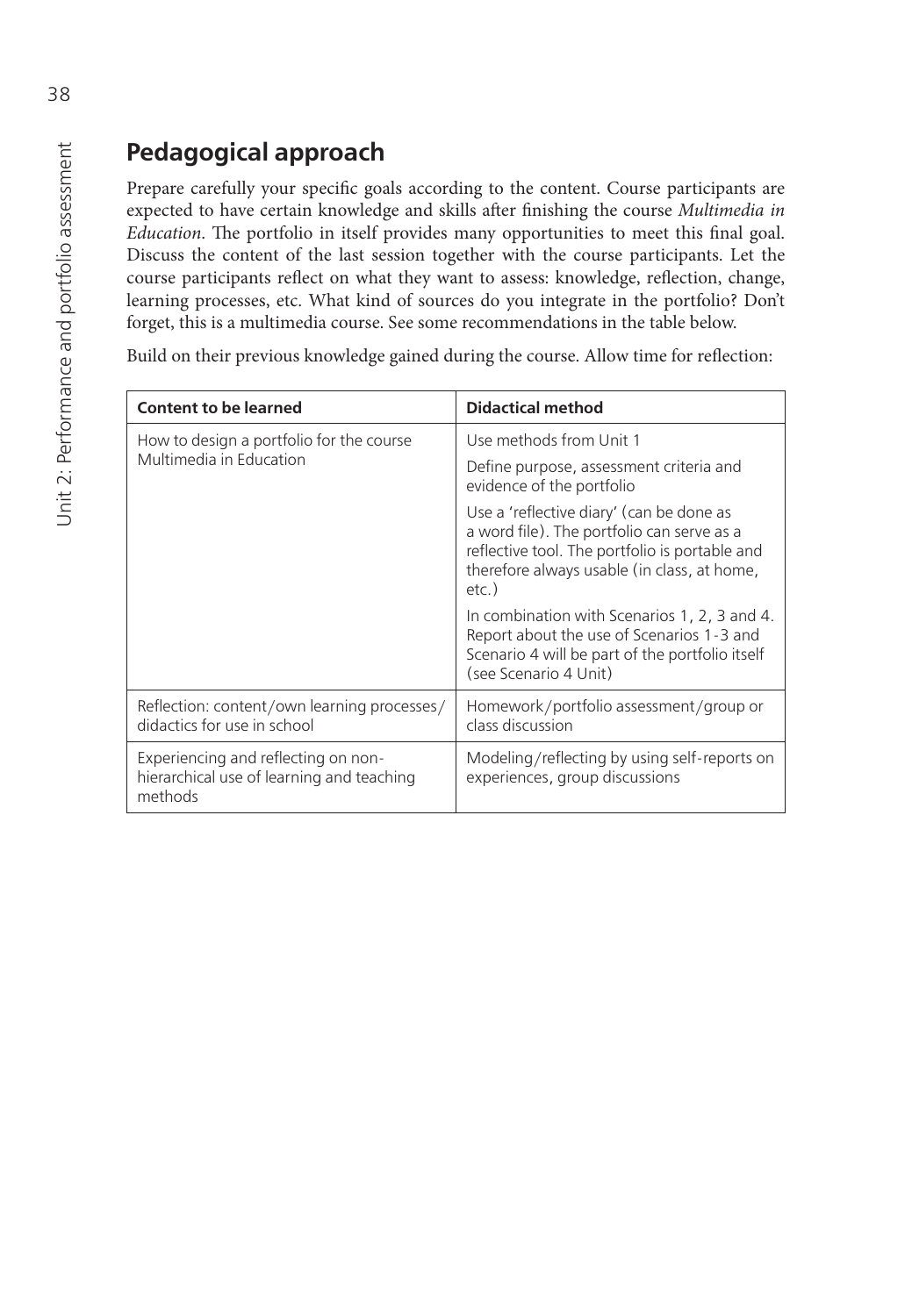# **Unit 3: Scenarios 1, 2 and 3 – learner as end user of multimedia**

# **Abstract**

The application of multimedia into education means many things to many people. The use of educational multimedia, however, can be classified according to some mainstream scenarios. As mentioned in the previous section, the scenario model encompasses four pedagogical scenarios regarding the mainstream use of multimedia applications (Andresen, 1999).

This unit deals with the reception of linear-narrative materials (Scenario 1), of nonsequential elements (Scenario 2) and of elements of educational multimedia aimed at teaching (Scenario 3).

The concept of the scenario model will be worked out practically in pairs, i.e. based on collaborative work at the computer.

# **Introduction**

Unit 3 gives a broad insight into the scenario model, where the learner is the end user of a multimedia application.

After this unit, participants of the course should be able to plan the use of multimedia in their own teaching according to the following three scenarios:

| <b>Scenario</b>                             | <b>Example of multimedia applications</b>                                                                            |
|---------------------------------------------|----------------------------------------------------------------------------------------------------------------------|
| 1. The use of linear educational multimedia | Applications providing one or more<br>narratives to the student                                                      |
| 2. The use of non-linear multimedia         | Hypertext-based sources and websites, in<br>which the student can navigate and search<br>for information             |
| 3. The use of supervising multimedia        | Applications that allow for some kind of<br>feedback to the answers and problem<br>solving strategies of the student |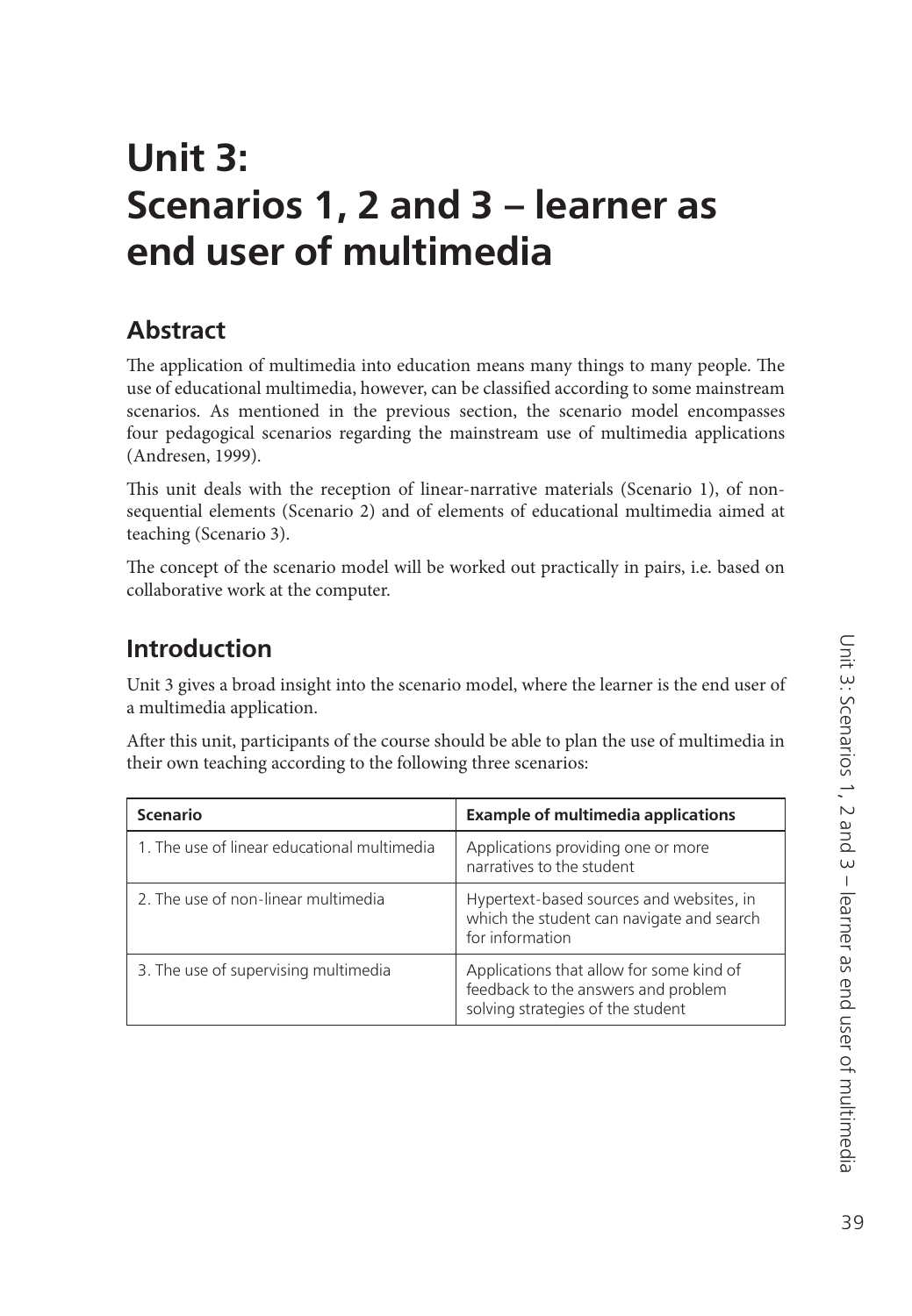The demands to course participants for Unit 3 are:

| <b>Educational goals</b>                                                                                   | <b>Topics</b>                                                                                                                                                                        |
|------------------------------------------------------------------------------------------------------------|--------------------------------------------------------------------------------------------------------------------------------------------------------------------------------------|
| Construction of declarative knowledge<br>(knowing that - facts, theories, connections<br>amongst theories) | Deepening their knowledge on how, why<br>and where to implement Scenarios $1-3$                                                                                                      |
| Construction of procedural knowledge<br>(knowing how)                                                      | The use of multimedia according to<br>Scenarios 1-3. Competencies in dealing<br>with the use of hardware, software and<br>networks                                                   |
| Construction of strategic knowledge<br>(knowing how to apply)                                              | Metacognitions in learning, reflections<br>on one's own learning processes.<br>Working in groups, supporting each other.<br>Non-hierarchical use of learning and<br>teaching methods |

# **Session description**

Course participants will acquire knowledge on the use of educational multimedia according to Scenarios 1, 2 and 3, and at the same time they will become active end users of educational multimedia. Hence, they will develop the capacity to handle these pedagogical scenarios. This means that participants can learn how, and with which learning goals they can use multimedia.

*Session 1*: Scenario 1

*Session 2:* Scenario 2

*Session 3:* Scenario 3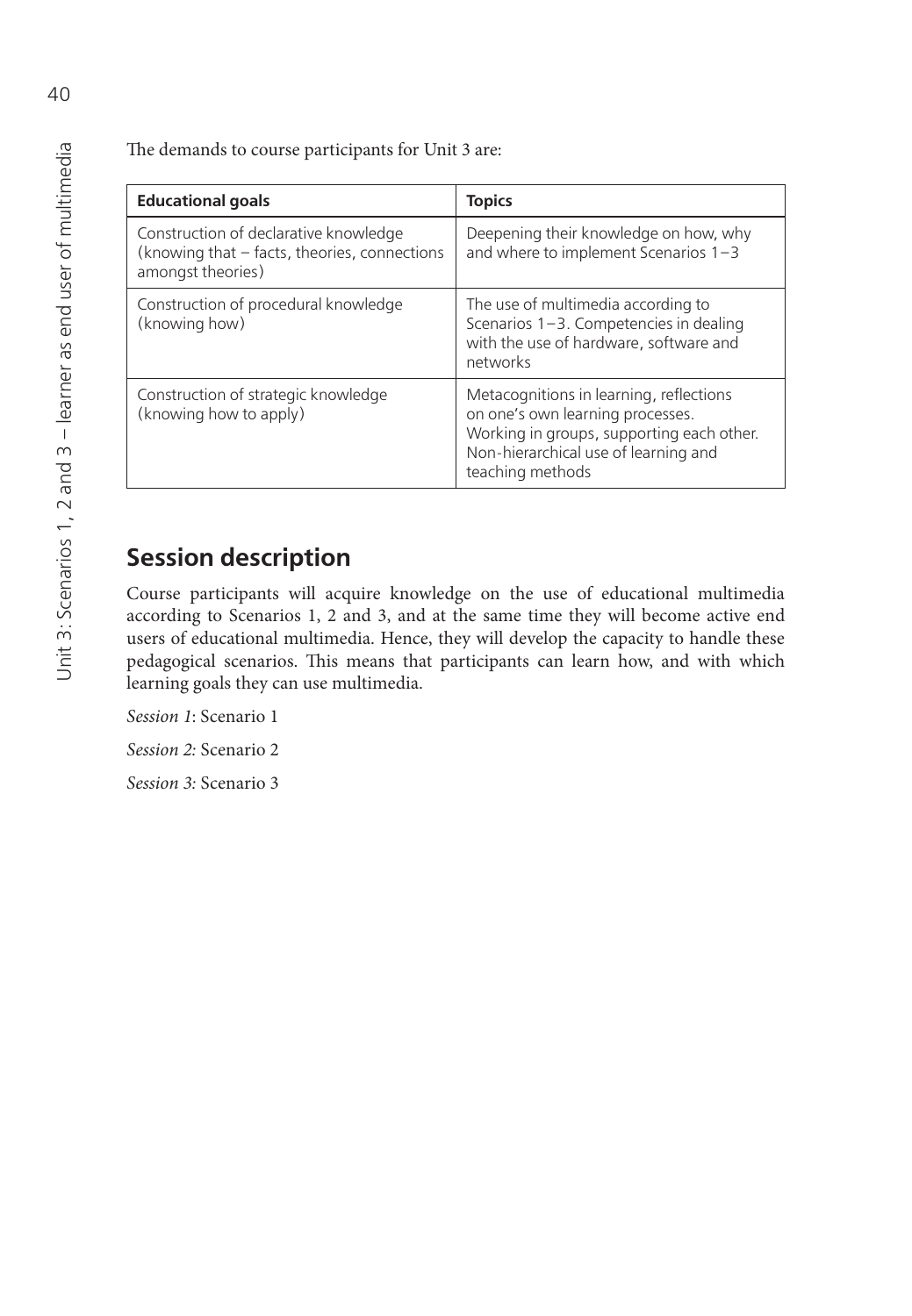*Session 1:* Scenario 1

## **The active use of educational multimedia according to Scenario 1 – Linear applications**

#### **Scenario 1: Linear applications**

Some audio-visual and multimedia materials (or elements of such materials) have a linear structure. During the presentation of content the learner is lead through the material in sequences. Some products provide linear tours through the whole application. Compared to hardcopy books, these applications allow for a more advanced integration of different types of media, such as text materials, speech, music, animations, and simulations of complex relations, numbers and video clips. In other words, the content is multimodal.

Multimodality is the use of several semiotic resources, i.e. text, images, video, speech, and music – separately and together. There has been a distinct preference for monomodality, i.e. writing without illustrations on graphically uniform pages (of print) or painting on canvas using the same medium (oil). Today, the medium of the screen, however, has become dominant (Kress, 2003). In the age of digitization, the different semiotic resources have technically become the same at some level of representation (Kress and van Leeuwen, 2001). In consequence, educational content can be represented verbally, visually and orally, and accessed through one interface.

## **What to expect when using Scenario 1 applications or elements?**

Linear narratives – and Scenario 1 – are especially recommended when learners do not have any or have very little previous knowledge and want to get an overview of a specific domain. These kinds of narratives are appropriate when learners obtain some background knowledge about a topic. The use of multimedia according to Scenario 1 provides students with an already structured information entity; the linear format has a beginning and an end like the chapters of a textbook, and this structure supports preliminary knowledge construction in a particular domain.

According to cognitive science research (e.g. Kintsch and Greene, 1978), texts that are unfamiliarly structured make excessive demands on the learner's cognitive processes. On the other hand, memory and comprehension are used most effectively when texts are clearly structured and navigable. Students already have schemata derived from exposure to conventional narratives and are constantly adjusting their understanding in accordance with these, making the construction of 'story' a central cognitive goal.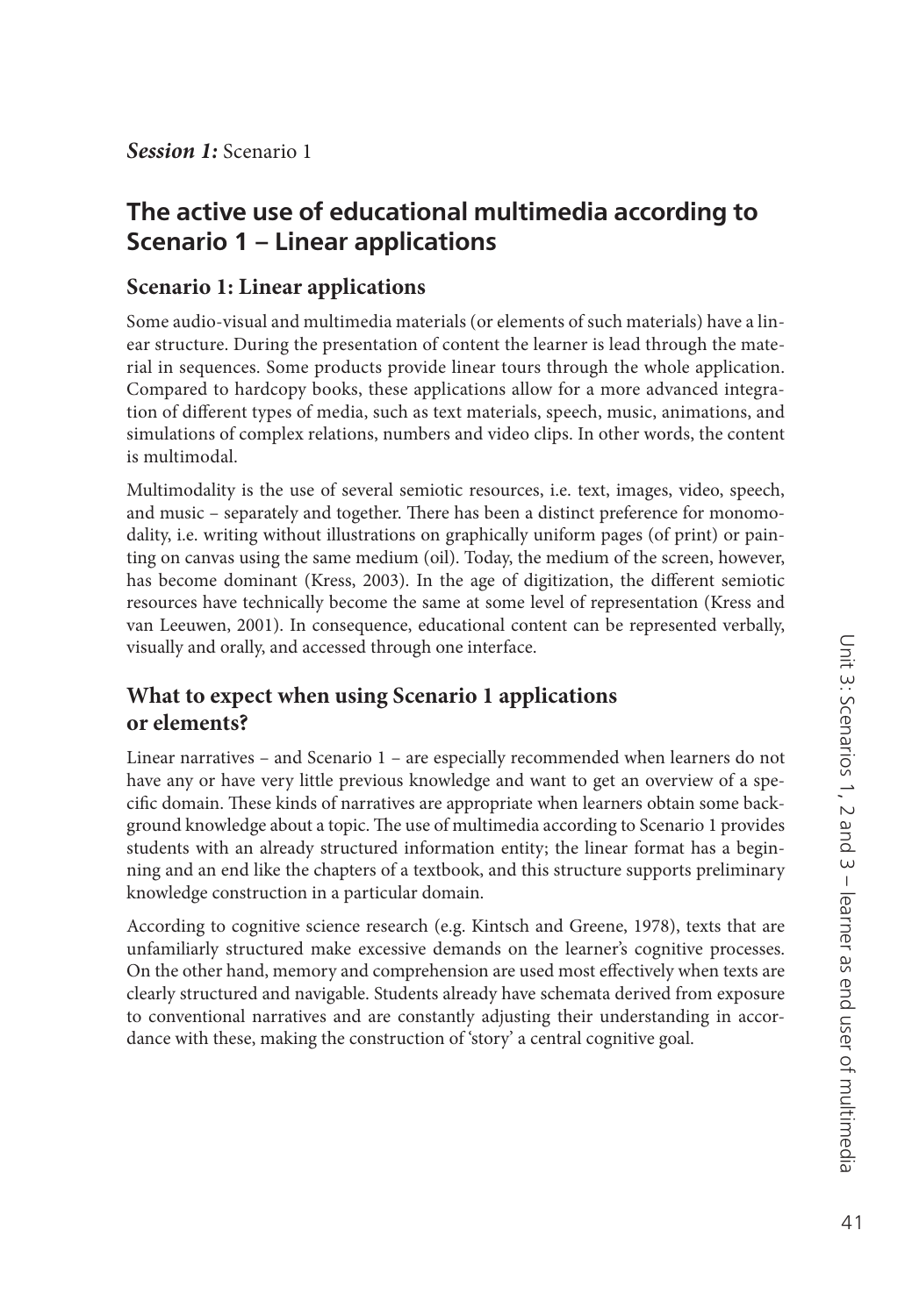A biology teacher wants to introduce her class to the concept of *evolution*. First, she asks the pupils what they already know about the topic or what their thoughts on the topic are.

After having a discussion, a brainstorming session and after collecting some questions from the pupils, the teacher wants to set up 'common knowledge' by showing a multimedia presentation regarding the topic. In this way, the pupils gain a first insight into the term 'evolution'. The interactive aspect is very limited. Then, the pupils can use the application on their own – individually or in small groups or pairs – repeating the presentation, stopping it when needed, going forward or backward.

After the pupils' exploration of the multimedia material, the teacher encourages the pupils to discuss the topic again, to speak about their own ideas (what is evolution for them), whether they agree with the content of the multimedia material, etc.

At the next lesson, the teacher provides the pupils with some subtopics. Now, with certain knowledge, they are able to ask questions and extend these questions to problems for investigation. They can use multimedia within Scenarios 2-4.

An example of Scenario 1 can be seen at the homepage on mummies: 'Unwrapped – The Mysterious World of Mummies' (http://videos.howstuffworks.com/history/mummyvideos-playlist.htm#video-30595). This site is hosted by an Egyptologist who has been in charge of the video on mummies. The site introduces the user to Egyptian mummies. It offers a Scenario 1 environment with animation, sound, text, video, etc.

Scenario 1 application can be used effectively in both ways: individually and collaboratively (see Unit 6).

# **Pedagogical approach**

Build on the previous knowledge from the sessions from Unit 1 (scenario model) and Unit 6. Select one of the sites from the multimedia collection (Appendix 1) or research the Internet for an example suitable for Scenario 1. For instance, you can find many examples in encyclopedias on the Internet (e.g. Wikipedia in various languages and Encyclopaedia Britannica in English). There, course participants can search for appropriate Scenario 1 elements by using Scenario 2.

Give your course participants different tasks: Let them develop a learning environment. For example, let them apply Scenario 1 on a topic, with which they are already familiar, as well as on a topic with which they are not at all familiar. Use it individually for each participant (hence, an encyclopedia will serve many). Support your participants according to their individual needs – give examples to the whole group if you meet the same problem more than once. Especially provide support for using and constructing strategies.

Give them time for reflection – ask questions and let them develop their own questions.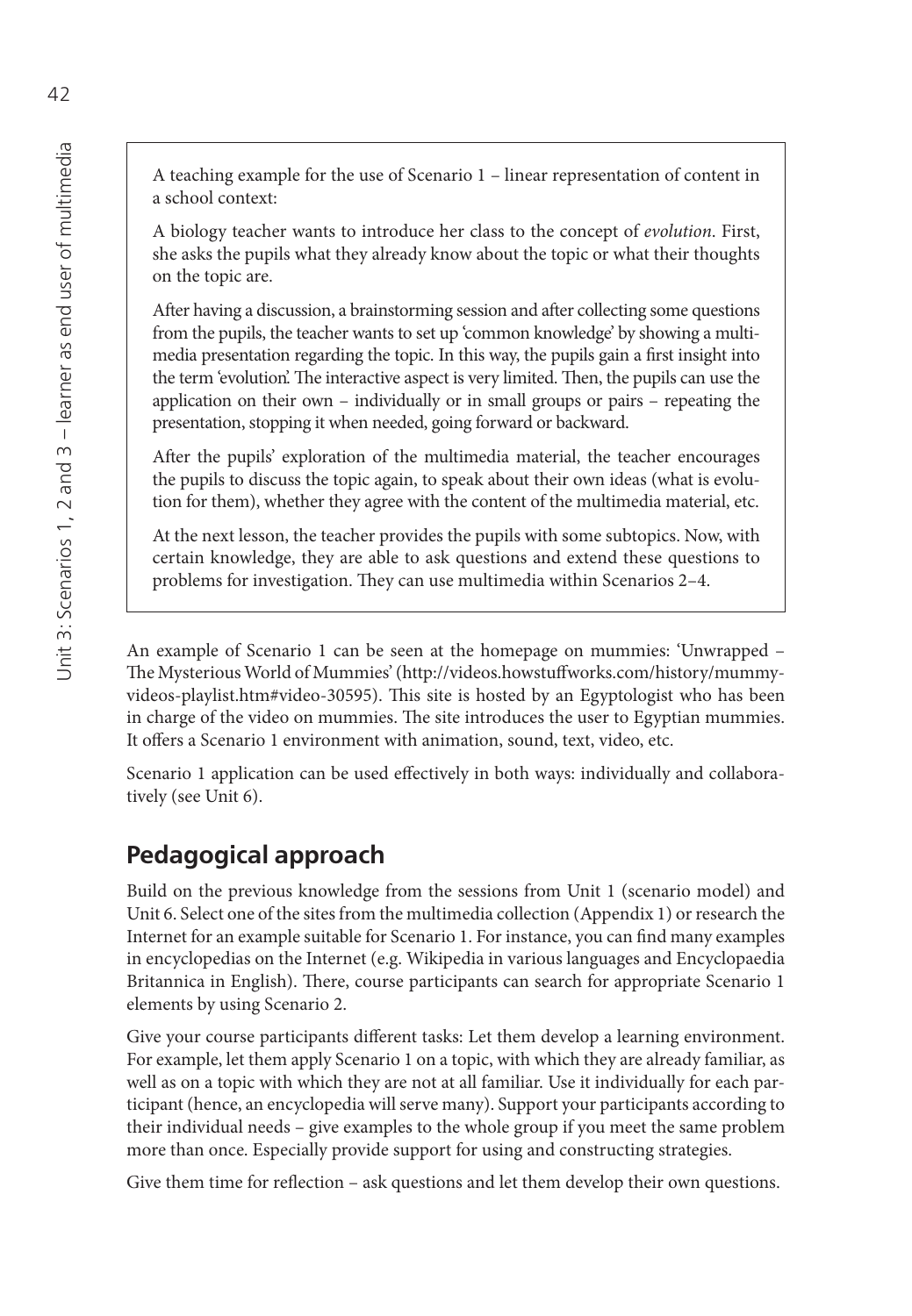| Content to be learned                                                       | <b>Proposed didactical method</b>                           |
|-----------------------------------------------------------------------------|-------------------------------------------------------------|
| The use of Scenario 1: why, how and where<br>to use linear applications     | Use methods from Unit 1                                     |
| The practical use of Scenario 1                                             | Experiencing and experimenting with<br>Scenario 1           |
| Reflection: content/own learning processes/<br>didactics for use in schools | Homework/portfolio assessment/group or<br>class discussions |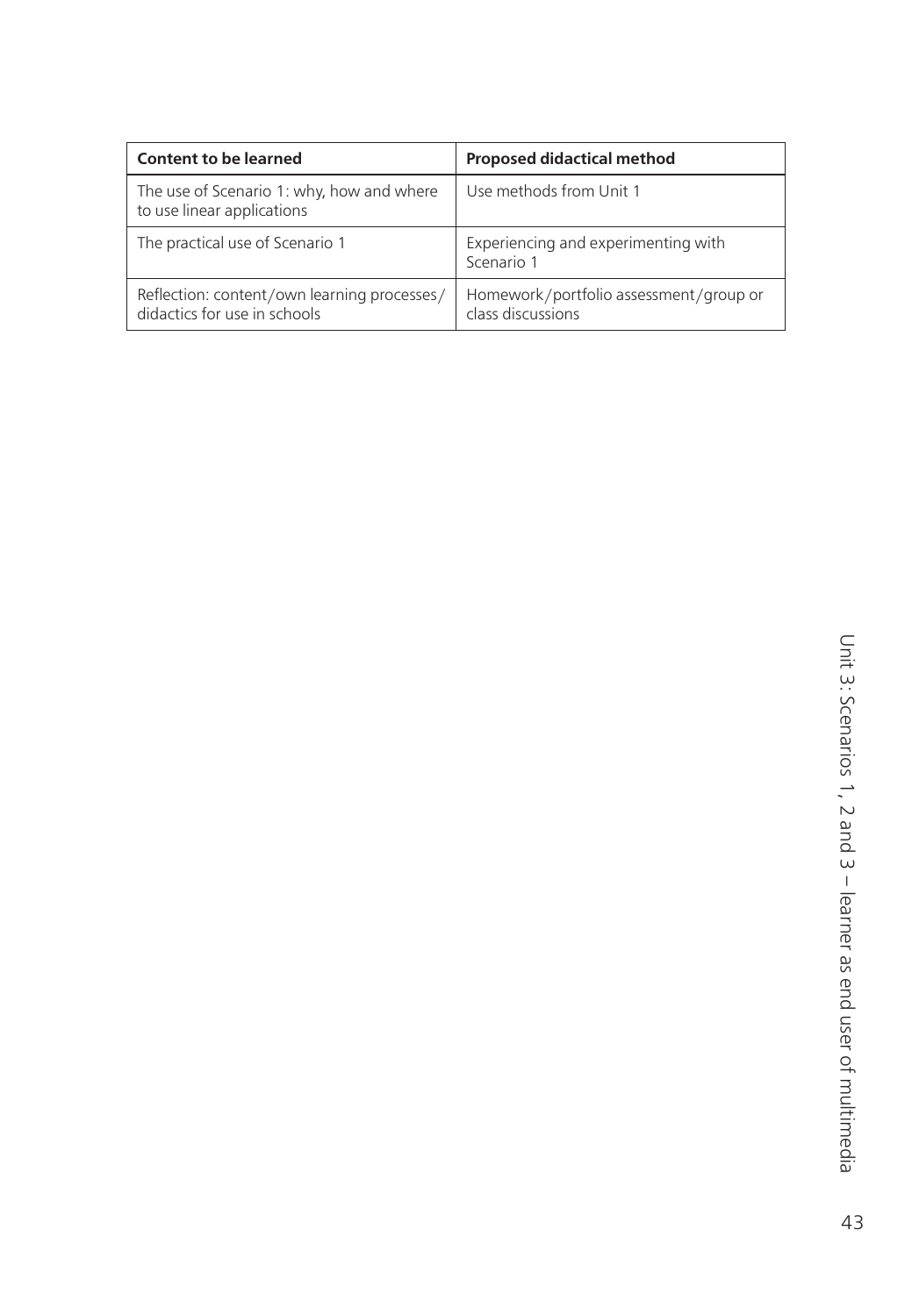# **Scenario 2: The use of non-sequential applications**

Multimodal materials with interactive opportunities are often used as information providers, i.e. as encyclopedias, atlases, handbooks, etc. Learners can search for information according to their tasks and problems. For example, they can research the Internet in order to get answers to the following questions: Where is St. Petersburg? What kind of weather do they have in this city? How many people live in the city?

## **A teaching example for the course module**

A trainer of the course Multimedia in Education invites participants to work on a small project to find some facts about their own country. They should gather images illustrating various geographical conditions and public cultures of the country. The participants are asked to work in teams on this topic. The trainer guides individual teams according to their individual needs and supports them by providing effective searching strategies for the task. If the teacher realizes that many teams are facing similar problems, he/she stops the whole process and asks for attention from all the course participants. Then, she works together with the whole group to solve the identified common problem. She describes the problem: 'Typing BRASIL as a search term brings too many results. It is too difficult to select the required information from all these sites.' The teacher then asks for possible solutions of the problem. If she does not get any productive answers, she should then give concrete examples on how to proceed.

Often, the interface offers a search engine and some buttons and options. The learner must decide how to use them.

Examples of Scenario 2 – non-linear hyper-structure environments are electronically based newspapers or journals [\(www.guardian.com\) be](http://www.guardian.com)cause they offer many links to subject-related topics (science, education, literature, critical public discussions, etc.).

## **Example for Scenario 2 application**

The *CNN Millennium – a CNN Perspectives Series* site<sup>1</sup> provides animated and textual content for Scenario 2. It presents a panorama of the people and events that shaped the world over the last 1,000 years. The site allows the user to choose from ten centuries. In each of these centuries one can choose among certain aspects such as: Timeline (important events); Map/profiles (important persons); Unsolved history (still unsolved mysteries of the century); Having dinner with xx (for example, with a Viking king in the  $11<sup>th</sup>$  century or with an astronaut in the  $20<sup>th</sup>$  century); Artifact (a very special invention of this period).

<sup>1</sup><http://edition.cnn.com/SPECIALS/1999/millennium/>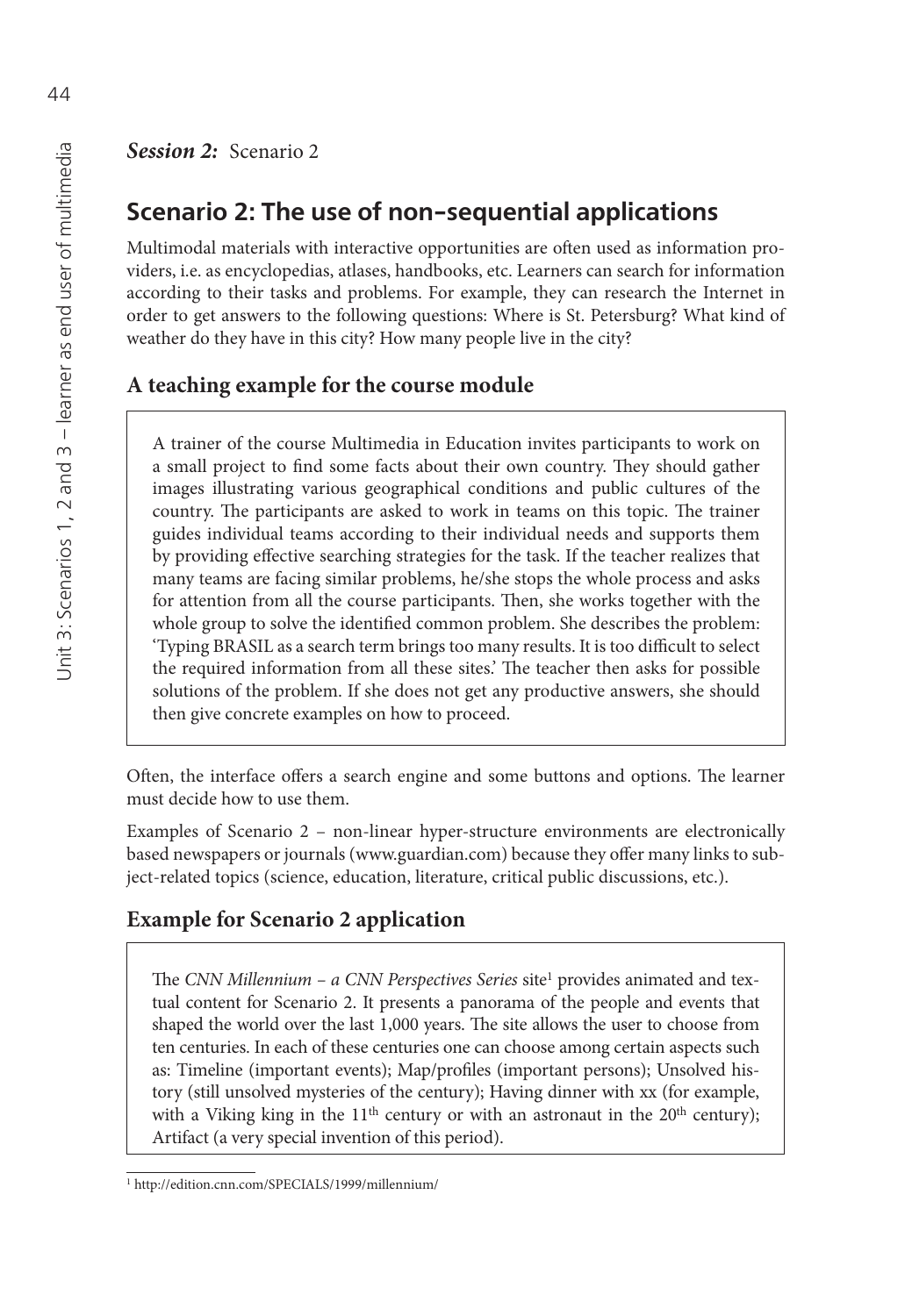*The Smithonian's African Voices Exhibit<sup>2</sup>*. This site explores objects that attest to African diversity and history. The site contains sections about general history, particular themes and focus galleries. Another section called *Learning Center* that explores the African past on an interactive timeline. This section, among other things, offers a collection of web links and a broad bibliography on such topics as African arts, culture and anthropology, history and religion, but does not provide any feedback driven activities.

Some more examples of sites for Scenario 2 can be found in the multimedia collection (Appendix 1).

What to expect using Scenario 2 applications or elements?

Scenario 2 is often applied in order to foster understanding of complex processes. As mentioned above, searching for information is the main activity in the use of Scenario 2. Due to the hyperlink format, Scenario 2 includes the use of links to many kinds of websites. In particular, it includes the use of digital encyclopedias. These links give the reader control of what is read and in what order. His or her organization of the elements of hypertext may be more personally meaningful than the organization imposed by the authors of the content. This requires that the reader creates his or her own track of reading.

In education, Scenario 2 supports the construction of an individual's knowledge base. Learners can search for information according to their own need for information and with their own pace (see also Unit  $4 -$  Scenario 4, where the functioning and the characteristics of hypertext is explained).

Scenario 2 can be used in different educational situations: Firstly, when learners have some previous knowledge about a certain topic so that they can ask specific questions. Secondly, when learners don't know anything and just want to get the required information on specific facts.

## *Information management strategies*

The effective strategies of Scenario 2 can be seen as information management strategies. This includes searching for and collecting information and the development of deep understanding of certain processes or procedures.

These forms of learning strategies support a collaborative learning style.

## *Searching for and collecting information*

If learners have to collect information for a project, a seminar or a presentation, they are expected to focus mainly on strategies such as:

- Identifying what information is needed;
- Selecting and evaluating the information found;
- Embedding the information in context.

<sup>2</sup> [www.mnh.si.edu/africanvoices/](http://www.mnh.si.edu/africanvoices/)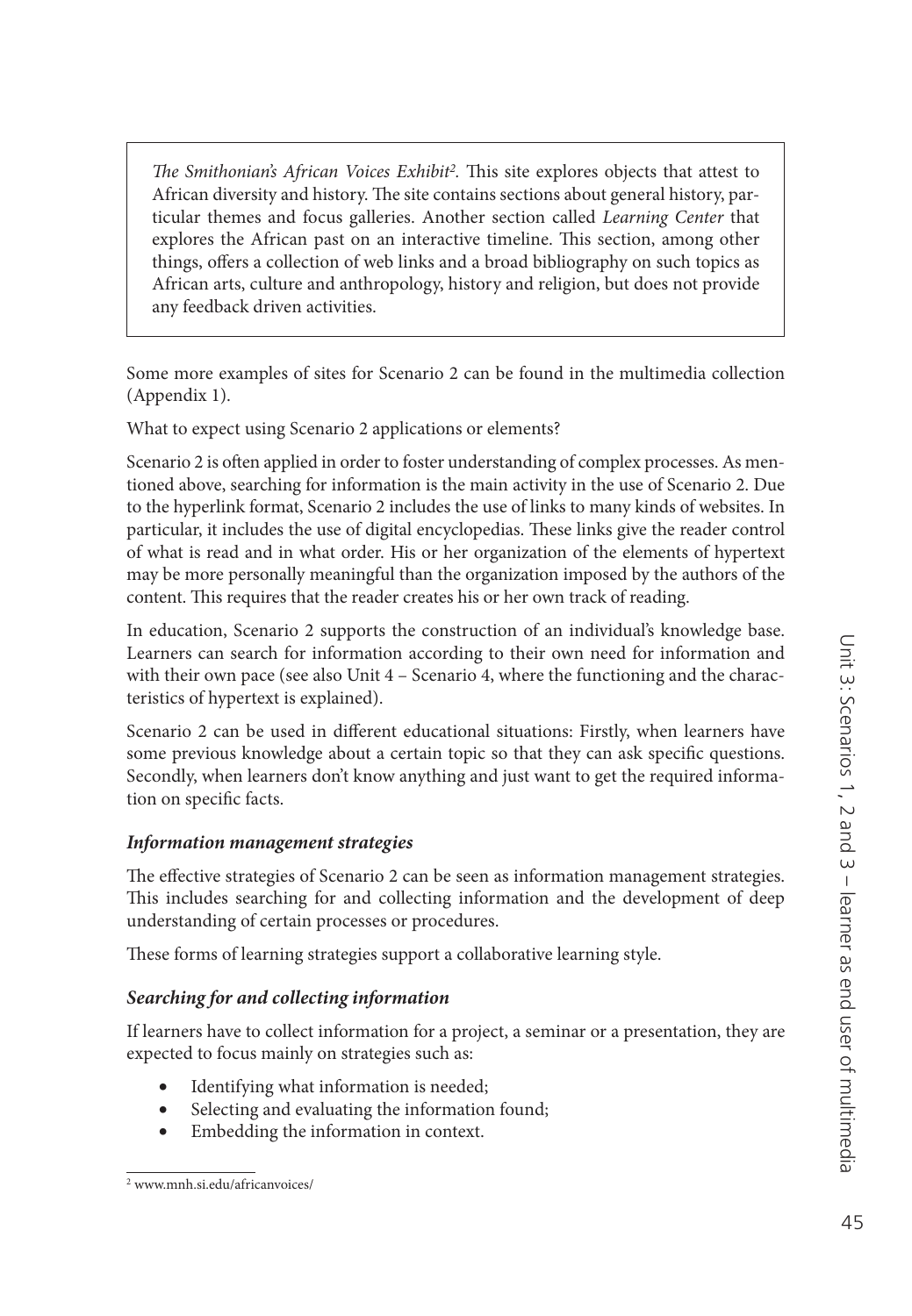These strategies support analytic thinking and learning as well as creative complex thinking.

These three strategies can be applied for (van den Brink et al., 2000):

- Intense discussions among pupils;
- Exchanging material;
- Interactions with teachers;
- Applying searching strategies;
- Navigating by taking advantage of the hypertext structure (i.e. in a kind of 'drifting navigation' to catch non-predicted information);
- Listening to spoken texts;
- Apprehending information by segmenting it into discrete units;
- Apprehending information by focusing on bits of information;
- Glancing the articles/texts/websites they found;
- Teamwork division;
- Research on the Internet

At the beginning of sessions with Scenario 2, learners who work in groups can start discussing these questions: What information is needed? How to work together in a group and with other groups?

In one study on Scenario 2 (van den Brink et al., 2000) students used their classroom intensively and exchanged materials, ideas, problem solving strategies, etc. with other classmates. There was a lot of traffic in the classroom and the pupils met each other at the printer. Some pupils printed their files twice to exchange their print-outs with their classmates and posed such questions as: 'Can I see what your group has already found?'; 'Can I make a copy?'

#### *Analyzing the navigation structures*

Some pupils discussed the structure of CD-ROMs and found it very interesting: 'So we could get an impression of the internal logic; it was so interesting to see the connectedness between all these different aspects' (interview information); 'And it was a very nice experience for me to see how I could get through the CD-ROM; is it easy to find a way, to click on the topics, to select the topics I am interested in (not just the teacher) – it gives me much more freedom.'

'Yes – I could go where I thought; *this* is important, and this is not. Then, sometimes I found out that I wasn't right but I found it out by myself or together with others in the group and not because the teacher is telling us how it works'.

## *Searching, selecting and evaluating information*

The pupils applied different searching strategies. Most of them used very poorly developed searching strategies – they worked only with the index or they just searched using non-specific keywords. The more pupils searches for information, the more or less intuitively and oriented they became regarding each other's strategies.

Many pupils reported during interviews that they wanted an introduction into search strategies. In particular, they did not know how to use a search engine effectively. Most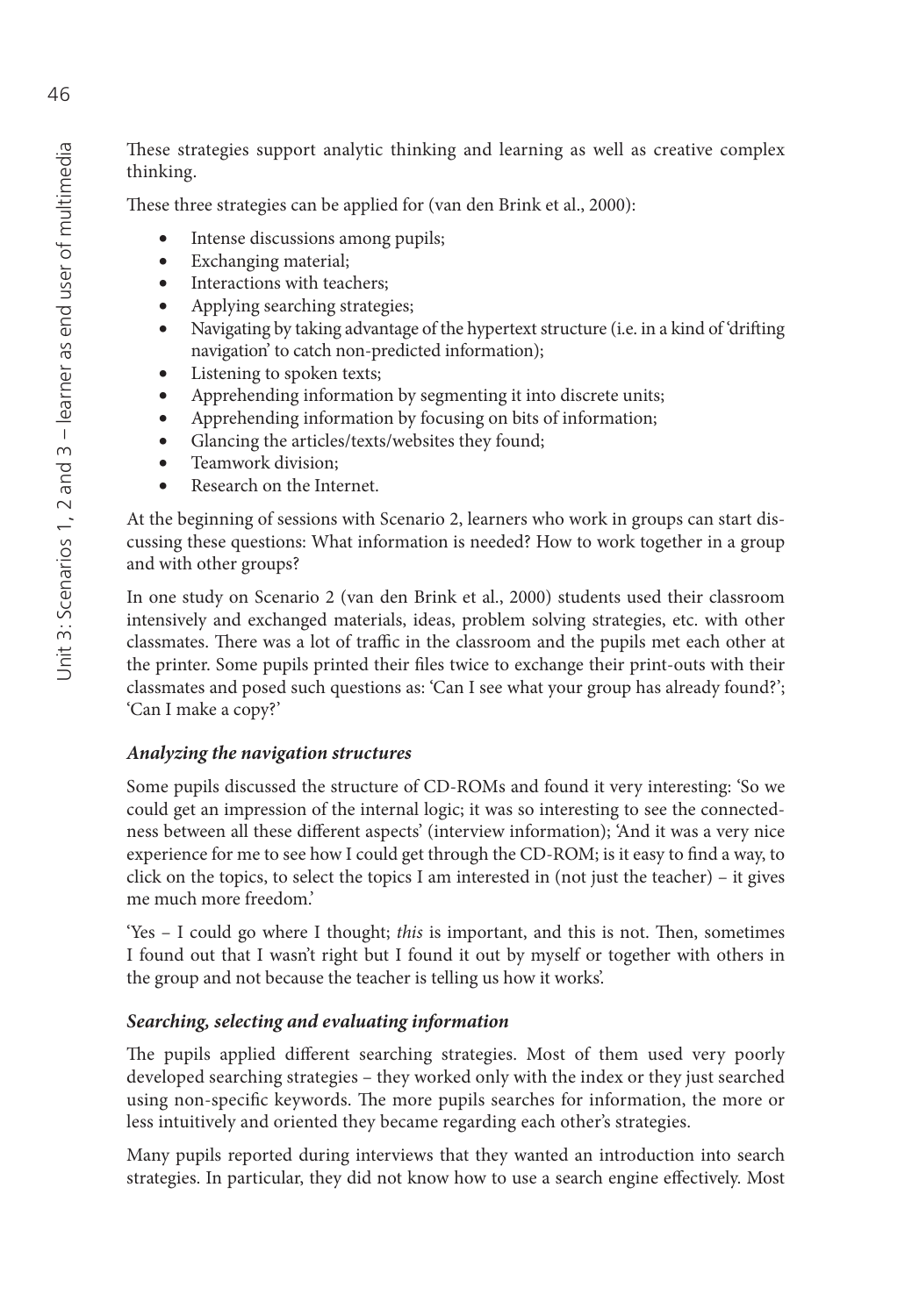often, the pupils just used links to access information. Thus, it is recommended to introduce search strategies and methods to the pupils.

Most pupils selected information by looking at the headlines and the written information. Thereafter, they decided – individually or in groups – whether it suits their needs or not. If it met their requirements, they could print it.

The evaluation of the selected information was also challenging. Some of the pupils commented on this issue:

- 'How to find information depends on the topic. If the topic is difficult, it is also harder to find good information on it.'
- 'We have learned a lot in the last two sessions. After we had the initial information during the last session we could integrate the new information much better. However, the real learning starts after these sessions, when we have to analyze the information.'
- 'Okay, we already knew something about the topic. But we have learnt very much in both sessions – especially background knowledge.'

#### *Deep learning of processes and procedures – using simulations*

In classes where subject specific processes should be understood (e.g. blood circulation in the human body) Scenario 2 was used with simulations and animations (i.e. elements of Scenario 1) of complex procedures. Often, the teachers guided the pupils. The teachers acted as role models and introduced the pupils to different learning strategies by showing them how to access the required information. Afterwards, the pupils could explore the content of the program or manipulate the simulation variables, so they could repeat the simulations and discuss the content to be learned, together with the teachers. In this way of applying Scenario 2 further information management strategies were needed:

- Embedding information in a context;
- Giving relevance to information;
- Constructing knowledge from information;
- Linking knowledge and creating knowledge networks;
- Transmitting, transferring and distributing knowledge;
- Exchanging and adding knowledge;
- Applying and transposing knowledge;
- Evaluating knowledge-based actions;
- Developing new knowledge from evaluated actions.

## **Collaborative learning: Active discussions/debates and problem solving**

Using Scenario 2, a group of pupils [\(www.pedactice.com\) ad](http://www.pedactice.com)dressed questions to their neighbors and debated very actively. They developed different approaches to solving the problem. In particular, they decided which links they should follow, which words they should use for search engines, and whether or not they should use search engines at all, etc. Teachers in classes supported the pupils by encouraging them to reflect on the learning objectives obtained, to anticipate their actions, to foresee their needs, and to make joint decisions.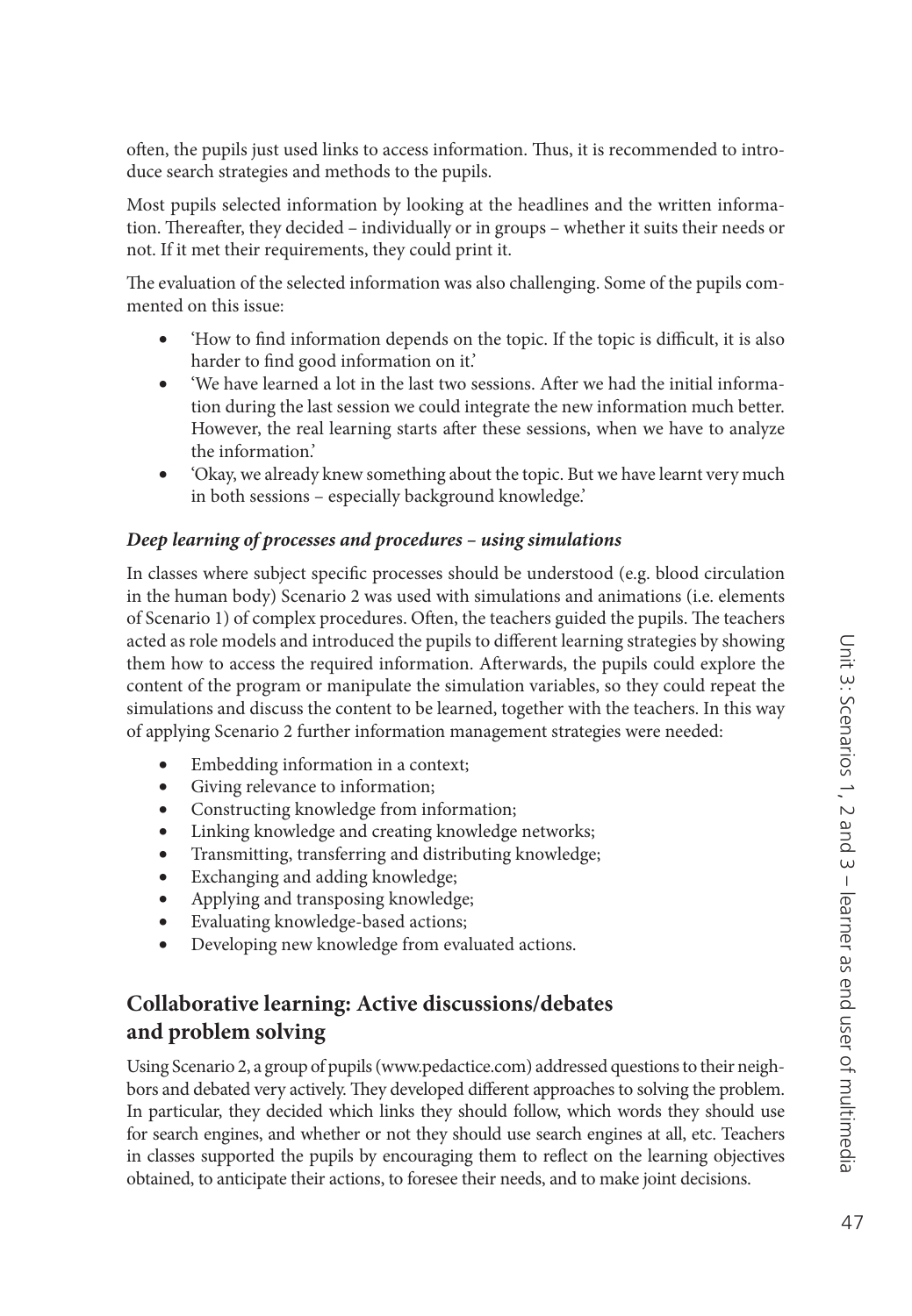*Reflections on one's own activities: Using Scenario 2, most pupils repeatedly reflected on* their activities and strategies for finding information. One of the pupils said to his partners: 'We can't find adequate information when we go further in this direction; we have to find other terms and we have to think about what our topic really is'. Another girl reported: 'Sometimes we stopped and thought about the topic.'

*Comprehension, monitoring and checking:* Some pupils tried to match new content with the information they had already been familiar, and in case of doubt they turned back and checked it.

## *(In)eff ective strategies*

In a study of Scenario 2 (van den Brink et al., 2000), some groups of students worked in a way so that everybody was looking for everything – there was an overlap but they were still sure that they were on the right track. Other groups divided their teams into different topic searching groups and worked very efficiently. Two groups divided searching, according to the skills within those groups. Some pupils were very creative in applying searching strategies.

#### *Problems when learning with Scenario 2*

*Time pressure*: When using Scenario 2 and dealing with information resources, many pupils felt time pressure. They wanted to find as much information as possible.

Lack of searching strategies: Many pupils experience difficulties when searching for adequate information. As mentioned above, they may lack effective searching strategies.

For example, a student who worked with the Internet stated: 'One is searching and searching and searching. We need the information but it is very difficult to find the adequate information'.

*Special problems with the soft ware/computer*: In some examples of Scenario 2, pupils experienced difficulty in accessing the central menu (used as the main 'navigation' reference) from many specific themes, due to the need of going 'backwards' through all the opened levels (they missed a button that permits this). For example, one student stated: 'Someone who wants to leave a theme must go all the way back through the pages... then it takes time... for someone who searches a lot of things, they must come back all the way instead of going directly to the main menu.'

*Content problems*: In some Scenario 2 environments the pupils experienced problems if they wanted to know more about certain themes, due to a shallow coverage of those within the application. For example, one student stated: 'Sometimes we wanted to know a little more and it was not adequate... it was all too superficial.'

## **Pedagogical approach**

Build on the participants' previous knowledge concerning learning and motivation and on their knowledge from the workshop (Unit 1). Use various recommended sites; where you will find many ideas on how to teach with Scenario 2 applications. Together with other course participants, reflect upon the above examples of the use of multimedia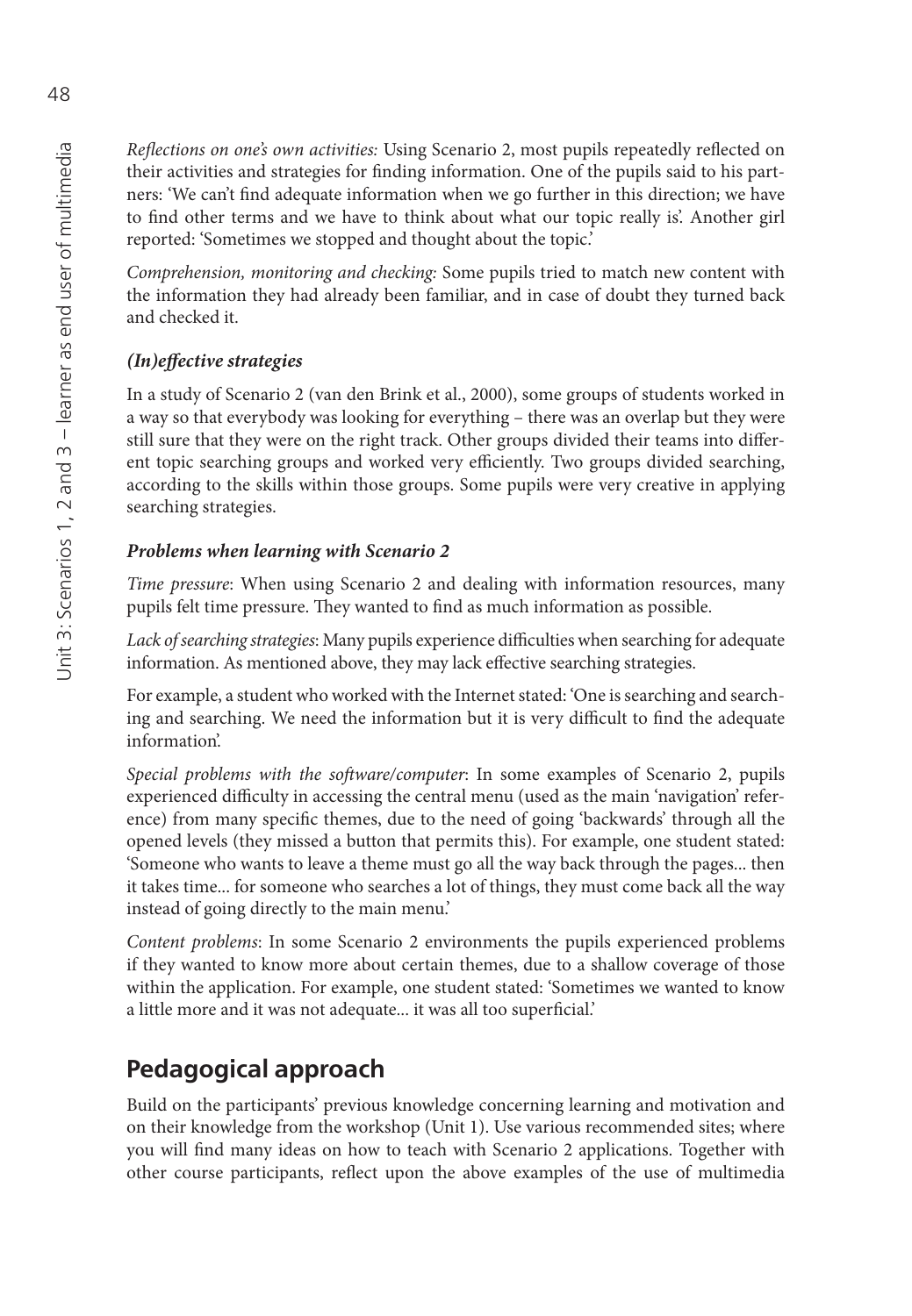in schools. Look through the multimedia collection (Appendix 1) and select some of the sites, or search the Internet for similar sites with rich multimedia environments. Give time for both: exploring and experimenting with the sites and reflecting upon the use of certain sites. Provide course participants with an opportunity to discover sites according to their needs, interests and pace.

Course participants could search for information on how teachers in their own country and around the world experience learning and teaching with multimedia in the classroom. Various national and international teacher networks provide information on best practices with ICT and Web 2.0.

To support course participants according to their individual needs, provide them with examples. Support, for example, may be needed when using and constructing search strategies and reflecting upon the importance of such strategies. Give them links to resources that cover the use of effective searching strategies and have guidance on the use the Internet (also as a Scenario 2 application).

| <b>Situations</b>                                                                                                                                                                     | <b>Recommended teaching strategies</b>                                                                                                                                                                                                                |
|---------------------------------------------------------------------------------------------------------------------------------------------------------------------------------------|-------------------------------------------------------------------------------------------------------------------------------------------------------------------------------------------------------------------------------------------------------|
| Course participants get lost in hyperspace                                                                                                                                            | Prepare course participants for a possibility<br>of getting lost and discuss with them<br>strategies such as 'stick to the topic,'<br>'find effective search terms,' 'allow yourself<br>to get distracted if it seems constructive<br>for the topic.' |
| Participants need to develop searching and<br>information management strategies                                                                                                       | Introduce course participants to the effective<br>use of search engines - use the previous<br>knowledge of those participants already<br>familiar with how to search effectively.<br>Use the collection of multimedia (see<br>Appendix 1).            |
|                                                                                                                                                                                       | Watch your group while working with<br>Scenario $2 -$ give support to the teams<br>that need it $-$ provide hints, ask questions<br>and urge them to develop different search<br>strategies.                                                          |
| Collaborative learning                                                                                                                                                                | Encourage course participants to discuss and<br>exchange opinions and perspectives to learn<br>from each other.                                                                                                                                       |
|                                                                                                                                                                                       | Suggest course participants to divide their<br>workload into subtasks.                                                                                                                                                                                |
| The user is confused by the navigation<br>system; he/she is disoriented and can lose<br>the pathway or can become unable to move<br>from one level/text/assignment to the next<br>one | Support the integration of the information<br>found in the participant's knowledge base,<br>support the construction and reorganization<br>of information in the order preferred by<br>the participant.                                               |

The following table gives a short summary of teaching strategies with Scenario 2 applications: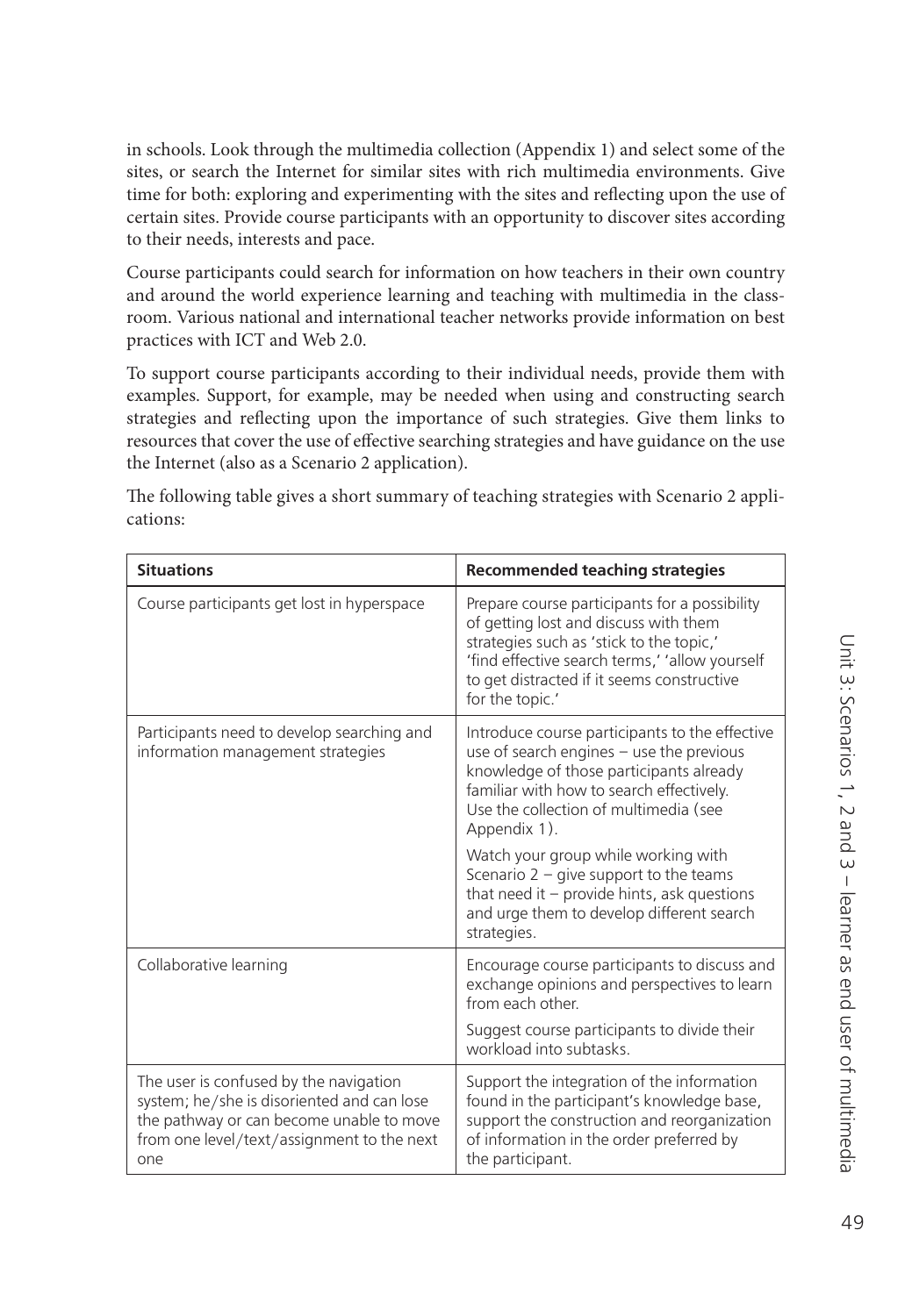| <b>Situations</b>                          | <b>Recommended teaching strategies</b>                                                                                                                                                                   |
|--------------------------------------------|----------------------------------------------------------------------------------------------------------------------------------------------------------------------------------------------------------|
| Using the multimedia potential             | Encourage course participants to use the<br>potential of the presented multimedia<br>scenario - the graphics, animations, links,<br>sounds, etc.                                                         |
| Analyzing the navigation structure         | Ask course participants to analyze the<br>structure of the site and to evaluate it $-$<br>are there other opportunities to structure<br>the content? What ideas are beyond the<br>structure of the site? |
| Navigating/surfing through the application | Support course participants by hints such as<br>consider headlines/links/search engines/                                                                                                                 |
| Time pressure                              | Plan the lesson carefully in advance; use<br>many different search strategies to support<br>course participants                                                                                          |
| Software/hardware problems                 | See introductory notes                                                                                                                                                                                   |
| Content problems                           | Inform course participants that many<br>applications may have limitations in terms of<br>the depth of their content                                                                                      |

| <b>Content to be learned</b>                                                     | <b>Proposed didactical method</b>                                                                             |
|----------------------------------------------------------------------------------|---------------------------------------------------------------------------------------------------------------|
| Using Scenario 2 theoretically: why, how<br>and where to use linear applications | Use methods from Unit 1                                                                                       |
| Using Scenario 2 practically                                                     | Experiencing and experimenting with<br>Scenario 2 under certain tasks, work<br>collaborative and individually |
| Reflection: content/own learning processes/<br>didactics for use in school       | Homework/portfolio assessment/group<br>or class discussion                                                    |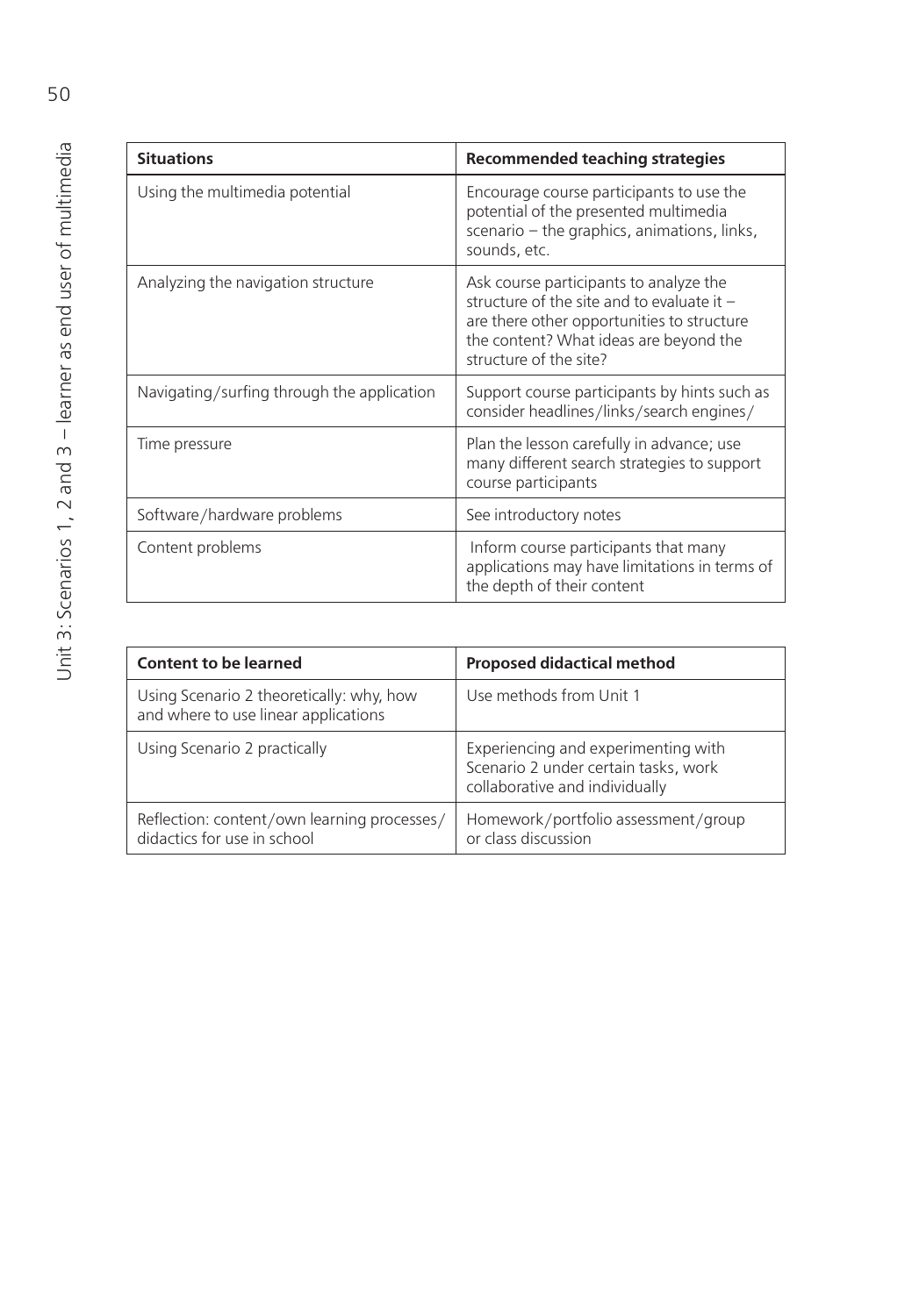*Session 3:* Scenario 3

## **Scenario 3: Guided discovery use of multimedia applications**

The type of applications used in Scenario 3 guides learners through the content by breaking down different tasks and helping them to structure a task sequence. Its narrative style can be located between Scenarios 1 and 2. Scenario 3 very often contains elements from Scenarios 1 and 2. Often, the content provides motivational aspects such as competitions and explorations (i.e. educational content in an adventure game environment). Scenario 3 applications often provide feedback, tests and support if required. Tests are mainly constructed in a quantitative way, using multiple-choice construction. In many instances, learners are not allowed to jump from one section to another within a certain fragment.

A teaching example:

A teacher of biology wants to introduce his students to the world of spiders, insects and snails. She opens the lesson by asking the course participants what they know about these species. After the initial exploration phase, the teacher invites the students to explore minibeasts at a site, where children can learn many different things about spiders, insects, snails, etc.<sup>3</sup> The teacher tells the students that the site provides a small test, where one is asked to circle the insects shown.

Additionally, the teacher invites the course participants to go to the city's gardens in the second session of the class to prepare for further work. During this work, the students might find very similar or maybe very different animals than the ones they saw on the website.

The kids work in pairs exploring the environment and producing an Insect Bookshelf. They are inspired by the bookshelves made by other learners, which can be found on the website.

The teacher observes the class and provides support if needed. The class ends by assessing the lesson: Did the students like to work with this type of multimedia? What did they like and what didn't they like?

<sup>3</sup><http://www.teachers.ash.org.au/jmresources/minibeasts/minibeasts.htm>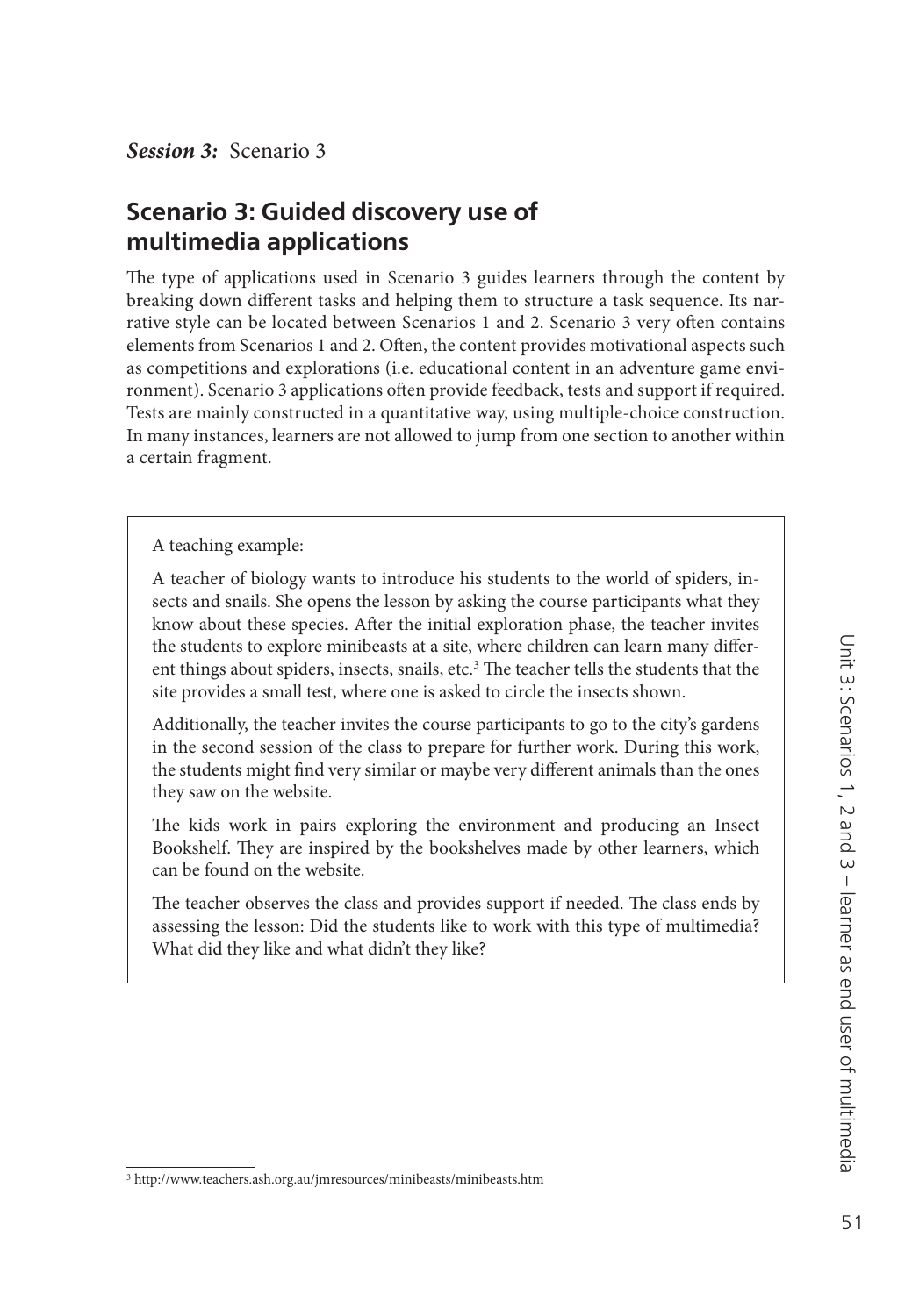Another Scenario 3 multimedia example:

Scenario 3 example: The Art of Japan<sup>4</sup>.

The Art of Japan is a site on the server of ThinkQuest<sup>5</sup>, which provides various multimedia sites on different topics. The Art of Japan gives an insight into five different art genres: origami, architecture, gardens, painting and sculpture. The site map provides an overview of the content. In addition to various content pertaining to the mentioned genres, learners can find links, quizzes, puzzles and a bibliography. They can also construct their own Japanese garden. There is also a test, in which the learner can check his or her knowledge of the Japanese art.

Another good example for Scenario 3 is the site on the history of the millennium<sup>6</sup>, where one can find questions to test one's knowledge of the era.

## **What to expect when using applications or elements from Scenario 3?**

Scenario 3 is often considered most appropriate for individual learning. An example is the topic of minibeasts. Here, children can systematically construct knowledge on the 'little beasts' (spiders, insects, etc.). Compared to the traditional textbook approach, this interactive site allows for a more flexible use of the learning content.

There is often a guided tour on how to use a specific learning application where the authors of this application recommend what they think might be the best way to use it depending on certain conditions (for instance, if students don't have any prior knowledge on the subject of the application).

Scenario 3 offers many opportunities for various needs of learners. The strategies used in Scenario 3 include computer-based training strategies (CBT), self-regulated learning strategies and also computer supported co-operative learning (CSCL). Multimodal materials tailored to Scenario 3 are meant to support these strategies: they can contain a variety of learning units and course participants can decide on their own which aspects of the topic they would like to study more in-depth, or in which aspects they have already built up a knowledge base.

Based on their assignments or interests, learners can also decide from which units they want to start. Within Scenario 3 learning applications, the learner gets an opportunity to test and evaluate his or her own knowledge. Therefore, one can go first to the testing part and be judged on how much one already knows. However, such tests are often quantitative and do not cover extensively the content to be learnt. For teachers, it might make more sense to add other evaluation methods. There is often an introduction into the application, in which its functions (such as print/export information/index/glossary/ search, etc.) and various components (navigation opportunities/content/structure, etc.)

<sup>4</sup><http://library.thinkquest.org/27458/>

<sup>5</sup><http://thinkquest.org>

<sup>6</sup><http://edition.cnn.com/SPECIALS/1999/millennium/>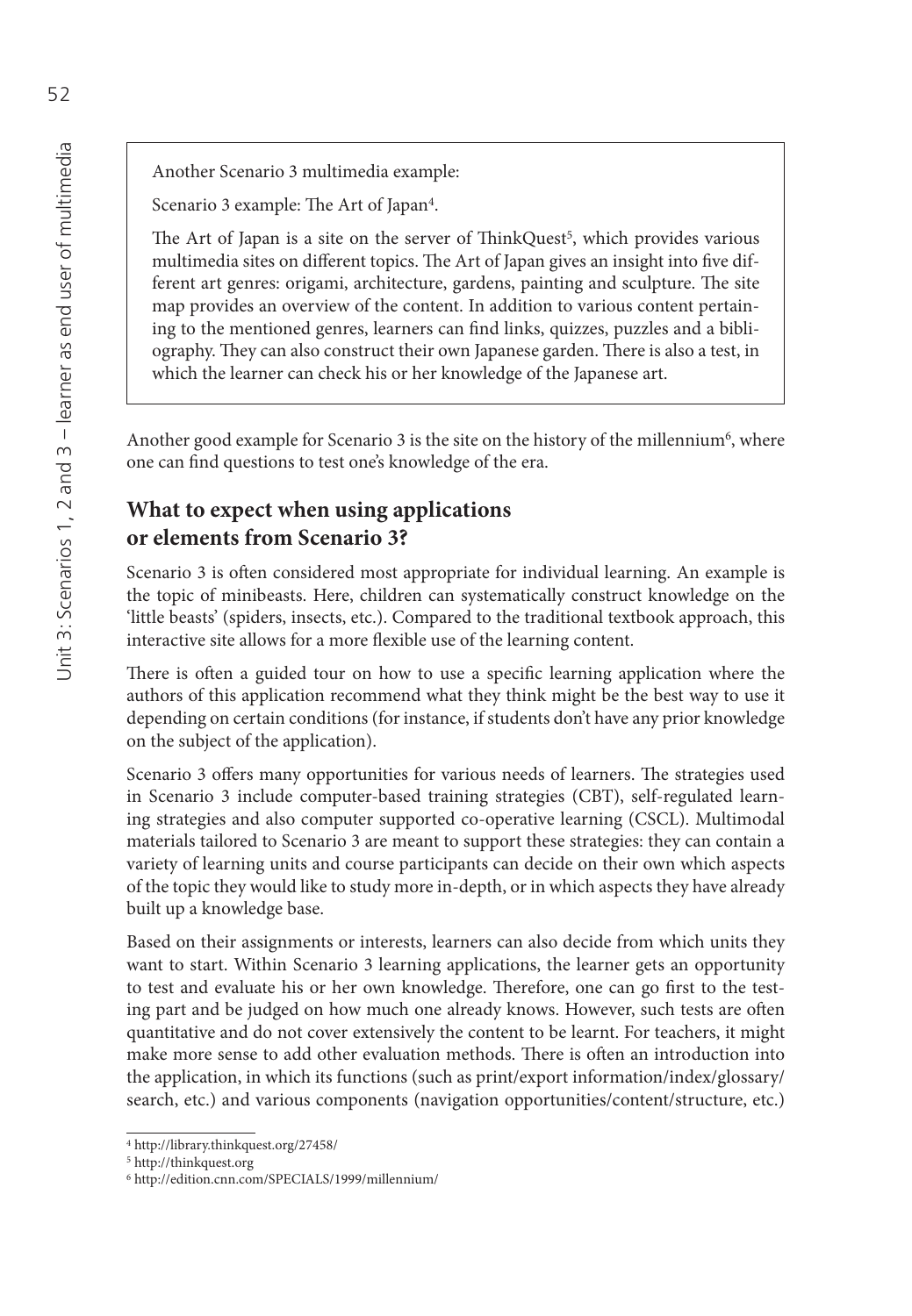are explained, and where the learner gets information on how to work with the application. Furthermore, an introduction to the structure and content of the application is often provided.

Scenario 3 learning tools can support many different functions, including:

- An information source (hypertext-structured information);
- A learning program the application leads the learner according to his/her needs through the subject – one can learn according to the proposed learning routes or opt for a customized approach;
- A deep learning tool with the help of authentic and situated presentations of the learning content and with different perspectives on it (by videos, graphics, animation, audio, etc.);
- An opportunity to check and evaluate one's own knowledge;
- A reflection tool about the content to be learnt (if the application, for instance, provides a text or graphic program for expressing one's own thoughts).

These aspects strongly support self-regulated learning. However, often the learner needs support to apply these strategies efficiently.

## **Collaborative use of Scenario 3**

A collaborative use can also be recommended if the site is not a basic drill-and-practice application (van den Brink et al., 2000). If the application is rich in information and provides authentic situated presentations and different perspectives on the topic, learners can discuss and exchange their views with each other.

## **Learning strategies when using Scenario 3**

In line with Scenario 3, different learning strategies can be applied in the classroom (van den Brink et al., 2000):

- *Implementation strategies*: Repeating information by rehearsalsurface learning;
- *Organization*: Grouping items on some characteristics a deep learning strategy;
- *Elaboration:* The construction of a meaningful context a deep learning strategy.

Simple rehearsal is usually less effective than other strategies that require learners to process the material more actively by organizing related ideas or elaborating new ideas by making connections to their previous knowledge.

Simple rehearsals can be found in Scenario 3, especially in language and spelling programs. These applications foster the user to practice the pronunciation or spelling of the words.

Examples:

In a study, a simple rehearsal was found in the use of *Le francais facile*, a French spelling and word program. The pupils only responded to assignments in the application ([www.](http://www.pedactice.com) pedactice.com). The application is focused on fostering the processes of learning the French pronunciation and vocabulary. The students could repeat the words or tasks again and again, and listen to the recorded voices as much as they wanted. Furthermore, they asked for help from their partners: 'Did I pronounce it right?' The most used strategy was repeating the words or phrases that the program had played before.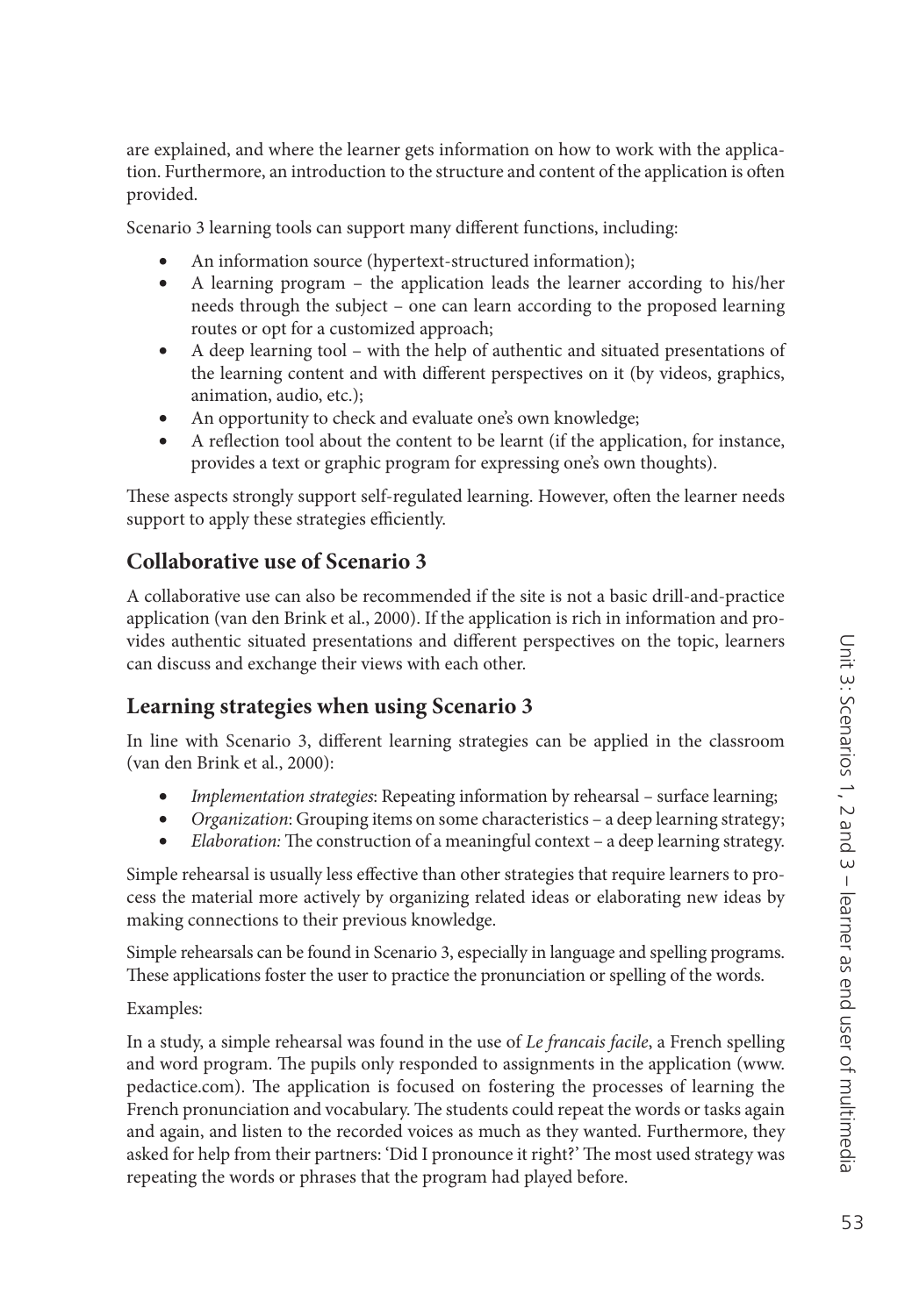Elaboration strategies – making meaningful associations requires an extensive knowledge (Chan, Burtis, Scardamaglia and Bereiter, 1992). Elaboration could be found in almost all cases in a study of Scenario 3 applications, particularly in the case where the pupils could develop rules for the German spelling and make connections to their previous knowledge (van den Brink et al., 2000). However, in all cases pupils created the strategies intuitively but not because the programs encouraged them to use certain strategies. Some pupils, who used a German spelling program, reported in the interview that they had developed their own rules: speaking the words, which were presented in the program again and again, listening carefully again and again and dividing the words into parts. They also thought about where the words came from. For example, when they decided on the correct spelling of the word 'Mehrheit' (majority), they had to choose between 'Meerheit' and 'Mehrheit.' 'Meer' means 'sea,' therefore 'Meerheit' can't be right; 'mehr,' on the other hand, means 'more,' hence the correct spelling is 'Mehrheit.' During the next session some pupils who worked in pairs developed more rules – the teacher invited the children to do so and facilitated this process by asking 'Could you do anything else?'

## **Active discussions/debates – problem solving**

The above mentioned study showed that task-oriented debates took place in the case of an adventure practice package. The pupils asked their classmates and considered together with them different approaches for solving the problem. Two girls stated:

'Don't go there with the mouse. You have to go this way – it is there we have to go.'

'Why?'

'Because this way leads us into the spaceship. You can see it on this sign'.

They were successful by confronting each other with new ideas, asking for reasons and discussions. A few minutes later they found out that they'd made a mistake: 'How can we get out of here?' They started discussing the situation and then decided to write something new ('please, write something').

They checked if their classmates had made more progress with the spaceship. They discussed with each other: 'I would like to try this out, because I want to see if it works.'

Exploring ways of problem solving could often be observed, whereas little if any discussions were observed when using computer-based training programs (CBT). The pupils using CBT spoke about the correctness of their answers, but these were very short conversations. Some pupils listened to audio instructions from the programs. They were more or less testing their knowledge according to what they had already learned. If they did not manage to solve the problem they went back to their desks, consulted with textbooks and other materials and practiced more. Their main goal was to solve the tasks successfully. The ones who worked in pairs were debating and trying to achieve the best possible results.

These findings show that the use of assignments, where many different judgments are needed, is the best approach to foster discussions about complex problem solving among pupils. The use of computer-based training programs, on the other hand, is more appropriate when the main task is to test students' knowledge.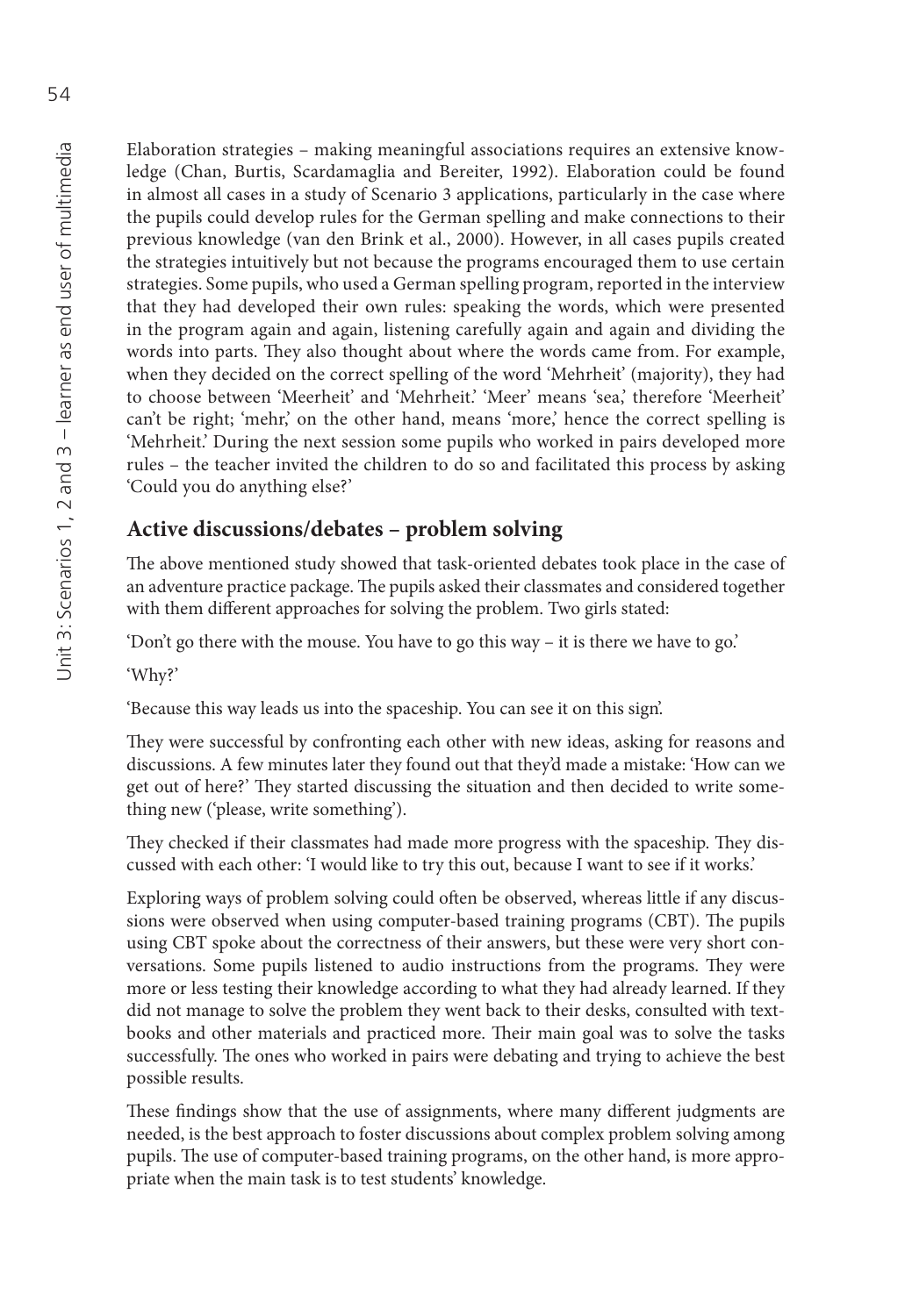## **Meta-learning**

Comprehension, monitoring and checking: Those pupils who worked with a Scenario 3 adventure program (to learn spelling) recognized after getting some feedback from the application that they had problems with their spelling and the correct placing of the comma. Then they practiced more – even if it wasn't required for getting the points for the spaceship. Those pupils, who worked with *Le francais facile* realized that they had problems with the pronunciation. So they repeated listening to the words again and again and asked for help from the pupils and the teacher who did also repeat the words to them.

Feedback checking: Most kids using Scenario 3 checked the feedback function (in some applications, using the feedback function is voluntary). They did it because  $-$  as they said in the interviews – they really wanted to know which words they wrote were wrong. Some kids wrote down their mistakes with a pencil and they wanted to practice these words at home.

Performing similar activities: When working with drill-and-practice assignments, most pupils did very similar things – they just did what was demanded from them – they repeated the words and phrases, or spelled them out (van den Brink et al., 2000).

Problem solving: Most of the children who used the adventure game tried more than one possible solution. However, many of them had problems developing more than one or two solutions – the teacher encouraged them to search for further solutions.

# **Pedagogical approach**

The following table gives a brief overview of teaching strategies in the course with possible Scenario 3 applications:

| <b>Situations in the classroom</b>                                                                                                                                                                 | Recommended teaching strategies                                                                                                                                                                           |
|----------------------------------------------------------------------------------------------------------------------------------------------------------------------------------------------------|-----------------------------------------------------------------------------------------------------------------------------------------------------------------------------------------------------------|
| Provide course participants with a Scenario 3<br>application (find it on the Internet according<br>to the culture of participants) $-$ testing<br>knowledge/using feedback/reflect on<br>knowledge | Give participants enough time when using<br>the Scenario 3 guided discovery and invite<br>them to test their own knowledge.                                                                               |
| Collaborative learning                                                                                                                                                                             | Invite course participants to discuss topics<br>within the application $-$ discussion topics<br>can be focused on the application's content,<br>structure, motivational aspects, design, etc.             |
|                                                                                                                                                                                                    | Encourage course participants to support<br>and help each other.                                                                                                                                          |
|                                                                                                                                                                                                    | Watch your group while working with<br>Scenario $3$ – provide support to the teams<br>that experience difficulties - give hints, ask<br>questions, invite them to develop different<br>search strategies. |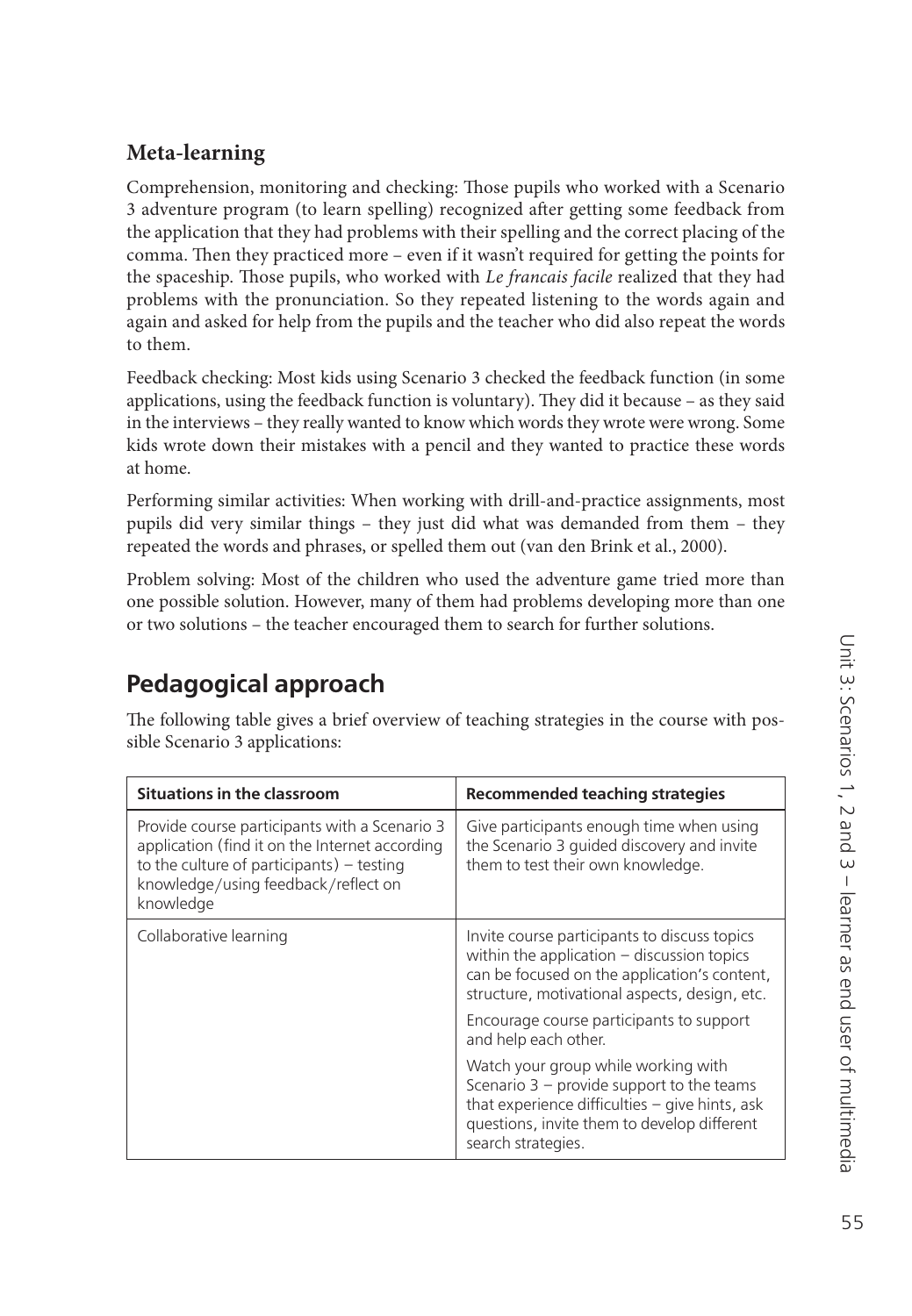| <b>Situations in the classroom</b> | Recommended teaching strategies                                                                                                                                                                             |
|------------------------------------|-------------------------------------------------------------------------------------------------------------------------------------------------------------------------------------------------------------|
| Using the multimedia potential     | Invite course participants to use the<br>potential of the presented multimedia<br>scenario – the graphics, animations, links,<br>sounds, etc.                                                               |
| Analyzing the navigation structure | Invite course participants to analyze<br>the structure of the site and to evaluate it $-$<br>are there other opportunities to structure<br>the content? What ideas are beyond the<br>structure of the site? |
| Time pressure                      | Plan the lesson carefully in advance; be able<br>to use many different search strategies in<br>supporting course participants                                                                               |
| Software/hardware problems         | See introductory notes                                                                                                                                                                                      |
| All situations                     | The teacher should be very familiar with the<br>content to support course participants                                                                                                                      |

Building on their previous knowledge from former sessions on Scenario 1 and 2 and the sessions in Unit 6 and from the workshop (Unit 1), chose a website and explore Scenario 3. For example, look through the multimedia collection (Appendix 1).

In general, course participants need time for exploring sites and reflecting upon the use of their content. Provide course participants with an opportunity to learn according to their needs, interests and pace. As in Scenario 2, if you see that several participants come across the same problem, provide them with guidance through examples. Likewise, guide them on the use of appropriate strategies and emphasize their importance.

| <b>Content to be learned</b>                                                     | <b>Proposed didactical method</b>                          |
|----------------------------------------------------------------------------------|------------------------------------------------------------|
| Using Scenario 3 theoretically: why, how<br>and where to use linear applications | Use methods from Unit 1                                    |
| Using Scenario 3 practically                                                     | Experiencing and experimenting with<br>Scenario 3          |
| Reflection: content/own learning processes/<br>didactics for use in school       | Homework/portfolio assessment/group<br>or class discussion |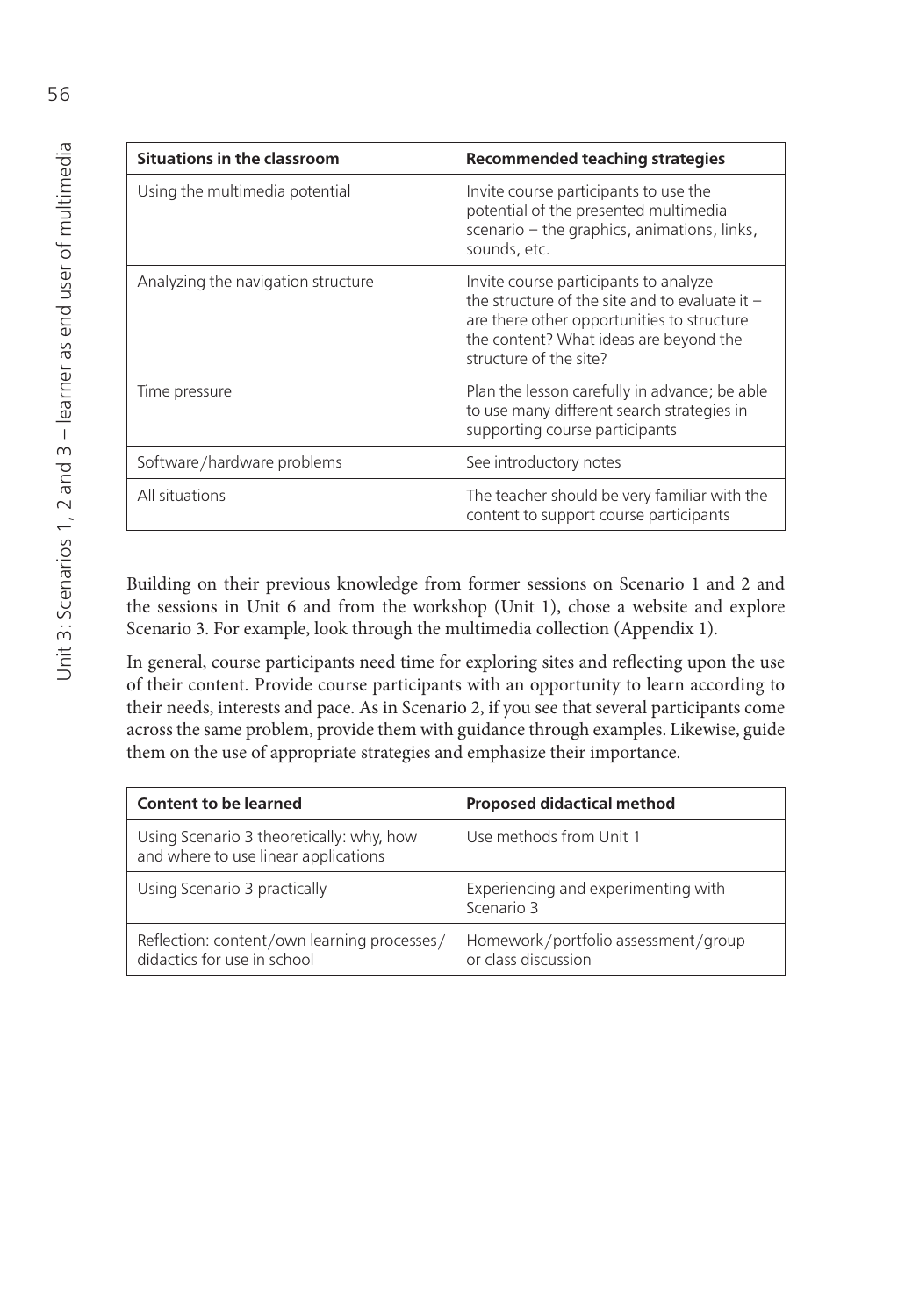# **Unit 4: Scenario 4 – production of multimedia**

# **Abstract**

According to this scenario, the participants are supposed to produce their own multimedia materials by means of proper tools to handle texts, graphics, video, sounds, etc.

A multimedia portfolio evaluation will be integrated into the production of multimedia.

# **Introduction**

Unit 4 gives a broad insight into the use of Scenario 4, in which the learner is the creator and producer of materials integrating text, images, etc. In particular, course participants represent their knowledge in a way that can be stored, processed, and presented. The content of the products is course participants' knowledge represented by means of letters, numbers or icons/images in a linear and/or hypertext structure.

In Unit 4, participants are expected to use multimedia as mind tools for presentation and knowledge communication. Typically, course participants work on a project.

After this unit, participants will be able to sketch a multimedia presentation on a particular topic in the curriculum or on a cross-curricular subject.

| <b>Educational goals</b>                                                                                   | <b>Topics</b>                                                                                                                                                                                                                                                                                                               |
|------------------------------------------------------------------------------------------------------------|-----------------------------------------------------------------------------------------------------------------------------------------------------------------------------------------------------------------------------------------------------------------------------------------------------------------------------|
| Construction of declarative knowledge<br>(knowing that - facts, theories, connections<br>amongst theories) | Deepening the knowledge constructed in<br>former sessions, constructing knowledge<br>on the use of Scenario 4 as a mind tool.                                                                                                                                                                                               |
| Construction of procedural knowledge<br>(knowing how)                                                      | The use of multimedia for producing one's<br>own multimedia material; competencies<br>in dealing with hardware and software.<br>The use of a multimedia portfolio<br>(Scenario 4) and tools. Competencies<br>for dealing with hardware and software,<br>networks, non-hierarchical use of learning<br>and teaching methods. |
| Construction of strategic knowledge<br>(knowing how to apply)                                              | Metacognitions in learning, reflections<br>on their own learning processes;<br>working in groups, supporting each other;<br>non-hierarchical use of learning and<br>teaching methods.                                                                                                                                       |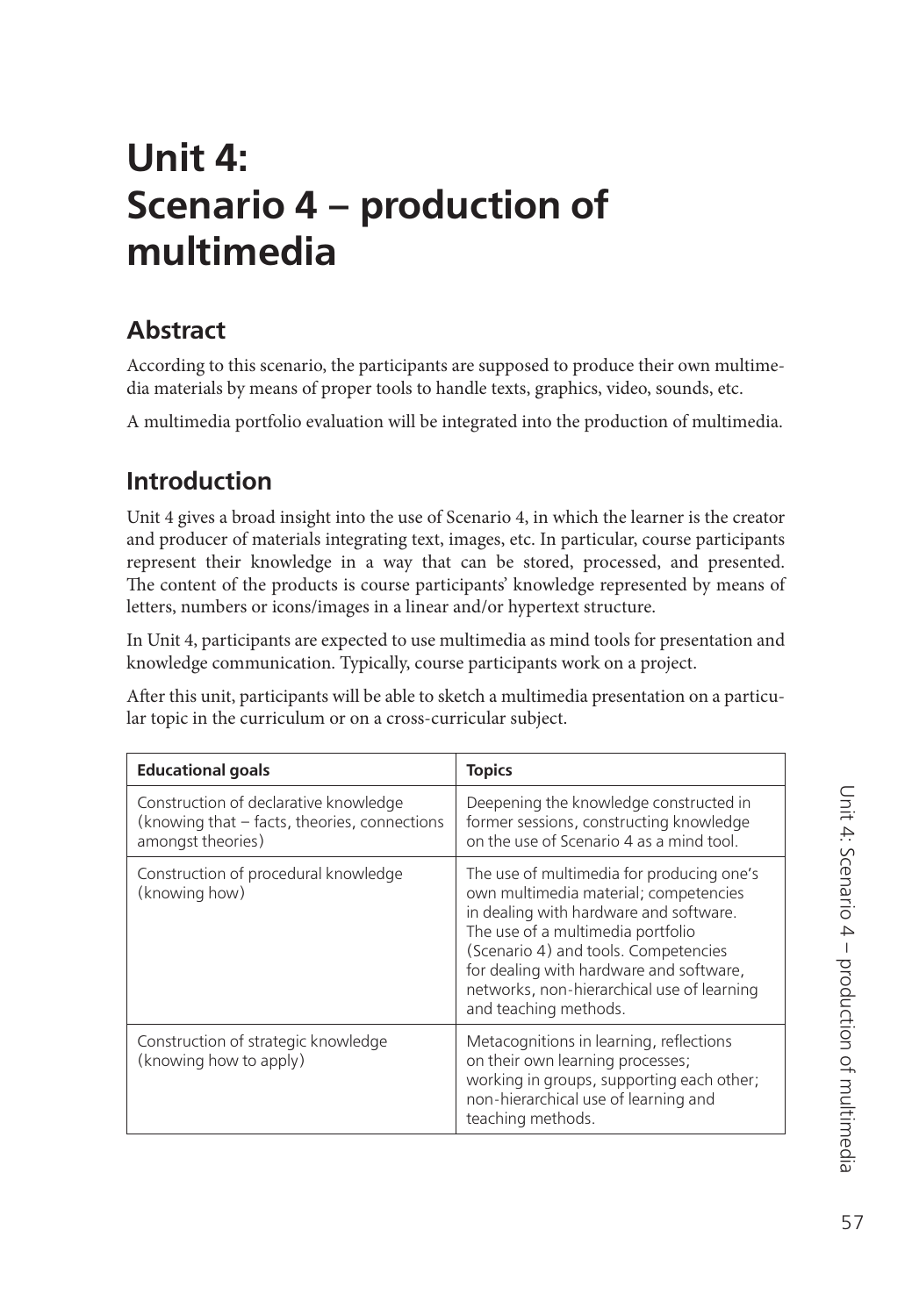# **Session description**

Course participants will develop knowledge about the production of educational multimedia according to Scenario 4 and use it as a cognitive tool.

Session 1: Deepening one's knowledge on Scenario 4; why and how to use Scenario 4; beginning of producing: planning the project and beginning to work with a tool.

Session 2: Project work

Session 3: Project work

Session 4: Project work and completion

58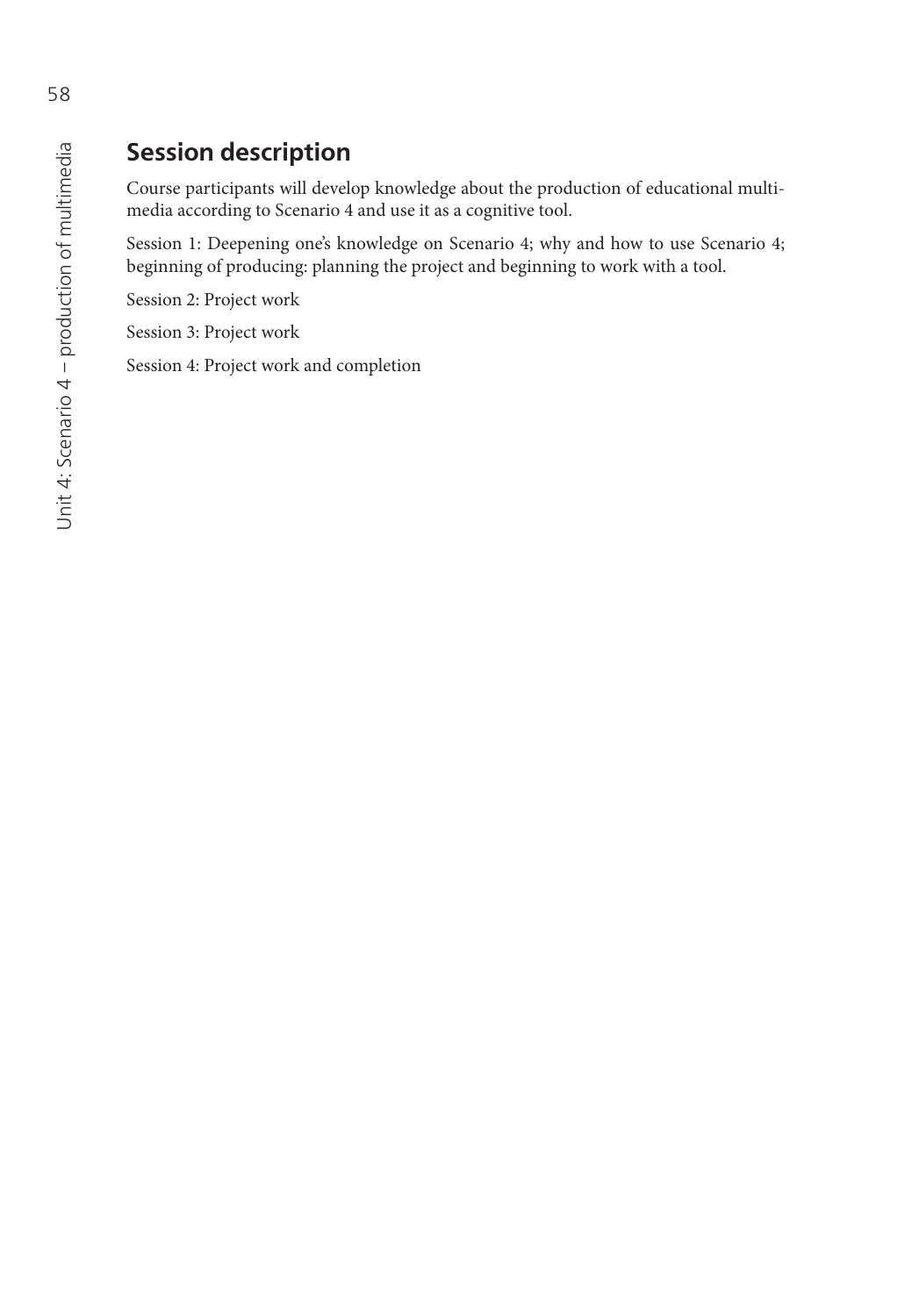# **Using educational multimedia according to scenario 4**

According to Scenario 4, the student is the author of a multimedia product (and not the end user like in Scenarios  $1-3$ ). The student uses multimedia mainly for knowledge construction and representation or as a communication tool for expressing one's constructed knowledge and sharing resources. One can either use a standard word processor or a dedicated editor. For example, the student can use such tools to produce individual web pages that can be linked together in a hypertext structure. Alternatively, one can use PowerPoint or similar programs to produce linear presentations.

All these tools can be used to process text-based elements, numbers, graphics, images, sounds, moving pictures, animation, etc.

## **What to expect when using scenario 4 applications or elements?**

The use of multimedia in the framework of Scenario 4 means mainly using multimedia as a mind tool. 'Using computers as mind tools requires a change of thinking about how computers should be used in schools' (Jonassen, 1996). The computer is considered a knowledge representation tool, a tool for thinking about the content that is being studied. A primary intellectual reason for using computers as mind tools is that they engage learners in critical, creative and complex thinking skills.

Mind tools as cognitive tools for learning consider the computer as an intellectual partner of the learner to facilitate higher order and deep learning processes (see Unit 6). Derry (1990, cit. in Jonassen, 1996) defines the term *cognitive tools* as mental and computational devices that support, guide and extend the thinking processes of their users: 'Mind tools provide an environment and a vehicle that often require learners to think harder about the subject matter domain being studied than they would have to think without the Mind tool. Learners are creators of knowledge rather than receivers of presentations. So Mind tools are cognitive reflection and amplification tools that help learners construct their own representations of a new content domain or revisit an old one' (Jonassen, 1996, p. 11).

Learning is an active process and deep processing needs active involvement (see Unit 6). The use of Scenario 4, where the learner is the author and creator of multimedia content, involves an active involvement of the learner.

Furthermore, such aspects as motivation, interests and collaboration are also important when using the productive scenario. Research has shown that learners worked harder, were more interested and involved, and collaborated and planned more when they worked within a Scenario 4 environment (Carver et al., 1992, cited in Jonassen 1996).

Moreover, there are also practical reasons for producing multimedia on one's own (Jonassen, 1996; van den Brink et al., 2000):

*A shallow pool of soft ware*: According to Jonassen (1996), surveys have shown that approximately 85% of the available software was either drill-and-practice or tutorial software that supported rote learning but not a deep approach to learning. The supply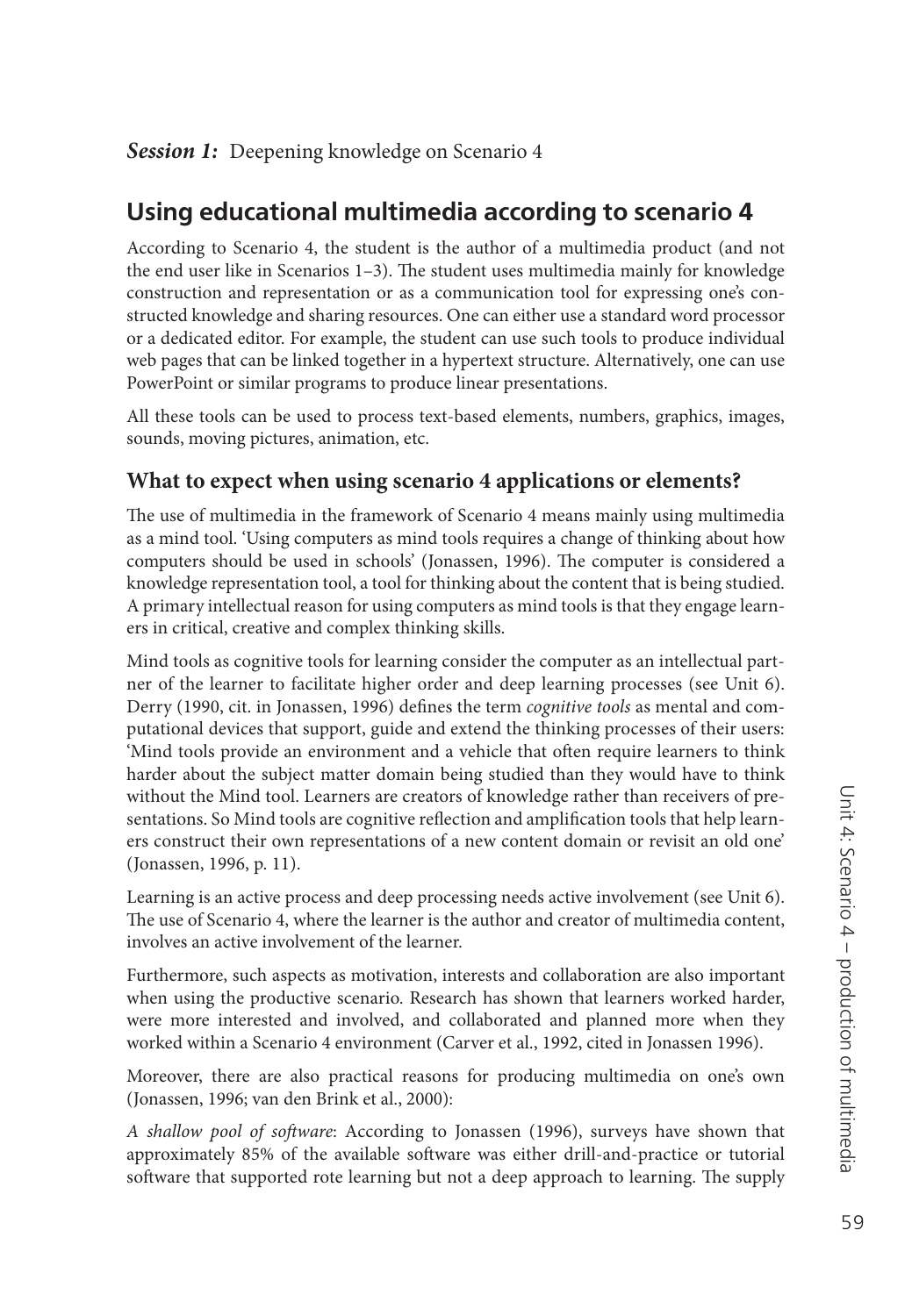of these software programs does not cover at all the subjects taught in schools. Mind tools can be used across the curriculum.

*Costs*: Many applications only address a single learning objective, and if schools want to use many such applications, it will be very expensive. However, a further development of the Internet may allow for free or more affordable educational applications.

*Efficiency*: Due to a greater flexibility across the curriculum, mind tools provide both cost and operating efficiencies.

## The use of Scenario 4 applications for developing complex, **critical and analytical thinking and collaborative learning**

Complex thinking (see Unit 6) might be one of the most important sets of skills pupils are expected to develop in schools. Multimedia can be used as a mind tool for creative, complex and analytical thinking by construction. The construction of hypertext/hypermedia structures focuses on non-sequential, non-linear methods for organizing and displaying content (see the use of Scenario 2). This form of presentation gives the learner much more control over the content, which enables the learner to learn more in a personal way. Moreover, the learner decides individually on how to determine the sequences in which to access information. Here interaction is also the most important attribute.

The open architecture of hyperstructured learning content means that the same set of nodes can be organized in many different ways to reflect different perspectives or conceptions concerning the content.

According to Jonassen (1989), hypertexts are characterized by the following aspects:

- Nodes or chunks of information of varying size;
- Associative links between the nodes that allow travelling from one node to another;
- A network of ideas formed by the link structure;
- An organizational structure, which describes the network of ideas;
- The ability to represent explicitly the structure of information in the structure of hypertext;
- Dynamic control of information by the learner;
- Simultaneous multi-user access to the information.

Problems often occur in using hypertexts when navigating, due to the huge information source the hypertext provides. The user can get lost, can become disoriented, can lose track of the route or can become unable to leave the hypertext to go to another one. When using information from the hyperstructured content, the learner has to integrate this information to construct and reorganize knowledge in his/her own way. Developing hyperstructured content collaboratively or individually, which reflects the learner's understanding and perspectives, could solve this problem. Jonassen (1996) suggests that learners learn more by constructing instructional materials than by studying them.

According to some perspectives on learning (see Unit 6), learners who create multimedia documents can construct knowledge in a deep way.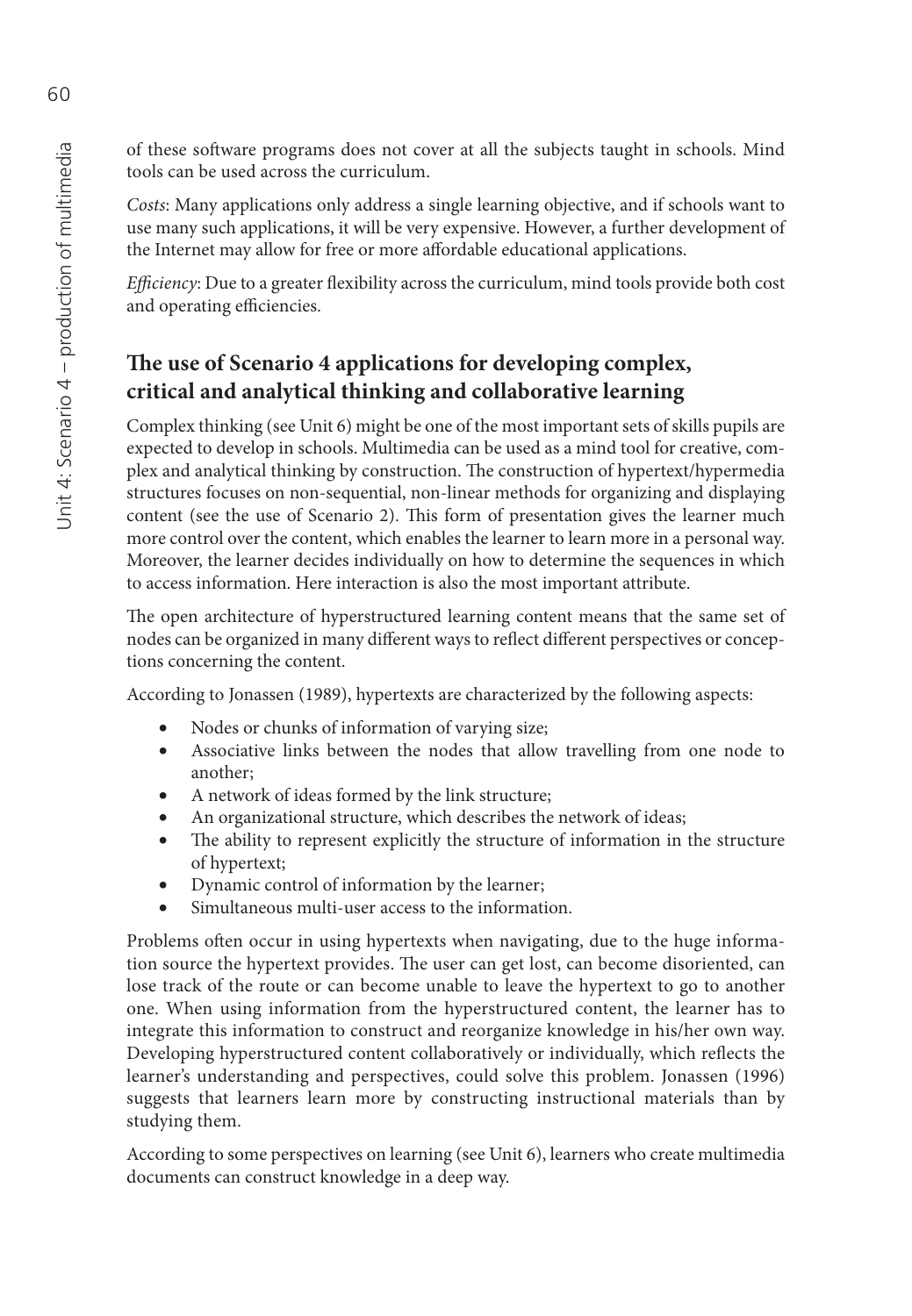Nowadays, many teachers encourage and support learners in creating their own multimedia Scenario 4 applications on specific topics.

#### **Multimedia design and development**

Thinking skills for producing multimedia

Designing multimedia is a complex process, which demands high-order skills and strategies from the learner. According to Carver et al. (1992, cited in Jonassen, 1996), the following major thinking skills are needed in order to produce multimedia presentations:

- *Project management skills* (time management time planning time checking; allocating resources and time; assigning roles to team members);
- *Research skills (*determining the nature of a problem and the organization of research; developing questions concerning a topic and its structure; searching for information within specific sources; developing new information with surveys, interviews, questionnaires and other sources; analyzing and interpreting the information);
- *Organization and representation skills* (deciding how to segment and sequence the information found, deciding about the form of representation – text/graphics/video/animation etc.; deciding how to organize and link the information to be presented);
- *Presentation skills* (mapping the design onto the presentation; implementing the ideas into multimedia; deciding how to attract and maintain the interest of the audience);
- *Reflection skills* (evaluating the application and the processes used to create the application; revising the design by using feedback).

#### *Organizing a process of creating multimedia*

There are many software opportunities to build up a multimedia product. For example, a creator or a producer has to decide on the editor she/he wants to use to construct a homepage. There are a number of powerful software packages, which allow for the production of multimedia applications. Some are highly advanced and expensive tools, whereas others are simpler and cheaper or freeware (see Appendix 3). As mentioned above, tools like PowerPoint and word processors can also be used as editors of linear and non-linear presentations.

Most often, these tools are accompanied by online manuals and video tutorials that are easy to use. Of course, there are many other tools and the listed tools should not be seen as a recommendation of particular tools to use.

#### *Designing a multimedia application*

Lehrer (1993) developed a framework for building hypermedia applications in the classroom. His framework contains four major processes:

#### *1 – Planning*

This process demands from learners to make different decisions on the major goals of the knowledge base, i.e. who is the audience and what should be learnt, what are the topics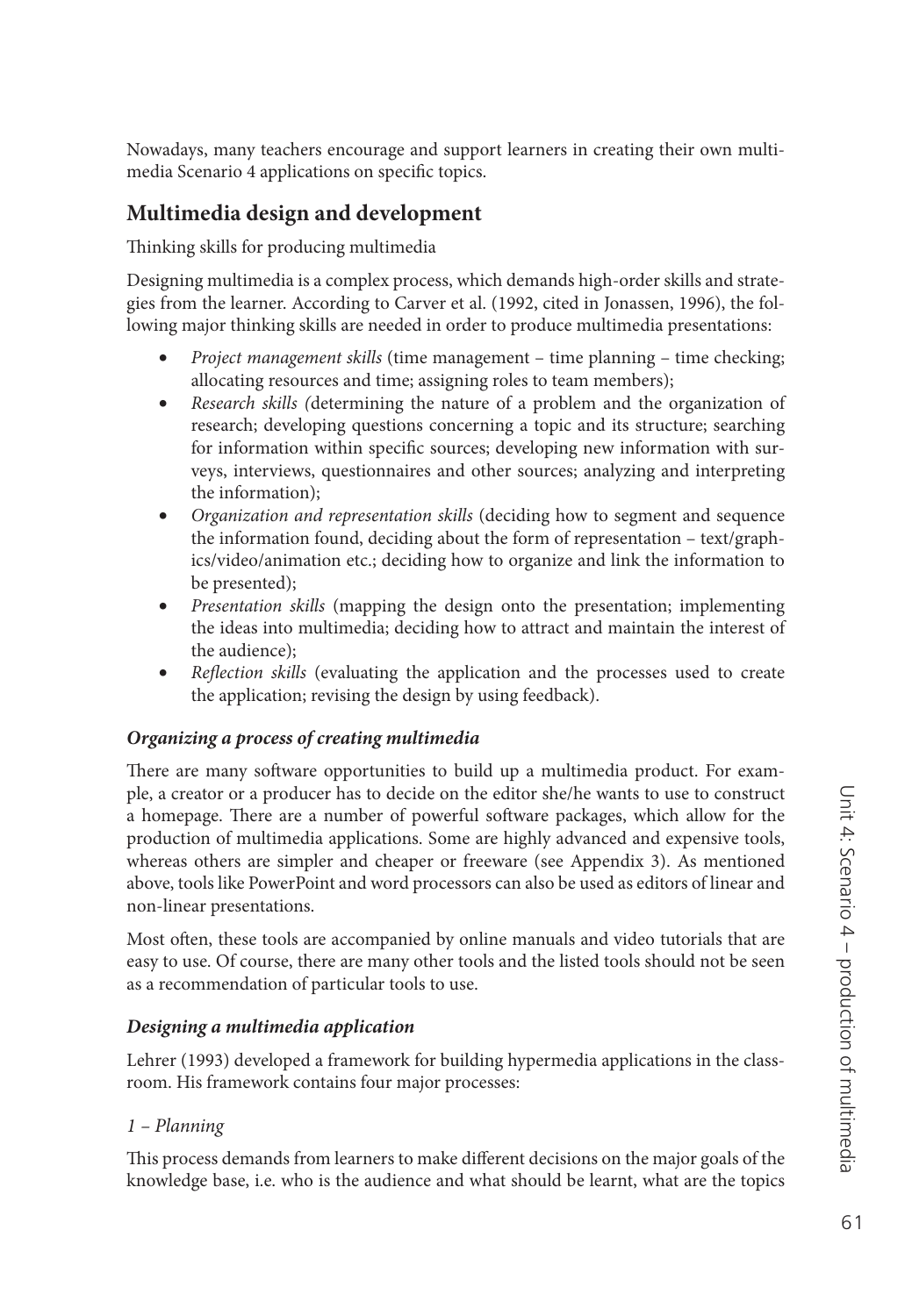and content of the knowledge base, which relationships are there between the topics, how to design the use interface, etc.

#### *2 – Accessing, transforming and translating information into knowledge*

This process contains the following activities  $-$  searching for and collecting relevant information; selecting and interpreting information sources; developing new interpretations and perspectives; allocating information to nodes and making decisions on representation forms.

## *3 – Evaluating the knowledge base*

During this process, course participants assess the work on different dimensions. They evaluate compromises in what was represented and how; they assess the information coverage and its organization; they must test the browser and application with users and also consider content feedback integration.

## *4 – Revising the knowledge base*

At this stage, course participants have to consider all feedback and revise their application accordingly – correct content errors, reorganize and restructure the content.

The application of Scenario 4 is strongly recommended because of the advantages of working cooperatively and the facilitation of knowledge construction (see Unit 6 and multimedia collection).

## A teaching example for Scenario 4:

The trainer of the course module invites course participants to discuss the most important steps for designing a homepage on 'learning and teaching with multimedia' for a national teacher education event. Course participants collect their ideas and present their results on the whiteboard. The teacher finds statements, which fit into Lehrer's framework categories: project planning/accessing – transforming – and translating information into knowledge/evaluating knowledge/revising knowledge. The teacher asks participants, which kind of skills are needed to meet the demands of these processes. The participants find similar answers, which can be summarized under project management skills, research skills, and organization and representation skills. The trainer summarizes and reflects on the results found by participants.

The next step is to make a decision on whether course participants will work individually, in pairs or in teams. The trainer asks participants about their opinion on working collaboratively and individually. Then, the group decides how to work (who with whom, etc.). Afterwards, the work begins.

## Phase 1: Planning

The teams start to plan their work. They discuss the possible content of the site, the way they will address the audience, the way they will get the information needed, the way they will use the tools, and the way responsibilities will be distributed within the teams.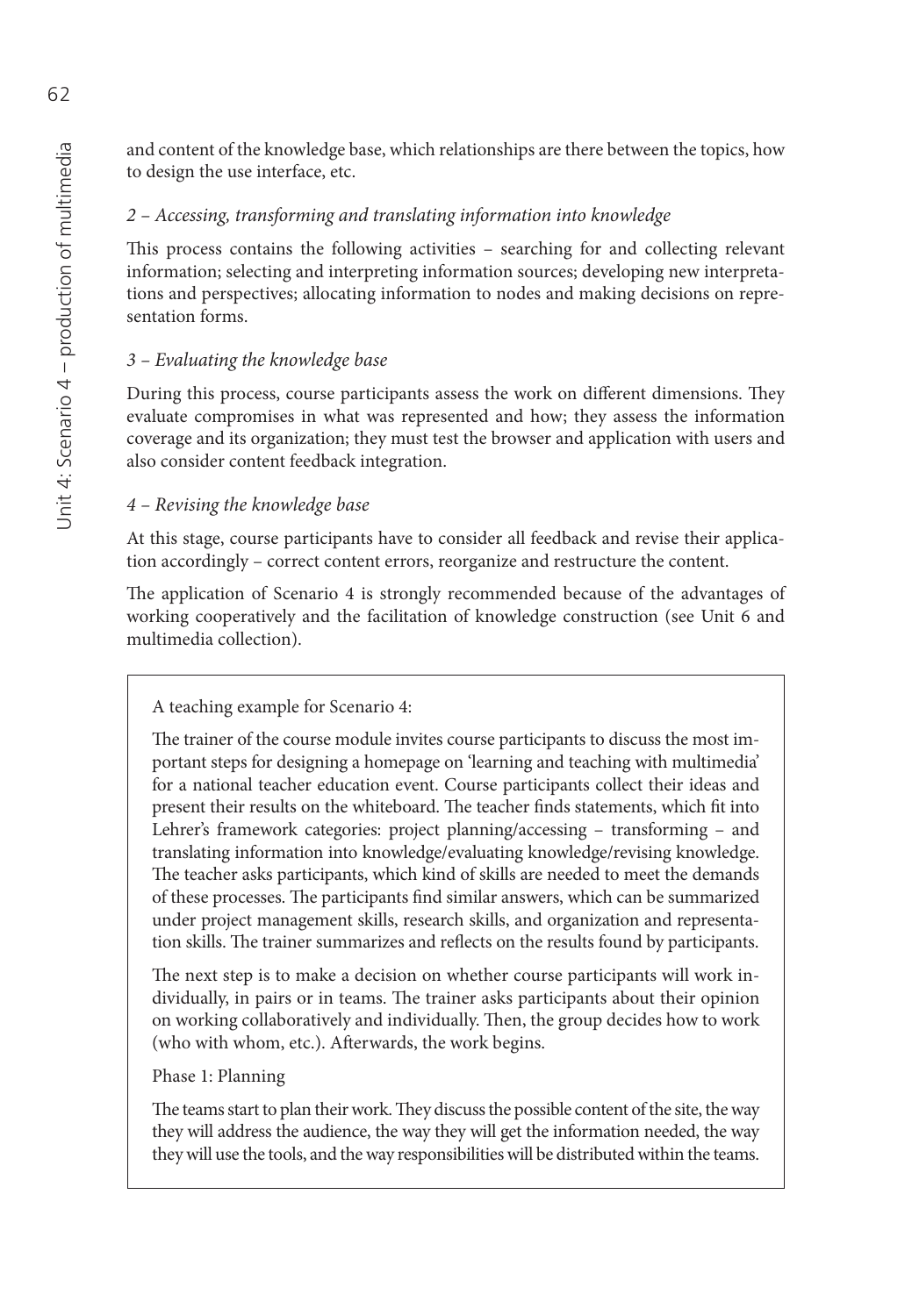One group decides to work on the topic *Learning and teaching with Scenario 2* (non-linear representation of content). Therefore, they decide to undertake several steps in terms of planning. They want to present a hypertext-based site, which includes different types of media: a text about the content, a speech from one of the course participants about how she learned and experienced Scenario 2. Then, they decide to produce and integrate a digital video, where course participants learn with Scenario 2 and one participant will take over the position of the trainer.

That sums up the initial stage. The resources of this team include web-pages and encyclopedias as well as books and personal experiences on learning within the course. They also plan to use hardware and software. They will need a tape recorder, a video camera, a multimedia tool, and a scanner.

The trainer observes the planning phase and asks questions on the organization of the planned activities. In addition, the trainer guides and supports the teams.

Phase 2: Accessing, transforming and translating information into knowledge

The next step is to search for information needed to construct and present their topic on *Scenario 2 learning and teaching*. The team has to identify, select and interpret information sources (see also Scenario 2 strategies) and to develop individual perspectives on this information and to organize it accordingly. After a discussion, a decision should be made on the presentation structure/ format of the topic: the navigation, the structure of hypermedia, etc.

In this phase, the trainer provides support (as in phase 1). The trainer puts a lot of emphasis on the development of individual perspectives and on the presentation and organization of different points of view and ideas.

Phase 3: Evaluating the knowledge base

Participants work independently on the selected information, on the presentation of the topic, its structure and organization. Furthermore, they test the browser to see if all the links and nodes work as expected. Then, they have to make a revised plan for the final draft.

The trainer strongly encourages reflection on the selected topics.

Phase 4: Revising the knowledge base

Participants have to consider all the feedback they have and then decide, what they will change and what they will skip, and what will be new, etc. (correcting content errors, reorganizing and restructuring the content). During these processes, the trainer's tasks are coaching, supporting, and guiding his course participants in order to help them meet their needs According to Lehrer (1993), the trainer can ask questions similar to:

- How are you going to organize your presentation and why?
- How are you going to decide on what to include and what to leave out?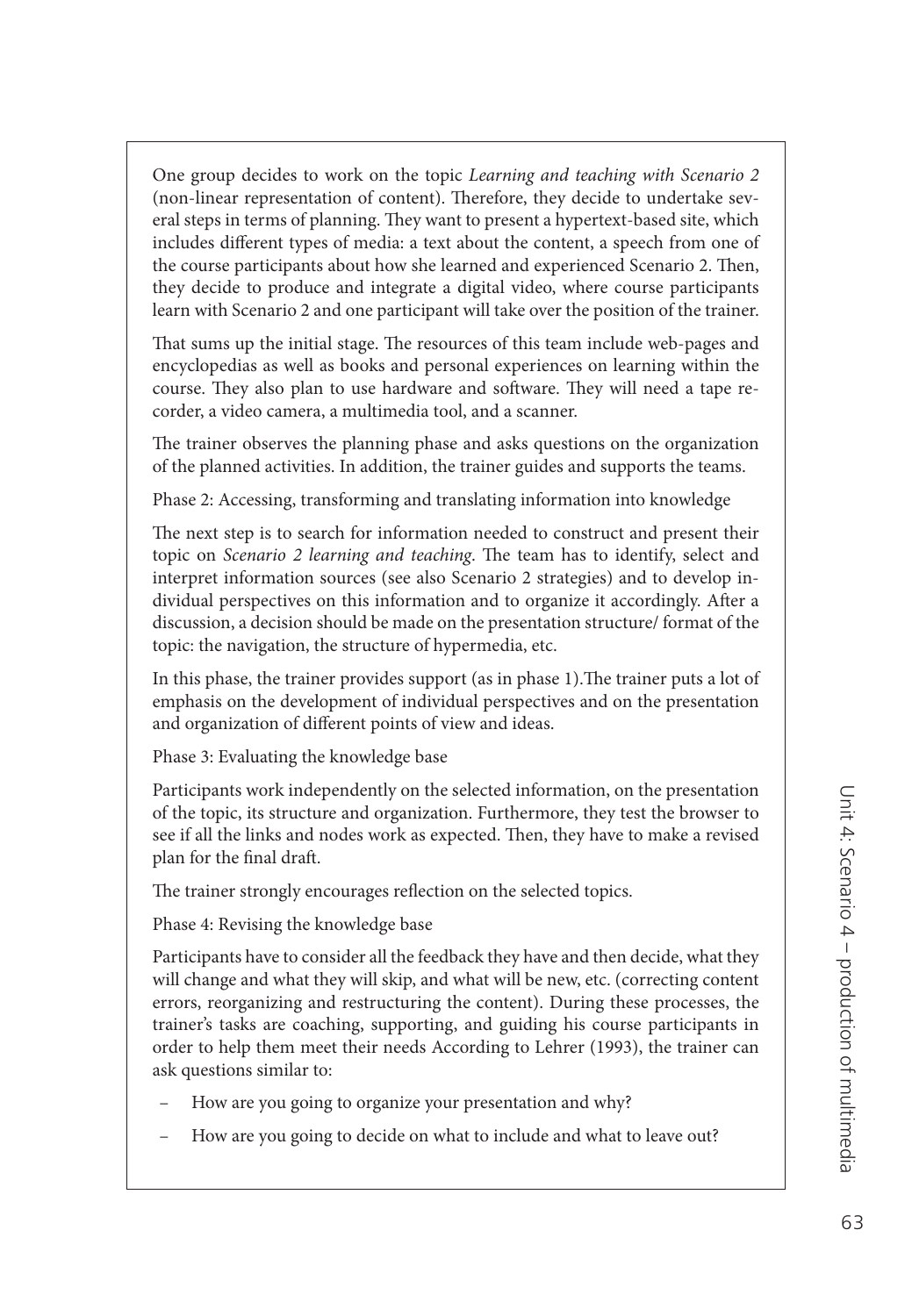- Can you draw a flow chart of your program? Does it seem logical?
- Which content do you want to include and what does it represent?
- Which are the most important themes when describing your content? How did you determine that they were the most important?

For many examples go to ThinkQuest<sup>7</sup>, which is a non-profit organization offering programs designed to advance education through the use of technology. Pupils and/or teachers have designed most applications. There is a ThinkQuest Internet Challenge contest where applications receive prizes.

Disadvantages of Scenario 4

The use of Scenario 4 might be time-consuming and there are some hardware and software requirements for multimedia construction – devices such as scanners, audio/image recording devices, speakers, head sets, and video cameras.

<sup>7</sup><http://www.thinkquest.org>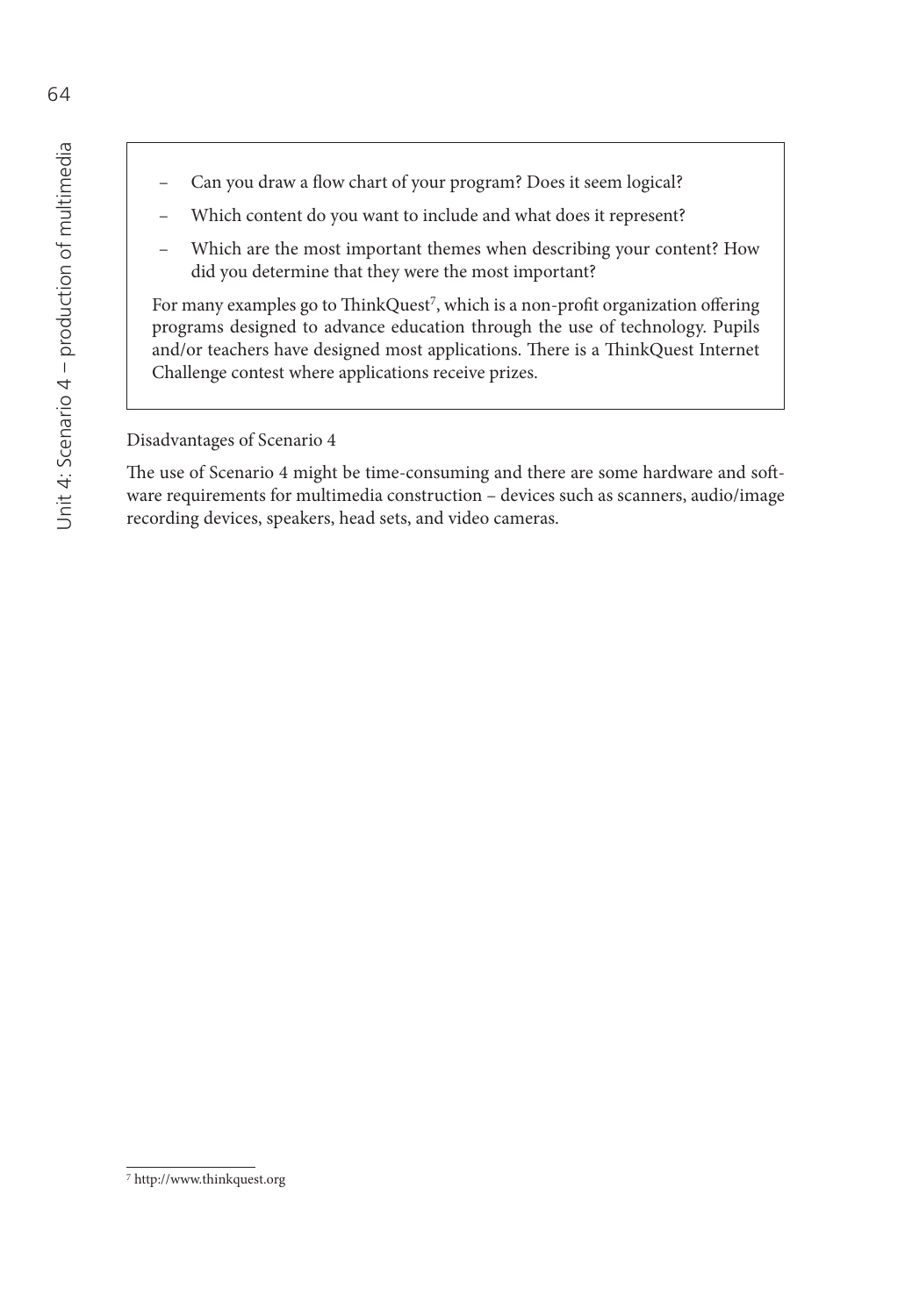## *Sessions 2–4:* Production of multimedia

# **Pedagogical approach**

Participants can create their own homepage for the courses they attended. This homepage can cover different aspects of the course. For instance, it can have topics such as *Using Multimedia in School* and *Portfolios*. Thus, participants can work individually within their portfolio where they can present multimedia projects, i.e. they can present their own interests, or people and organizations they know in a short movie. Moreover, through team work participants can better understand advantages and disadvantages of collaboration (see Unit 6).

Prerequisites for creating one's own multimedia application include:

- Being able to use computers as daily work devices;
- Being able to search for information (Scenario 2);
- Starting and shutting down the computer;
- Starting applications;
- Logging on;
- Organizing files, copying, pasting, deleting files and elements of files;
- Searching for files;
- Installing and running CD-ROMs;
- Word processing;
- Writing documents, changing their font and size and saving documents;
- Designing text by using pictures, illustrations, lines and tables;
- Using templates, columns, headers and footers;
- Working with spreadsheets;
- Making calculations;
- Creating diagrams and integrating then into word documents;
- Knowing the basics of the Internet (URL, link, node, portal, domain, etc.);
- Going to homepages by typing addresses and following links;
- Using search engines;
- Downloading shareware and plug-ins;
- Sending and receiving e-mails.

Extended ICT competencies are needed for advanced applications. These competencies will be developed during the sessions:

- Creating multimedia;
- Editing and adding digital images scanning, using digital camera and image editing software;
- Editing and adding sounds digitally recording and manipulating sounds;
- Editing and adding videos digitally recording and manipulating movies.

Identify and use participants' prior knowledge from previous sessions. Pitch and discuss ideas for a possible project. Plan the project carefully according to the listed characteristics. Start the project in groups and give participants enough space, so that they can also work on their own, developing their own portfolio (see Unit 2). Use the multimedia collection (Appendix 1). Give time for reflection.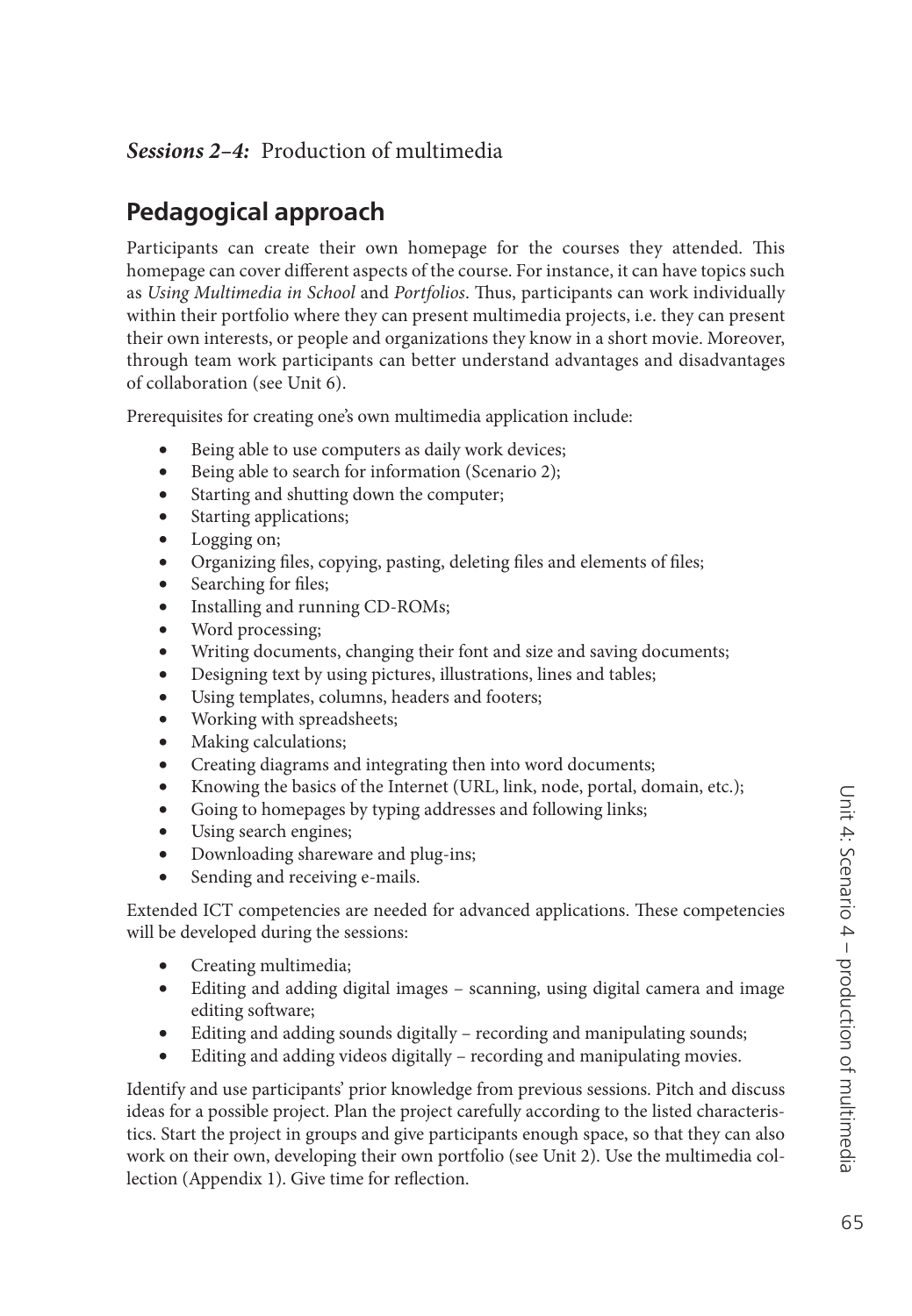| <b>Situations in the classroom</b>                                                                                                              | <b>Recommended teaching strategies</b>                                                                                                                                                         |
|-------------------------------------------------------------------------------------------------------------------------------------------------|------------------------------------------------------------------------------------------------------------------------------------------------------------------------------------------------|
| Provide course participants with different<br>tools to produce their own multimedia and<br>give them a plan for the next Scenario 4<br>sessions | Give participants enough time when<br>using Scenario $4$ – plan time according to<br>participants' previous knowledge and needs.                                                               |
| Collaborative learning                                                                                                                          | Invite course participants to share<br>knowledge, help each other, and discuss the<br>topics they want to select.                                                                              |
|                                                                                                                                                 | Watch your groups while working with<br>Scenario $4 -$ give support to the teams that<br>need it- give them hints and ask questions,<br>encourage them to develop different<br>strategies.     |
| Using the multimedia potential                                                                                                                  | Invite course participants to use the potential<br>of the tools to produce multimedia - they are<br>invited to produce different kinds of media -<br>graphics, animations, links, sounds, etc. |
| Creating the navigation structure                                                                                                               | Support course participants when creating<br>the structure of the site $-$ are there other<br>opportunities to structure the content? What<br>ideas are beyond the structure of the site?      |
| Time pressure                                                                                                                                   | Plan the lesson carefully in advance;<br>support course participants and support<br>the development of a collaborative learning<br>culture.                                                    |
| Software/hardware problems                                                                                                                      | See introductory notes.                                                                                                                                                                        |
| All situations                                                                                                                                  | The teacher should be very familiar with the<br>content and production tools to support<br>participants.                                                                                       |

| <b>Content to be learned</b>                                                         | <b>Didactic method</b>                                                                  |
|--------------------------------------------------------------------------------------|-----------------------------------------------------------------------------------------|
| Scenario 4 application as a mind-tool (why                                           | Use methods from the previous unit.                                                     |
| and how to use)                                                                      | Jointly with course participants define                                                 |
| Use it for motivation, collaboration                                                 | the project Use Scenario 4 to help course<br>participants produce their own portfolios. |
| Implement required thinking skills by<br>reflecting on what is going on in the teams |                                                                                         |
| Techniques for producing multimedia                                                  |                                                                                         |
| Applying multimedia production tools                                                 |                                                                                         |
| Reflection: content/one's own learning<br>processes/didactics for use in schools     | Homework/portfolio assessment/group<br>or class discussions                             |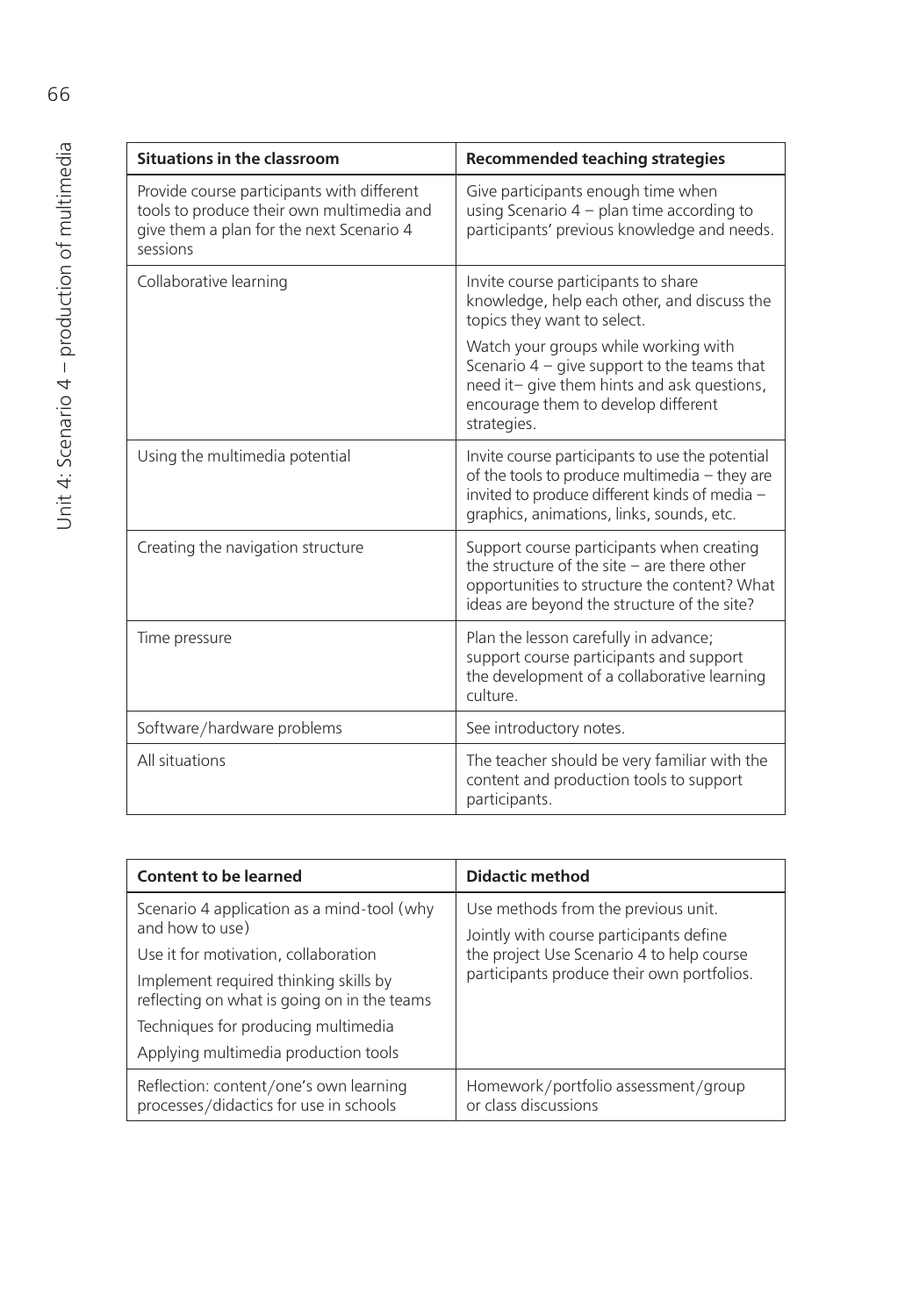# 67

# **Unit 5: Critical and reflective use of educational multimedia**

# **Abstract**

In this unit, pedagogical reflections on the use of multimedia material will be considered as well as the critical selection of multimedia applications.

# **Introduction**

Unit 5 deals with reflections on the effective and critical use of multimedia materials.

The following requirements to course participants for Unit 5 deal with pedagogical and ethical reflections on the use of multimedia in education.

| <b>Educational goals</b>                                                                   | <b>Topics</b>                                                                                                                                                                                                                                                                                                    |
|--------------------------------------------------------------------------------------------|------------------------------------------------------------------------------------------------------------------------------------------------------------------------------------------------------------------------------------------------------------------------------------------------------------------|
| Declarative knowledge (knowing that -<br>facts, theories, connections amongst<br>theories) | Selection criteria for using multimedia,<br>multimedia law and copyright, sociological<br>perspectives of social in/exclusion when<br>using multimedia in education; cultural and<br>gender differences.                                                                                                         |
| Procedural knowledge (knowing how)                                                         | The use of multimedia products,<br>competencies in dealing with hardware<br>and software, metacognitions in learning,<br>reflections on one's own learning processes,<br>non-hierarchical use of learning and<br>teaching methods.                                                                               |
| Strategic knowledge (knowing why)                                                          | Development of learning strategies within<br>the use of educational multimedia, learning<br>to learn within a group and collaboratively;<br>Construction of useful characteristics<br>for selecting multimedia products for<br>educational purposes;                                                             |
|                                                                                            | Construction of attitudes and perspectives<br>on the ethical aspects of the use of<br>educational multimedia;                                                                                                                                                                                                    |
|                                                                                            | The use of multimedia (Internet research),<br>Scenario 4 competencies for reflecting<br>on a topic, competencies in dealing with<br>hardware and software, metacognitions in<br>learning, reflections on learning processes,<br>discussions in groups, non-hierarchical use<br>of learning and teaching methods. |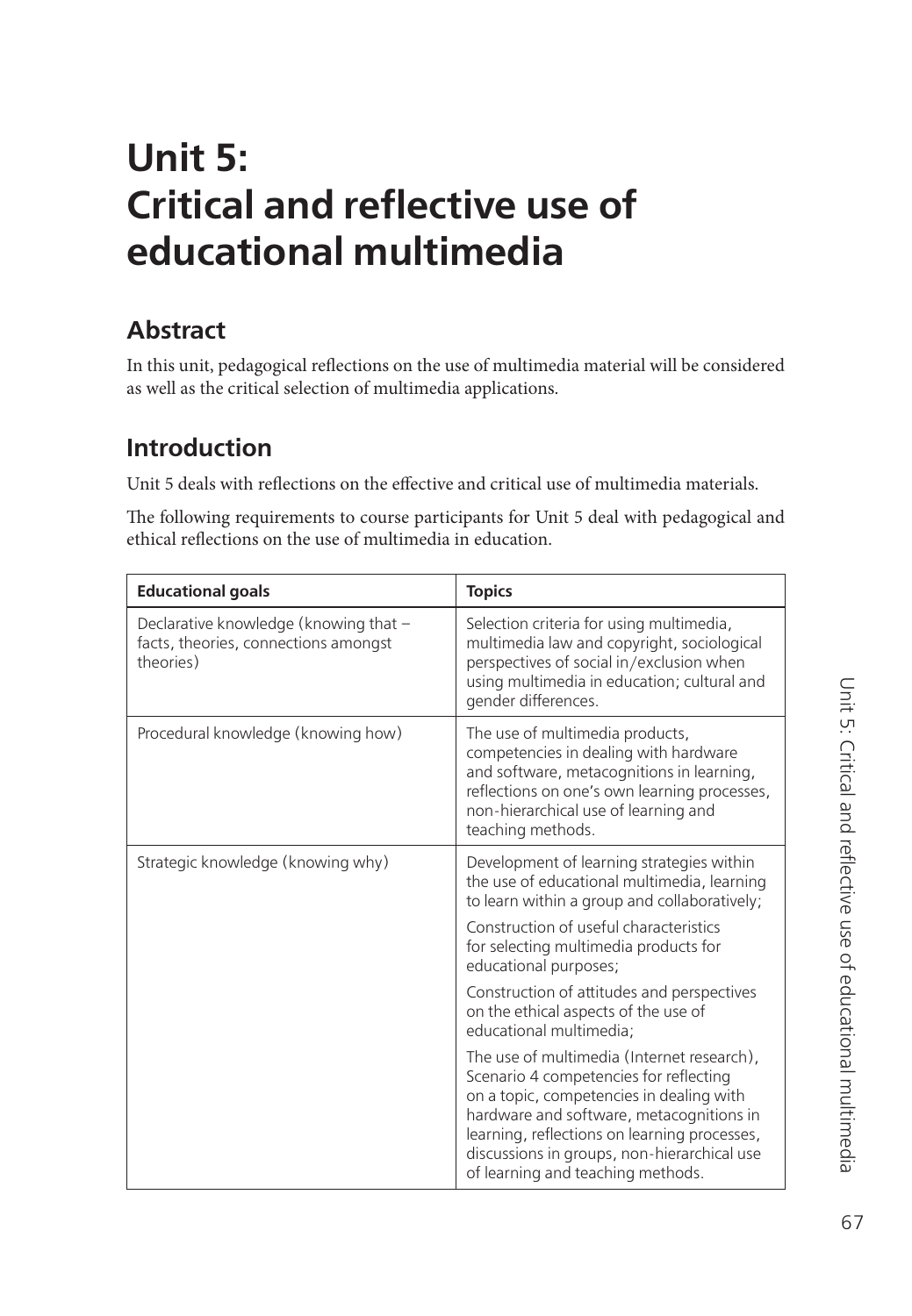# **Session description**

The content of this chapter deals with the critical and reflective use of multimedia. In particular, it deals with the efforts of teachers to identify proper multimedia materials or online services according to the overall objectives of the learning activities.

Session 1: Criteria for the selection of multimedia and the planning of learning activities in the classroom.

Session 2: Discussions on the validity and reliability of online information, ethical aspects such as social in/exclusion and copyright law.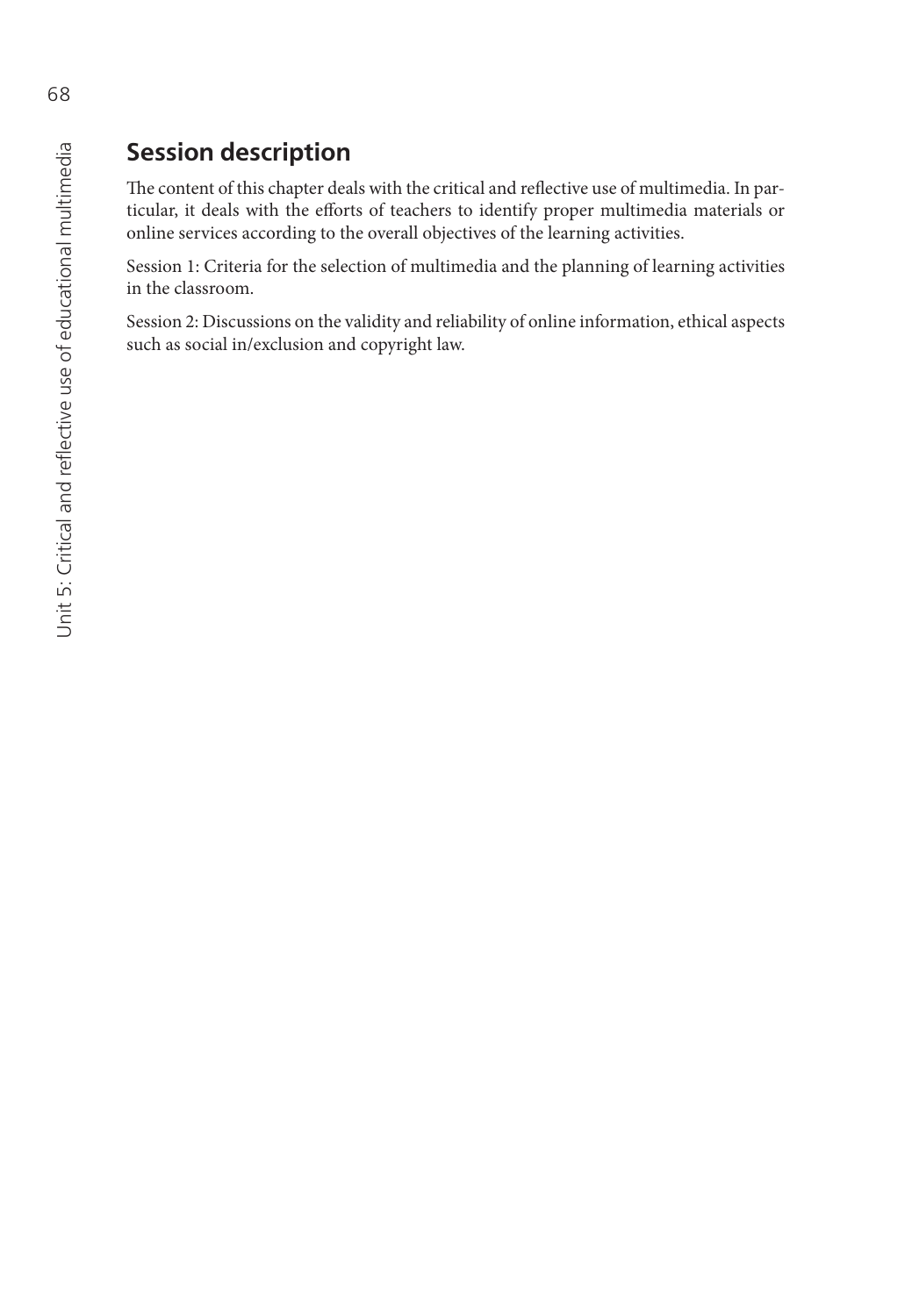**Session 1:** Selection criteria for the application of multimedia into the classroom

# **Criteria for the selection of multimedia and the planning of the learning activities in the classroom**

Using educational multimedia in the classroom effectively and meaningfully demands a careful selection of materials. Multimedia products and online services should be selected according to the overall objectives of learning activities, learners' prior knowledge and experiences, curriculum, etc.

The following selection criteria refer to multimedia-based learning materials from the end user's/learner's perspective, i.e. Scenarios 1 – 3. According to the learning principles that this course module is based on, the following selected evaluation criteria support the principles that learning involves knowledge construction where new knowledge is built upon existing knowledge and within meaningful contexts. According to different sources (MENON8; Binh Pham, 19989, van den Brink and Slack, 2000, Duarte, 2000), selection criteria for Scenarios 1–3 are:

*Appropriateness of the target group*: Is there a clear definition of the target group? Is the presentation of the content to be learned appropriate with respect to graphics, sounds, identification figures, etc.?

Gender issues: How to observe and overcome gender differences when learners receive and produce multimodal content?

Pedagogical content: Are the learning objectives defined? Are the knowledge content and its organization appropriate for achieving the specified objectives? Are they pitched at the right complexity level for the users that the system attempts to reach? Do the tasks that are designed to convey this knowledge stimulate and enhance users' capacity for learning? How much content does the application contain? Is there a guide through the application? Does it give useful and correct information on the content to be learned? Does it ask questions or allow learners to interact actively with the application – for more than just navigation purposes? Does it fit the (national) curriculum? Which learning approach does the application use? Does it support a deep approach to learning? Does the material provide selective feedback? How can it be used collaboratively?

*Flexibility and Navigation*: How easy can users obtain knowledge or perform tasks by following the links provided by the system? Does the information content provided in each node and its associated nodes facilitate relational understanding of concepts? How do such links and navigation methods provide more effective ways to disseminate knowledge than traditional media? Do they stimulate creative ideas and collaboration? How is the content structured? Is it possible for learners to choose their own path through the material or to return to previously viewed work without returning to the start? Is it

<sup>8</sup> [www.menon.org](http://www.menon.org)

<sup>9</sup> [http://cleo.murdoch.edu.au/ajet/ajet14/pham.html pr](http://cleo.murdoch.edu.au/ajet/ajet14/pham.html)ovides a broad approach to the evaluation of educational multimedia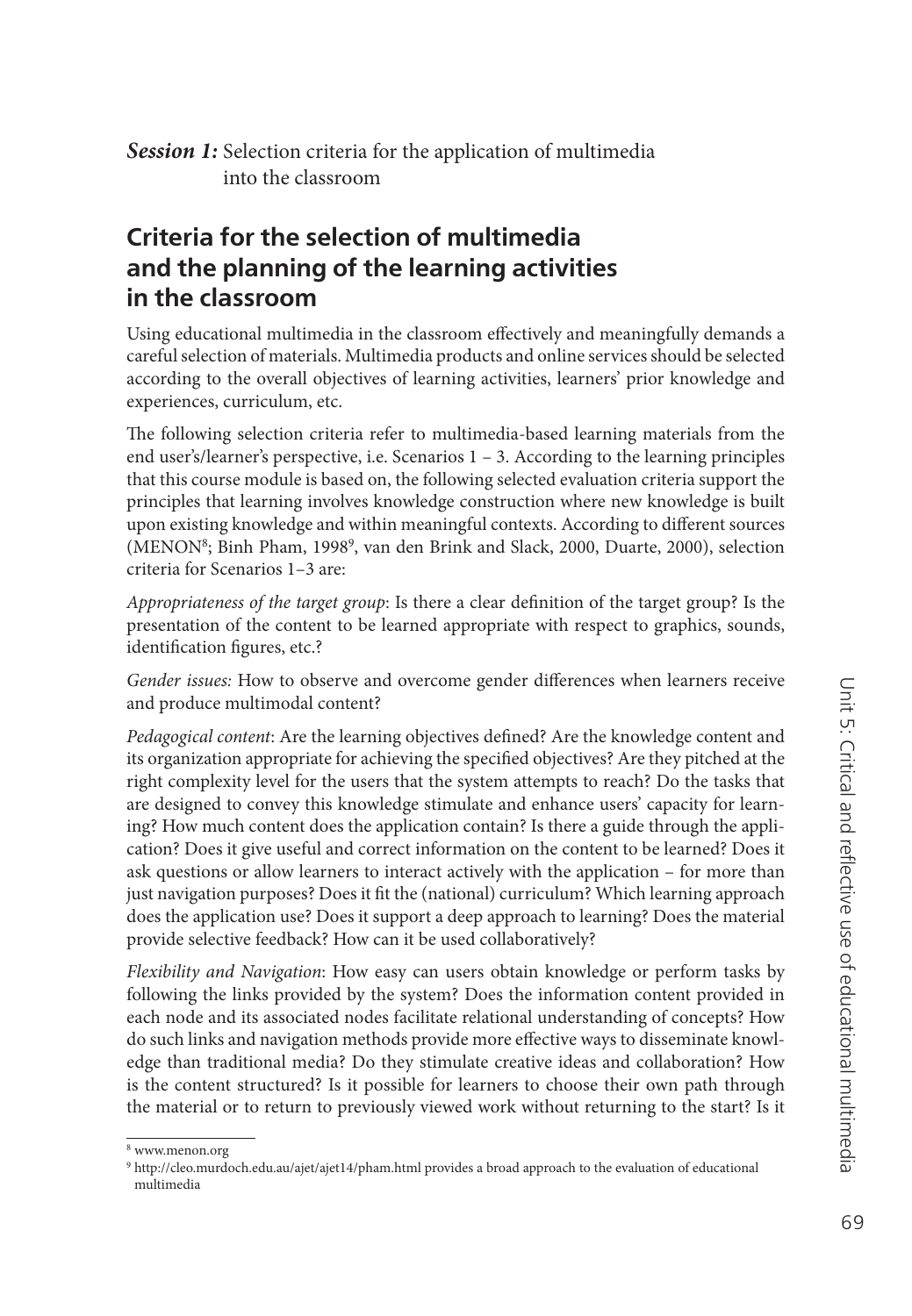possible to modify the content of the application? Is it possible to use the application for different attainment levels? Is there an interactive assessment with selective feedback?

*User- friendliness:* Is the application easy to use and to install from the web or a CD-ROM and to remove? Does the application provide guidance to its use? Is it easy to survey? How easy is it for users to learn the ways of operating the system and remembering them? How well can users manage the application through its interface?

*Technical quality:* Slow, badly designed or unreliable systems will quickly lose support of their users. Technical evaluation covers interaction, speed, capacity, reliability and extensibility. How responsive is the system? Is it fast enough to provide real-time response, and if not, is there any message to inform users on what is going on? How reliable is the system when used continuously by different types of users? Does it provide new functionalities or innovative ways to perform a specific task? Are these capabilities implemented in such a way that they can be easily scaled? How good is the quality of such multimedia elements as graphics, animations, videos, sounds, etc.? Are the symbols used easy to see and understand? Is the presented format (Web, CD-ROM, etc.) easy to use? Is the target platform used in the classroom (e.g. a Windows version)? How is the hardware configured?

*Value for money*: The value for money criterion can be considered through the evaluation of all the listed criteria.

# **Scenario planning related to the production of multimedia content**

How can educators observe and overcome gender differences when learners design and implement multimodal content? And how to foster collaborative learning when creating multimedia products?

## **Gender issues**

The impact of gender is related to individuals' preferred and habitual approach to multimodal information. As opposed to sex differences, gender refers to learned roles. In most learning communities, boys and girls, men and women have somewhat different roles. This social construction of gender changes over time. In addition, it varies within a culture.

It is, however, possible to present a general picture. When computers were rather new for the public, studies of Turkle (1984 and 1987) indicated that men and women differed significantly in terms of attitudes towards this technology. Turkle recognized a spectrum of user behaviors and attitudes.

At one side of the spectrum, we find a user profile whose cognitive strategies are relatively unstructured and attitudes towards the computer are rather positive. Typically, these 'jack-of-all-trades' are curious and enjoy experimenting with the technology. In particular, they take pleasure from mastering it.

At the other end of the spectrum, there is a user profile called 'builders.' Normally, 'builders' view technologies only as means of communication and problem solving. Most often, they don't care to acquire more knowledge about information technologies than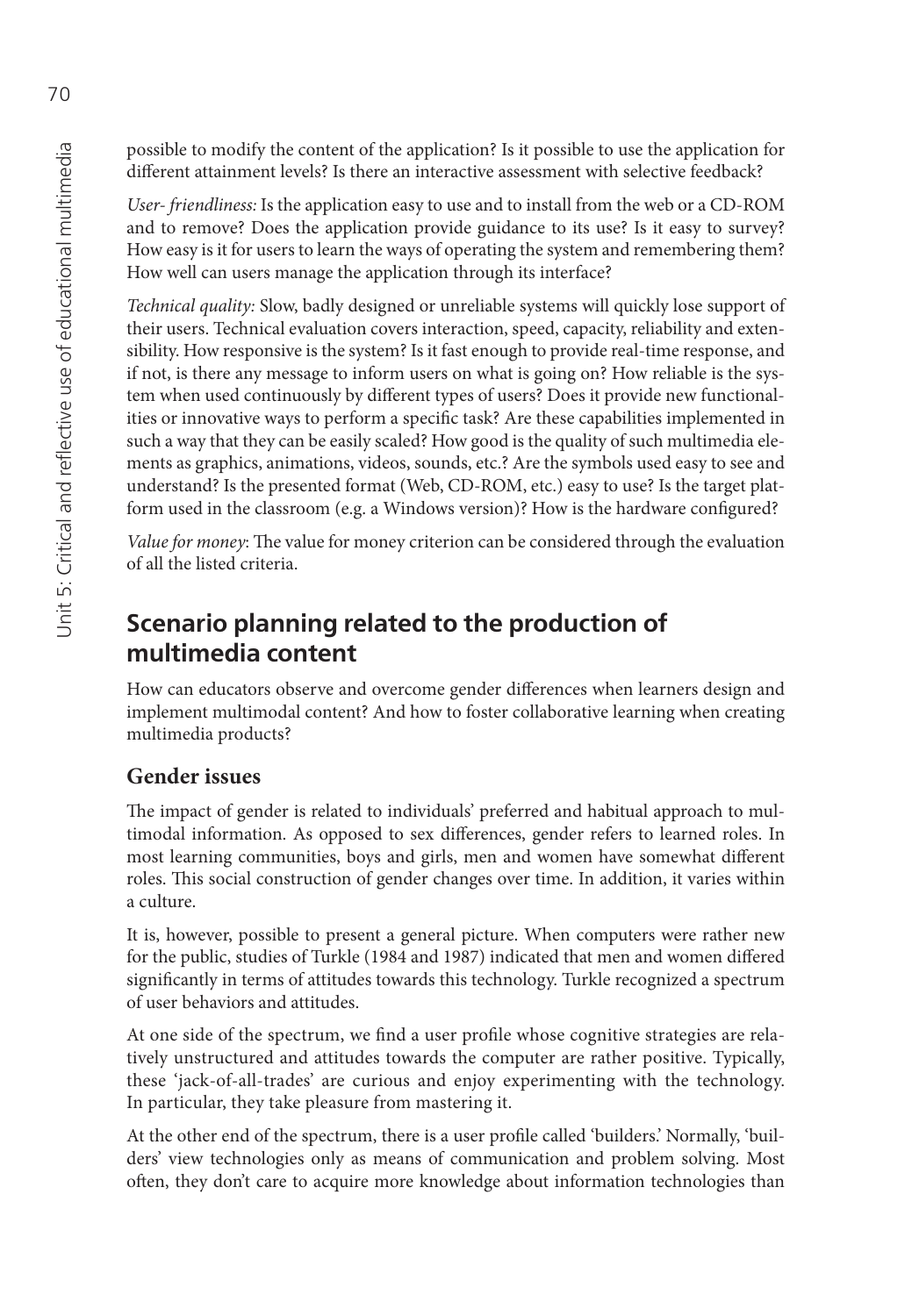necessary. Their use of technologies, however, is better planned and organized than in the case of 'jack-of-all-trades.'

Among 'jack-of-all-trades', research finds more young people than elderly people, and more men than women. With regards to gender differences, there is thus a predominance of female 'builders.'

These findings can be generalized to attitudes towards the mastery of current technology, software development and multimedia design. More males than females find the workings of the technology itself as fascinating as their use of the technology (Moghaddam, 2010).

In addition, more male than female students prefer career opportunities as developers of digital content. Evidently, further education related to ICT is a male-dominated field.

These findings, however, do not fully explain the gender differences related to the use of multimedia content in educational settings.

Volman et al. (2005) found differences in the preferences of multimedia applications. Boys preferred games, in which they can beat somebody, programs with lots of choice and 'trying out something first and then an explanation,' while many girls preferred the opposite – having something explained to them rather than working it out by themselves. Furthermore, girls preferred working collaboratively when working with the Image program; when working with 'Global Teenager,' a program that asks questions about certain topics, girls try harder to find answers than boys, who give up more easily. Nevertheless, according to the research, in primary school, gender differences seem to be quite small (Volman et al., 2005). According to the study of Volman et al., gender differences appear much stronger in secondary education: girls used computers less at home than boys, but they e-mailed more.

Boys and girls, men and women use information technology for leaning and as a way to connect with people in their social networks. Some males might be more interested than females in these tasks. On the other hand, more males than females seem to experience reading and writing difficulties, i.e. they do not possess age appropriate reading and writing skills. This lack of literacy often results in lower rates of reading and writing preferences. The gender differences in the perception of multimedia in educational settings are thus related to literacy factors as well as to preferred and habitual approaches to multimedia products.

Another factor to be considered is the impact of personality and attitudes towards innovations including attitudes towards technologies in general. Findings from studies of innovations show that some people act as early adaptors of new technologies, whereas others are considered laggards (Rogers, 2003). Moreover, first innovators have more favorable attitudes towards risk (Gatignon and Robertson, 1991).

Since genders differ significantly in terms of attitude toward risk (Brunner and Bennett, 1998), risk-averse behavior is likely to result in lower rates of motivation when learners are asked to produce complex media products including hypertext, video and audio captions or animations.

Historically, the user interface has improved a lot. Therefore, the impact of risk related differences may be smaller or not significant when learners are assigned the role of end users of multimedia.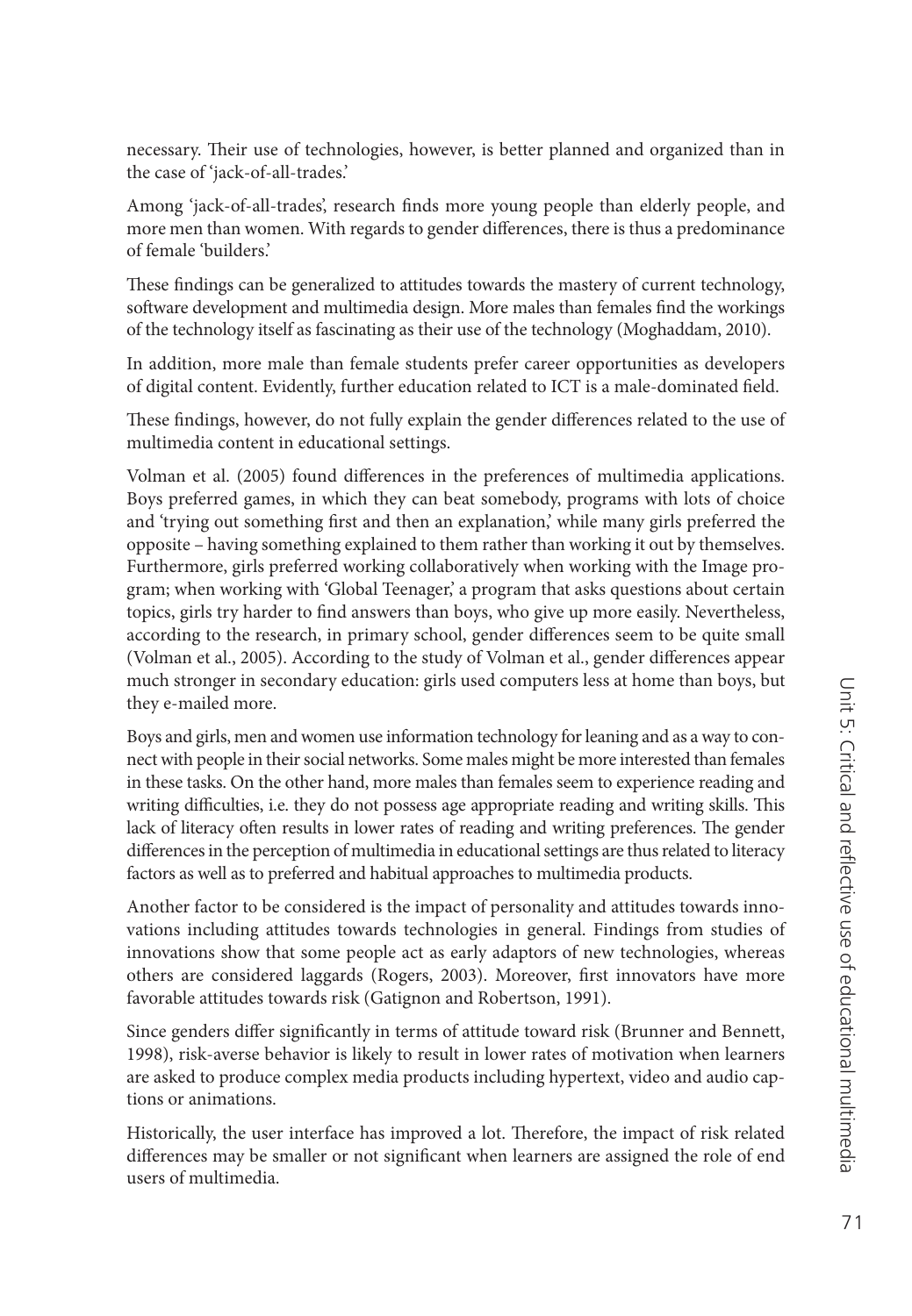### **Cooperative learning**

Computer supported collaborative work has been recommended for many years due to the fact that co-workers inspire and learn from each other (see Chapter 6). Within the scope of a method advancing framework, cooperative learning structures have been developed systematically (Kagan, 1994). Educators can apply the structures for many aims and tasks, including tasks in which learners produce multimodal content.

Common methods of cooperative learning are Jigsaw, Think-Pair-Share, Three-Step Interview, Round Robin Brainstorming, Three-Minute Review, Numbered-Heads-Together, Team-Pair-Solo, Circle-the-Sage, Partners (Kagan, 1994). For example,<sup>10</sup> with the Jigsaw method it is necessary to form groups of four students, and every group member is obliged to learn individually a certain material and then to teach this content to his or her group members. Then, students working on the same sub-material get together and decide what is important. They also decide how to deliver this information to the other students in their groups. These expert students then go back to their groups and students teach each other. The teacher provides help to the expert groups and supports the teaching processes. Tests or assessments follow the process in order to evaluate the learned content.

The cooperative structure may, among other things, foster acquisition of new concepts and increase self-esteem. Since learners communicate with each other in various phases of their design and production processes, new concepts may become part of their active language. Similarly, they may deepen their knowledge about these concepts when they provide critique of the products of other learners, and when they evaluate these products generally (see also Unit 6 on collaborative learning).

<sup>10</sup> More examples are available at <http://edtech.kennesaw.edu/intech/cooperativelearning.htm>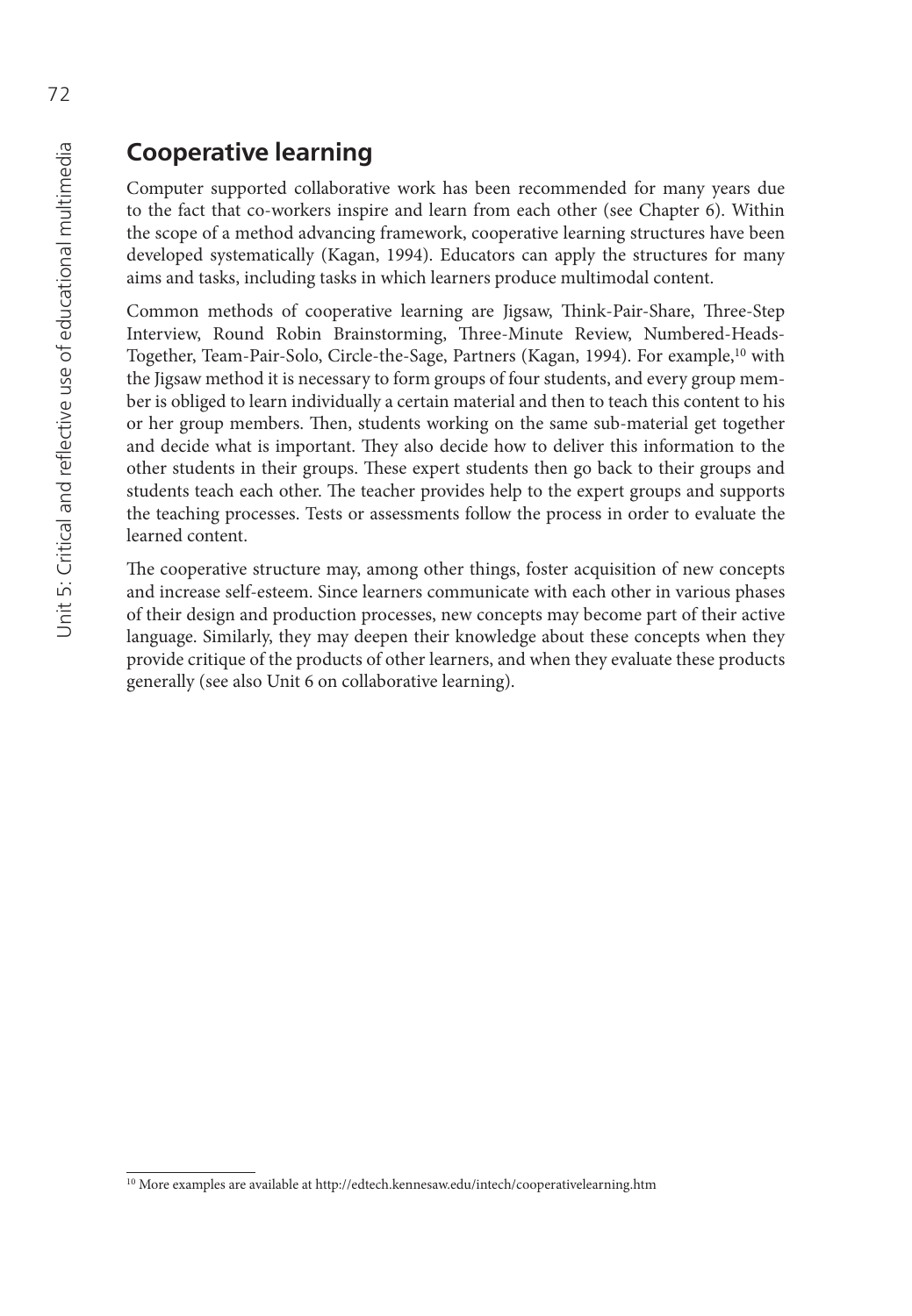**Session 2:** Discussions on ethical aspects such as social in/exclusion and copyright law

### **Validity and reliability of online information, ethical aspects and copyright law**

### **Validity and reliability**

Due to Web 2.0, increasingly more people provide information to others. Basically, Web 2.0 is a many-to-many communication. This trend represents a change compared to the traditional mass communications where a smaller number of publishers disseminate content to their audiences. Information provided in this traditional way is usually edited, i.e. selected and processed according to certain criteria.

There is, however, no systematic quality assurance. Potential receivers of Web 2.0 information should be critical in order to identify incorrect data and attempts at manipulation. A critical approach to Web 2.0 sources is necessary due to the fact that information presented at such sources is often produced, edited and published by one and the same person, and therefore often not checked for factual errors.

Dealing with so cloud computing resources, a user can never be sure about the identity of another user, whether it is an individual or an organization. To protect themselves, many users prefer not to provide personal data to the users they don't trust. Consequently, such sources of information as blogs, wikis, discussion forums, etc. cannot be taken for what they claim to be even when their content seems authentic.

It is often recommended to compare several sources of information on a particular subject and to search for information on specific authors/publishers. For example, information provided by academic sources can be peer reviewed unlike information provided by individuals.

In general, public institutions and private companies are aware of their image. Their branding is increasingly more often tailored for Web 2.0. In particular, social networks are used to foster customer loyalty and boost demand for products and services.

### **Ethical aspects: social inclusion and exclusion**

When using multimedia in education it is necessary to consider such important ethical aspects as social in/exclusion and the development of respect towards copyright. Thus, teachers need to be well informed to discuss these aspects with their students in order to develop ethical rules referring to the use of multimedia in education.

- What is the potential role of the Internet with regards to information access?
- How can ICTs bring change to disadvantaged communities?
- What is the role of the Internet for social inclusion/exclusion?
- How to decrease social exclusion with the use of multimedia?
- How to support ICTs and information literacy for disabled people?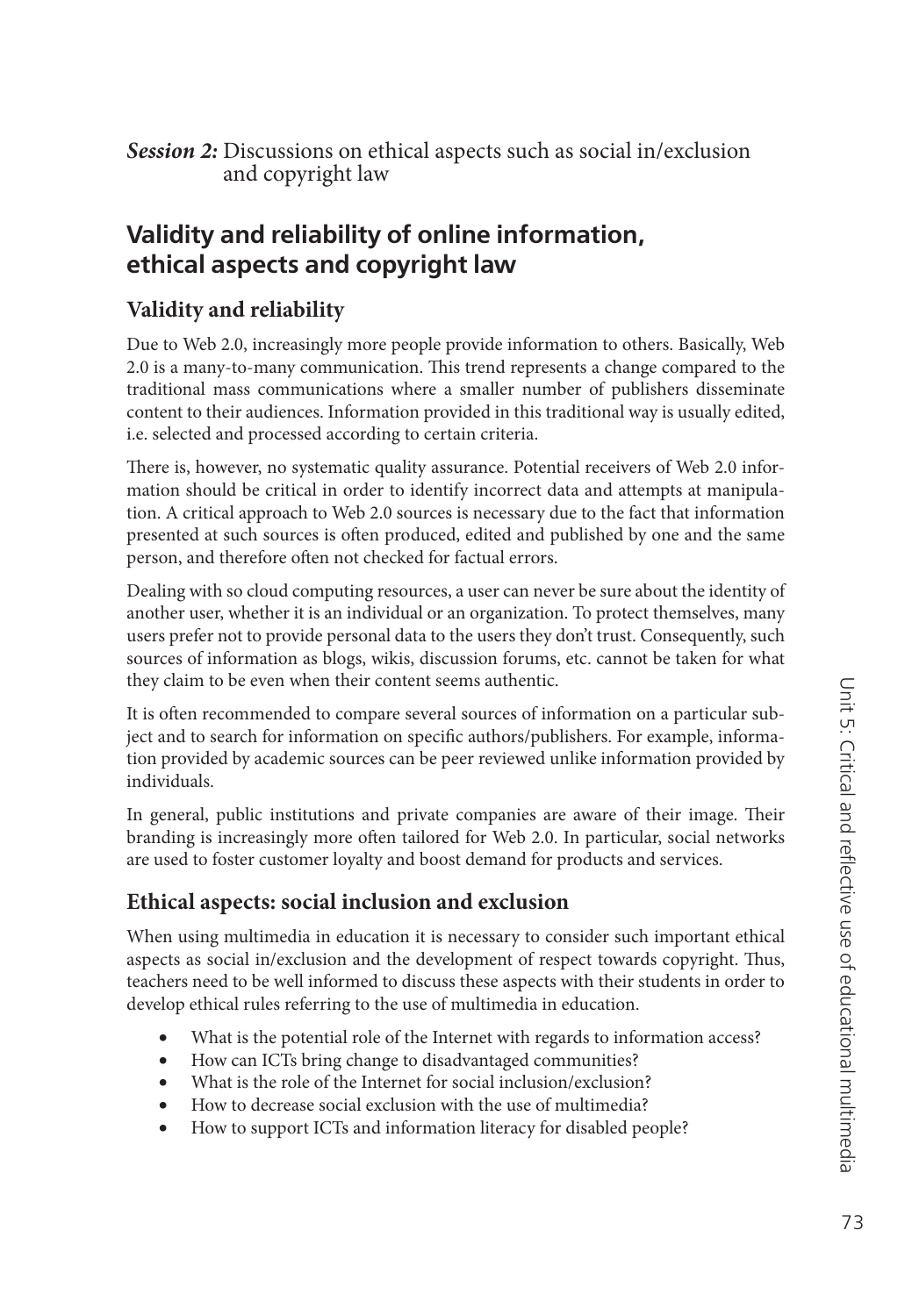For an international survey, see Sally Jane Norman's *Culture and the New Media Technologies*, a paper presented at the Intergovernmental Conference on Cultural Policies for Development<sup>11</sup>.

#### *Copyright*

Using multimedia, learners need to know their rights and responsibilities. According to some authors, learners should not use technologies until they have demonstrated that they know and can apply ethical standards and school policies on the use of multimedia. Teachers applying multimedia in school – in all scenarios – act as models for learners' behavior (Roland, 1996<sup>12</sup>). Teachers have an important role in transmitting the underlying values. In today's schools, new technologies are often misused, and teachers tend to opt for the unauthorized copying of computer software. It is important that all users of soft ware are informed about what they can and cannot do under copyright laws and software license agreements. There are national copyright laws and international treaty provisions. Often, software licenses allow the purchaser to make one copy for archival reasons, i.e. for back-up purposes.

Teachers have a moral responsibility to inform their students about ethical issues such as the correct use of software according to copyright law.

The following papers provide further opportunities to discuss approaches to ethical aspects within the classroom.

*Ethics and Computers: Implications for Teaching Art*13 by Craig Roland. Besides copyright law, questions of privacy, intellectual property, individual and institutional rights are discussed.

*Developing an Ethical Compass for Worlds of Learning*<sup>14</sup> by Doug Johnson. This paper offers teaching strategies for ethical approaches within primary and secondary school. Questions of privacy, intellectual property, and the appropriate use of multimedia in education are discussed.

#### *Plagiarism*

Plagiarism is a serious problem in schools. Due to easy and fast access to information, students seem to be tempted to copy and paste. However, this problem can be avoided not only through the enforcement of strict guidelines on attribution but also through the explanation of the tasks students must perform. If assignments are formulated in a very specific way – with reference to specific examples – students are forced to connect the examples with the knowledge they have.

<sup>11</sup> [www.unesco-sweden.org/Conference/Papers/paper9.htm](http://www.unesco-sweden.org/Conference/Papers/paper9.htm)

<sup>12</sup> [http://grove.ufl .ed](http://grove.ufl)u/~rolandc/ethics~paper.html

<sup>13</sup> [http://plaza.ufl .ed](http://plaza.ufl)u/rolandc/archives/computer\_ethics/ethics~paper.html

<sup>14</sup> [www.infotoday.com/MMSchools/nov98/johnson.htm](http://www.infotoday.com/MMSchools/nov98/johnson.htm)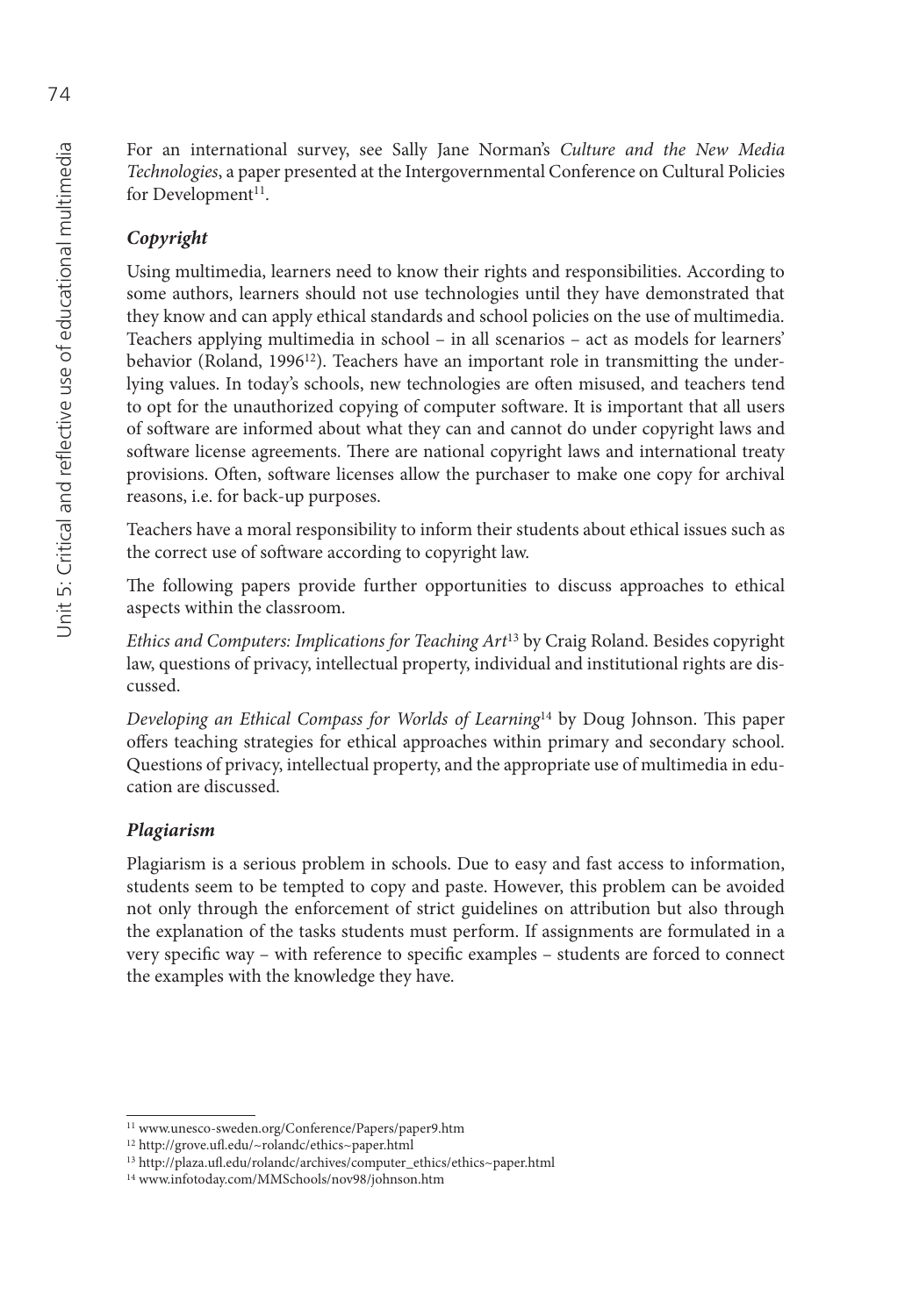# **Pedagogical approach**

*Selecting criteria for evaluation*: Let participants develop their own criteria for selecting multimedia for educational reasons. Then, provide examples of criteria others have developed to evaluate multimedia. Moreover, discuss different approaches and relate them to the cultural environment of the course participants.

Furthermore, discuss the *ethical aspects* with the participants. Provide them with material (videos, papers, etc.) according to their national and cultural background. Use the material provided in Appendix 1 as examples. Give time for reflection.

| <b>Content to be learned</b>                | <b>Proposed didactical method</b>           |
|---------------------------------------------|---------------------------------------------|
| Criteria for the selection of multimedia    | Use methods from former units -             |
| Ethical questions concerning the use of     | discussions, portfolio reflections          |
| multimedia - cultural aspects - social      | Use different perspectives on the different |
| in/exclusion                                | topics                                      |
| Copyright law                               | Give time for discussions                   |
| Reflection: content/own learning processes/ | Homework/portfolio assessment/group         |
| didactics for use in schools                | or class discussion                         |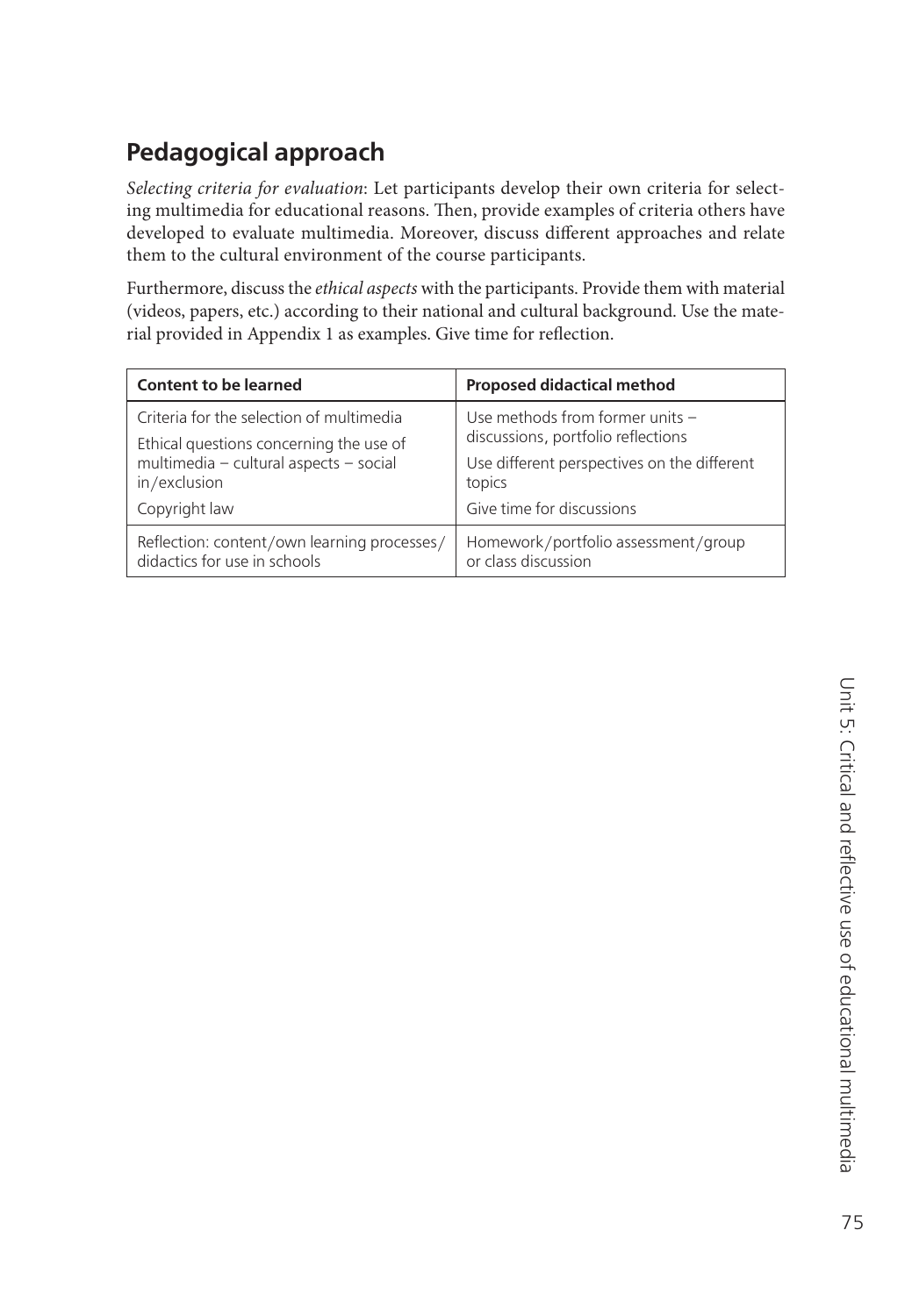# **Unit 6: Learning with educational multimedia**

### **Abstract**

This Unit deals with theories on learning. In particular, such aspects as learning conceptions, learning strategies and self-directed learning, metacognition, social/collaborative learning, ICT literacy, and motivation will be deepened and experienced.

# **Introduction**

Unit 6 covers research findings concerning learning with educational multimedia, theories on learning, on motivation, as well as on social interaction.

This unit can be placed at the end of the curriculum in order to deepen knowledge on the process of learning when learning with multimedia. Since it presents important themes on learning with multimedia, the Unit can also be placed at the beginning of the course, i.e. after the introductory note and the overview of the curriculum as well as during Units 1–5 if only one or two topics of Unit 6 are chosen.

| <b>Educational goals</b>                                                                                   | <b>Topics</b>                                                                                                                                                                                                                                                                                                                                                          |
|------------------------------------------------------------------------------------------------------------|------------------------------------------------------------------------------------------------------------------------------------------------------------------------------------------------------------------------------------------------------------------------------------------------------------------------------------------------------------------------|
| Construction of declarative knowledge<br>(knowing that - facts, theories, connections<br>amongst theories) | Theories on learning and communication<br>and on learning with educational<br>multimedia, prerequisites and conditions for<br>these types of learning and empirical results                                                                                                                                                                                            |
| Construction of procedural knowledge<br>(knowing how)                                                      | Applying Scenario 4; using digital portfolios<br>for learning; competencies in dealing with<br>hardware and software, metacognitions in<br>learning, reflections on one's own learning<br>processes                                                                                                                                                                    |
| Construction of strategic knowledge<br>(knowing how to apply)                                              | Development of learning strategies within<br>the use of multimedia: Learning strategies -<br>implementing strategies, information<br>management strategies, active discussions,<br>problem solving, self-regulated learning,<br>metacognitions in learning (in theory -<br>Unit 6, in practice $-$ all units); learning to<br>learn within a group and collaboratively |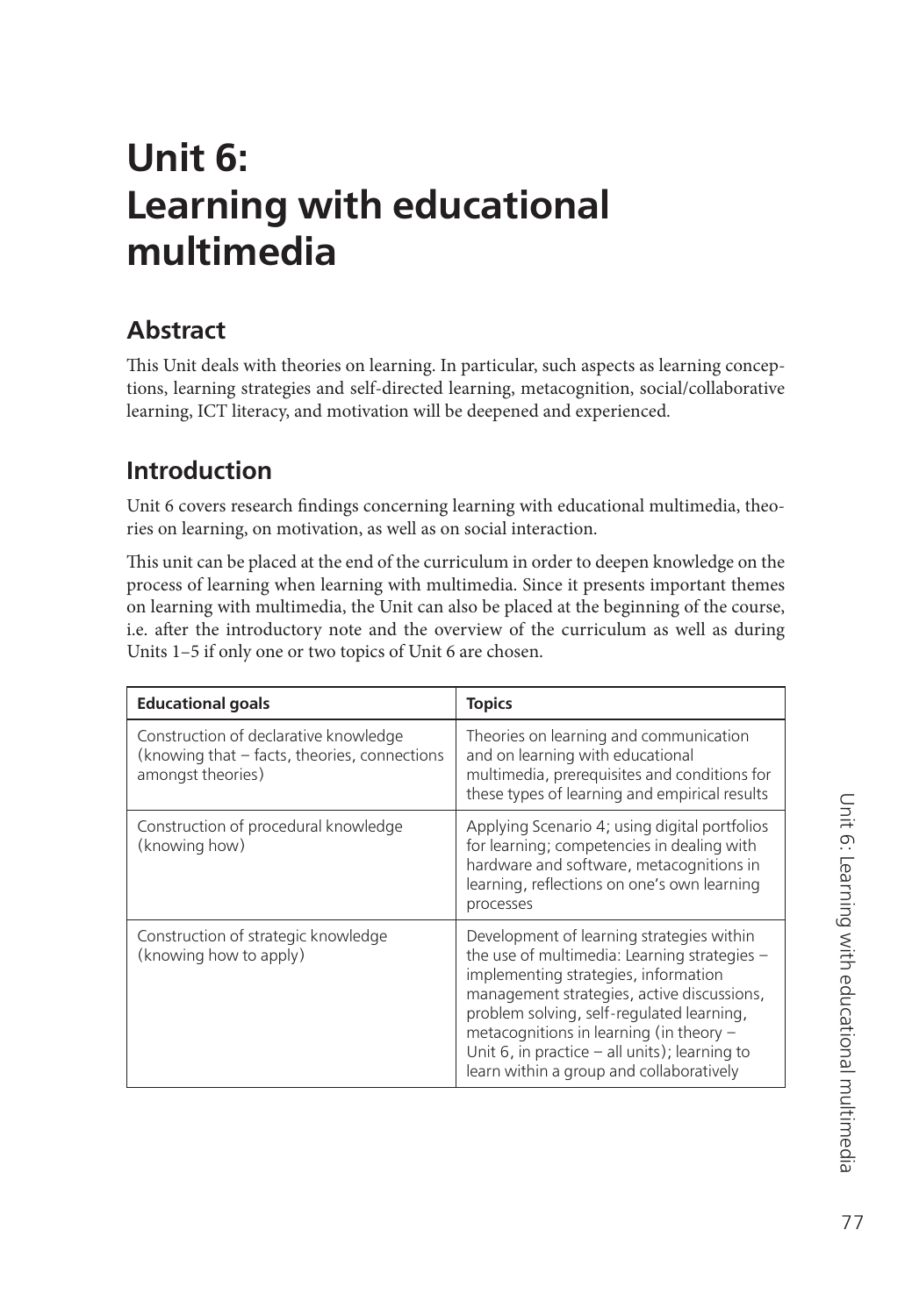# **Session description**

The scientific state-of-the-art theories about learning and the construction of knowledge do not provide a consistent theory for all important aspects of learning. However, they provide a set of theories helping us to better understand human learning.

Unit 6 covers the following themes:

Session A: Approaches to learning and conceptions of learning

Session B: Previous knowledge and learning

Session C: Intrinsic and extrinsic motivation and multimedia

Session D: Learning strategies and metacognition with multimedia

Session E: Computer supported problem solving with hypermedia games

Session F: Social interaction

The sessions in this unit are divided into topics. Session D has a broad body of information and can be split into two sessions.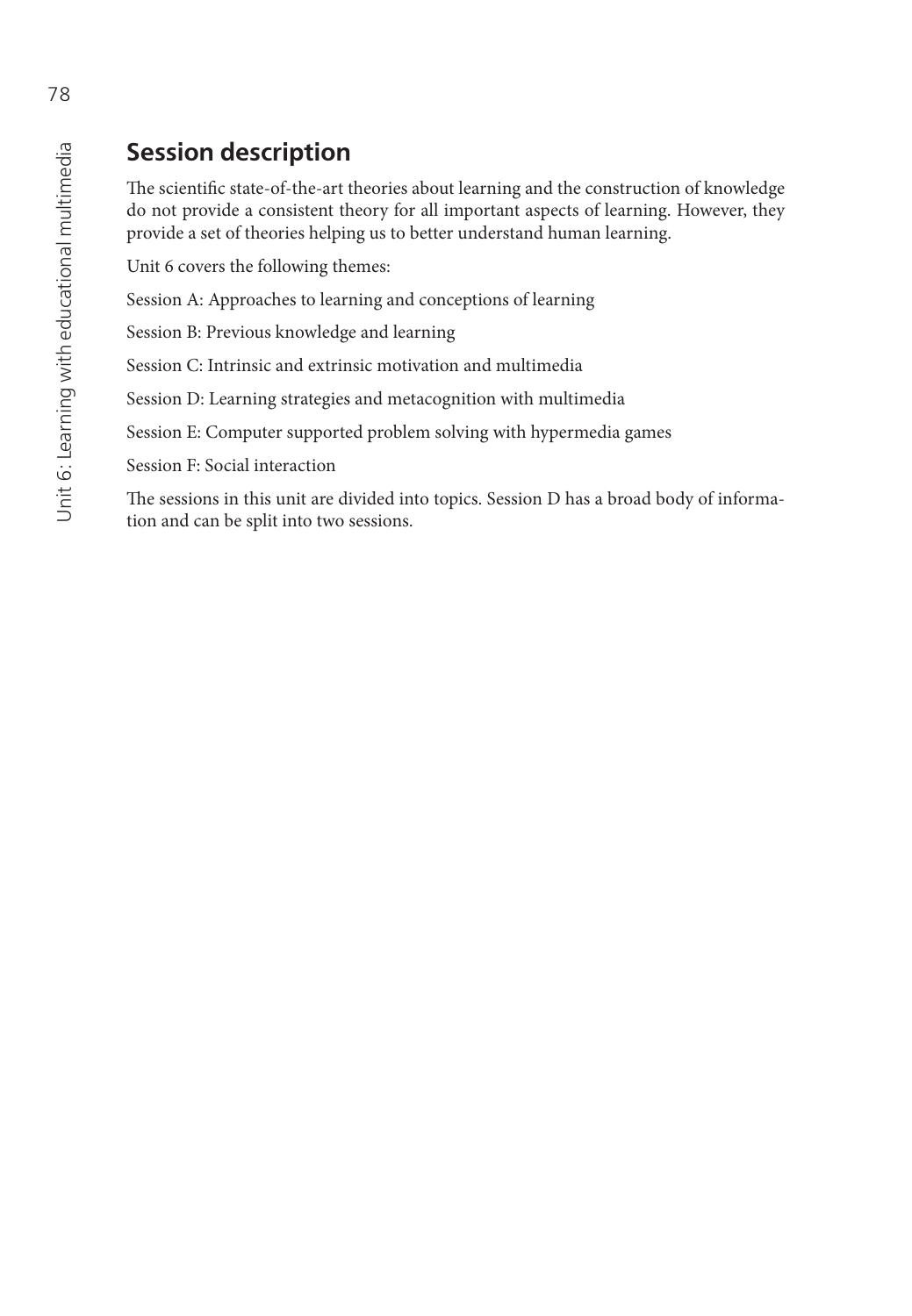# **Approaches to learning and conceptions of learning (Session A)**

### **Conceptions of learning**

The research on personal conceptions of what learning is has found that these assumptions can be qualitative or quantitative (Marton and Säljö, 1994). People are asked the question 'What do you mean by learning?' The analyses produced a hierarchy of categories ranging from very simple (learning is a matter of acquiring pieces of information from others) to most sophisticated perspectives on learning: learning is reasoning and understanding, involves personal engagement with the task, learning can be experienced over time as changing as a person; learning is seen as transforming the incoming information by relating it to already existing knowledge; knowledge always changes.

The following sections outline empirical research findings on quantitative and qualitative conceptions:

#### *Quantitative conceptions*

- a) Increasing one's knowledge (*what*: learning new things content is unspecified; bits of information; how: absorbing, storing; process is unspecified, except increasing or absorbing);
- b) Memorizing and reproducing (*what*: facts isolated but specified items of knowledge; *how*: rote learning; getting it right; repetition, memorizing);
- c) Applying (*what*: facts and procedures similar to memorizing and reproducing, but facts are broader and include procedural knowledge of rules and algorithms; *how*: make use of it in one way – the facts have to be adjusted to the applied context).

These three conceptions are concerned with isolated items and learned by restricted or lower order strategies such as rote learning or memorizing. Applying these conceptions is at the level of simple math problems – applying the same algorithm to solve a standard type of task.

Quantitative conceptions are widespread – many people holding this conception think that a good learner knows more than others. Nowadays, popular television quizzes are similar to *Who Wants to Become a Millionaire?* (where participants have to answer questions such as 'In which year was UNESCO founded?' or 'Who won the gold medal in XY at the 2008 Olympic games?'). They mirror this quantitative conception of learning, where rapid retrieval of unrelated pieces of knowledge - speed and accuracy of memory is questioned.

#### *Qualitative conceptions*

Within this perspective, learning is seen, from a qualitative point of view as a change in one's individual perspective on the world. This means – similar to the constructivist perspective – that learning implies a reinterpretation of knowledge and therefore a reconstruction of the self (e.g. Marton and Booth, 1997).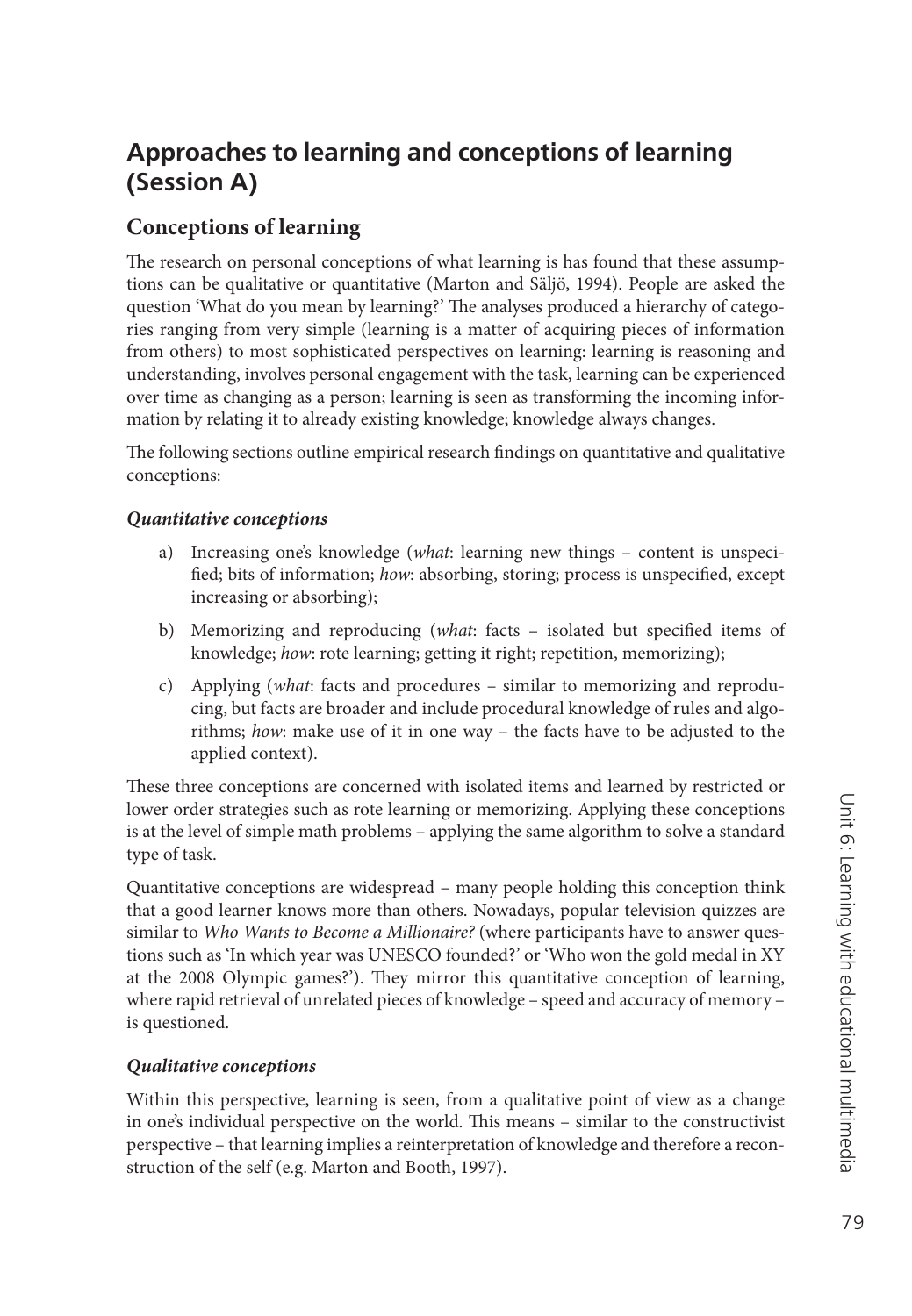Qualitative conceptions are the following ones:

- d) Learning is understanding the meaning of content (*what*: ideas what do words and sentences stand for – what does the author want to say; *how*: grasping, understanding, relating new knowledge to previous knowledge, discussing, finding analogies, etc.)
- e) Seeing or understanding something in a different, new way (what: a view of things, concepts or principles in a qualitative different way - the world is perceived differently; how: studying things in a way that they become a pattern, that they are related with each other in a new way).
- f) Changing as a person (*what*: the meaning of experience, a philosophy of life; *how*: by deep involvement in learning).

The quantitative and qualitative levels of conceptions of learning feed each other. It is assumed that the quantitative levels are in many cases a prerequisite for the qualitative ones. Most educational systems call for a realization of stage F for pupils at school, independent and self-regulated learners.

According to Biggs and Moore (1993), one of the results of metalearning ('the process by which learners become aware of and increasingly in control of habits of perception, inquiry, learning, and growth that they have internalized' – defined by Maudsley in1979) is that learners derive their individual ways of coping with problems or the challenge of learning. According to an investigation done by Tayler (1984, cited in Biggs and Moore, 1993), pupils make a personal study contract with themselves: 'This is what I want. In order to obtain it, I have to do this or that. If I don't do it, I would break my contract and lose.' This contract can be divided in two important pieces – the will and the skill (Pintrich and DeGroot, 1990):

- 1) Will: What do I want out of this? Why am I learning this what are my motives?
- 2) Skill: What can I do to get there? How do I do that, what are the strategies for achieving what I want?

### **Approaches to learning**

According to Biggs and Moore (1993), different learning motives tend to determine the applied strategies – learning motive and strategies together forming an approach to learning (Biggs, 1985; Marton and Säljö, 1976a, 1976b). The concept of approaches to learning (deep/surface/achieving or performance approach) was developed and investigated within an academic environment (school, university, professional courses). It describes typical ways of pupils' metacognitions within these school/university environments.

Marton and Säljö (1976a, 1976b), Biggs (1987a) and Entwistle and Ramsdon (1983) subsequently developed the concept 'approaches to learning.' In questionnaires and surveys in several countries in all types and levels of schooling, three approaches to learning were consistently found: the surface, the deep and the achieving approaches to learning. The conceptualization of approaches to learning deals with significant learning aspects of learning strategies and different forms of motivation. These approaches describe the strategies used by learners in relation to their learning motivation respectively their inten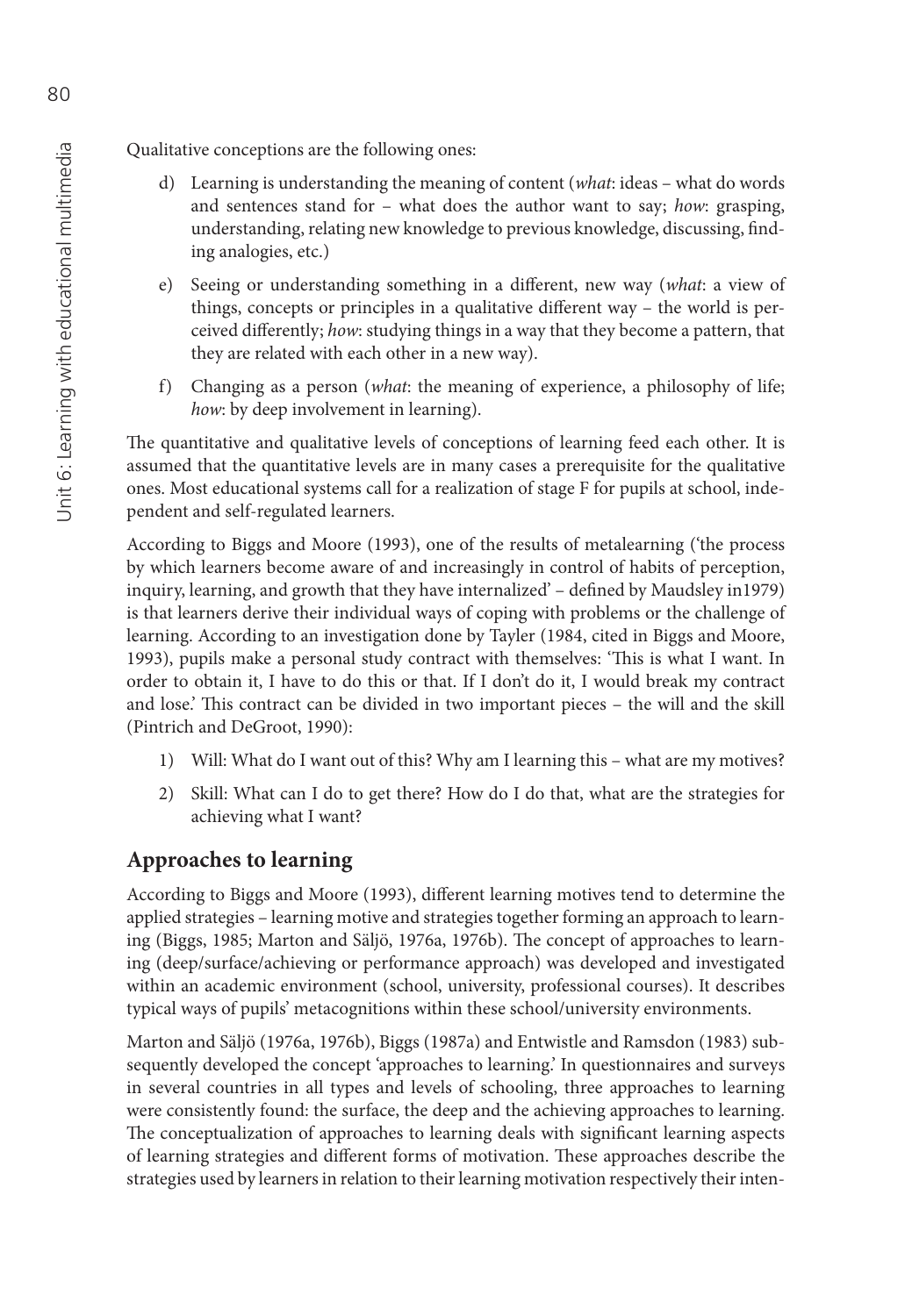tion to learn. Intrinsic motivation finds its complement in the deep approach, extrinsic motivation relates to demands from outside the student's person. For social motivation, no clear strategies could be found.

#### **The surface approach**

Within the surface approach, the main motive is instrumental; the main goal is embedded in pragmatism: to gain qualifications at a minimum allowable standard, to cope with course requirements as a balance between working too hard and failing. Typical strategies here are usually based on rote learning with the intention to reproduce bare essentials. Without an attempt to find understanding, the student has to rely on memorization as a strategy for 'learning' the material. The student does not see a bigger picture  $-$  he/she doesn't understand the learning content's implications and connections. As an outcome, the student can only recall isolated factual fragments of the learning material. According to Brophy (1986), the use of metacognitions is less than in other approaches – the student wants to get the task out of the way. Further extrinsic motivations (pleasing parents and teachers) can be of importance.

#### The deep approach to learning

Within the deep approach to learning, the motive is intrinsic. The learner enjoys and continues learning without expecting a reward (Hidi, 1990; Schiefele, 1991). The learner's curiosity and interest are only satisfied when the content to be learned is felt as understood. This kind of motivation corresponds to the felt need of solving a problem experienced in everyday problem solving in personally important contexts. Deep learning involves a personal commitment to the current learning process which means that strategies are used to enable the learner to relate the content to be learned to personally meaningful contexts or to his/her existing prior knowledge on a specific topic. The learner wants to understand what is to be learned through interrelating ideas and reading widely.

Within the deep approach, the learner is totally involved in the content of the task. According to Biggs and Moore (1993), learners with a deep approach to learning in a certain domain:

- possess a great deal of relevant content knowledge;
- operate at a high, or abstract, level of conceptualization;
- reflect on what is to be done, using optimal strategies for handling the task (metacognition);
- enjoy the process;
- are prepared to invest time and effort.

#### **The achieving approach**

Within the achieving approach, the motive is focused on the product and/or the ego involvement that comes from reaching high grades and winning prizes. Adequate strategies have to maximize chances of joining the ranks of the best students, so the learner has to be involved optimally in the task (like learners employing deep strategies), but this involvement is the means and not the aim (Biggs and Moore, 1993). 'The achieving strategy concentrates on cost-effective use of time and effort, a rather cold-blooded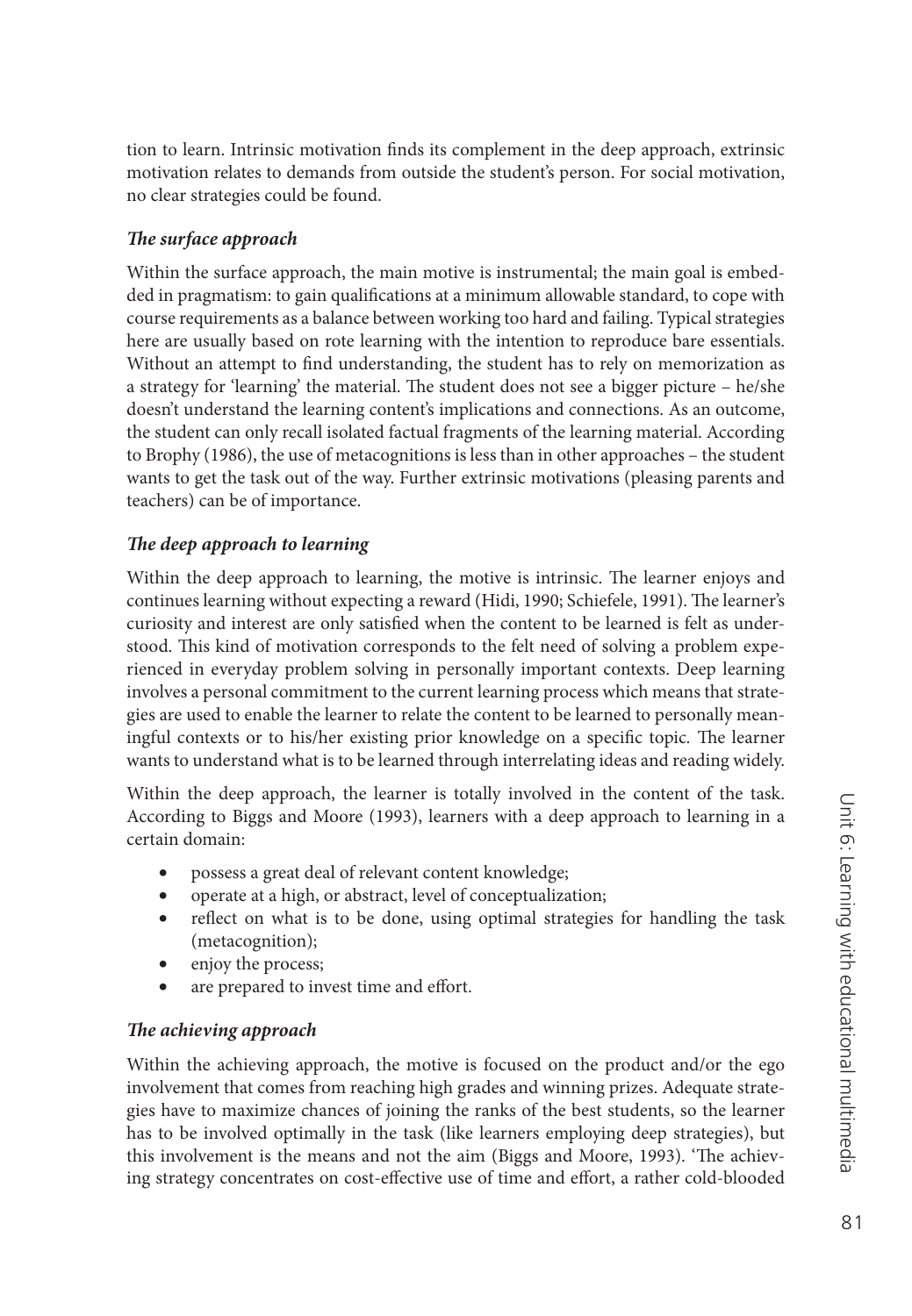calculation, involving organizational behaviors that characterize the model student, such as keeping clear notes, planning optimal use of time and all those planning and organizational activities referred to as 'study skills'. … Like the deep approach, then, the achieving approach involves a high degree of metalearning, relating both to context (awareness of self, task and context, with deliberate planning of time and resource allocation) and to content (optimal task engagement). While deep and surface are mutually exclusive at any given moment, an achieving approach may be linked to either: one can rote-learn in an organized or an unorganized way, or seek meaning in an organized or unorganized way. Surface achieving is the approach adopted by learners who want to obtain high grades and think that the way to do so is by using the surface strategy. … Deep-achieving, a planned and cost-effective search for meaning, is however characteristic of many of the better learners.' (Biggs and Moore, 1993, p. 314). Learners, who adopt a strategic approach, are alert to cues about marking schemes.

#### **The deep-achieving approach**

Research shows (van den Brink, 2006) that highly motivated students primarily employ strategies that help them establish connections between new and old information, generate high quality inferences and exhibit integrated problem solving plans. They relate the learning material to personally meaningful experiences and contexts. They try to be critical and construct their own opinions of what is learned. Furthermore, these students also employ such strategies as writing short notes, summaries, making overviews, tables, sketches and lists. To a lower extent, memorizing, evaluation and metacognition were also used within this type of learning (research question VI). An extrinsic motivation and the lack of concentration seem to be opposed to this form of learning.

#### **Approaches to learning with multimedia**

In spite of the potential of multimedia in fostering deep and deep-achieving approaches to learning, research has found contradictory evidence (Laurillard, 1993; Webb et al., 1994). Many applications do not integrate meaningful information processing (Jonassen, 1993 cit. Gunn, 1995). Hart stated (1987, cit. Ramsden, 1992) that multimedia users could become rich in information but poor in knowledge. Furthermore, even well-structured products would sometimes be used (by certain learners and in certain moments) on the basis of a surface approach to learning (Webb et al., 1994 and Newman et al., 1998). In this respect, the context in which learning takes place (i.e. users' skills and learning environment*)* is a key variable.

Different types of conceptions of learning with multimedia become apparent (van den Brink et al., 2000): conceptions of learning with multimedia range from a quantitative view of learning to a qualitative one. This implies that pupils' conceptions of learning with multimedia seem to be based in general conceptions of learning. Some pupils can see multimedia as a way of acquiring more knowledge. This seems to be a quantitative conception of learning (i.e. acquiring information). Multimedia can be represented as a way of improving learning effectiveness (e.g. by enhancing motivation) probably because it promotes a greater involvement in the learning situation. The fact that pupils can represent multimedia as a way of speeding the learning process and reducing information overload can imply that this kind of learning could be also seen as a resource for surface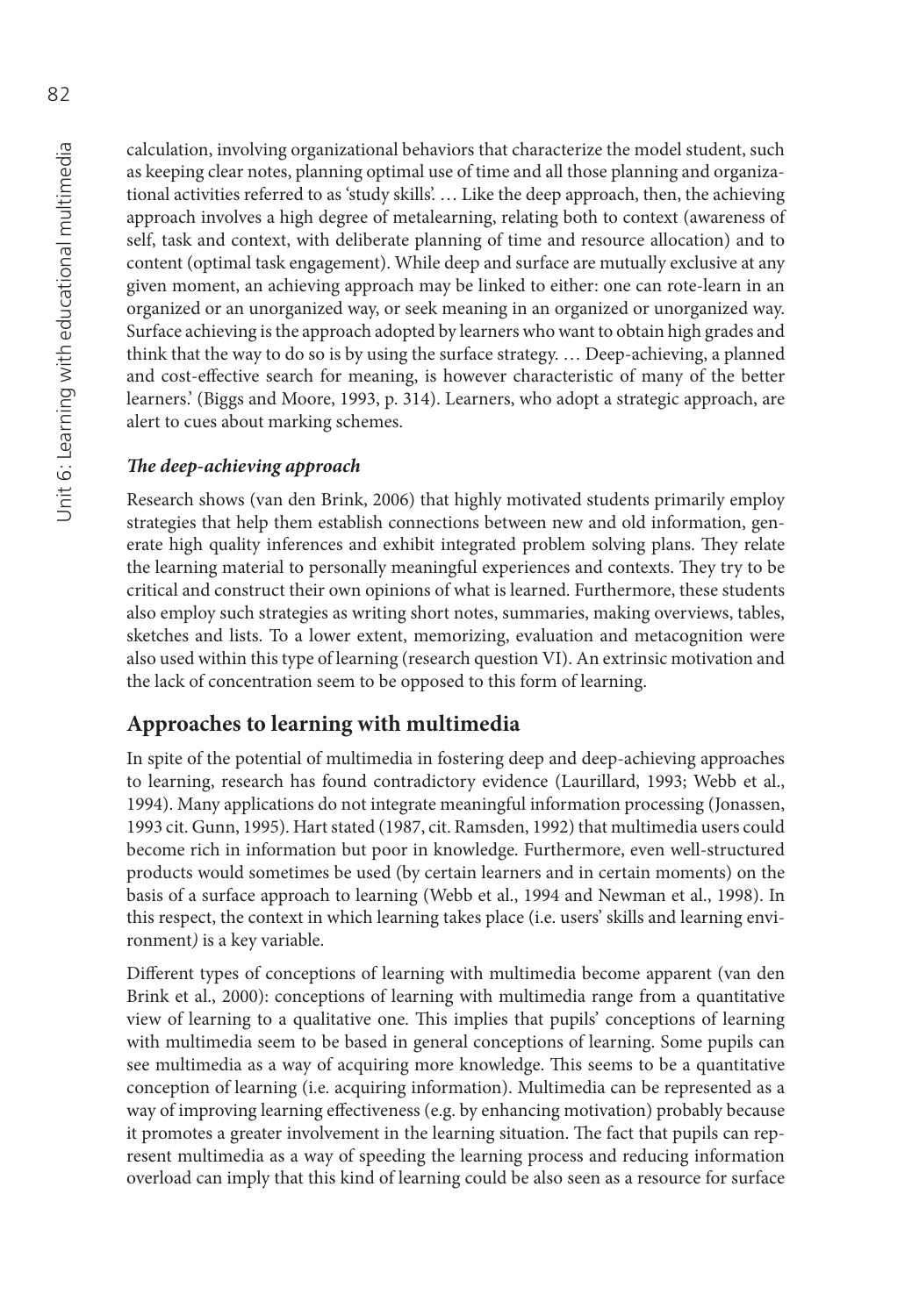learning. In the same study, teachers also expressed conceptions of learning with multimedia ranging from a quantitative view to a qualitative one that replicates research on teachers' conceptions of learning in general (Prosser et al., 1994, cit. Entwistle, 1997b).

# **Pedagogical approach**

Conceptions and approaches to learning is an excellent topic for discussions. Course participants might discuss their own approaches to learning and conceptions of learning in a reflective and critical way. Furthermore, the educational system and institutions provide certain specific conceptions of learning. What conclusions for further work in schools do course participants find? How can they use multimedia for changing approaches and conceptions to foster deep-achieving learning?

For representing a qualitative conception of learning, course participants can develop prior (or parallel) qualitative conceptions through group discussions and confrontation with their own knowledge. Therefore, the introduction of multimedia into education alone is not sufficient to improve the quality of learning. Learning with multimedia can be organized in order to support its development from a quantitative conception of learning to a qualitative one.

The fact that course participants can see learning with multimedia as a self-regulatory process suggests that this type of learning can be introduced to autonomous learning and constitute a way to stimulate self-regulation.

Emphasizing that teachers can see multimedia as a resource to implement a type of learning previously defined (e.g. quantitative) suggests that they might need to develop a qualitative conception of learning in order to use multimedia as a resource for learning as a qualitative process.

| <b>Content to be learned</b>                                                                                                                                     | Proposals for pedagogical methods                                                                                                                                                                  |
|------------------------------------------------------------------------------------------------------------------------------------------------------------------|----------------------------------------------------------------------------------------------------------------------------------------------------------------------------------------------------|
| Learning theories: quantitative and                                                                                                                              | See Unit 1, material and references.                                                                                                                                                               |
| qualitative conceptions of learning; deep/<br>surface/achievement approaches to<br>learning. Conceptions and approaches to<br>learning with multimedia in school | Use one of the questionnaires (Biggs,<br>1996) for identifying teachers' and course<br>participants' approaches and conceptions<br>to learning.                                                    |
|                                                                                                                                                                  | Use Scenario 3 and introduce course<br>participants to different conceptions of<br>learning within the applications.                                                                               |
|                                                                                                                                                                  | Use Scenario 4 and introduce deep approach<br>(organizing content in hypertext structure<br>according to own constructions) and surface<br>strategies (copy and paste, often without<br>thinking). |
| Reflection: content/own learning<br>processes/didactics for use in schools                                                                                       | Give homework/support portfolio assessment/<br>group or class discussion/hints to references<br>about the topic. Explain your didactics.                                                           |

Teachers can be aware of the conception of learning implicitly in the applications produced.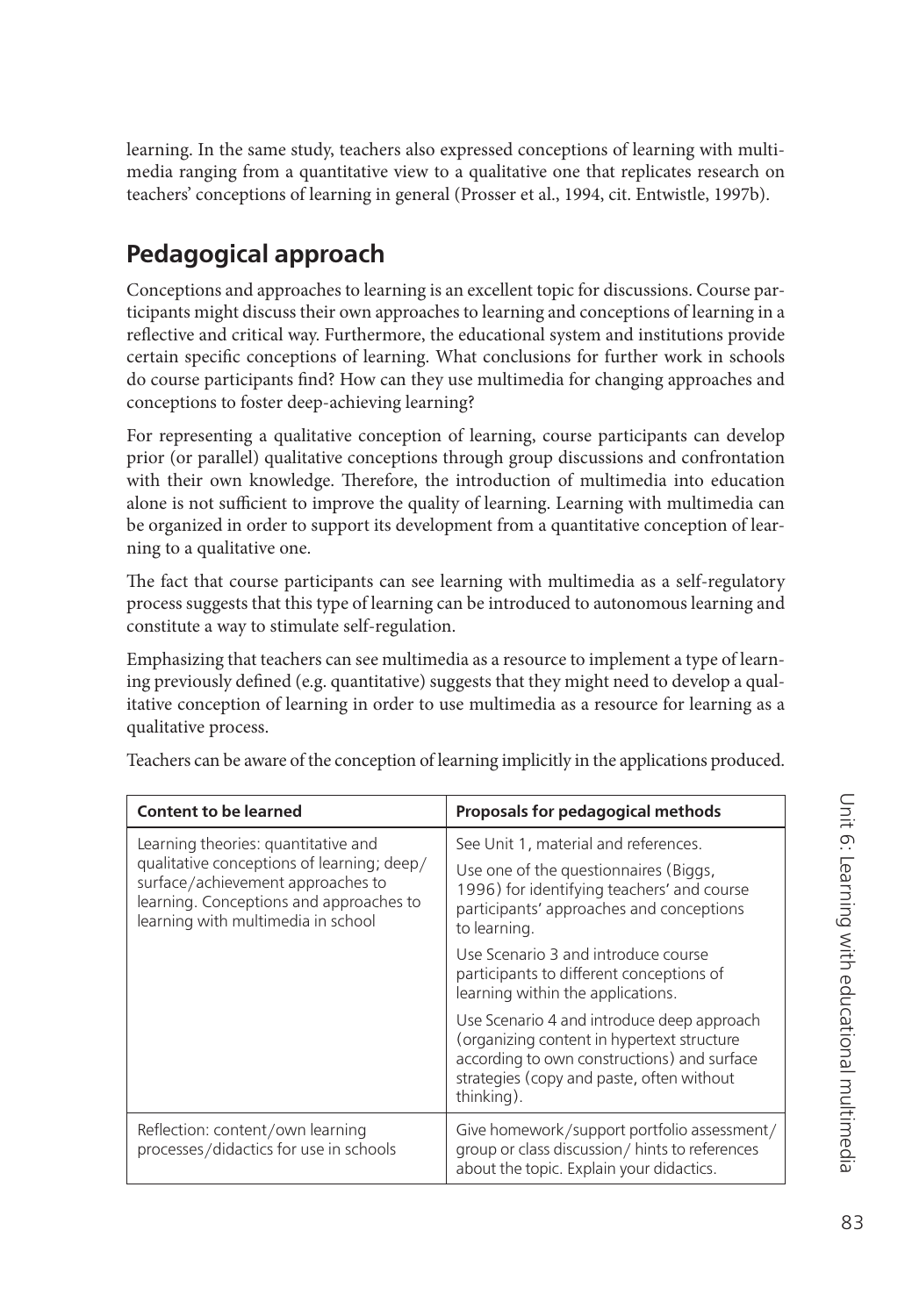### **Previous knowledge and expert knowledge (Session B)**

Several studies have shown that previous knowledge is one of the best predictors for high cognitive performance – a better predictor than general intellectual aptitude in adults as well as in children (Weinert, 1996; Heller, 1997; Ceci and Liker, 1986; Thompson and Zaboanga, 2004). In general, previous knowledge means one person's declarative knowledge (to know that) and procedural knowledge (to know how) within a specific domain (Renkl, 1996). According to Renkl (1996), many studies confirm that learning difficulties in children and adults are very often caused by missing or false previous knowledge (Renkl, 1996; Dochy et al., 1999). Previous knowledge is always the starting point for an extended knowledge base or expert knowledge. How do human beings acquire the many procedures required to construct an extensive knowledge base? It involves learning over a long period of time and this learning never stops because the construction of extended knowledge is based on modifying and reconstructing the previous knowledge with every learning process.

#### **Neuroscientific perspective**

An increase in performance is especially based on an increase in knowledge and on a more effective use of strategies. As children grow older, they are more likely to use strategies more effectively. For instance, in memory performance: older children's memory recall is more clustered – similar pieces of information are grouped together. One interpretation of this is that older children use strategies more intentionally. Furthermore, they might have a more extended knowledge about specific domains.

When the knowledge base increases and the connectedness amongst different knowledge domains becomes stronger, knowledge is more accessible for the learner (Rabinowiz and McAuley, 1990).

The relation between knowledge and the ability to use strategies effectively can be very close. Knowledge can replace the use of strategies – for instance, children sometimes use strategies because they do not have a sufficient knowledge base in several fields (Siegler and Shrager, 1984). Otherwise, knowledge can enable the use of strategies, because without an appropriate previous knowledge it is very difficult to carry out certain strategies (for instance, to understand the content of an Italian text certain previous knowledge is necessary).

The interactivity in multimedia software is not an advantage in all learning situations for constructing a broad knowledge base. According to Viau and Larivee (1993) and Shaw (1992), the learner's control of instruction is most effective when the learner has some expertise in the domain. Learners with little previous knowledge in the subject area are often unable to discriminate between critical and tangential information. The power of choice, which is given to them at a high level of interactivity, grants them with more responsibility and thus could generate cognitive overload. This could lead to a poor performance (Jonassen and Grabinger, 1990). Therefore, learning strategy training seems to be very useful.

# **Pedagogical approach**

Support course participants to activate their previous knowledge by proposing strategies, which relate their previous knowledge to information encountered or expected in the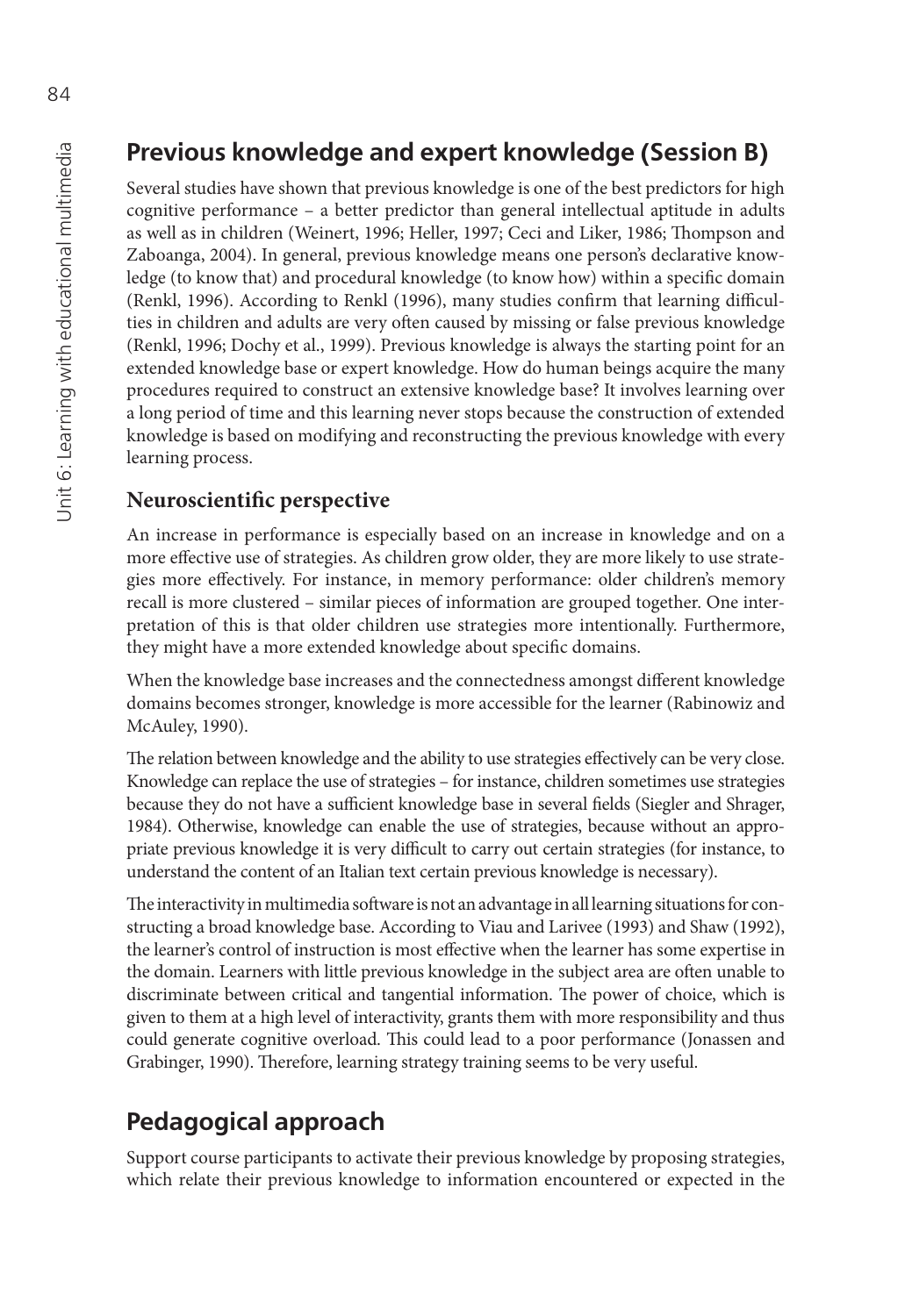learning material. Provide summaries of what was learned before and try to relate the educational multimedia applications to issues already known to course participants.

Use educational multimedia, which provide the learner with different navigation possibilities. Learners with a relatively limited previous knowledge need far more instructions. The offer of a guided tour supports learners with a limited knowledge base within the specific domain (Scenario 3). Besides this, an open navigation path (Scenario 2) will be provided for the learners who have more knowledge within the domain or for the learners who don't need the guided tour anymore – therefore, they can choose individually their own learning path according to their learning prerequisites.

Furthermore, cognitive tools (Scenario 4) as a tool for expressing, constructing and representing the learner's knowledge structure can support connections among several knowledge domains within one's own knowledge base. Moreover, according to the characteristics of educational multimedia, these applications can provide flexible presentation of information. Educational multimedia can provide several demand levels of the content to be learned depending on the learner's level of previous knowledge. If multimedia software establishes different levels of information, weak learners will not suffer from lagging behind and bright learners will not suffer from boredom. Furthermore, educational multimedia could also provide children with an opportunity of using different learning strategies according to the special tasks and demands, and explain how these strategies can be applied in a manner that is appropriate to the target group. In addition, further encouragement for using strategies and construction of their own strategies could enhance children's performance.

| <b>Content to be learned</b>                                                                                                                                              | <b>Proposals for didactical methods</b>                                                                                                                                                 |
|---------------------------------------------------------------------------------------------------------------------------------------------------------------------------|-----------------------------------------------------------------------------------------------------------------------------------------------------------------------------------------|
| Learning theories: previous knowledge,<br>expert knowledge, development of<br>knowledge base, use of strategies,<br>interactivity in multimedia and previous<br>knowledge | See Unit 1, material and references.                                                                                                                                                    |
|                                                                                                                                                                           | Homework before the session: let course<br>participants make summaries on their<br>knowledge on previous sessions about<br>learning.                                                    |
|                                                                                                                                                                           | Use Scenario 2 or 3 and $-$ for most course<br>participants – use an unfamiliar topic<br>$(physics/mathematics)$ – quided tours, use<br>multimedia with different levels of difficulty. |
|                                                                                                                                                                           | Use Scenario 2: every student chooses a very<br>familiar topic according to his/her interests<br>OR                                                                                     |
|                                                                                                                                                                           | Use Scenario 4 and guide students with<br>limited previous knowledge.                                                                                                                   |
| Reflection: content/own learning processes/<br>pedagogical approach for use in school                                                                                     | Give homework/support portfolio<br>assessment/group or class discussion/ hints<br>to references according to the topic. Explain<br>your pedagogical approach.                           |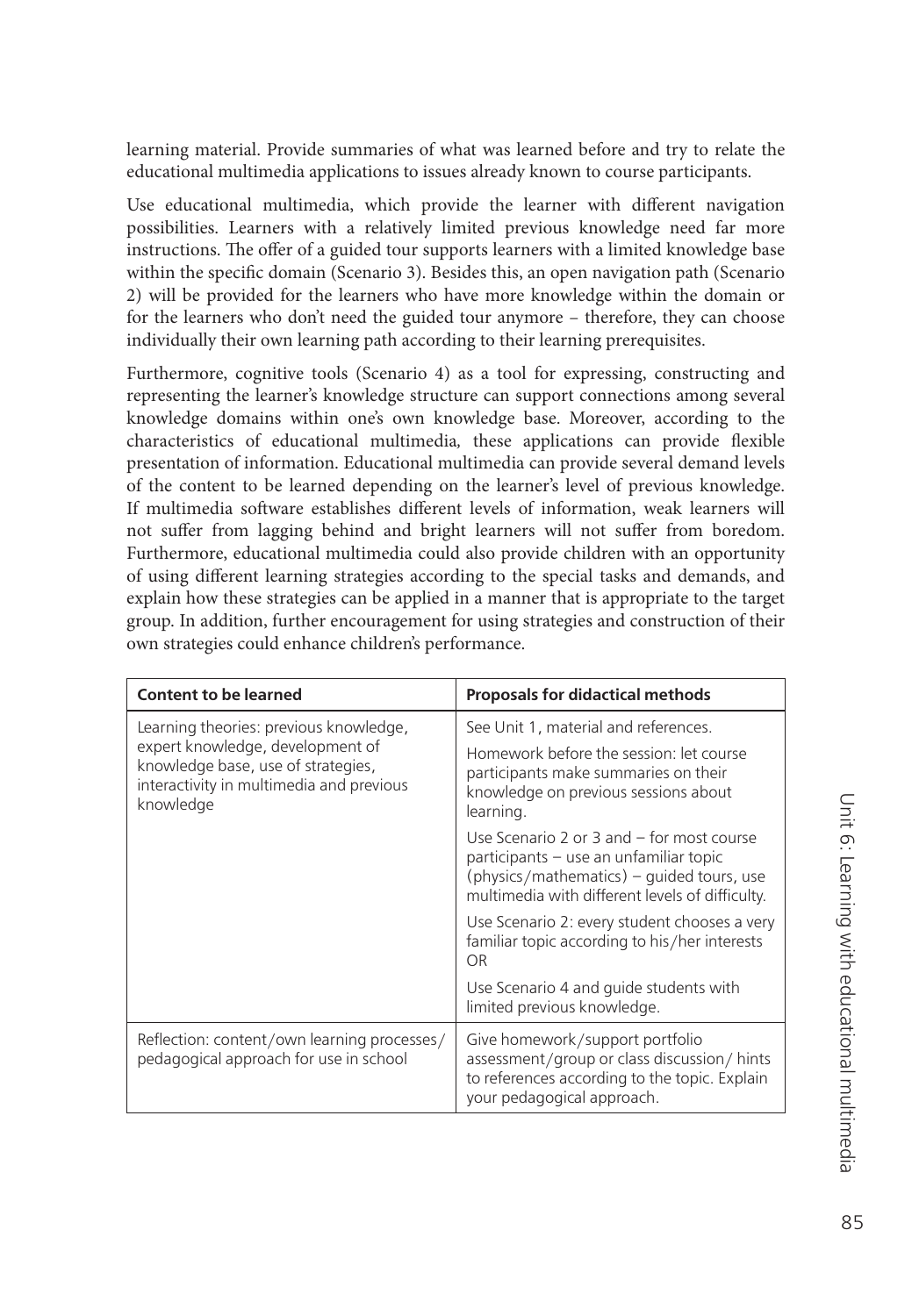### **Information technology fluency as a previous knowledge requirement for course module (Session B)**

The concept of literacy includes a complex set of abilities allowing someone to understand and use the dominant symbol systems of a culture (Andresen, 1999, p. 20). Nowadays, the concept of literacy is expanding to include the digital symbols in addition to other symbol systems (Andresen, 1999). 'To be functionally literate means to be able to receive and produce the main symbols of the culture by versatile means including the multimedia computer. ICT literacy covers the ability to access, analyze, produce and evaluate information through a variety of these media. Included in ICT literacy is the ability to get hold of piece of equipment, know how to operate it, gather information, choose entertainment and understand the strengths and limitations of the messages on the screen' (Andresen 1999, p. 21).

According to Abbott (2001), 'notions of literacy have been changed and developed as a result of ICT, and literacy is central to most definitions of education' (p. 11). And '... by the end of the twentieth century it was no longer possible to view literacy as based on the word or even on the word-based text. Literacy today is essentially multimedia, composed of an amalgam of words, pictures, sounds and the moving image' (p. 9).

Learners using multimedia have to construct knowledge about technologies. People who use technology fluently do not run for help immediately when something does not work optimally. Tapscott (1998) writes about the benefits of 'growing up digital.' Similarly, Papert (1996, cited in Andresen, 1999) demands an IT fluency, which means that teachers and learners should be able to use technology like a foreign language - fluently.

### **Pedagogical approach**

Course participants and teachers need to know how to use their knowledge effectively and to decide what strategies they use when working with multimedia. Therefore, teachers need many new competencies in order to monitor the progress of learning in this new situation – they must obtain their own IT fluency. Based on an individual analysis the learner can develop his or her own effective learning strategies in the fields/domains in which he or she has deficiencies. They can revise and/or re-evaluate the strategies they have already applied. This provides them with an opportunity of self-evaluation as well as self-monitoring that motivates them to learn. In groups, they can discover their strong and weak points and help each other.

| <b>Content to be learned</b>                                                                             | <b>Proposals for didactical methods</b>                                                                                                                       |
|----------------------------------------------------------------------------------------------------------|---------------------------------------------------------------------------------------------------------------------------------------------------------------|
| Learning theories: ICT literacy                                                                          | See Unit 1, material and references                                                                                                                           |
| Reflection: content/own learning processes/<br>didactics for use in schools - how to teach<br>strategies | Give homework/support portfolio<br>assessment/group or class discussion/ hints<br>to references according to the topic. Explain<br>your pedagogical approach. |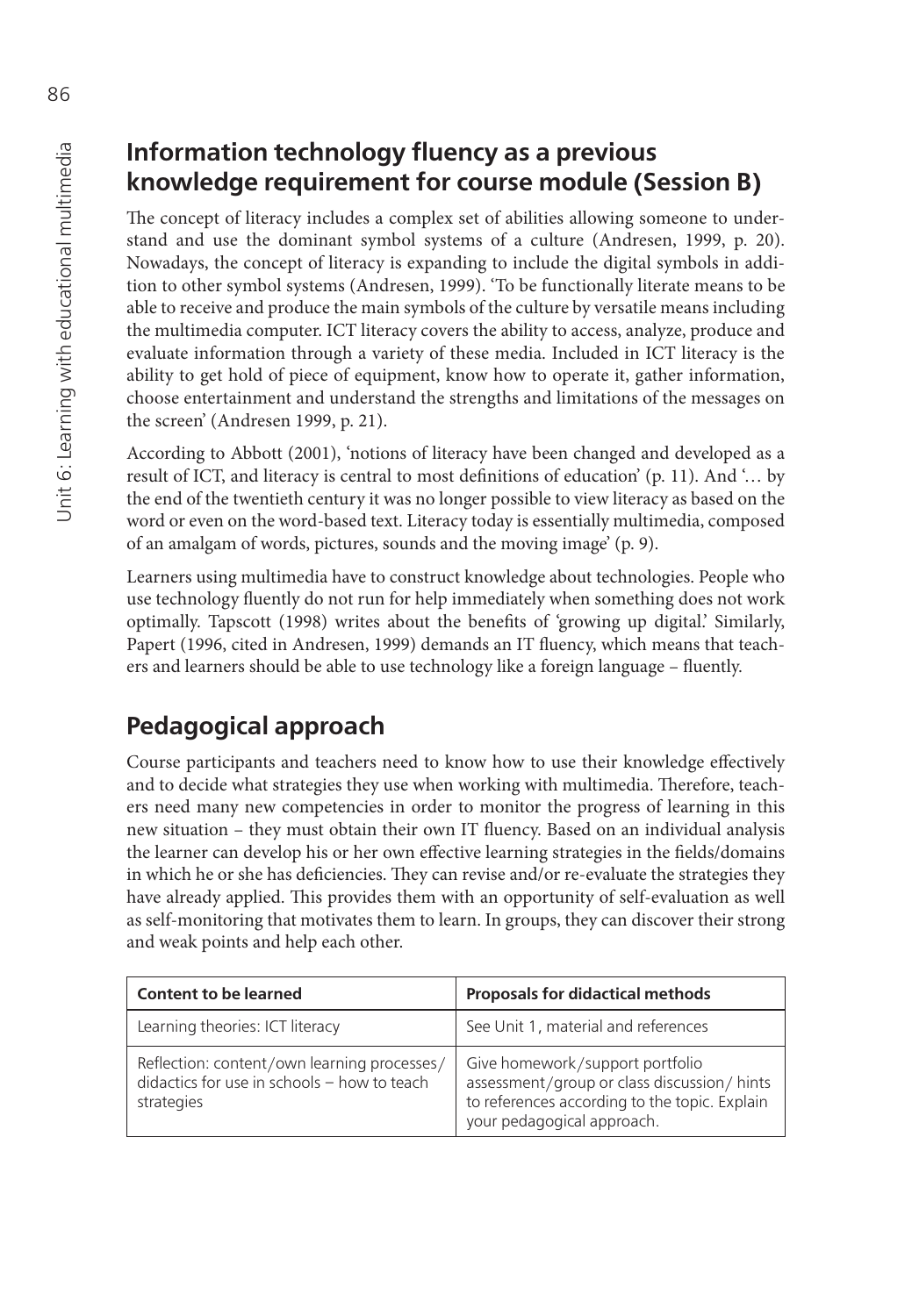### **Motivation (Session C)**

Motivation plays an important role within the learning process and its existence is essential in order to succeed in learning. Motivation is determined by a mix of learners' beliefs and perceptions regarding their learning processes, teachers' behavior, educational demands, design of the learning material and classroom practices.

Multimedia products prove a useful tool in this area, as these products can give immediate and focused feedback (Sherman and Kurshan, 2005). In addition, many studies have shown that working with multimedia at school increases students' motivation. Moreover, multimedia products can challenge learners and evoke their curiosity and mental images and models. Therefore, motivation is often high in learning activities with multimedia. Nevertheless, multimedia is not a panacea and as every learning tool it won't reach all students at the same time.

Pintrich (2003), who proposed a 'motivational science,' posed seven general questions in order to better understand motivation in learning: What do students want? What motivates students in classrooms? How do students get what they want? Do students know what they want or what motivates them? How does motivation lead to cognition and cognition to motivation? How does motivation change and develop? What is the role of context and culture? These questions might be interesting to ask in every classroom. Until now, research on motivation is still at the beginning. This session presents some crucial findings.

### **Learners' role – Teachers' role**

Research shows that in general pupils seem to appreciate and to be very motivated when working with educational multimedia. Even when pupils evaluated some multimedia software as quite bad, they liked working on the programs. According to many pupils, learning with multimedia applications means learning on one's own, with far more freedom to decide what to do (compared with traditional lessons) and being able to learn at one's own pace.

Pupils in many studies report that the role of the teacher is changing when using educational multimedia in classrooms: pupils appreciated working with teachers who can help them individually, support them in their learning and working strategies. Pupils perceived that the learning situation with computers differed from the traditional one: the relationship between pupils and teachers is less hierarchical and much more relaxed and the centre of activities is on their own learning (van den Brink et al., 2000). Working with multimedia, pupils often show extrinsic as well as intrinsic motivation. Extrinsic motivation is due to their need to know the content to be learnt for exams or presentations; intrinsic motivation is due to their joy when working on multimedia applications – often, students want to continue working without a break or to take the program home in order to continue learning. Many pupils report better concentration and attention in multimedia classes than in classes without educational multimedia. Some pupils reported to be motivated to start with other related topics, which are not needed for school but which they found very interesting (van den Brink et al. 2000).

Although the surveyed teachers established different teaching styles, all of them adopted the facilitator/helper/guide role. Two teaching styles could be identified. When the pupils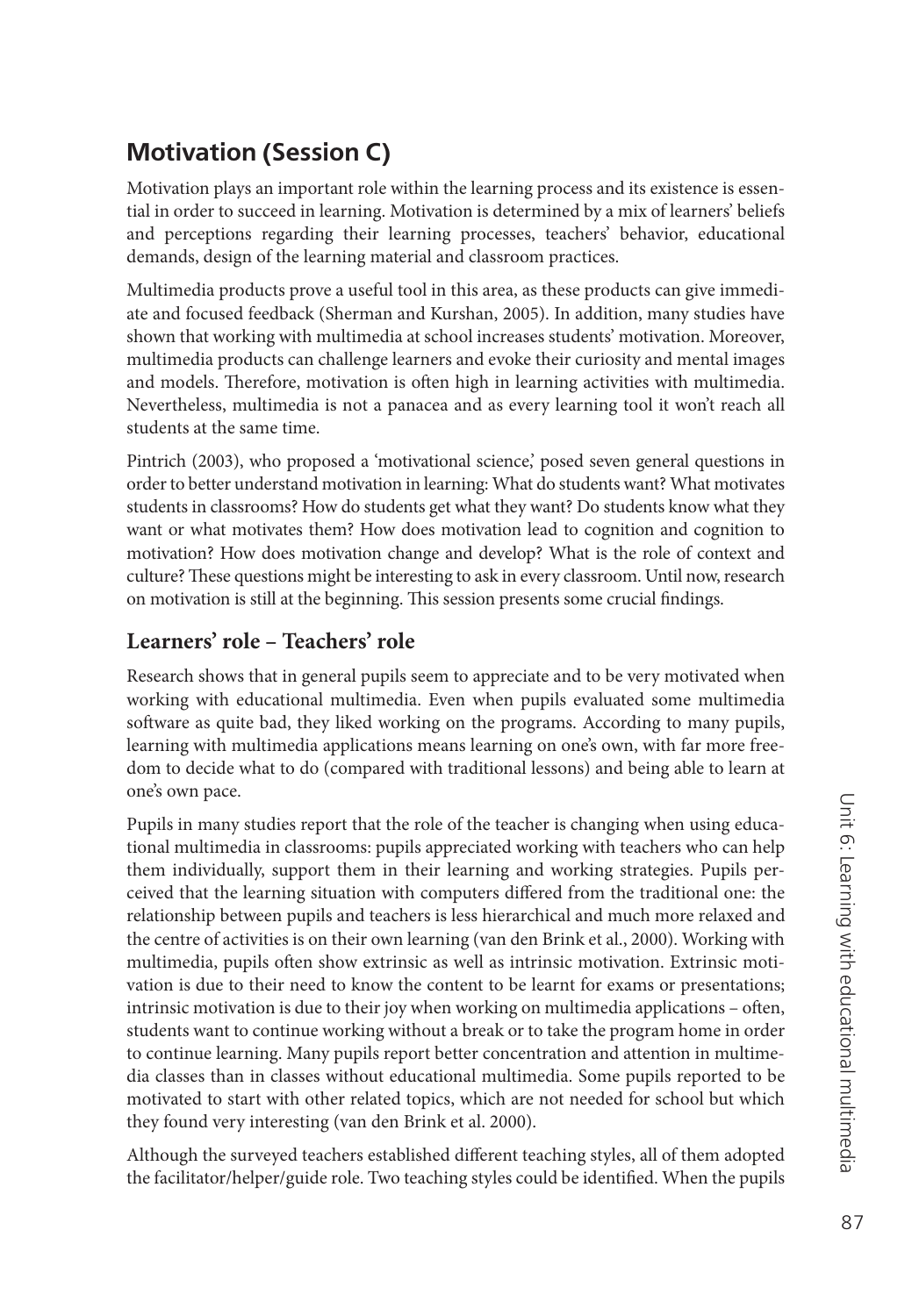had to work on their own, the teachers had a tendency to intervene as little as possible. When the pupils had to get involved themselves actively in reflexive and/or critical processes, the teachers had a tendency to intervene by provoking, questioning the pupils' decisions, suggesting alternative ways, etc. The teachers never repressed inter-group interactions. This type of fluid and direct relationship reminds of the situation - or does not differ much from – when teachers work on projects which require an active and collaborative involvement of pupils.

The results of this European project showed that the pupils put a lot of emphasis on three aspects: the active learning, the multimedia elements of the software, and the teacher's behavior in class. Furthermore, the pupils have plenty of fun when working collaboratively in pairs or in small groups, especially with the combination of these two factors – a good educational multimedia program and a teacher, who is present in the background for giving support when needed – seems to be very motivating. Teamwork also motivates the pupils but it depends on the software program and the tasks to be performed. If the software allows for a critical dialogue with the content, then collaborative work is very welcome. In cases where only repetitions are demanded the pupils prefer to work on their own (van den Brink et al., 2000).

#### **Motivation**

Intrinsic motivation: The focus is on feelings of satisfaction and fulfillment and not from external rewards. These positive feelings increase individual engagement into the learning process.

Rewards can undermine performance, when initial interest in the rewarded activity is high and when the reward to performance is so obvious that it seems to be a bribe (Lepper and Hodell, 1989). When the initial interest is not so high, a reward might increase the interest and affect the performance of the task (Bandura and Schunk, 1981).

According to Robinson teachers should give pupils a chance to correct mistakes and they should emphasize that making mistakes is an important part of learning, that teachers support pupils in trying new things and that they support a hard working learning environment. Using educational multimedia applications, which do not give negative feedback on failure, but give an opportunity to correct mistakes several times, requests the use of different learning strategies.

Considering the deep-achieving approach to learning (van den Brink, 2006), students employing this approach in certain learning situations want to reach determined goals related to tasks and are strongly intrinsically motivated: they enjoy learning, are interested in and fascinated by the learning material, and they want to understand it.

#### **MULTIMEDIA**

#### *Goal setting*

The process of goal setting demands establishing goals and modifying them if required. Specific and proximal goals tend to be more motivating and lead to more success within the learning process than general goals. According to Schunk (1990), this is due to the fact that specific goals are easier to gauge by learners. In Scenario 2, the risk of 'getting lost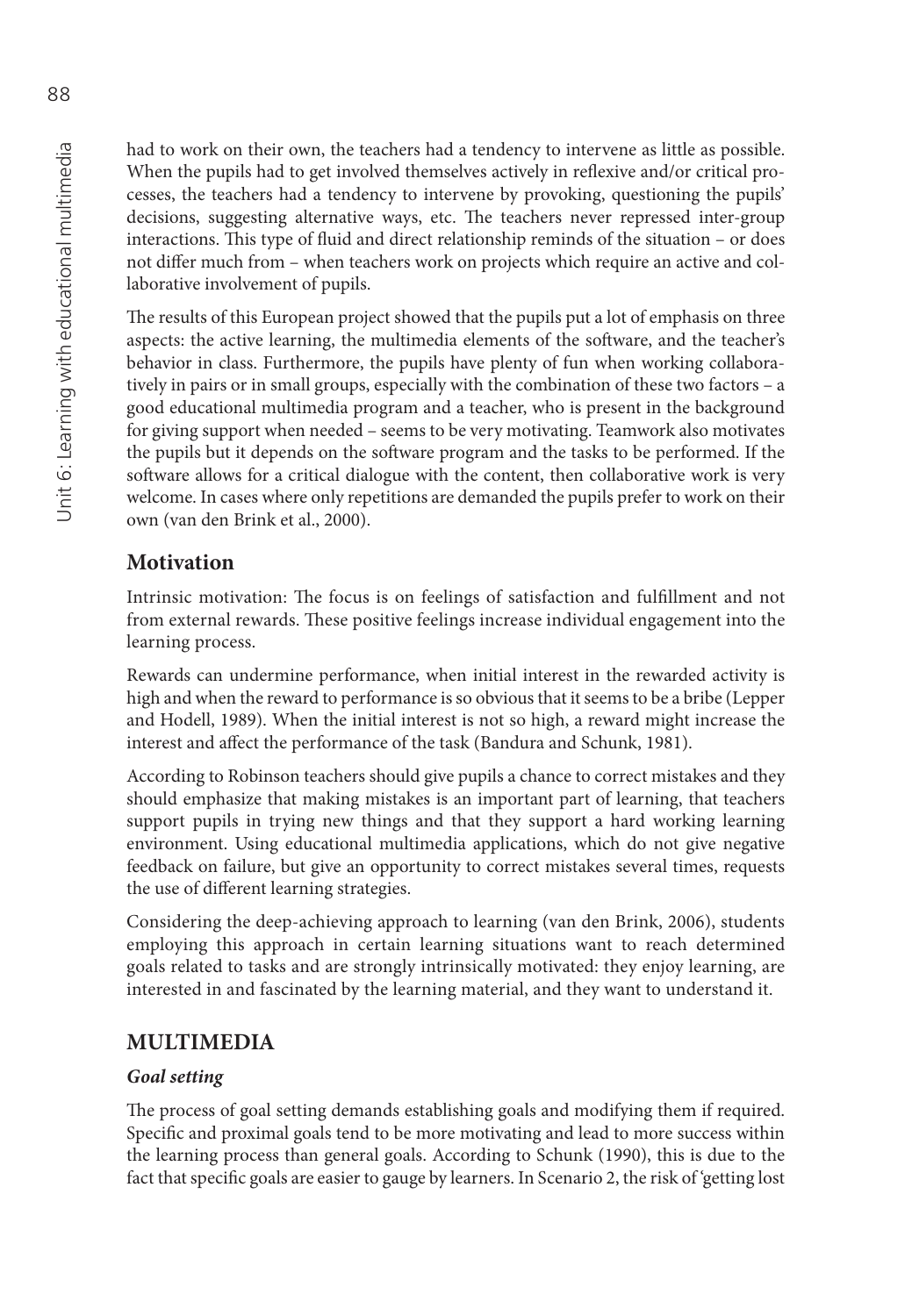in cyberspace' is quite high, especially for inexperienced users. Specific goals can limit this 'danger' and increase chances of success.

#### Pupils' self-efficacy: the challenge of using multimedia

Pupils with high self-efficacy believe that they are able to reach a desired goal or attain a certain level of performance. Self-efficacy is domain-specific and very stable over the years (Bandura, 1977). High self-efficacy is influenced by former success in the domain, social models, opinions of others and feedback. Self-efficacy also depends on the individual's level of demand on his or her own performance. Challenging but not too difficult tasks support self-efficacy. Many multimedia applications offer continuous help, selective feedback, and different levels of task difficulty or different levels of navigation.

The classroom situation, in which educational multimedia applications are used, provides opportunities for self-regulation and autonomous activities, for high learner control with the programs and others, and multi-perspective presentations of content corresponding to the programs. Teachers can support pupils in this situation by counseling on the use of adequate strategies, and by showing them the possibility of more than one perspective, etc. The use of educational multimedia applications that provide characters with which pupils can identify themselves – of the same sex, age, race and religion – can be supportive. The content should be based on life themes, which are important to learners and depict intense action and feeling (Anderson, Shirey, Wilson and Fielding, 1987). The design should be user-friendly, well-structured and appropriate to the target group.

Furthermore, the use of productive tools (Scenario 4), where learners actively create a platform for knowledge representation or communication, improves learners' motivation if the teacher provides appropriate and continuous support to them (van den Brink et al., 2000).

# **Pedagogical approach**

Facilitate the use of interactivity within the multimedia application - provide different strategies for using it. Use applications, which provide different levels and forms of interactivity for different needs of different learners (with different prerequisites, such as speed, previous knowledge, interests, etc.).

Provide course participants with specific and proximal goals; respectively, let them develop their own specific and proximal goals while working with educational multimedia (when using Scenarios 1, 2 or 4). Introduce them to multimedia, which provide specific and proximal task goals within the application (Scenario 3).

Provide course participants with tasks, which are challenging but not so difficult that progress is impossible as this is important for high self-efficacy. After successful performance, course participants experience greater confidence. This increases self-efficacy. For example, in the case of learning with multimedia this means that course participants should have an opportunity of working with multimedia applications, which are neither too difficult nor too easy for them. Getting familiar with educational applications (how they work, what can be done with them, etc.) often takes time. The course trainer should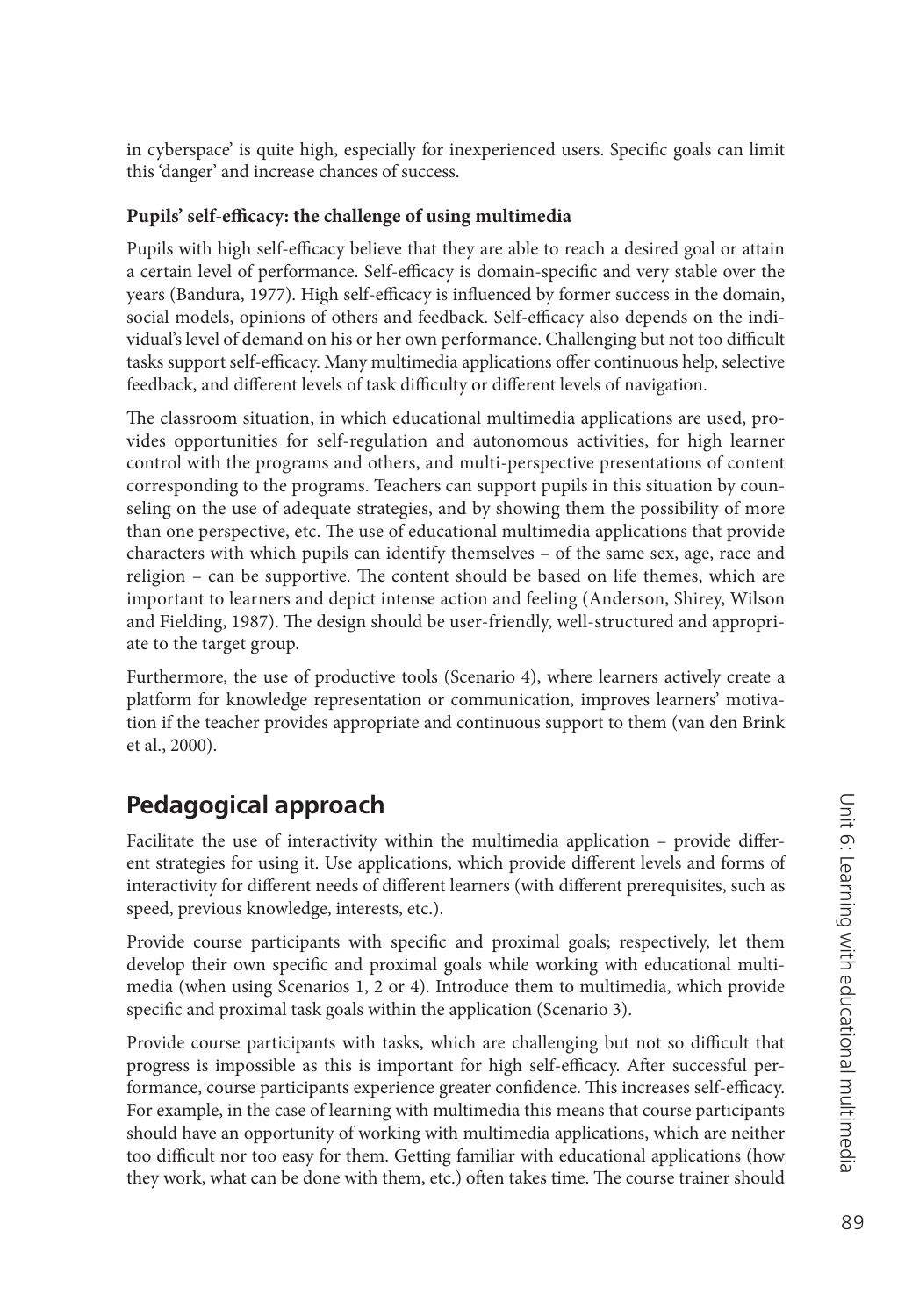be well prepared for working with a specific application. He or she should know the most important features (Scenario 1, 2, 3) or productive opportunities (Scenario 4) of the application to prevent course participants from getting bored when using the application for the first time. Use educational multimedia applications, which increase self-efficacy by offering different levels of difficulty within the tasks or opportunities. An increase in interest towards the content can be established by a varied design of the learning environment within the program.

Use changes in knowledge for motivation: Ask course participants questions on topics to gauge their previous knowledge (photosynthesis, political geography in Africa, Asia or Europe, etc.). Let them discuss their individual knowledge bases according to the topic. Reach agreement on definitions, formulations, and facts. Use the Internet and other media and support individual interests according to the tasks by discussing students' responsibility for certain parts of the task (one student searches for methods, another for history numbers, yet another one is responsible for the presentation of results, etc.). At the end of the session, let them assess their knowledge change.

Encourage course participants to ask for help and support each other within the learning situation.

Depending on the ego-involvement of some course participants, ask them to develop assessment measurements for their own performance assessment (connect to previous knowledge from Unit 2). Introduce a multimedia application (Scenario 3), which gives them positive feedback or alternatively, use one with negative feedback to show the impact on their motivation. Afterwards, collect results and give time for reflecting on the learning process. Ask about their motivation.

| <b>Content to be learned</b>                                                                                                                      | <b>Proposed didactical methods</b>                                                                                                                                                                                                                                                                                                                                                                                                                                                                             |
|---------------------------------------------------------------------------------------------------------------------------------------------------|----------------------------------------------------------------------------------------------------------------------------------------------------------------------------------------------------------------------------------------------------------------------------------------------------------------------------------------------------------------------------------------------------------------------------------------------------------------------------------------------------------------|
| Learning theories: activation/interactivity;<br>learners' control; motivation for learning,<br>motivation and multimedia, intrinsic<br>motivation | See Unit 1.<br>Introduce different scenarios of multimedia<br>to course participants and let them<br>experience different levels of interactivity.<br>Be sure to provide help in difficult situations.                                                                                                                                                                                                                                                                                                         |
| Goal setting                                                                                                                                      | Support course participants' goal setting:<br>provide course participants with specific<br>and proximal goals and respectively<br>let them develop their own specific<br>and proximal goals while working with<br>educational multimedia (when using<br>Scenario 1, 2 or 4). Course participants<br>should understand the difference between<br>specific and general goal setting. Introduce<br>them to multimedia, which provides<br>specific and proximal task goals within<br>the application (Scenario 3). |
| Learners' self-efficacy                                                                                                                           | Challenging but not too difficult tasks,<br>integrate Scenarios 1-4.                                                                                                                                                                                                                                                                                                                                                                                                                                           |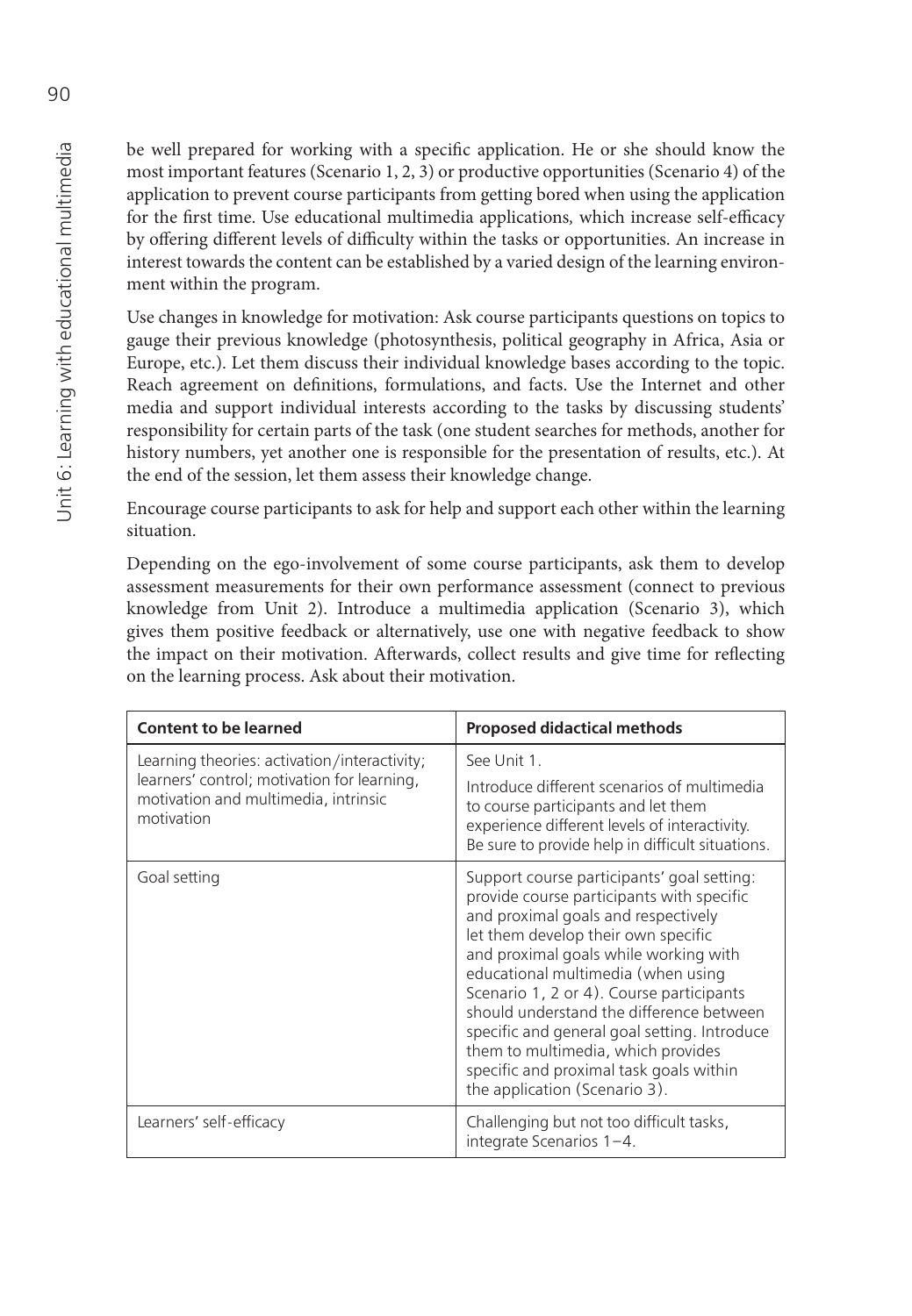| <b>Content to be learned</b>                                                | <b>Proposed didactical methods</b>                                                                                                                                                                                                                                                                                                                     |
|-----------------------------------------------------------------------------|--------------------------------------------------------------------------------------------------------------------------------------------------------------------------------------------------------------------------------------------------------------------------------------------------------------------------------------------------------|
| Course participants' perceptions or theories<br>of intelligence             | Make sure that course participants<br>understand the work; pay attention to<br>whether pupils make progress or not, give<br>them a chance to correct mistakes (making<br>mistakes is an important part of learning).                                                                                                                                   |
|                                                                             | Support pupils in trying new things in a safe<br>environment.                                                                                                                                                                                                                                                                                          |
|                                                                             | Encourage them to use different learning<br>strategies appropriate to the tasks.                                                                                                                                                                                                                                                                       |
| Ego involvement                                                             | Assessment opportunities; show positive<br>vs. negative feedback in Scenario 3<br>applications.                                                                                                                                                                                                                                                        |
| Teachers' role/course participants' role                                    | Task: familiar topic (biology,<br>geography etc.) - check and compare<br>knowledge bases - get new information by<br>using multimedia (Scenario 2), present your<br>guide/facilitator's role and transform it into<br>a topic to discuss - what should the teacher<br>know? Knowledge and strategies to get<br>most recent and up-to-date information. |
| Reflection: content/own learning processes/<br>didactics for use in schools | Give homework/support portfolio<br>assessment/group discussion/hints to<br>references according to the topic. Explain<br>your didactics.                                                                                                                                                                                                               |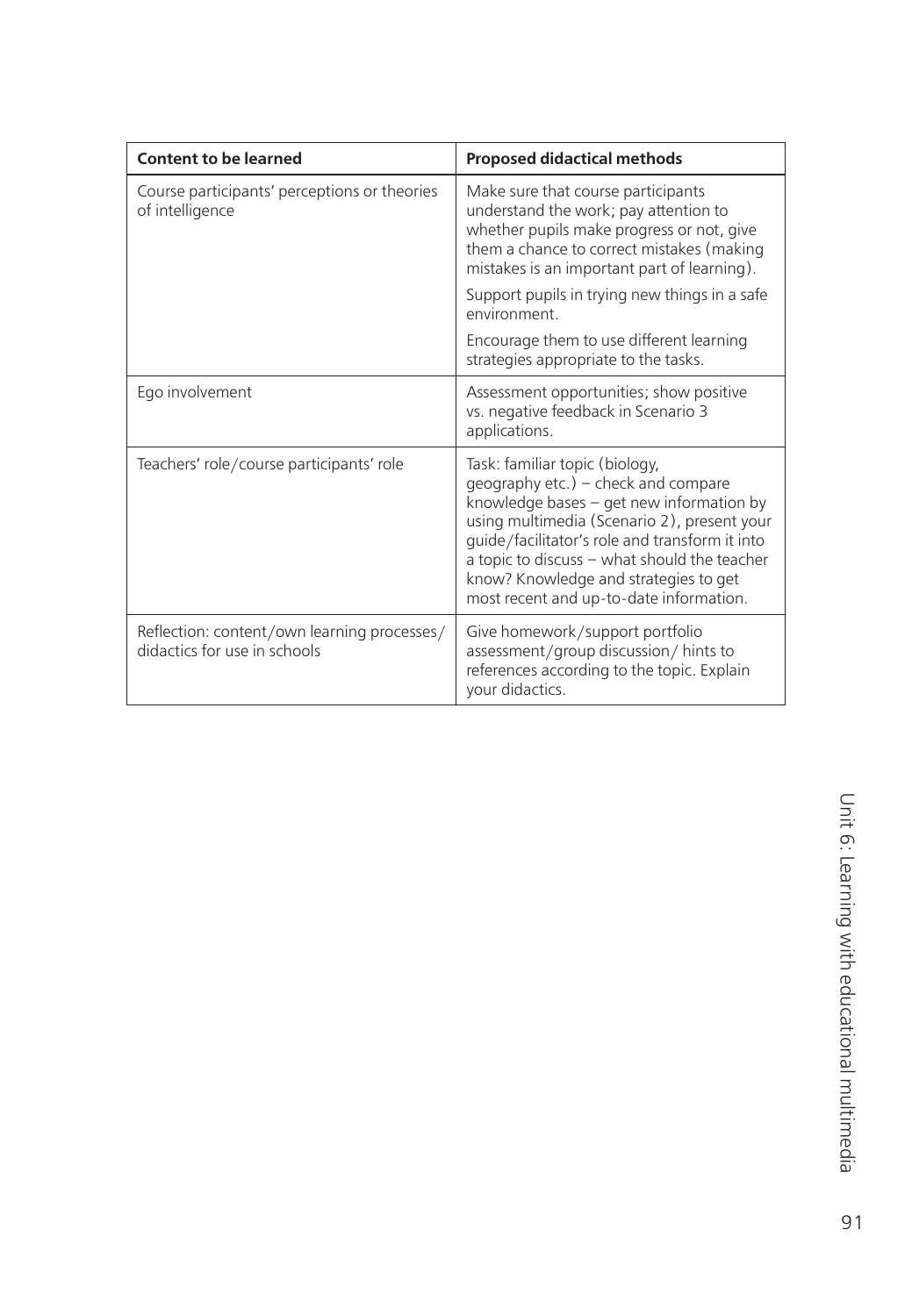### **Learning strategies with multimedia (Session D)**

Most theories on learning agree on the assumption that knowledge is actively built up by the learner, that knowledge does not exist independently from the learner, and that knowledge is generated dynamically and not stored in a fixed way. Therefore, knowledge cannot be transmitted to other subjects without building up their own constructions (Weinert, 1996; Papert, 1992). According to these assumptions, representations of the constructions are in a permanent renewal process concerning the interpretation of presentations of cognition and there are no static symbols. Many new learning theories accept basic assumptions about learning such as: learning is a constructive and active process, and it is situated and has to be embedded in a relevant context (Weinert, 1996). Stebler and Reusser (1994; cited in Schulmeister, 1997) argue that effective knowledge construction occurs in an active confrontation with the learning content (active), within a certain context (situated), together with others (cultural/social/interactive). Within this process new information will be linked with existing one and structures will be built up in a new qualitative way. Learning is very effective if the learner works in a goal-directed way referred to as the learning goal (goal-directed), and also if he or she monitors and regulates competently his/her activities by his/herself (metacognitive and self-regulated).

According to Biggs (1996), the most desirable outcome of learning is a metacognitive understanding of the subject. This means, that the student is able to transfer the content to be learned, to reflect on one's own (learning) activities, to evaluate decisions already made, to formulate an individual theory about the subject and to generate new approaches to the subject. Can we support pupils to learn in this way with the help of multimedia?

### **Multimedia as an intellectual tool**

Education implies the empowerment of the learners with the intellectual tools of their culture. In many cultures, multimedia can be seen as an important intellectual tool. According to Vygotsky (1978), tools can support learning at different levels. Multimedia as a tool – and the use of Scenario 4 seems to be especially powerful in this sense – is mainly used for:

- Communicating ideas and information representation;
- Handling information;
- Modeling;
- Measurement and control.

These four aspects should support a certain level of concept understanding as well as genuine creative productions. Using multimedia as a powerful cultural tool the learner has the opportunity to look into a certain subject and gain new insights.

1) *Communicating ideas and information representation* (Scenario 4). For communicating information, it is necessary to develop, organize, structure, and store ideas in visual and oral forms by desktop publishing.

2) *Handling information*. Multimedia provides many possibilities for handling information. Information handling software can search, sort and represent information in graphs and charts, and it can deal with a broad range of media including pictures and sounds. On the elementary level, databases in the manner of a card-index archive can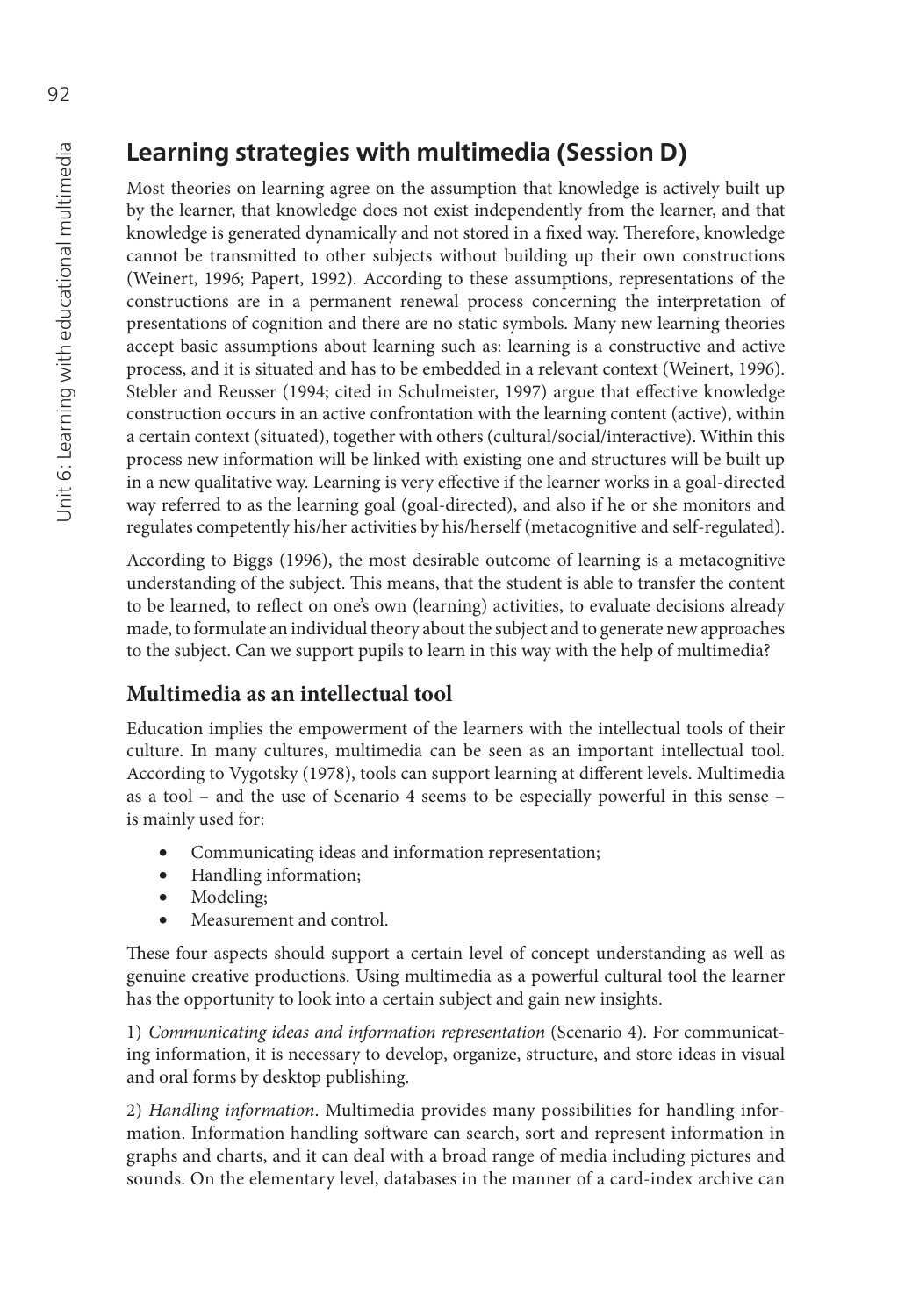be used. However, this requires the learner to adapt his/her thinking to the structure of the database and this is not always easy as it takes many different cognitive strategies. More supportive to learning are data structures such as 'decision tree' software applications, which help the learner to sort or classify objects in relation to questions with YES/NO answers.

3) *Modeling*. Multimedia-based modeling provides support in learning to handle abstract concepts, especially subject matters such as physics, mathematics and biology – all science subjects can use multimedia modeling very effectively. At the elementary level, spreadsheets are a useful tool, which presents rows and columns in the form of a table. The software calculates and recalculates data automatically and therefore, the learner can concentrate on the presented scientific concepts and does not waste time on calculating. 'Spreadsheets enable learners to operate high level of abstraction in setting up the model and understanding the way in which a table with changing numbers represents a system in the natural world' (Davis et al., 1997, p. 19). Simulations and, more specifically, modeling tools, are generated by spreadsheets. Here, the learner can interact with the model by controlling factors, which will have an impact on the program. One limiting aspect is the fact that simulations can only represent a rule-governed system and are not able to handle unpredictable factors. However, the modeling demands the learner's critical confrontation within one's own limits. Then, the simulation might stimulate the understanding of the presented model and this decreases the possibility of misunderstanding. Modeling provides many possibilities for 'What if?' questions such as 'What if gravity was zero?'

Cognitive tools are a special form of modeling. The term 'cognitive tools' is used when the software application provides an opportunity for constructing knowledge by the user through direct manipulation. Jonassen (1992) defines cognitive tools as mind tools or problem exploration tools. According to him, the true potential of hypertext structures may lie in its capacity as a study aid or a cognitive learning tool. 'A cognitive learning tool is any activity (that may or may not be supported by computers) that fosters or facilitates a deeper or more meaningful level of information processing in learners... the act of creating the systems engages the learner in a level of analysis and depth of learning that is not elicited by other instructional or learning strategies. Having learners create their own hypertexts, especially if they develop hypergraphs, hypermaps, may provide learners with the most powerful learning aid yet provided. Research has shown that learning effects are greater for persons involved in developing materials than for those merely using the system. So, hypertext may well function best as a study aid that provides multi-dimensional note taking. The hypertext will not teach the learner. The learner will learn by creating hypertext.' (Beeman et al., 1987, p. 37, cit. in Jonassen, 1992). The user is able to create his/her own nodes and links among them. He/she can explore the topic to be structured, structure and restructure it and link the sub-structures together, etc. See also the site [http://ictmindtools.net, w](http://ictmindtools.net)hich introduces many online applications, supporting higherorder thinking strategies and creativity for children and adults.

Applications, which provide the user with the possibility to create or construct objects by using graphic programs or linking nodes together, are not only objects but also cognitive concepts or models, which are dependent on the learners' current knowledge base. An example is the program KNOT-Mac (Knowledge Network Organizing Tool for Macintosh).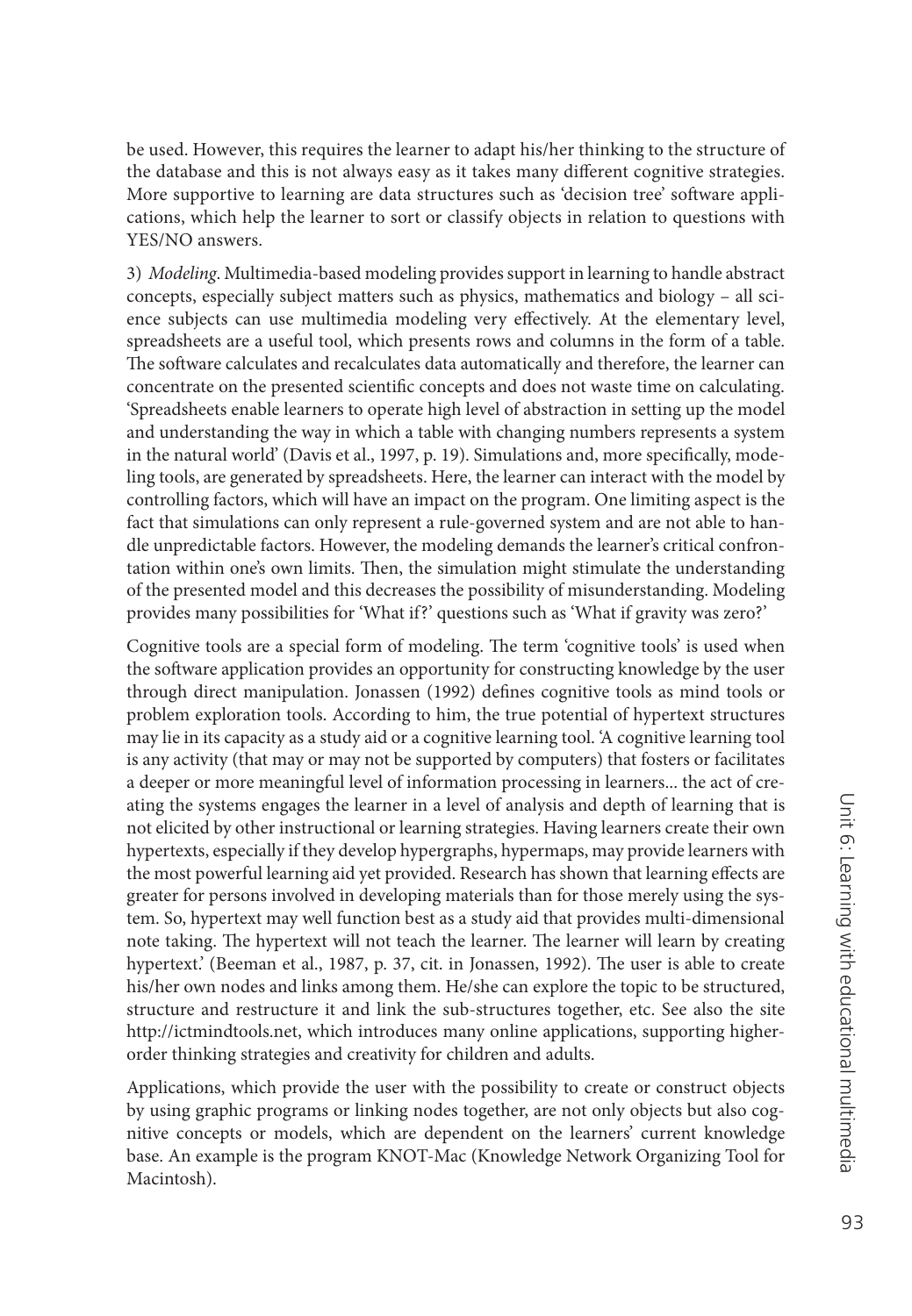4) *Measurement and control.* Multimedia can be used for demonstrating complicated processes such as the human circulatory system or the weather system (cloud development). Furthermore, the learner can use the software to take many more accurate measurements and explore creatively a phenomenon and consider additional factors than would otherwise have been possible. With the help of IT-enhanced interactive features, the learner is able to control the pace and the content of what will be seen on the screen. The learner can understand complex interrelationships. He or she can control the learning process.

### **Creative and critical thinking by using multimedia productivity tools**

Critical thinking is a very useful skill in order to understand deeply the content to be learned. Critical thinking is essential to higher-order thinking procedures. Jonassen (1996) presents an integrative model of complex thinking in which critical thinking plays an important part and is related to other thinking skills – content/basic thinking and creative thinking. These three thinking skills are highly interactive with each other.

*Content/basic thinking* deals with the skills, attitudes and dispositions required to learn and to recall accepted information such as academic content, general knowledge, etc.

*Critical thinking* means the dynamic reorganization of knowledge in meaningful and usable ways and it contains three general skills such as evaluating, analyzing and connecting the information found.

C*reative thinking* demands going beyond accepted knowledge to generate new knowledge, which is highly connected to critical thinking. However, unlike critical thinking that requires analyzing skills, creative thinking calls for personal and subjective skills. The main aspects of creative skills are synthesizing, imagining and elaborating. Of course, the results of this thinking will be evaluated by critical thinking.

To succeed within the use of Scenario 4 applications, complex thinking skills are needed (see Unit 4 for detailed information on the use of Scenario 4).

# **Pedagogical approach**

| <b>Content to be learned</b>                                                                             | <b>Proposals for didactical methods</b>                                                                                                  |
|----------------------------------------------------------------------------------------------------------|------------------------------------------------------------------------------------------------------------------------------------------|
| Learning theories: multimedia as a cultural<br>tool and being productive                                 | See Unit 1, material and references.                                                                                                     |
|                                                                                                          | Teaching the strategies.                                                                                                                 |
| Communicating ideas and information<br>representation                                                    | Apply different tools of Scenario 4.<br>Course participants can choose one game                                                          |
| Handling information                                                                                     | and work on it in a metacognitive way.                                                                                                   |
| Modeling                                                                                                 |                                                                                                                                          |
| Measurement and control                                                                                  |                                                                                                                                          |
| Reflection: content/own learning processes/<br>didactics for use in schools - how-to-teach<br>strategies | Give homework/support portfolio<br>assessment/group discussion/hints<br>to references according to the topic.<br>Explain your didactics. |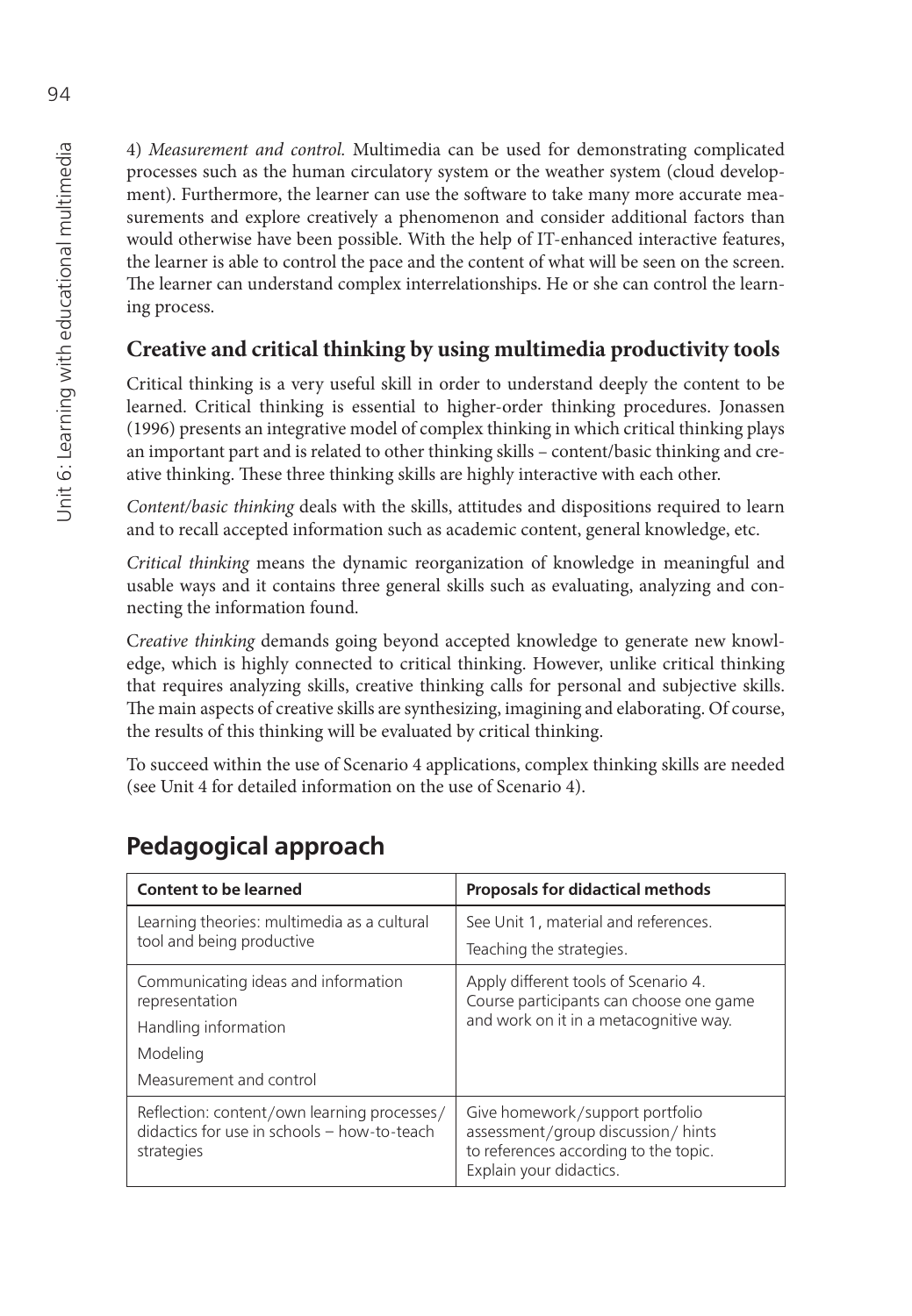### **Active learning and interactivity in multimedia: high vs. low learner control (Session D)**

Active learning is one of the most crucial requirements of current learning theories. Active learning means to be engaged actively within the learning processes as an active agent and not just as a passive learner digesting what teachers or teaching tools, i.e. multimedia applications, provide. Over three decades, the teaching and learning processes in schools have changed: learners gain more and more control over their own learning processes and activities; teachers turn into facilitators of learning, leaving their role of the only knowledgeable ones, behind (Merill, 1980).

Multimedia in classroom situations provides learners and course trainers with a learning environment within which the learners are allowed to learn actively. Many studies have suggested that high learner control over the learning process within multimedia applications is associated with qualitatively better learning. This allows the student to study course material at a speed that suits his/her needs which helps to improve their knowledge retention. According to Gagné (1985), the learner's control of the pace of instruction provides the learner with the opportunity to encode information. When the learners control the content and the order in which the content is presented, motivation and learning are increasing. According to Keller (1983), the learning process becomes more relevant to the learner, if he can control the learning process. Moreover, the learner can choose the portion of the content's material allowing the learner to freely select material at will. Laurillard (1984) found that the learner's control of instruction within multimedia applications allows to follow a logical route through the instructional material that is meaningful to the student. The alternative - the instructor's logical route – is less meaningful to the student and therefore less motivational. See also the international project *Hole in the Wall*, which was started in a slum of Delhi, where a couple of computers were installed in order to provide the opportunity for the local children to acquire basic computer skills. The children had a very high level of control over the computers. The project has been imported to other developing countries ([www.hole-in-the-wall.com\).](http://www.hole-in-the-wall.com)

Multimedia as a productive tool (Scenario 4) could provide learners with high learning instruction control during the learning process. The research data from Biggs (1979) suggests that intrinsically oriented learners need to feel a sense of control over the learning process – they prefer to control their own learning contingencies. He found that these learners perform better when empowered to control their own learning processes.

Entwistle, Hanley and Hounsell (1979) investigated the relationship between the learners' motivation orientation and learning strategies. They found that extrinsically oriented learners tend to use 'game playing strategies,' where the goal is reaching a high grade. Intrinsically motivated learners used more global strategies, trying to understand the problem; they wanted to construct a meaning of the problem. According to Pintrich and Schrauben (1992), more intrinsically motivated learners are more cognitively engaged in learning and use metacognitive learning strategies. They concluded that the (intrinsic/extrinsic) goal orientation of learners influences the self-direction of thought and behavior and thereby the learners' academic performance.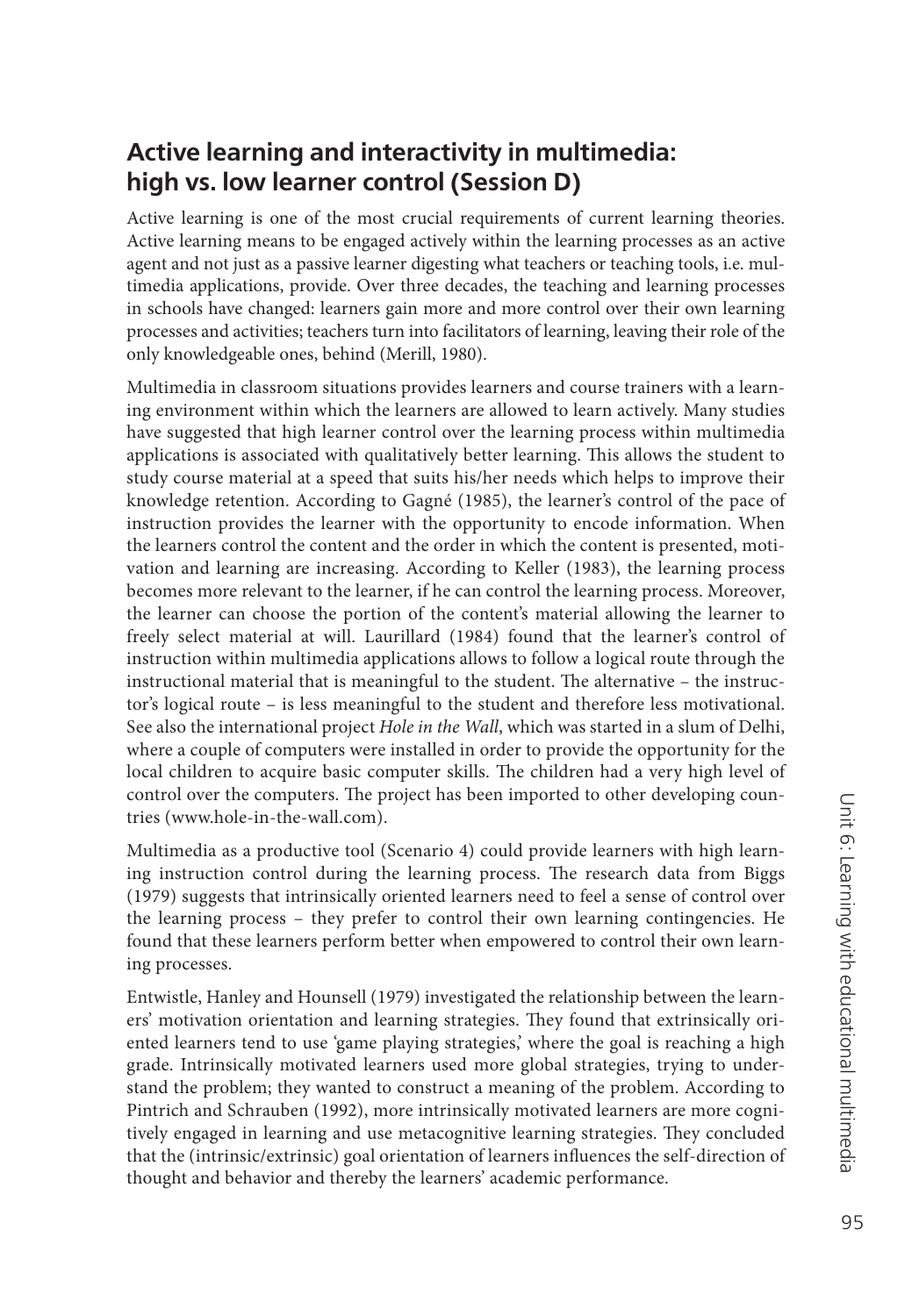Most teachers are familiar with some of the pitfalls of high learner control. The learners need to be able to develop competent strategies, individually and in groups. As described in the previous chapter, the learners may work best cooperatively (see Chapter 5).

# **Pedagogical approach**

Introduce course participants to the concept of active learning. Encourage discussions in the group about the advantages and disadvantages of active learning (see also advantages and disadvantages of multimedia in education in Unit 1).

Ask participants about their attitudes towards active learning within interactive learning environments.

96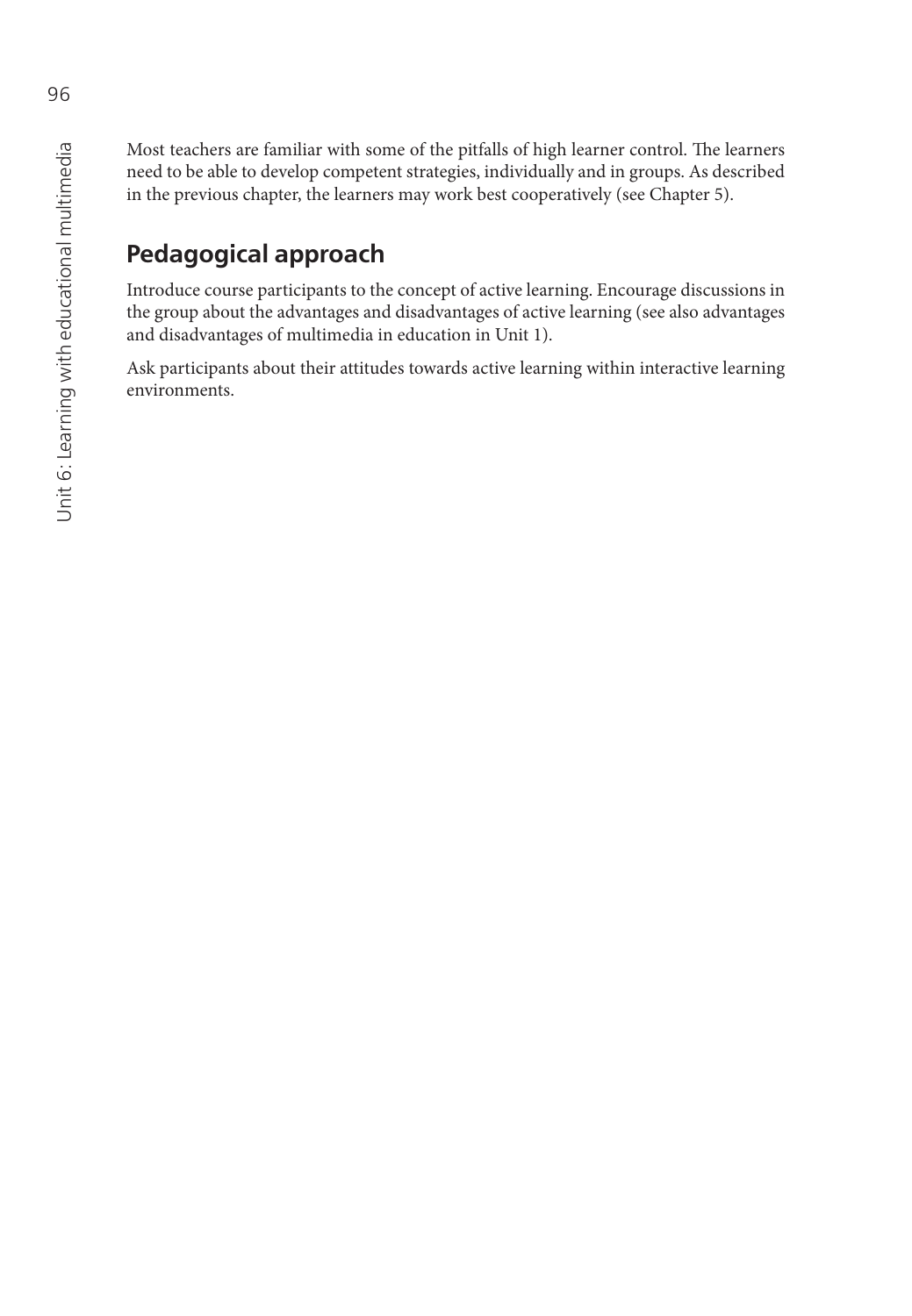# **Learning strategies and metacognition (Session D)**

Besides being highly motivated and having an extended knowledge base, learning requires a big pool of learning strategies and metacognition and the ability to use them.

Course trainers/tutors as operators/facilitators of the learning process can provide learners with a pool of possible learning strategies and metacognition as a resource for active learning. Furthermore, learning strategies and metacognition are only models of structures, which must be adapted to the individual situation of the learner. Therefore, the learner constructs his or her own learning strategies and metacognition.

### **Cognitive learning strategies**

Artelt (2000) summarizes that strategies are competencies or skills taken out from their automatic context and that behavior, which is carried out consciously, can be characterized as a strategy. A strategy is always conscious and goal-oriented according to a specific function and context. A behavior related to learning does not have to be a strategy, only if it is carried out consciously and goal-oriented or intentionally, which means that a strategy is always linked to a person or only a person can be strategic and not the behavior in itself (Artelt, 2000). Research has shown that most generally seen strategies seem to be domain-, situation-, or task-specific and only limited for transfer over time, setting, and tasks (Volet, 2001; Artelt, 2000). Furthermore, it could be demonstrated that similar strategies can be employed for different motivations (Kember, 1996; Biggs, 1999).

According to Baumert and Köller (1996), learning strategies are complex cognitive operations, which are hierarchically placed over task-oriented procedures, and they can be understood as sequences of activities for achieving learning goals. They differentiate between several forms of learning strategies:

a) *Implementation strategies*. There are several levels of implementation strategies. *Repeating information by rehearsal* is a surface learning strategy. *Organization*, which means the grouping of items depending on certain characteristics, is a deep learning strategy. Also *elaboration,* which is the construction of a meaningful context, which can be either verbal or visual, can be seen as a deep learning strategy.

Simple rehearsal is usually less effective than other strategies, as it requires processing the material more actively by organizing related ideas or elaborating new ideas by making connections to previous knowledge or, in other words, by reconstructing the existing knowledge base.

Children begin to use these types of strategies at a very early stage of development. Rehearsal strategies develop in early elementary school. Organization and elaboration strategies appear later in elementary school and secondary school. Elaboration strategies – making meaningful associations – require an extensive knowledge base, which increases as the child gets older (Chan et al., 1992).

b) *Summarizing strategies* are effective strategies (Kintsch and van Dijk, 1978). Brown and Day (1983) and Taylor and Beach (1984) taught children to extract main ideas and summarize text and the consequence of this was improved comprehension and memory retention of text.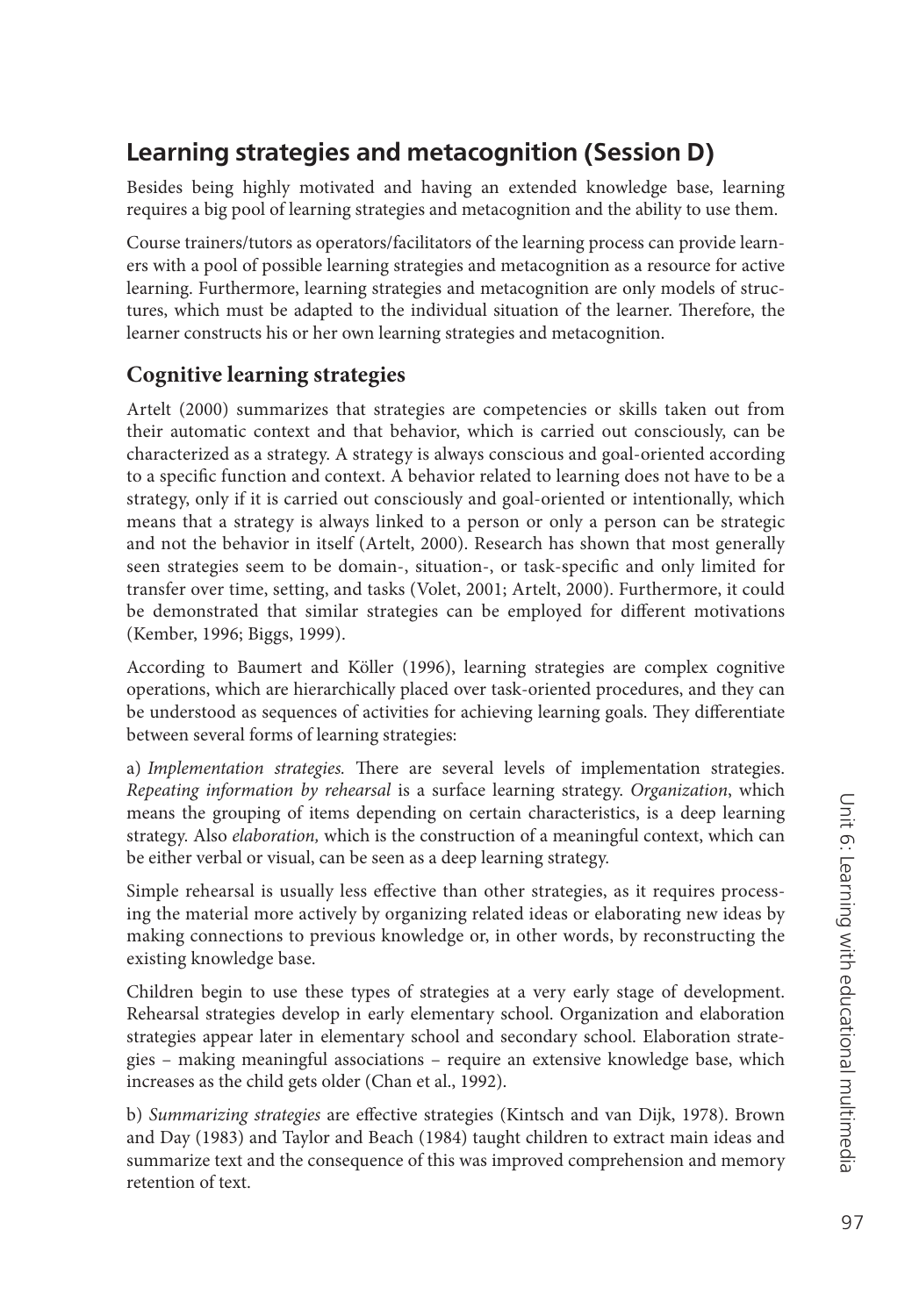c) *Self-questioning.* Asking questions about the text or material to be learned can greatly improve learners' performance (What is the main idea? What is important to know? What do I want to know?). Learners who had lessons in generating and responding to inferential questions, which required explanatory answers, understood and remembered the material to be learned better than learners without any training (King, 1989, 1990, 1994). Constructing questions for self-testing contributes to a better understanding of the material as well (Dole et al., 1991). According to Andre and Anderson (1978, 79), poor learners may benefit even more than bright learners from self-questioning although they all need training to use it effectively. Armbruster, Anderson and Ostertag (1987) taught learners to ask for the problem/solution structure of a text. The learners learned to summarize the problem and to resolve it.

d) *Mental imagery.* Mental imagery is an active construction of a concrete image.

e) *Representational image*. Rosenblatt (1978) indicates that an effective way to be a good reader is to construct images of the meanings conveyed by the text. Instructions for generating representational images facilitate learning of textual material in middle-elementary school years (Gambrell and Bales, 1986; Pressley et al., 1988). Many studies show that representational images support a deep understanding of what we read (Sadoski, 1983, 1985; Sadoski and Quast, 1990).

f) *Transformational imagery*. Well known in this field are studies about the keyword method, which is effective in the school learning context when pupils have to construct connections between different types of information (Levin, 1982, 1986). This kind of memorizing leads to an increase in content learning where a symbolic or a mimetic reconstruction of the content is obvious (Mastropieri and Scruggs, 1989).

g) *Note-taking.* Note-taking encourages learners to transform the material to be learned in a memorizing way: learners select information relevant to the studies in a summarized form and construct a new form for their own knowledge base. Furthermore, good note-taking also includes organizing and elaborating on the material. Generally, when note-takers are more active they perform better and learn far more and in a deep learning way (Bretzing and Kulhavy, 1981). The format of note-taking influences the quality of later performance. Kiewra (1991) investigated three different forms of note-taking formats: conventional, outline and matrix. Conventional formats are often brief, disorganized and with verbatim accounts of the material to be learned. The outline format is appropriately organized to the topics of the material. The matrix format is organized in a two-dimensional format where the main topics are listed across the top of the page and the subtopics along the left margin. The learners listed the notes in the intersecting cells. The outline and matrix format lead to a much deeper understanding of the context than with notes taken in the conventional format.

Other possibilities to take notes are mind mapping, diagrammatic notes or other graphical models. If note-taking is meant to be effective, then learners should do it in an organized and elaborated form. However, learners have to find their own ways of structuring the content to be learned.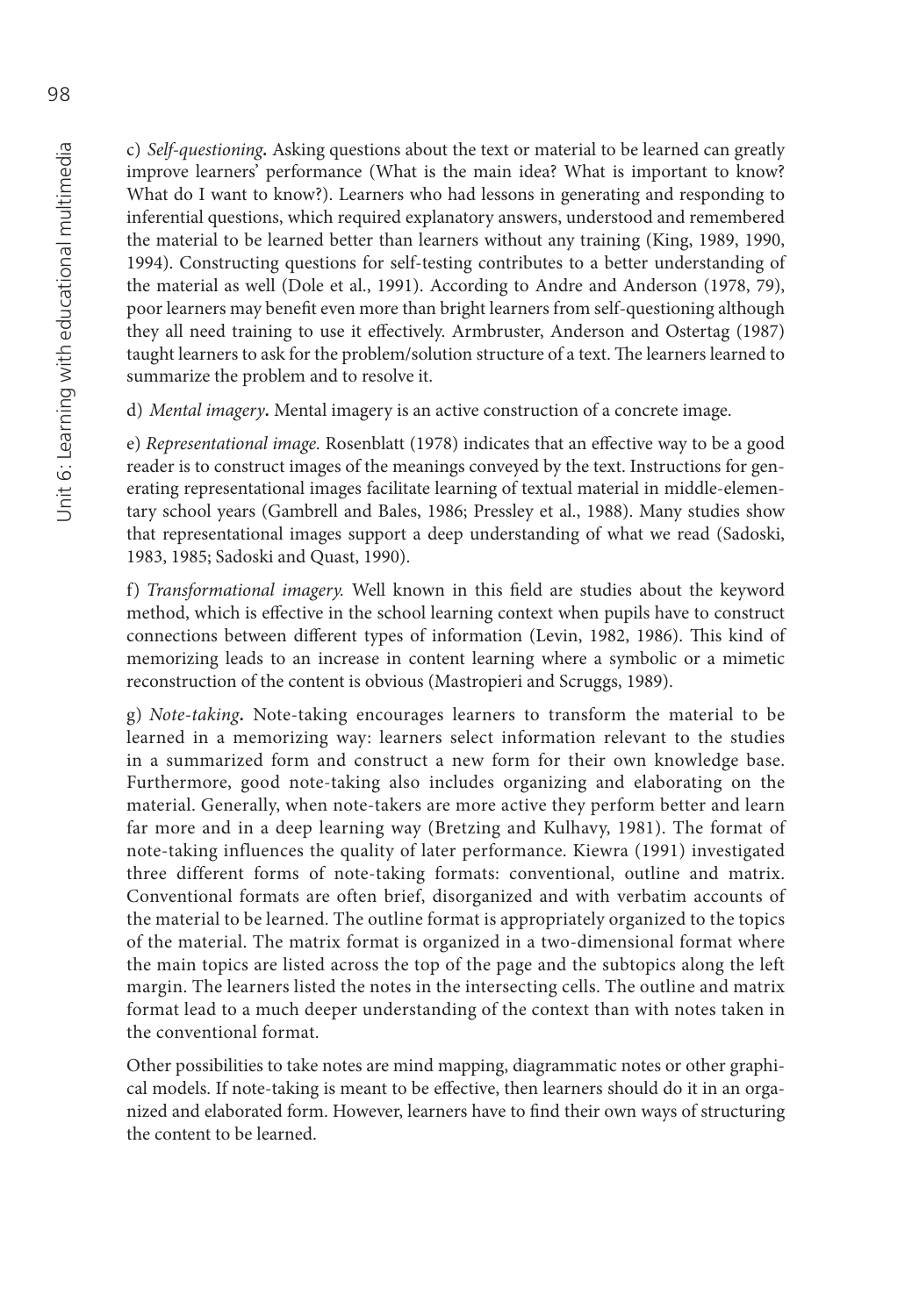An important strategy when using multimedia in the Scenario 2 is *knowledge management*. It contains the following steps:

- Identifying exactly what information is needed;
- Selecting and evaluating the information found;
- Embedding the information into a context;
- Giving relevance to the information;
- Constructing knowledge from information and developing new knowledge;
- Linking knowledge and creating knowledge nets;
- Transmitting, transferring and distributing knowledge;
- Exchanging and adding knowledge;
- Applying and transposing knowledge;
- Evaluating knowledge-based actions;
- Developing new knowledge from the evaluated actions.

Additionally, teachers should support cooperative learning for constructive knowledge exchange among course participants (see the section on collaborative learning).

### **Applying strategies**

When learning with multimedia materials, pupils apply different learning strategies, but in many cases these strategies are not very effective and well worked out (van den Brink et al., 2000). In classes where teachers strongly support learners with knowledge about adequate strategies, students seem to be much more satisfied with the lessons and, according to the pupils and teachers, they perform better. Our own observations have shown that different types of multimedia materials demand strategies according to the products: encyclopedia products demand mainly effective searching strategies, whereas learning programs demand more comprehension and elaboration strategies.

The level of interactivity seems to have an influence on the use of implementation strategies: as more interactivity is possible (i.e. Scenario 4: KidPix), as more deep learning strategies (organization, elaboration) are applied. Pure drill-and-practice applications (Scenario 3) do not invite pupils' pool of learning strategies per se. Here, the strategies are quite limited. The strategies most used are practicing and memorization. The more possibilities the program offers (high interactivity, meaningful associations, different perspectives on one problem, collaborative problem solving approach, Scenario 4 tools, etc.) and the more open the teacher's approach is, the more it leads to discussion, exchange and joint decision-making among the members of the small group that share the computer.

### **Metacognition**

Effective learners monitor and control their own learning process during the process of knowledge construction. It means they plan, comment, and evaluate their own learning process from a meta-level. The term 'metacognition' refers to the knowledge and the experiences about their individual cognitive processes and their conditions and prerequisites – to know and to understand why, when and where to apply learning strategies in an effective and useful way. Learners only establish deep learning if they are able to understand why they use certain strategies (Pressley, Borkowski and O'Sullivan, 1984, 1985). Metacognitions are important for knowledge transfer and maintenance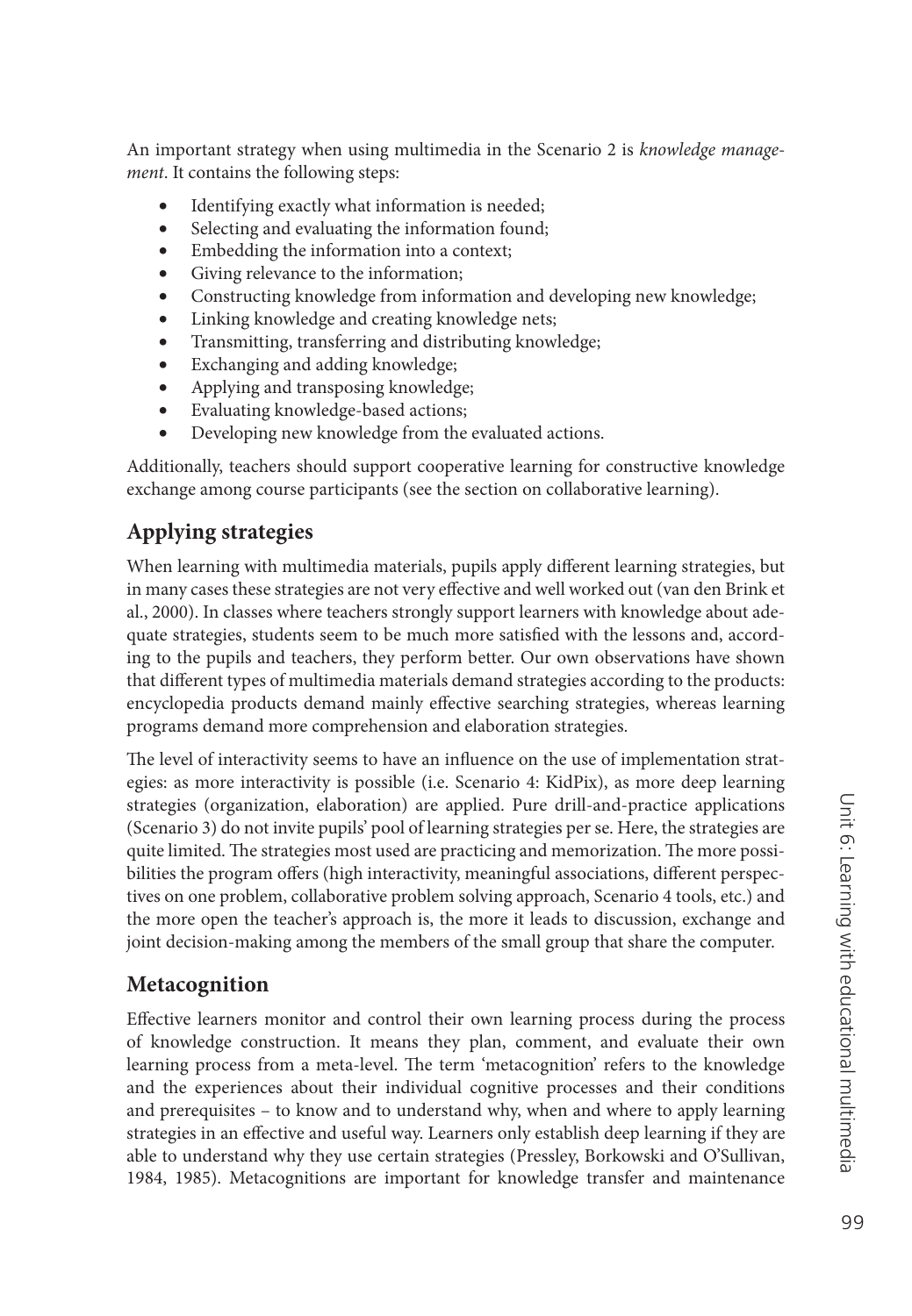(Borkowski, 1985). According to Borkowski (1985), problems such as maintenance and transfer failures are caused by a lack of or deficiencies in metacognitions. Pupils who are informed about the utility of several strategies are much more likely to maintain the strategy than pupils who are not provided with this information (Borkowski, 1985). Several studies have shown that pupils who are taught in metacognitions use learning strategies far more effectively than pupils who did not get the training (O'Sullivan and Pressley, 1984). Good results promise more studies in the field of self-directed learning. 'Students, who attempt to control their behavior through the use of planning, monitoring, and regulating strategies, do better' (Pintrich and Garcia, 1994, p. 120).

The 'ideal' self-regulated learner seems to be a learner with a broad domain-specific knowledge and high abilities in reflection, planning, designing, and implementation of the learning projects, whereas metacognitive aspects seem to be the most important ones (Dubs, 1993).

Investigations on classes of compulsory school pupils from six different countries (van den Brink et al., 2000) found the following results:

*a) Refl ections on one's own activities.* When using Scenario 2 (encyclopedia/Internet) most pupils discussed the way through the Internet or the applications they had chosen again and again, often they tried out other ways, new wording when searching.

*b)* Comprehension, monitoring and checking. In the use of another Scenario 2 (e.g. The History of Portugal) signs of comprehension, monitoring and checking were found. The pupils tried to match new content with information they had already consulted and, in case of doubt, they turned back and re-checked it. Other pupils working with Scenario 3 (a combination of drill-and-practice and adventure game, a German Grammar and Spelling program) recognized by themselves that they had problems with spelling and comma placement. Then they practiced more tasks, even if it was not required for getting points for the spaceship (the award within the material). Pupils working with a Scenario 3 material (Le Francais Facile, a drill-and-practice) recognized their problems with the pronunciation. They listened to the pronunciation of the words again and again and asked for help from other pupils and the teacher.

*c) Feedback checking*. Most pupils using Scenario 3 checked the feedback function. In these applications, using the feedback function is a voluntary decision. They did it because - as they said in the interviews – they wanted to know which words they wrote incorrectly. Some kids wrote down their mistakes and wanted to practice these words at home.

The impact of metacognitive experiences (such as the feeling of knowing, of familiarity with the content, of difficulty, of confidence, of satisfaction, etc.) is not to underestimate because it emphasizes the self-determination in the learning process. These experiences can trigger interest, motivation and resource management through the evaluation of the learning process (Efklides et al., 2001).

Often, learning processes fail due to the wrong selection of learning strategies, i.e. students do not employ effective metacognitions.

Taylor (cited in Biggs, 1988) refers to metacognition by posing two questions: 'What do I want out of this?' and 'How do I propose going about getting there?' which seems to be also adequate when it comes to learning with new technologies.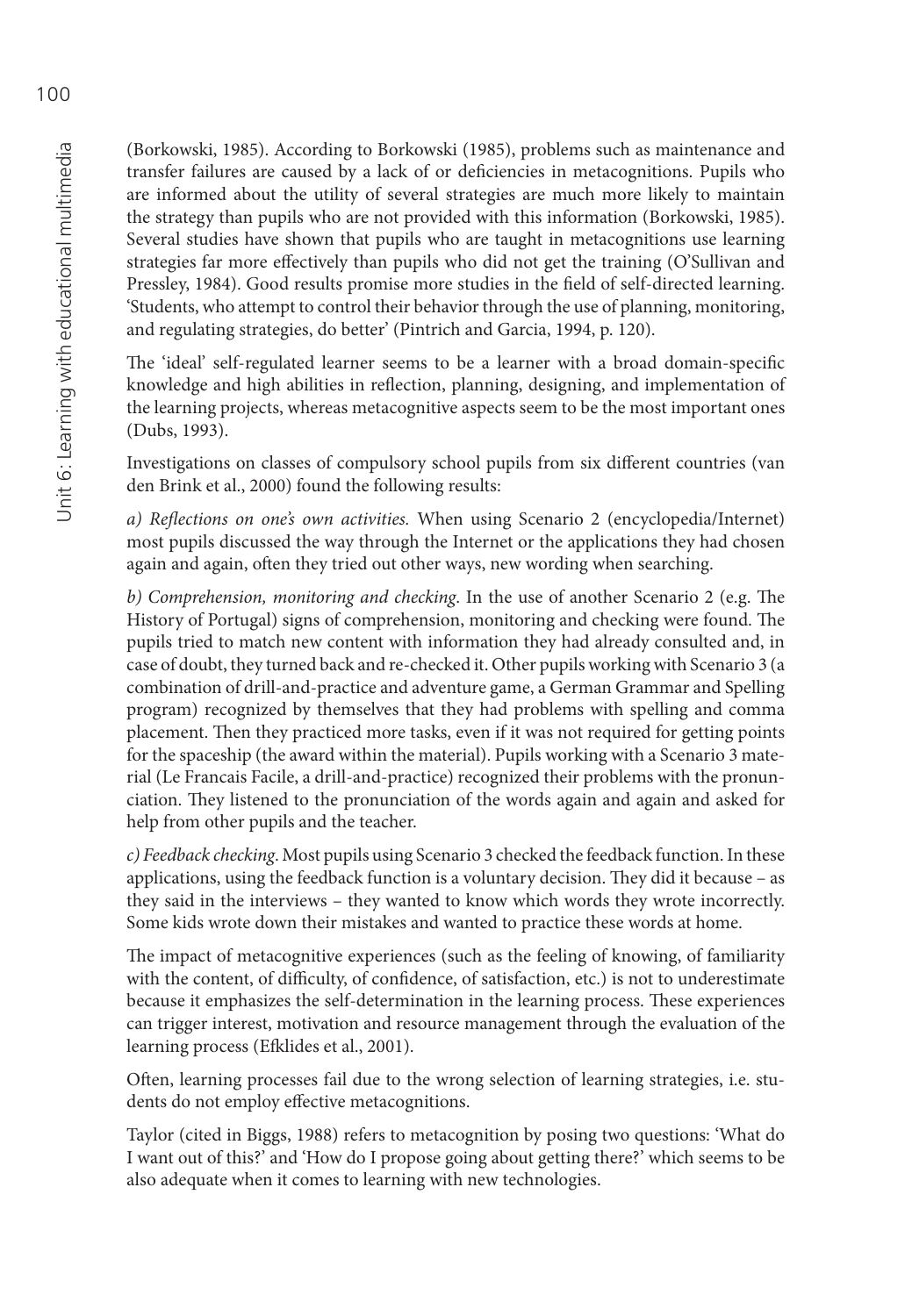### **Pedagogical approach**

Teachers/trainers can provide course participants with appropriate strategies and encourage them to shape those strategies individually. Furthermore, course participants can be invited to make conscious connections between the current task and their previous knowledge. The use of multimedia in Scenario 4 supports the organization of objects in different ways, or the elaboration of ideas in a way that helps them to visualize their ideas by drawing with a painting program.

The course trainer can also encourage course participants to use word processors for summarizing their activities (Scenario 4).

Moreover, the course trainer can encourage course participants to practice self-questioning.

Provide course participants with a pool of different strategies for modifying them into personal strategies and facilitate and support the use of these strategies. Use multimedia programs, which provide sections in which the learner can construct his/her own ideas of the content to be learned or applications, which invite the learner to construct his/her own mind maps, diagrammatic notes, etc. (Scenario 2, 3 and 4, cognitive tools).

Teach the pedagogical approach in a metacognitive way - reflect on and discuss it with participants.

| <b>Content to be learned</b>                                                                                         | <b>Proposals for didactical methods</b>                                                                                                            |
|----------------------------------------------------------------------------------------------------------------------|----------------------------------------------------------------------------------------------------------------------------------------------------|
| Learning theories: learning strategies/<br>cognitive strategies/metacognitions/<br>applying strategies               | See Unit 1, material and references,<br>teaching strategies                                                                                        |
| Implementation strategies                                                                                            | Scenario 1, 2, 3 and 4 support strategies                                                                                                          |
| Information management strategies                                                                                    | Scenario 1, 2 support strategies                                                                                                                   |
| Self-questioning                                                                                                     | Scenario 3, 4 support strategies                                                                                                                   |
| Note-taking                                                                                                          | Scenario 4 support strategies                                                                                                                      |
| Mental imaging                                                                                                       | Scenario 4 support strategies                                                                                                                      |
| Metacognition, reflection on one's own<br>activities                                                                 | Scenario 4 support strategies and portfolio<br>assessment                                                                                          |
| Comprehension, monitoring, checking                                                                                  | Scenario 4 support strategies and portfolio<br>assessment                                                                                          |
| Feedback checking                                                                                                    | Scenario 3 support strategies                                                                                                                      |
| Reflection: content/own learning/<br>processes/ pedagogical approach for use in<br>schools - how-to-teach strategies | Give homework/support portfolio<br>assessment/group discussion/hints to<br>references according to the topic. Explain<br>your pedagogical approach |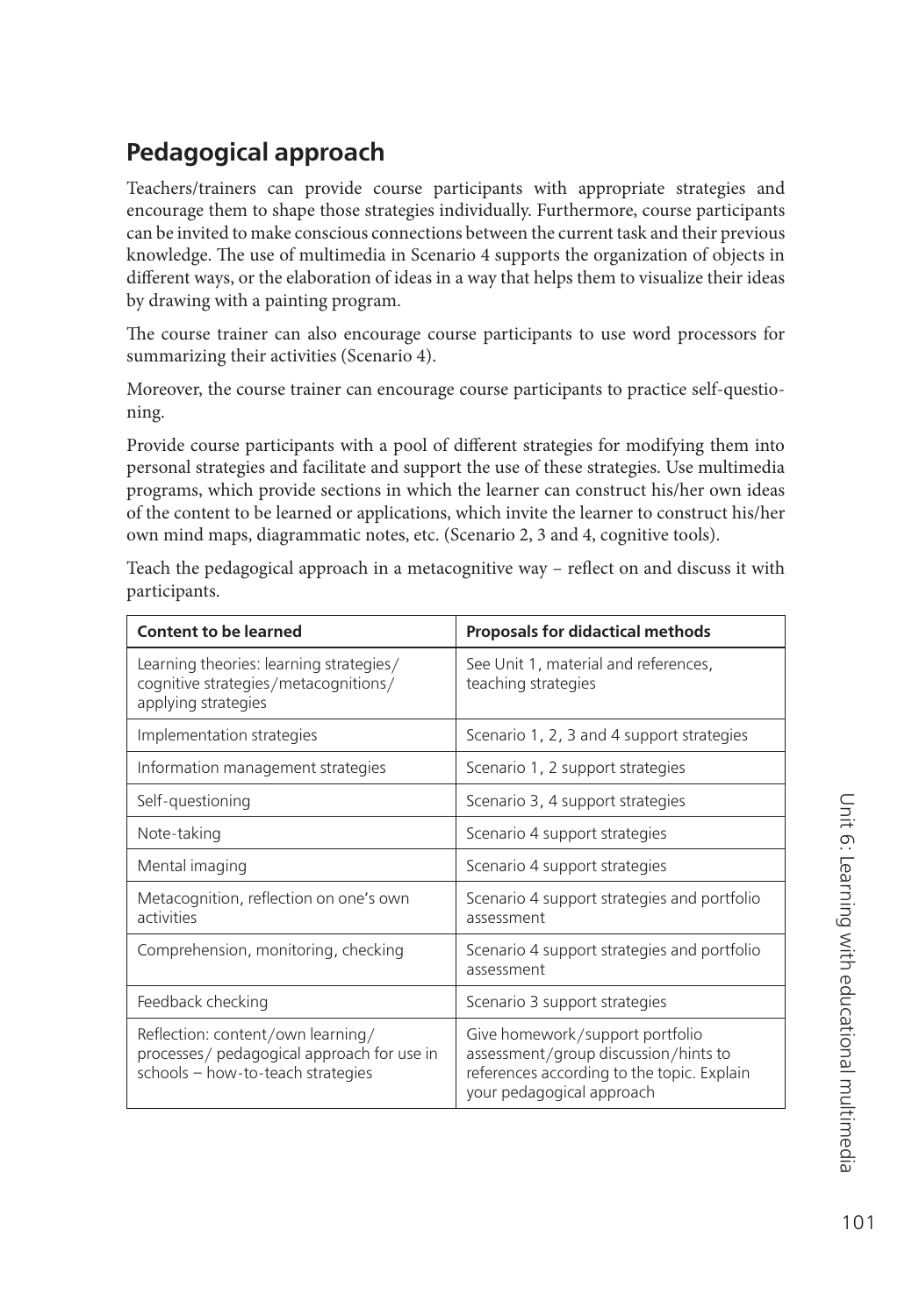# **Self-directed learning with multimedia (Session D)**

Self-directed learning (also self-organized or self-regulated learning) is concerned with the autonomy, maturity and responsibility of the learner. Most models of self-directed learning suggest that learners are not just passive recipients of information from teachers or others, but rather active, constructive meaning makers. Learners can potentially monitor, control, and regulate certain aspects of their own cognition, motivation, and behavior as well as some features of their environments; there are biological, developmental, contextual, and individual constrains that can interfere or impede individual efforts at regulation (Pintrich, 2000). Self-directed learning is a competency, which has to be learned and practiced over a longer period of time. Studies have shown that the competency of self-directed learning is not well developed within most people. This method can be acquired with the help of direct training (Friedrich and Mandy, 1996), where the learner develops his/her own way of self-directed learning and influences the design of the learning environment – in this case – the multimedia material. A synthesis of both can be an effective solution (Friedrich and Mandy, 1996).

Having the ability to learn in a self-directed way enables the learner to confront deep learning material. Self-directed learning is a process in which the learner is a self-starter:

- Diagnosing his or her own needs concerning learning;
- Establishing what to learn (learning goals);
- Identifying necessary human and other resources;
- Choosing and implementing learning strategies;
- Evaluating the results.

Successful self-directed learners co-ordinate the use of task-specific and goal-oriented strategies – strategies to monitor the learning progress and to plan the learning activities. They have a structured knowledge about where, when and how to use these strategies adequately (metacognitive knowledge). Additionally, they are convinced that successful learning demands effort, concentration and engagement (positive self-efficacy and high intrinsic motivation). Furthermore, they have a bright domain-specific knowledge and a good general education, or previous knowledge (Pressley, Borkowski and Schneider, 1987).

Self-directed learning implies independent and active learning. The specific characteristics of multimedia such as interactivity, giving feedback, simulations of complex contexts, etc. support optimally this type of learning. However, self-directed learning is most productive when learners come with a previous knowledge base about the topic in question (Hofer and Niegemann, 1990).

# **Pedagogical approach**

Provide course participants with learning strategies and metacognition and invite them to construct their own self-regulation strategies. In some cases, course participants can be invited to sketch a personal plan for self-directed learning.

Furthermore, facilitate their learning process by supporting their work and providing them with direct help within specific situations. In some cases, one can use multimedia applications, which provide selected feedback and help to the learner.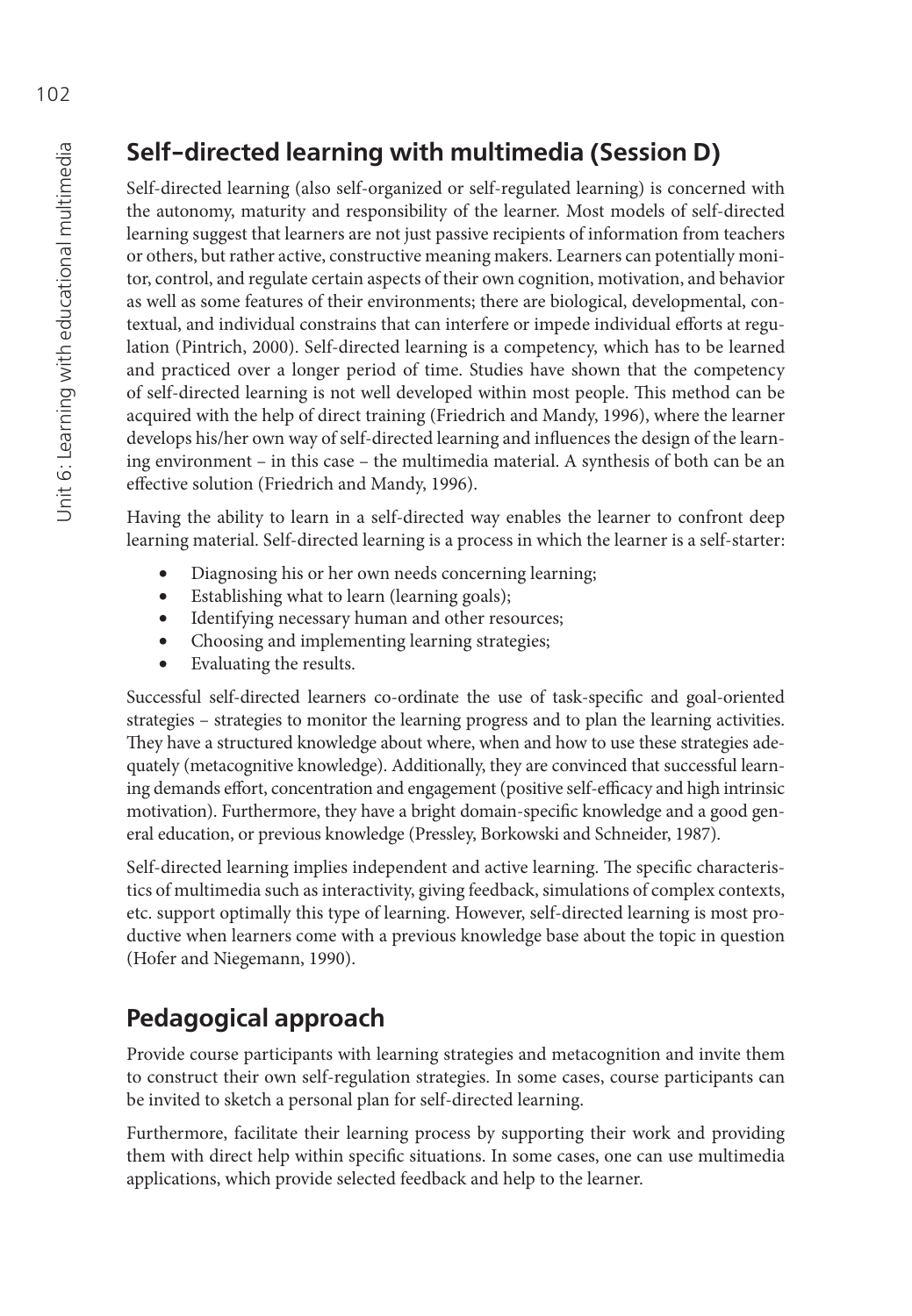Moreover, provide course participants with questionnaires for identifying their learning.

| <b>Content to be learned</b>                                                                                                                                                                                                                  | <b>Proposals for didactical methods</b>                                                                                                             |
|-----------------------------------------------------------------------------------------------------------------------------------------------------------------------------------------------------------------------------------------------|-----------------------------------------------------------------------------------------------------------------------------------------------------|
| Learning theories: self-regulated learning<br>and multimedia                                                                                                                                                                                  | See Unit 1, material and references<br>Teaching strategies                                                                                          |
| Finding out about his or her own needs<br>concerning learning<br>Establishing what to learn (learning goals)<br>Identifying the necessary human and other<br>resources<br>Choosing and applying learning strategies<br>Evaluating the results | Apply a questionnaire for identifying<br>students' learning (Biggs and Collis, 1982).                                                               |
| Reflection: content/own learning processes/<br>didactics for use in schools - how-to-teach<br>strategies                                                                                                                                      | Give homework/support portfolio<br>assessment/group discussion/ hints to<br>references according to the topic. Explain<br>your pedagogical approach |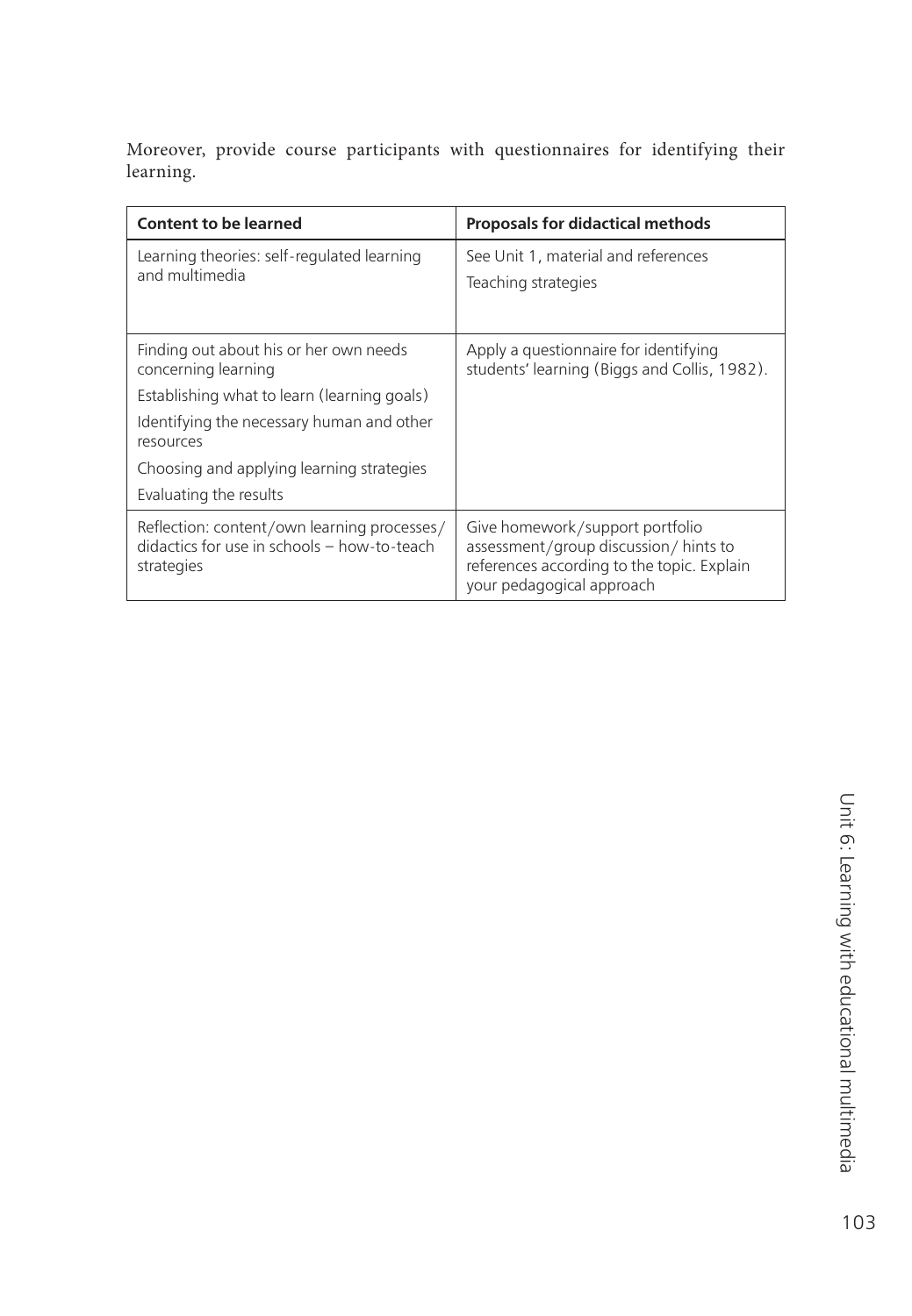# **Computer-supported problem solving with hypermedia games (Scenario 3) (Session E)**

When it comes to problem solving, Whitebread (1997) recommends the use of computer-based problems. In particular, he recommends using problem sets in the context of so called 'adventure games.' Multimedia adventure games can be seen as information sets where possible pathways and the questions, which can be asked, are predetermined. Normally, this type of games varies in the number of possible pathways, in the level of difficulty and sophistication, and in the complexity of answers to predetermined questions or problems.

The following aspects support the use of adventure games for problem-solving approaches:

*a) Help and support***.** Due to the interactive nature of this type of games, the pupils get feedback, help and support from the computer. It is likely that children in this learning environment still need a teacher for some guidance.

*b) Coping with a variety of responses.* Well-designed games provide a broad variety of possible responses. The range of responses is one of the key elements in determining the level of cognitive demand within these games. Problems can be solved in many different ways. One advantage is that pupils are confronted with different response possibilities in the sense of responding according to different perspectives. From a more negative point of view, this prescribed feature of giving possible solutions can limit pupils' creativity.

*c) Time effectiveness.* Most games are well designed and offer the possibility to save the data at any point and return to this point at a later time.

*d) Trial and error learning*. Computer games offer opportunities for boundless experimentation in the field of problem solving. The pupils can experiment with the different possibilities in a very short period of time. In reality, it is difficult to provide this type of trial and error learning in an appropriate period of time and very often it is not possible to test different possibilities in the fields of science.

*e) Interest and commitment*. Children really like this type of games because the games place everything in the meaningful context of a compelling fictional world that seems to be real and living.

Problem solving is a complex intellectual process involving the coordination of a range of demanding and interrelated skills, which include:

- understanding and representing the problem and identifying what type of information is relevant for the solution;
- gathering and organizing relevant information;
- constructing and managing a plan of action or a strategy;
- reasoning, hypothesis-testing and decision-making;
- using various problem-solving tools, monitoring solutions, and evaluating results.

*1) Understanding and representing the problem.* Adventure games can support understanding and representation. The way in which a problem is understood and mentally represented has a huge impact on the likelihood of its solution. A further major effect is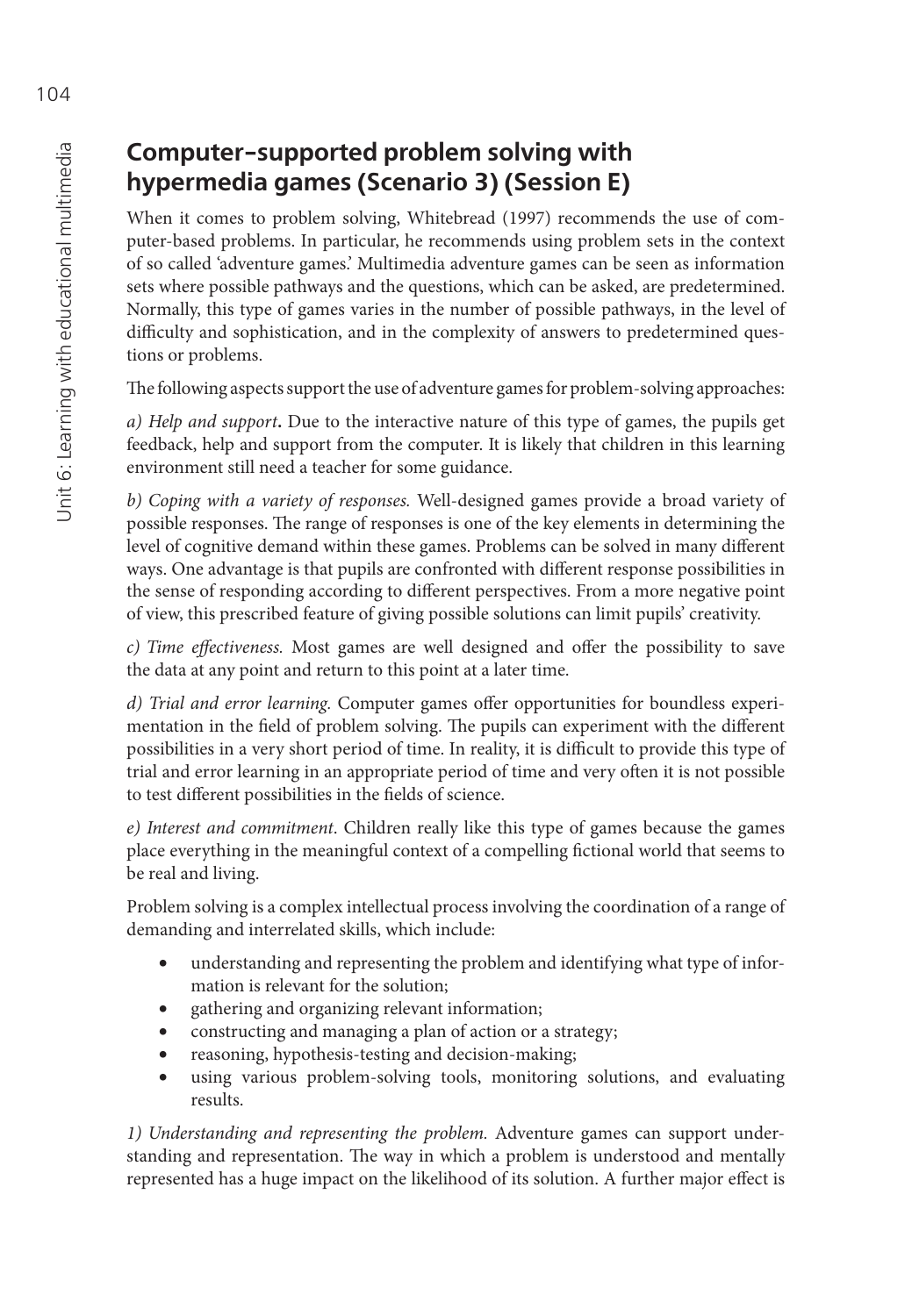the prior knowledge of the learner. The teacher can ask pupils to use their prior knowledge and transfer it to a new context. The contexts of the games are often embedded into meaningful contexts and this helps pupils to see what is important and what is irrelevant. Furthermore, adventure games provide the possibility of transferring knowledge by serving problems. Many adventure games have a very similar structure and integrate common problem-solving skills, which are presented visually and imaginatively in different environments. Whitebread (1997) suggests that pupils should use different adventure games for learning the skill of transfer. They learn to look for analogous problems or relevant things they already know. Furthermore, they learn to analyze the problems by considering the underlying structure rather than their superficial features.

*2) Gathering and organizing information.* What information is relevant for solving a problem? Children should learn the skill of gathering and organizing information. Many games provide learners with information on different levels. The simplest way is an explicit way of information presentation, when the learner is told to remember a given piece of information. In a further stage, information has to be gathered in a more complex way. Pupils need to search for information in different locations and the information needs to be remembered and used to correctly construct organized sequences of actions, which are needed for solving a special problem.

Some games provide a total freedom in the order in which the information is gathered. Furthermore, within some games the user needs to use different search strategies to find relevant information.

*3) Planning and strategies.* Adventure games can support the ability to plan ahead – forming mental representations or models and making them explicit. The structure of most of the games is a plan: discovering a successful chain of actions through an environment, which provides the necessary information in the correct order. Furthermore, many games demand the development of strategies – for example, within the program *Lemmings*, where a set of lemmings has to be guided safely from one door to another in a limited period of time. The user can transform the lemmings into several groups of lemmings, whereby each group can perform different tasks. The user has to decide how much lemmings he or she needs from each group to bring them safely to the other door. This procedure demands a plan. By putting ideas into actions the user can see the consequences immediately – if the user forgot to make a bridge over a gap, all the lemmings will fall into the gap. Therefore, the user has to work out a plan to deal with all the problems. When the user has developed a safe route, he or she can decide for a higher level of difficulty.

These aspects of adventure games enable pupils to develop metacognitive strategies, which they have to adapt and coordinate together for developing a plan of action, which they have to use appropriately in different contexts. So, adventure games can be powerful tools for learning planning and developing strategies.

*4) Reasoning, hypothesis-testing and decision-making.* According to Whitebread (1997), adventure games provide a wide range of possibilities for developing these skills. The simplest level is to decide in which direction the user will go for his/her next move. Higher levels serve the opportunities of making predictions about what will happen after making a particular move – this is making a hypothesis and testing it. Exploring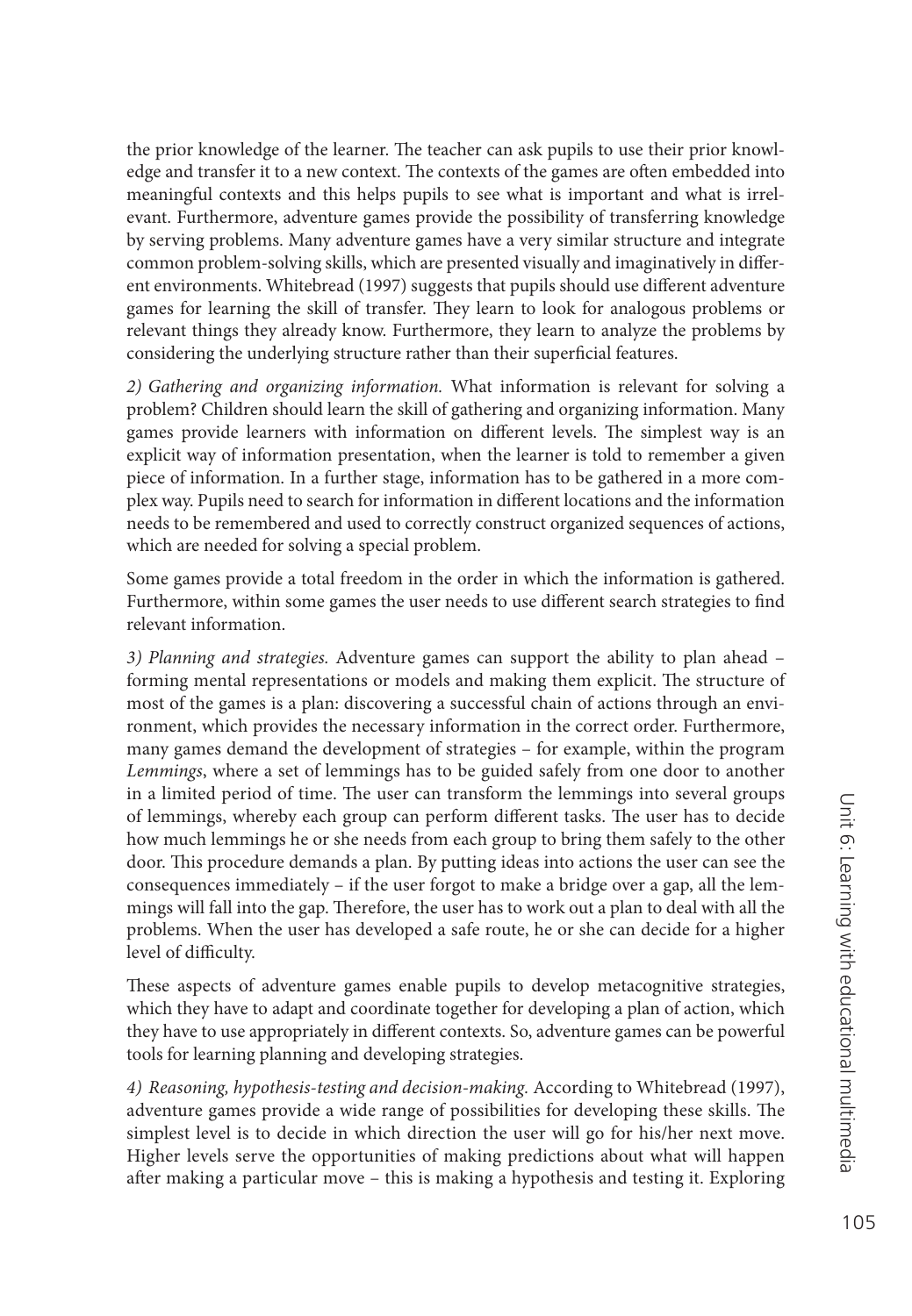a less prestructured environment leads to making inferences and examining the cause and effect.

Whitebread points out that adventure games stimulate a playful approach to learning, place problems into meaningful contexts and inspire collaborative work and discussion. Games are one of the most powerful and effective learning media for pupils. According to Bruner (1976), the playing is elemental to human learning. Playing gives the opportunity to try out different possibilities, to combine elements of a problem or a situation in new and flexible ways, to see what would happen if... All these aspects take place within an adventure game in complete safety, which means that it is not necessary to test these activities in reality. According to Whitebread (1997), research has shown that providing learners with open-ended, exploratory and playful tasks enhances problem-solving ability rather than with closed tasks, where one correct answer is needed.

According to Moyles (1989, cited in Whitebread, 1997) two different kinds of playing are differentiated: an unstructured and a structured playing. Children play in an unstructured way when they simply play in any way they like to with the material available. They play in a structured way when they are posed with problems and exposed to new possibilities, etc. Structured games enhance intellectual development and unstructured ones enhance emotional and social development. Adventure games can be good examples of structured games and therefore they enhance intellectual development.

Adventure games provide children with fictional contexts, which contain real human motivations and purposes. The child is able to 'help' the king and the queen to save their child or to find all relevant items to ensure the survival of the dragon. From this, pupils understand the nature and meaning of problems. This enables them to increase their reasoning and thus learn very effectively from their own experience. Furthermore, meaningful contexts help to motivate the learner. Fairy tales with witches, dragons and elves excite pupils in the age group of around 10 years. According to investigations carried out by Whitebread (1997), the problem-solving elements in these types of adventure games really enthrall pupils.

*5) Problem solving*. According to Vygotsky and Bruner, two key aspects play an important role within pupils' understanding and solving of problems. First, problems are better understood by articulating them in social situations and secondly, language is used in the social context for scaffolding, supporting and guiding problem-solving processes and procedures.

Children's interactions while learning around the computer are dependent on the quality of the multimedia software used. According to Crook (cited in Whitebread, 1997; see also van den Brink et al., 2000), the richest discussions take place while playing (and learning) with adventure games. Within his investigations, Whitebread identified many discussions among ten-year-old pupils while using adventure games which provide a powerful environment that helps the user to develop his or her own problem-solving skills. Furthermore, this enables children to persevere at the task and to solve various demands together. They remind one another about important information, develop a broader selection of ideas and strategies, and they check one another's reasoning.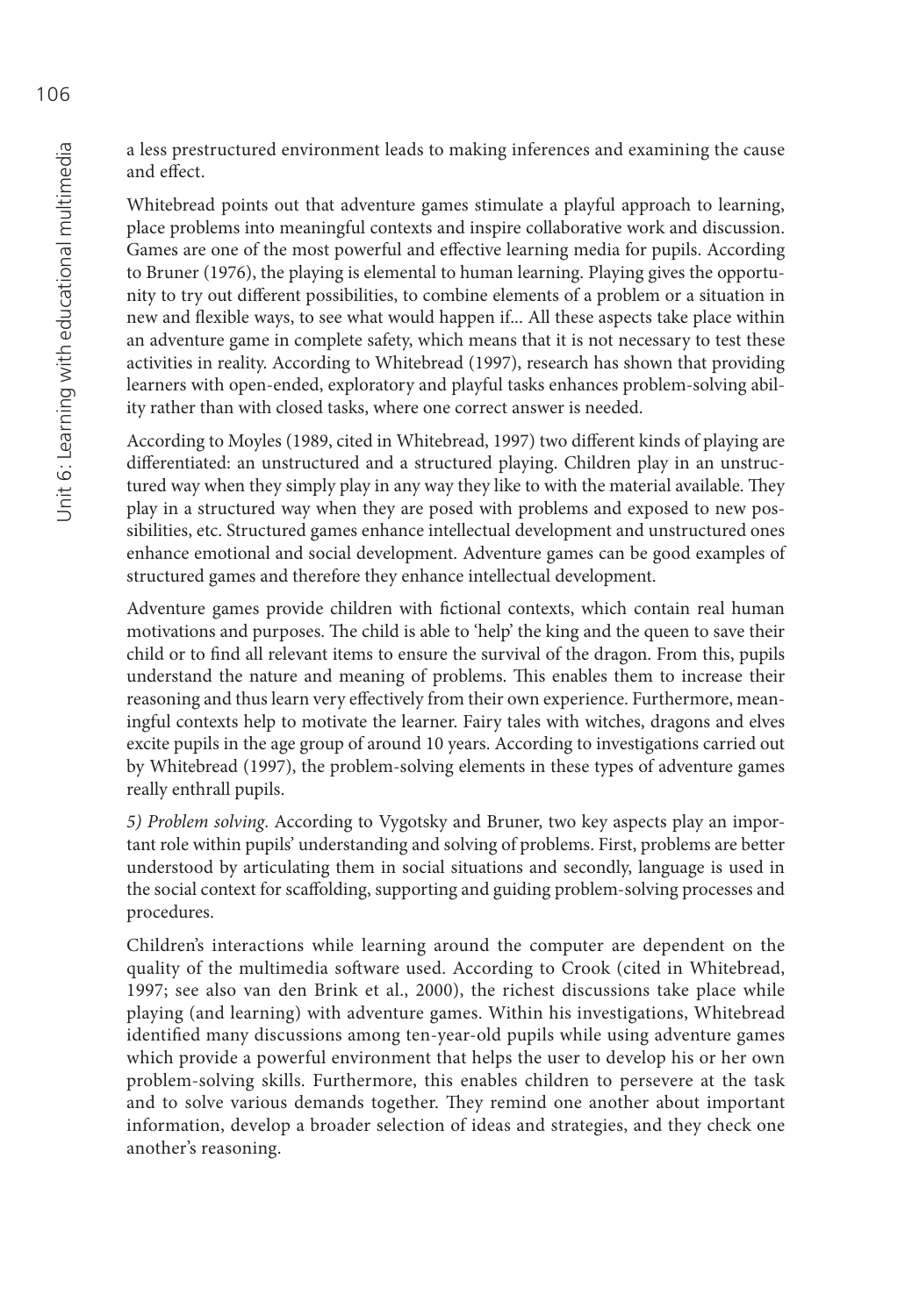# **Pedagogical approach**

Implement an adventure game for course participants. To limit time, course participants might play just a part of the game if possible. Provide enough time for reflecting on what is going on with regards to:

- Aspects of problem solving;
- Motivation;
- Collaborative learning.

| <b>Content to be learned</b>                                                                                                                                               | <b>Proposals for didactical methods</b>                                                                                                            |
|----------------------------------------------------------------------------------------------------------------------------------------------------------------------------|----------------------------------------------------------------------------------------------------------------------------------------------------|
| Learning theories: problem-solving with<br>Scenario 3 - adventure game                                                                                                     | See Unit 1, material and references<br>Teaching strategies                                                                                         |
| Understanding and representing the<br>problem and identifying what type of<br>information is relevant for the solution<br>Gathering and organizing relevant<br>information | Apply different adventure games, course<br>participants can choose one game<br>Course participants work on it<br>in a metacognitive way            |
| Constructing and managing a plan of action<br>or a strategy<br>Reasoning, hypothesis-testing and decision-<br>making                                                       |                                                                                                                                                    |
| Reflection: content/own learning processes/<br>didactics for use in schools - how-to-teach<br>strategies                                                                   | Give homework/support portfolio<br>assessment/group discussion/hints to<br>references according to the topic. Explain<br>your pedagogical approach |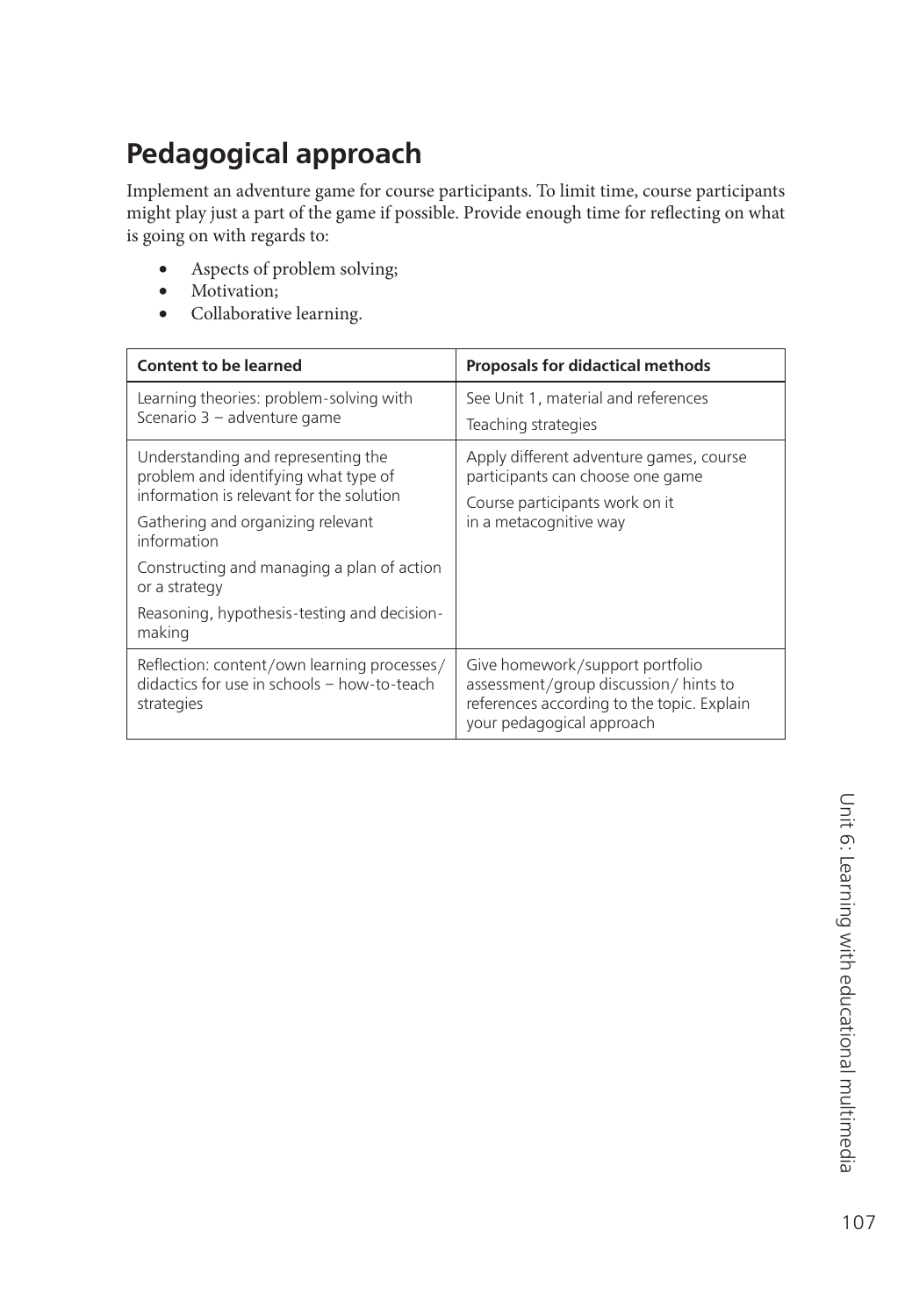# **Social interaction (Session F)**

Today we approach a generation of students that has grown up with new technologies and the World Wide Web. Many of these children or young adults are highly connected – they use digital applications and the Internet for many of their daily life activities, such as staying in touch with friends and relatives, getting information whenever they want, creating knowledge and different forms of communication. This session deals with the social, collaborative use of multimedia applications to foster learning (see also Chapter 5 regarding the organization of collaborative learning).

### **Social interaction in learning**

Current theories on learning and knowledge acquisition consider the social-cultural side of knowledge as much as the cognitive side. According to Vygotsky (1978), learning begins in the social world. Within this approach, understanding its development means to consider the social and cultural environment, in which the individual developmental and learning processes occur.

Furthermore, this view builds on the assumption that social institutions, specific culture and its tools such as technology and language influence learning. 'Learning is not only inside the person, but in his or her ability to use a particular set of tools in productive ways and for particular purposes' (Säljö, 1999, p. 147). The computer is one of these cultural tools.

#### **Collaborative interactions around computers**

According to the complexity between variables such as group size, group composition, and the nature of the task it is impossible to establish causal links between the conditions and the effects of collaboration (Littleton, 1999). This has led to a more process-oriented investigation style, which considers talk and joint activities of learners working together on a task as a social mode of thinking (Littleton, 1999, p. 180). Other authors focus more on classrooms as communities while working with computers (Crook, 1999), or on the important role of conflict, which can help to increase pupils' individual understanding of science (Howe and Tolmie, 1999).

Brown et al. (1989) state that learning occurs through cooperative action and that cognitive concept is progressively developed through action. According to Bruner (1985), learners' potential for learning is revealed by studying with others.

Additionally, the development of interaction between learners is highly influenced by the type of multimedia material used during interaction. When using trial-and-error software, i.e. with large number of choices available, pupils tend to adopt a risk taking behavior. In an investigation by Littleton (1999), pupils did not reflect on their current situation and their forthcoming activities. They only focused on carrying out the work as fast as possible and obtaining good marks.

Mercer and Wegerif (1999), who investigated collaborative working while using educational multimedia, promoted a set of ground rules for collaborative talk, which were accepted by the children (10-11 years of age). The rules were taught through modeling and learned through practice. The rules included mutual respect, careful consideration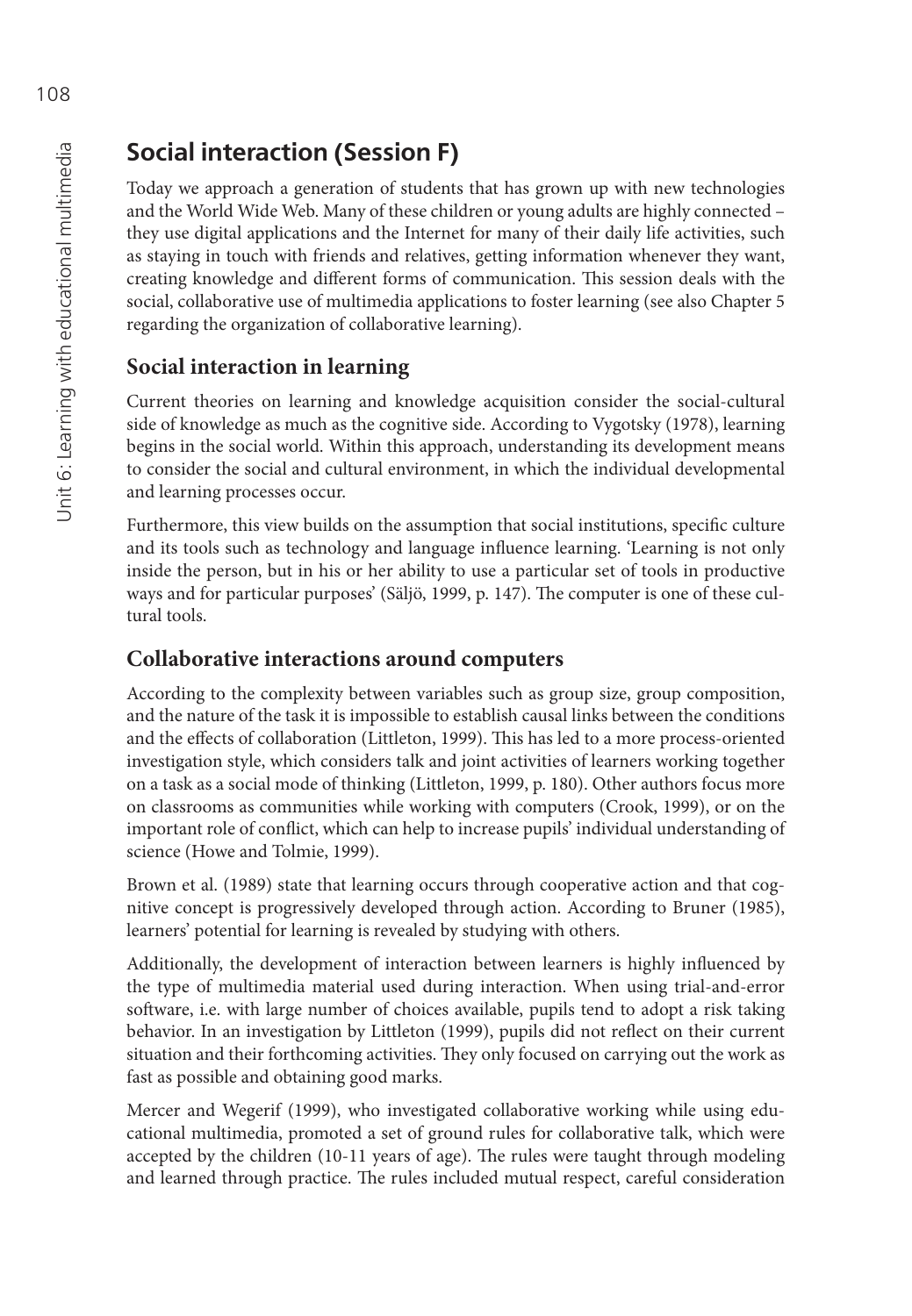of everyone's ideas and opinions and finally reaching an agreement on a group idea after discussion. By practicing these rules, the children were learning how to learn together and they created a collaborative community.

#### **Collaborative learning with multimedia materials**

The computer can support different forms of collaborative interaction depending on what form of collaborative activity is wished. When trying to solve a problem while participating in computer-based group work, the focus should be on a clear task structure and the provision of feedback on solutions made within the group (Howe and Tolmie, 1999, van den Brink et al., 2000). Multimedia offers unique opportunities for the production and representation of shared classroom experience.

'Computer technology will never replace communication between learners; rather it holds the potential to resource their collaborative endeavor in new and exciting ways' (Littleton, 1999, p. 193).

Multimedia material supports pupils' involvement in conversations with partners with whom they can exchange ideas and articulate general conceptual issues about the presented subject. 'The interactive character of modern technology can support reasoning by amplifying the nature and boundaries of scientific models of objects and events. But the full realization of the potentials of such experiences will still rely on pupils' access to conversation partners who carry on discussions in which these models and concepts are validated. The creation of knowledge is essentially a matter of learning to argue, and no technology will ever replace the need for learners to participate in ongoing conversations with partners sharing interests and commitments. Technology should not be seen as replacing such communication but rather as providing a resource for supporting it' (Säljö, 1999).

In accordance to socio-cultural theories, learners need support from responsive and more competent others to think through the many problems to achieve progress (see also the results in van den Brink et al., 2000). In this sense, cognitive development increases largely because the child gets hints, prompts and assistance from others (i.e. school teachers and classmates) when he/she needs it and can also benefi t from social interactions. Teachers can support students' interactions around digital technologies in different ways (van den Brink et al., 2000). They can encourage and enable learners to practice critical thinking in the classroom by having an exploratory talk (discourse talk). The teacher can act as a model – a discourse guide – 'a crucial mentor for pupils' initiation into culturally based discourse practices' (Littleton, 1999, p. 191). According to Watson (1997), it is very difficult for teachers to build up a culture of collaboration in the classroom. This demands a working partnership between teachers and learners. Furthermore, from teachers it requests a deep trust in the creative competencies of children and young people.

#### **Learning by social interaction in Web 2.0**

The term Web 2.0 is used in connection with interactive and collaborative applications of the World Wide Web. Easy-to-handle applications enable Web 2.0 users to create, edit and distribute content within a virtual community. Web 2.0 applications include wikis, blogs, social networking sites and podcasts.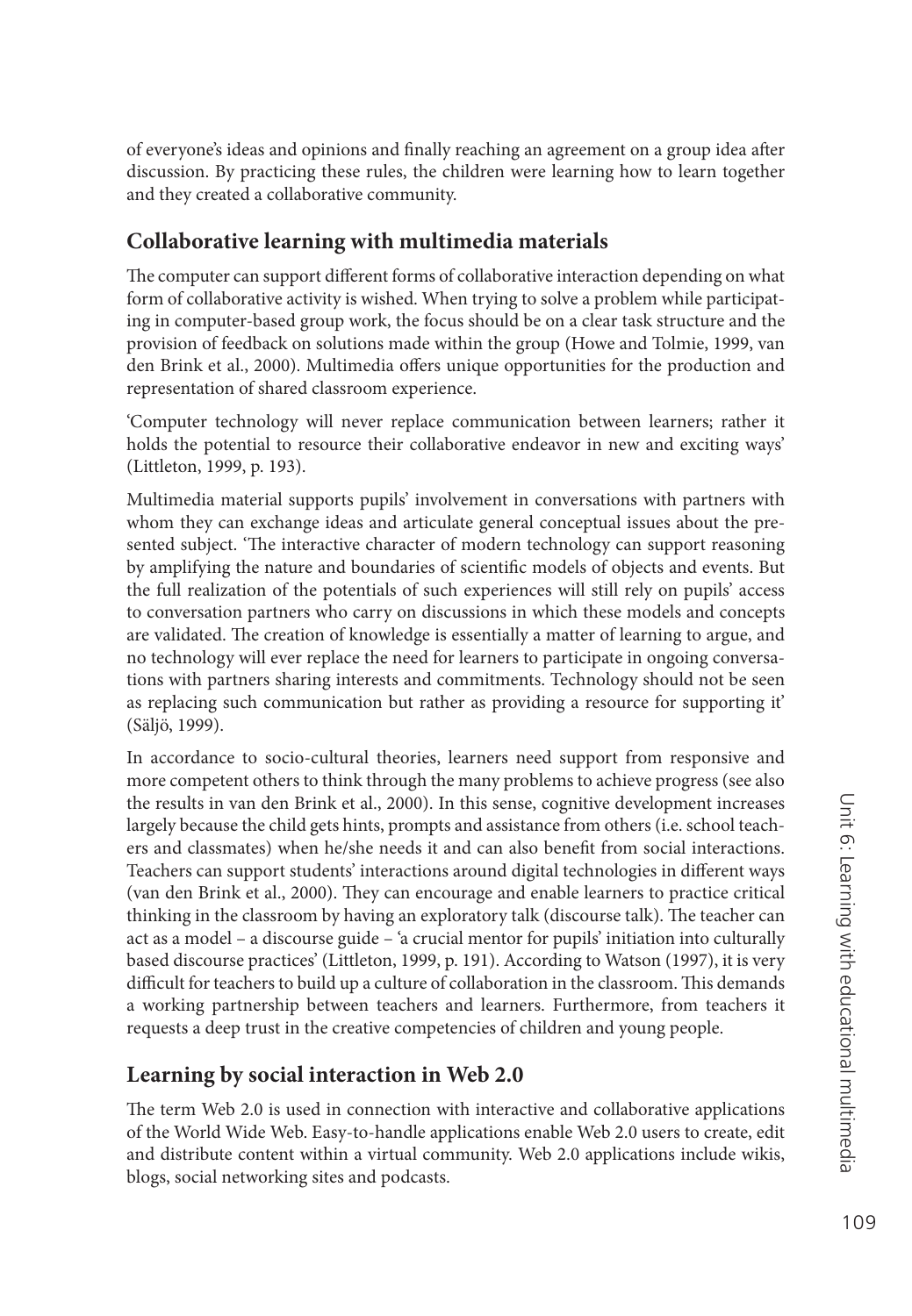Some of the following examples and explanations are taken from two books by Solomon and (2010) and Richardson. The two books explain in detail the use of Web 2.0 tools in the classroom. Solomon and Schrumm (2010) present, among other things, a number of crucial aspects when working with Web 2.0 applications:

*Communication.* Students can post and share their work and get feedback from a global audience or a selected group of users. Communication with a real audience motivates students to work harder on their projects.

*Collaboration*. With the help of different applications, students can work together on the same website, provide feedback to each other, discuss concepts and project stages, share research, etc. (see Chapter 5). Peer editing becomes another important dimension of realtime collaboration.

*Connectedness.* According to Stephen Downes, 'knowledge is distributed across a network of connections and therefore learning consists of the ability to construct and traverse those networks. Knowledge, therefore, is not *acquired*, as though it were a thing. It is not *transmitted*, as though it were some type of communication.'

*Learner communities.* Social networks can be used within the classroom. Schools can create learning communities around specific topics in order to give students the opportunity to deepen their knowledge and expertise through ongoing communication.

*Contextualization*. In order to construct new knowledge, students need to integrate new information or experiences or practices into the framework of already existing and connected knowledge. Using the web for this reason seems to support the view that new and existing knowledge are extremely connected with each other and knowledge in one subject (literature) can be easily used in another one (history).

In order to establish collaboration not only as a pedagogical method or a strategy but as a culture of living together and a certain state of mind, we need to look at what makes cooperative learning work.

According to many authors (see for example Slavin, 2010), learning in groups collaboratively almost always improves affective outcomes – students love to work together, they make friends, they become more tolerant. When it comes to achievement, the organization of collaborative learning seems to be very important. Research has shown that two aspects are crucial: group goals and individual accountability (Slavin, 2010, Webb, 2008). It seems that group members need to achieve common goals or to earn rewards or recognition and that group success should depend on individual learning processes of each group member. If the group task is a certain learning outcome of each student, so every group member should be interested in spending time and effort to explain the concepts to be learned to other group members in order to be sure that everybody understands them. According to Webb (2008), students who give and receive elaborated explanations are the ones who profit most from collaborative learning environments. It seems that these two aspects (group goals and individual accountability) motivate students to find explanations and to take seriously the learning needs of themselves and other students. Furthermore, in this research, giving and receiving answers without elaborated explanations correlates negatively with understanding.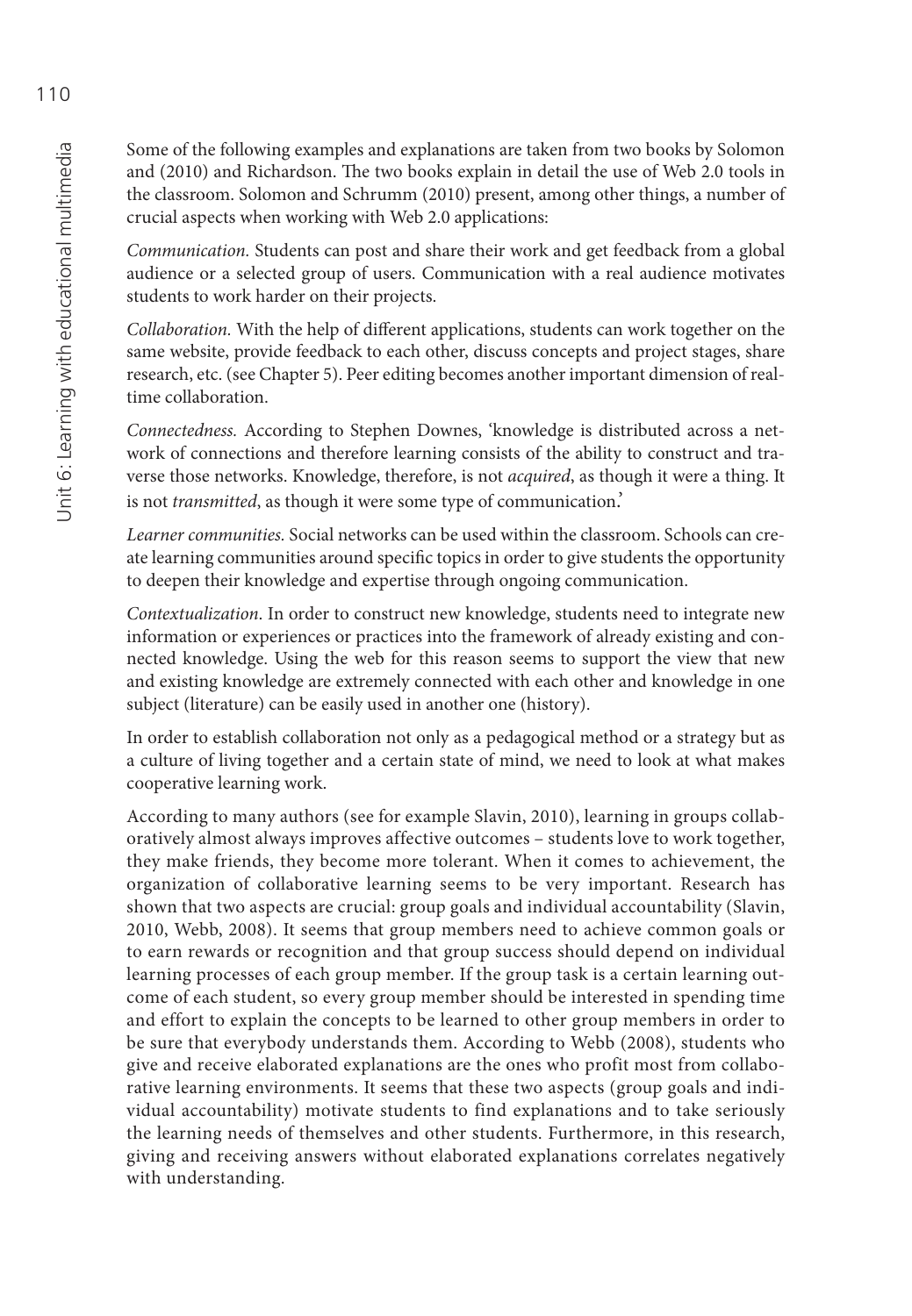Slavin (2010) states that cooperative learning generally works equally well for all types of students, even for high achievers, due to the fact that giving elaborated explanations to others leads to asking more questions and to deepening the existing knowledge base.

Slavin (1995) summarizes effective cooperative learning in the following way: group goals which are based on learning processes of all group members leads to social cohesion. These processes should establish different forms of motivation such as the motivation to learn, to encourage groupmates to learn and to help groupmates to learn. These motivational aspects lead to elaborated explanations (peer tutoring), to peer modeling, cognitive elaboration, peer practice, and peer assessment and correction, which finally enhances learning of all group members.

Research shows that even if teachers use more and more collaborative learning, it seems that these practices are used in an informal way and not within the framework of common goals and individual accountability (Slavin, 2010). Teachers need trainings and follow-up support for different methods of collaborative learning.

The human brain seems to be primed for learning in social interaction (Hinton and Fischer, 2010). Our proper experiences and research have shown that the human brain is tuned to experience the experiences of others by empathy. When we are deeply engaged in the observation of others – for instance, during a football match or a romantic movie – the so called mirror-neurons simulate the experiences of others. These special neurons are thought to be crucial when it comes to build up relations and when people learn in a social situation. These research findings - our relatedness to others and learning from others – propose that positive relationships facilitate learning; therefore learning should be community-oriented (look for more explanations on Google: mirror neurons video).

### **Web 2.0 tools for the classroom**

#### **Blogs**

A blog (the combination of the words web and log) is a kind of website, where the blogger (the person or the persons who created the blog) publishes regularly short texts of just a few paragraphs (and additionally other data). This can be a personal journal or a site focused on a certain topic. In most cases, blogs are public and readers are welcome to post comments there. Blogs are based on an easy-to-use online application or a hosting platform.

Due to the predominant use of short texts, blogs can be used as an effective medium to develop *writing competencies*. The potential audience – teachers, classmates, friends, random visitors – seems to be a stronger *motivating factor* than in the case of writing only for one teacher. These public characteristics of blogs force students to *think carefully* about what they are going to write, to *reflect* deeply on the content and their way of *communicating their ideas*. Short texts oblige the authors to express their ideas clearly and concisely. Well-chosen *images* or other media can *enhance posts*. Students can interact with each other as peer reviewers.

Blogs can also be used as *sources of information*. However, before using a blog as information resource, it is necessary to evaluate its validity and reliability. This can be a good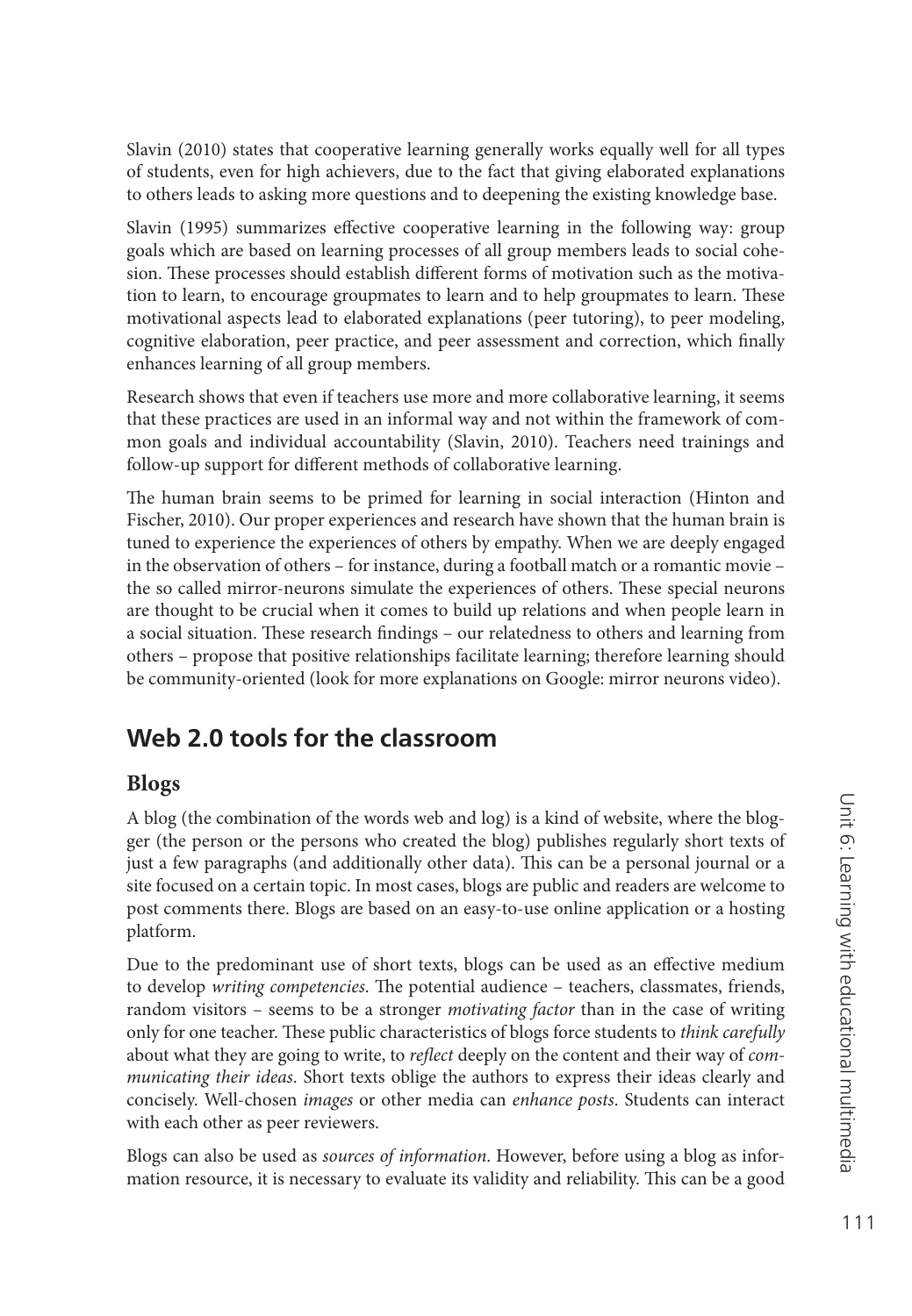exercise for students: they need to find out whether they can trust information sources and evaluate them as valid and reliable. Common techniques are finding out as much as possible about the blogger, his/her reputation, expertise in the field, etc. This can lead students to critical thinking and reflection.

Many other educational uses are possible. For more detailed information see Solomon and Schrumm (2010) and Richardson (2010).

Solomon and Schrumm (2010) provide some rules for blog commenting and assessing. When it comes to commenting, one must read the blog carefully, consider its strengths and weaknesses, provide specific (positive or negative) feedback.

With blog assessment, one should raise the following questions:

- How well did the student address the curricular topic and/or discussion theme?
- How well-reasoned was the logic of what the student wrote?
- Was the writing of high quality?
- How well did the student communicate his/her ideas?
- To what extent did the blog generate real discussion?

Blogging tools*:* blogger.com; antville.com; wordpress.com; bloglines.com; blogspot.com; coveritlive.com; livejournal.com.

#### **Social networks**

A definition of social networks: 'Social networking refers to the aspect of Web 2.0 that allows users to create links between their online presence such as a webpage or a collection of photos. These links may be through joining online groups or by assigning direct links to other users through lists of 'friends' or 'contacts' (Green and Hannon, 2007, p. 13).

Online social networks function according to the interests and/or activities, and goals of the members of the social networks. Social networks are seen from many young people as a virtual social space to meet, to exchange, to hang around together. Dodge, Barab, and Stuckey (2008) assume that social networks are 'third spaces... informal public spaces such as coffee houses affording novelty, diversity, and learning. Unfettered by school protocol or family emotions, third spaces allow groups to meet in generous numbers, and while no individual constitutes the third space, close friendships can be developed unlike those found at home or school' (p. 229). Using social networks in classrooms is built on the assumption that individuals creating their own network might be better able to organize, protect and define the goals of that 'space'. Ning ([www.ning.com\) is](http://www.ning.com) an example of such platform that provides individuals with an opportunity to create their own social network. The advantages of such social networks are evident: small groups can collaborate with each other, members can post questions and ideas, classroom activities can be stored or reflected on, absent students can catch up on work, and work can be shared with others.

*Pedagogical use*. Many students are used to be members of social networks such as Facebook, MySpace, Friendster, etc. in order to communicate with their friends (friendship-based use of social networks). However, another motivation lets students be members in a social network: their specific personal interests, which allow them to explore the Internet and its social networks on specific subjects (interest-based use of social net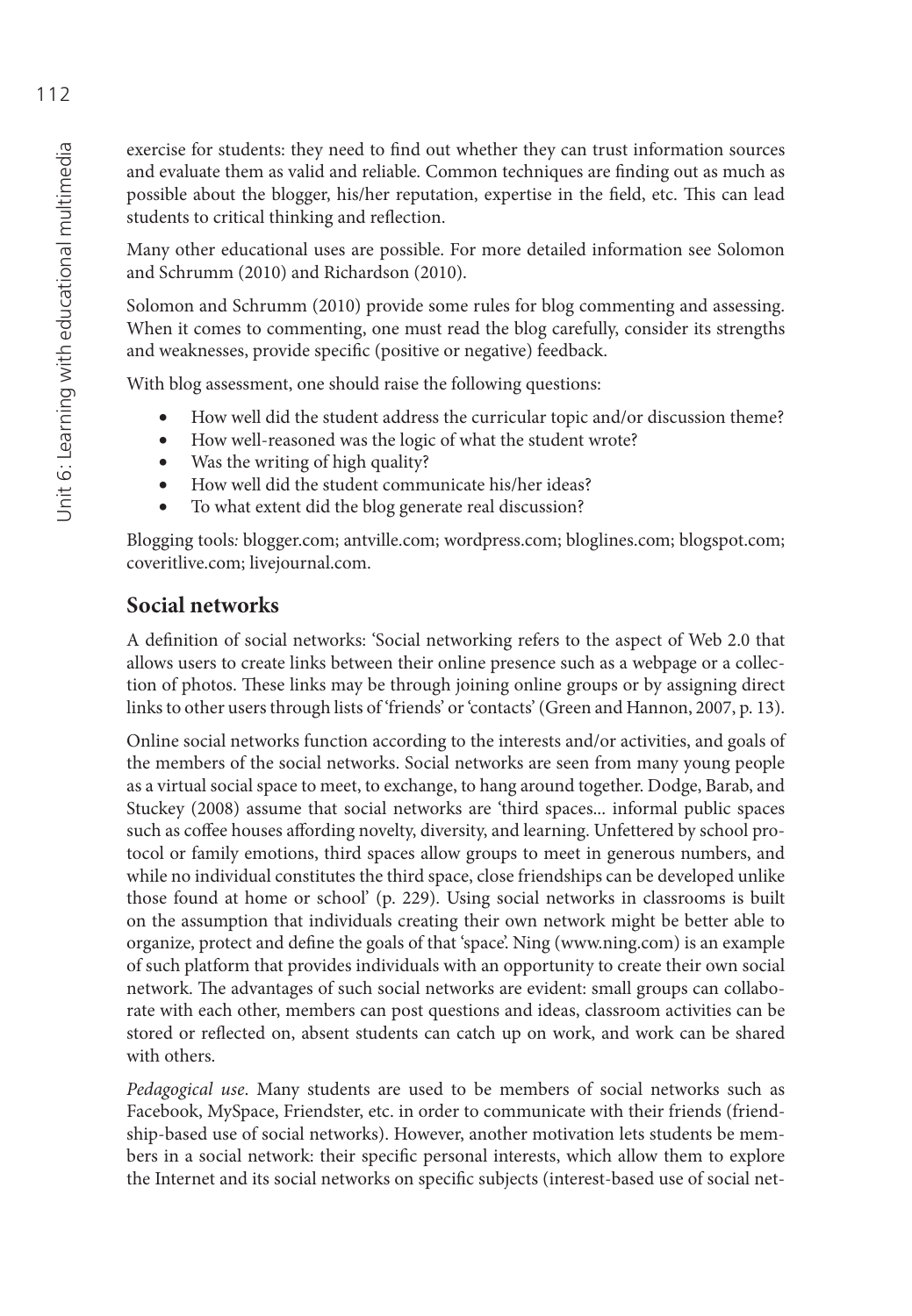works). Using this voluntary student habit as a pedagogical tool in the classroom seems to create a rather positive motivating ambiance due to the familiarity with the Web 2.0 environment. According to the US-American school boards Association, in 2007 almost 50 % of students using social networks discussed their homework or other school related topics in their networks. This means that students use networks for educational reasons.

'Network learning is committed to a vision of the social that stresses cooperation, interactivity, mutual benefit, and social engagement. The power of ten working interactively will invariably outstrip the power of one looking to beat out the other nine' (Richardson, 2010).

#### **Wikis**

Wikipedia is the most known and used wiki on the Internet. Wikis are websites whose contents can be read, created and edited directly online by web users (with the help of wiki-software). The main idea of wikis is a collaborative work on one text (complemented by images or videos) aiming at expressing the experiences and knowledge of the authors. Wikis can be open to everybody (like Wikipedia) or to a restricted group of people. Due to the fact of being open to alteration, wikis are prone to vandalism and the editing of false information but the same characteristics allow a quick fixing of the wikis.

*Pedagogical use of wikis*. Wikis allow students to create, edit, and add multimedia elements for collaborative projects. All participating students share the responsibility for the quality of their wiki – they research, analyze, sum up the needed information and coordinate the project while ongoing evaluation and editing of each other's contributions takes place. Students can access the wiki from every connected computer, they can also engage into discussions after the school hours. This work demands higher order cognitive thinking competencies (critical thinking, organization, reflection, problem solving, etc.) as well as collaborative competencies (evaluating the work of others, agreeing on a common scope, on meaning or on relevance of contributions, discussion competencies, etc.) due to the fact that the process of creating wikis is democratic – everyone can edit, delete, add, or change content. Problems can appear, when students are encouraged to change or delete the work of their classmates. In order to avoid such situations, teachers should create a high collaborative environment from the beginning so that each student has the sense of belonging to group and will not get angry, when his or her personal contribution will be changed or partially deleted. The assignment of a wiki project should also be treated collaboratively (see portfolio assignments). It is possible that the teacher can track students' work (their contributions and corrections of others' work) – this might motivate all students to do their work and avoid situations when some students do all the work and while others take advantage of them. Furthermore, by taking ownership of their contributions and the joint product, they can learn to accept and respect the work of others.

In order to avoid vandalism from outside, class wikis can be restricted to only class experiences and not open to a larger audience.

Another opportunity to work with wikis in the classroom is to use already existing wikis on the web. If students work hard on a certain topic, they can look at wikis – for instance, in Wikipedia – and evaluate and edit an existing wiki, if they think they can add a useful contribution. Within the process, students can follow what happens with their entry –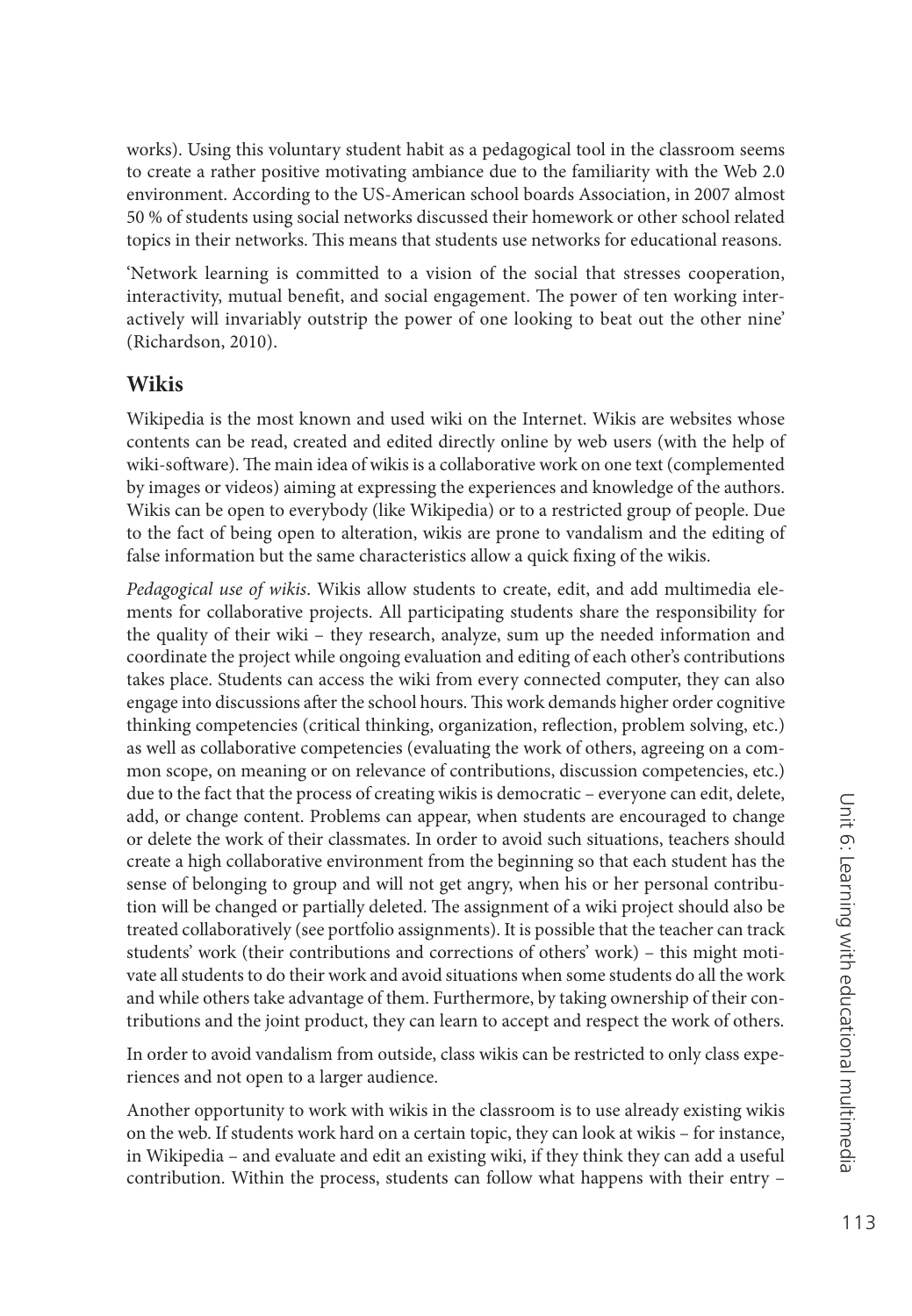if other wikipedians change their entries or not. Because students are very engaged in the process, this can be a strong learning experience.

Tools: Wikispaces.com, Pbwiki.com. For further examples see the multimedia collection (Appendix 1).

Podcasts and vodcasts. Podcasts (or netcasts) are audio files and vodcasts are audio-video files stored on a public or private website or on websites specialized on audio and audiovideo files (i.e. iTunes, Podcast Alley, Podcast Directory) and podcasting is the - private or public – creation and distribution of these files.

Looking at Youtube.com we see the fast development of podcasts within the last years that is due to the fact that nowadays audio and video files are easy to create, distribute and consume. It is possible to subscribe to a podcast series which enables the subscriber to be alert when a new podcast episode is created. A further possibility is that the subscribed podcasts can be downloaded automatically if needed. In comparison with traditional audio or video media, podcasts are much easier to produce and make available to a global audience.

*Pedagogical use of podcasts.* One opportunity to use podcasts in class could be the creation of radio shows, or podcasts for language or science lessons. Like in the case of blogs, there are practically no limits here. By creating their own podcasts, students can experience their own knowledge and learning processes, present their opinions, their understanding of complex topics. Furthermore, getting acquainted with storyboards makes students plan carefully, reflect on the order, prominence, and emphasis of the elements of the podcast.

*Editing.* MovieMaker, iMovie, JayCut.com.

*Live television – live streaming web TV*. Class performances such as music, dance or theatre pieces, school conferences, etc. can be easily broadcasted by live television online. Prerequisites for a school's own television station are a fast and stable Internet connection, a computer with a microphone, a webcam or built-in video camera and a free account at an online video streaming site (ustream.tv).

Another opportunity would be to follow up regular podcasts by scientists because the class is involved in a similar topic. By subscribing to the podcast, the user will be alerted when new podcasts are available.

Examples for podcasts for children include [http://kids.podcast.com,](http://kids.podcast.com) [www.bookwink.](http://www.bookwink) com, [www.storynory.com, w](http://www.storynory.com)[ww.kid-cast.com.](http://www.kid-cast.com)

### **Pedagogical approach**

Introduce the content to course participants by following the methods used in Unit 1. Connect course participants' knowledge; build on their previous knowledge from Units 1 and 2. Provide time for reflection – i.e. how can we assess these collaborative forms of learning, etc. Ask questions similar to: Why is it not possible – according to these theories – to transmit knowledge from one person to another? What does this mean for being a teacher? Use collaborative forms of learning around the computer. Reflect on different opportunities in the room and group organization of collaboration while working with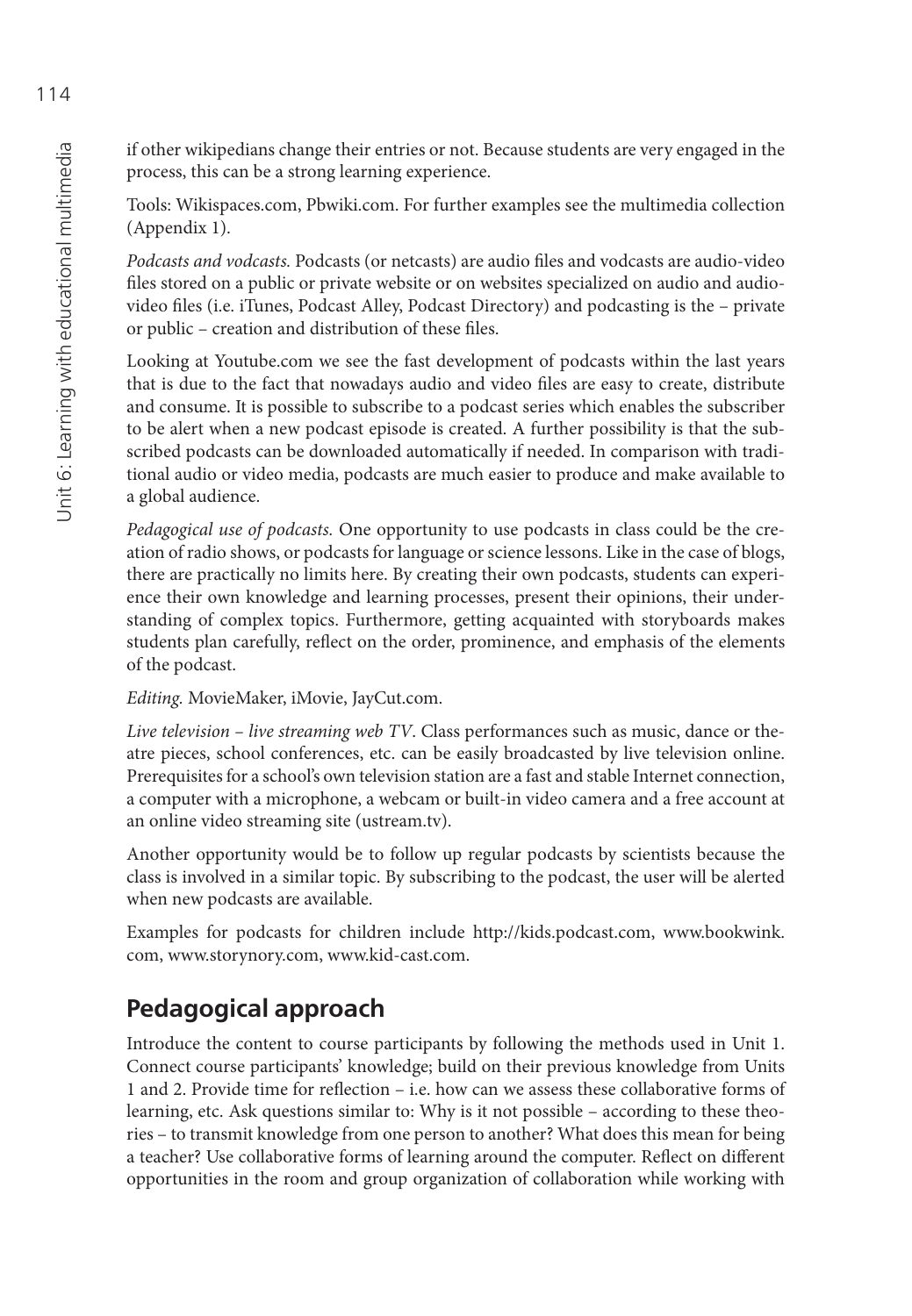multimedia. Provide course participants with relatively easy tasks – let them search in small groups (2/3/4 course participants) for information on the Internet – according to the topic *Collaborative Learning in School,* and the task can be focused on the content and search strategies.

| <b>Content to be learned</b>                                                                                                                             | <b>Proposed didactical method</b>                                                                                                                                    |
|----------------------------------------------------------------------------------------------------------------------------------------------------------|----------------------------------------------------------------------------------------------------------------------------------------------------------------------|
| Learning theories: constructive perspective<br>on learning/important aspects on learning/<br>social influence on learning/computer as a<br>cultural tool | Use methods from Unit 1                                                                                                                                              |
|                                                                                                                                                          | Distribute material/references according<br>to topics                                                                                                                |
|                                                                                                                                                          | Ask questions, collect ideas, refer to<br>the last sessions and Units 1 and 2                                                                                        |
|                                                                                                                                                          | Course participants develop ideas/models<br>in groups                                                                                                                |
| Collaborative learning with computers/<br>multimedia<br>Web 2.0 tools                                                                                    | Collaborative task with multimedia.<br>i.e. search in the Internet or in an<br>encyclopedia in groups according to a<br>topic - plan/monitor and evaluate strategies |
|                                                                                                                                                          | Material and references                                                                                                                                              |
|                                                                                                                                                          | Experience together with the participants<br>some Web 2.0 tools                                                                                                      |
| Reflection: content/own learning processes/<br>didactics for use in schools                                                                              | Homework/portfolio assessment/<br>group discussion                                                                                                                   |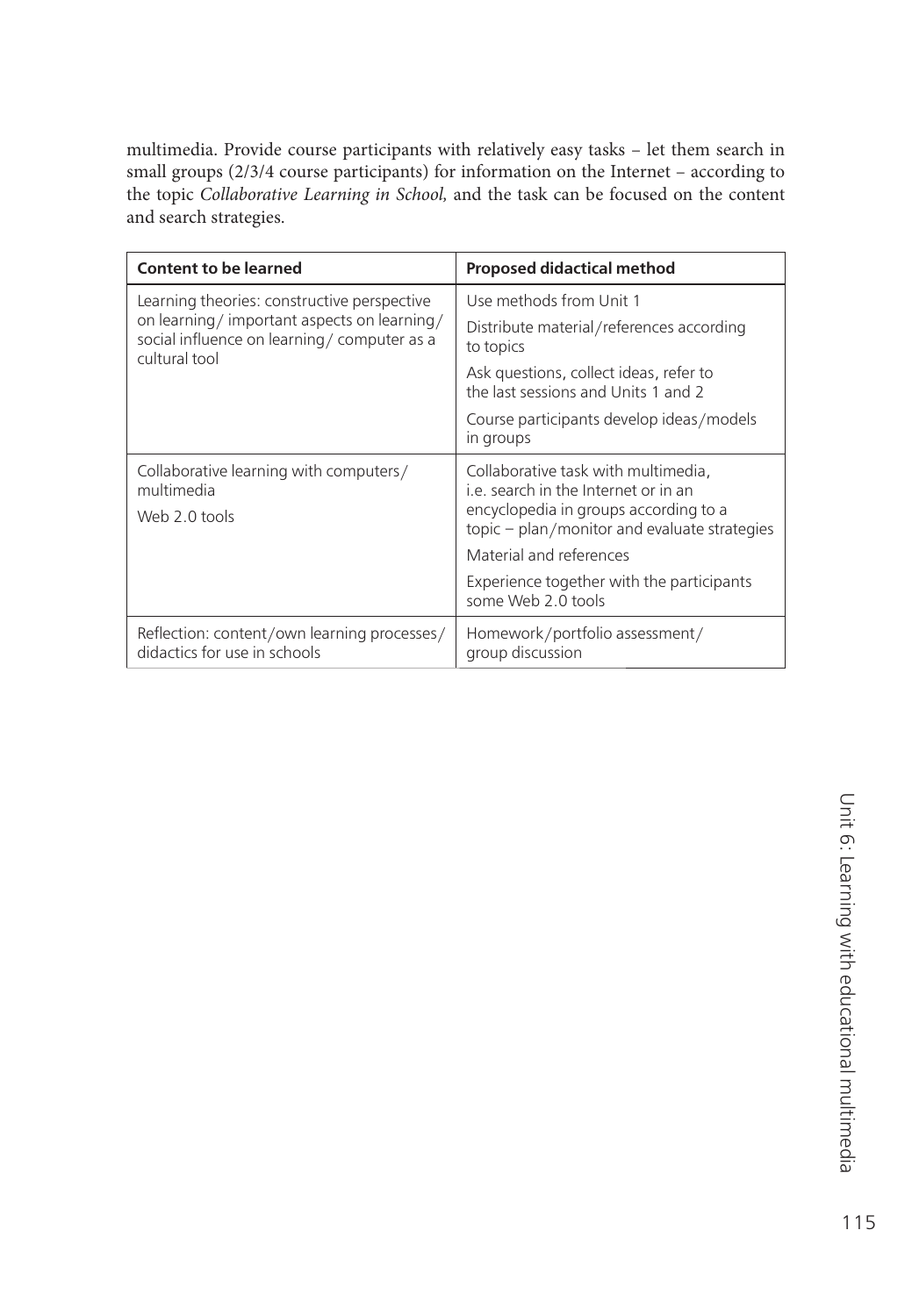## **References**

Abbott, C. 2001. *ICT: Changing Education*. London, RoutledgeFalmer.

Alessi, S.M. and Trollip, S.R. 2001. *Multimedia for Learning: Methods and Development* (ed.). Boston, Allyn and Bacon.

Ames, C. 1984*.* Competitive, co-operative and individualistic goal structure: A motivational analysis. R. Ames and C. Ames (eds), *Research on Motivation in Education*, Vol. 5, pp. 117–207.

Ames, C. and Archer, J. 1988. Achievement goals in the classroom: Students` learning strategies and motivation process*. Journal of Educational Psychology*, 80, pp. 260–270.

Anderson, R., C., Shirey, L.L., Wilson, P.T., and Fielding, L.G: 1987. Interestingness of children`s reading material. R.E. Snow and M.J. Farr (eds). *Aptitude, Learning and*  Instruction: Vol. 3, Cognitive and Affective Process Analyses pp. 287-299. Hillsdale, NJ, Erlbaum.

Andre, T. and Anderson, T. 1978-1979. The development and evaluation of a self-questioning study technique. *Reading Research Quarterly*, 14, pp. 605–623.

Andresen, B.B. 1999. *The Art of seeing the wood and the trees: teachers' new competencies in terms of multimedia literacy and ICT genre didactical competencies*. Copenhagen, Royal Danish School of Educational Studies, Research Centre for Education and ICT.

Armbruster, B.B., Anderson, T.H., and Ostertag, J. 1989. Teaching text structure to improve reading and writing. *The Reading Teacher*, 43, pp. 130–137.

Bandura, A. 1977. Self-efficacy: Toward a unifying theory of behavioural change. *Psychological Review*, 84, pp. 191–215.

Bandura, A. and Schunk, D.H. 1981. Cultivating competence, self-efficacy, and intrinsic interest through proximal self- instruction. *Journal of Personality and Social Psychology*, 41, pp. 586–598.

Barton, J. and Collins, A. (eds) 1997. *Portfolio Assessment: A Handbook for Educators*. Menlo Park, CA, Addison-Wesley Publishing Co.

Baumert, J. and Köller, O. 1996. *Lernstrategien und schulische Leistungen.* J. Möller and O. Köller Hrsg., Emotionen, Kognitionen und Schulleistung. Weinheim, Psychologie Verlags Union.

Beemann, W.O. 1987. Computers and Human Consciousness. In: Schauer H./Schmutzer, M.E.A. Hrsg.: *Computer und Kultur*. Wien, München, Oldenbourg, S. 9–20.

Biggs, J.B. 1987a. *Student Approaches to Learning and Studying.* Hawthorn, Vic: Australian Council for Educational Research.

Biggs, J.B. and Moore, P.J. 1993. *The Process of Learning*. Third edition. New York, London, Toronto, Sydney, Tokyo, and Singapore, Prentice Hall.

Biggs, J.B. and Collis, K.F. 1982. *Evaluating the Quality of Learning: the SOLO Taxonomy*. New York, Academic Press.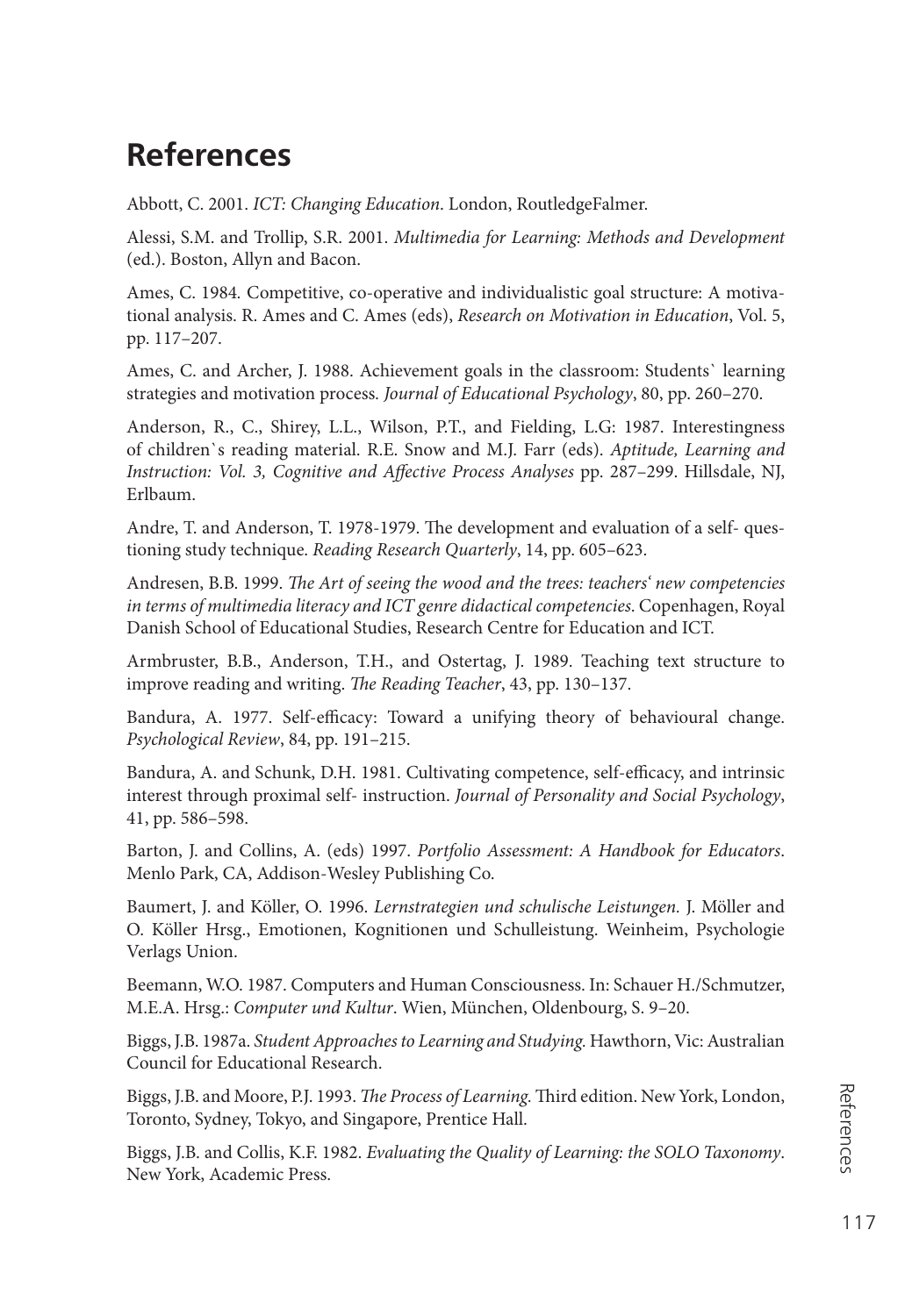Biggs, J.B. 1996. Enhancing teaching through constructive alignment*. Higher Education,* 32, pp. 347–364.

Bolon, C. 2000. School-based Standard Testing*. Education Policy Analysis Archives, Volume 8, Number 23*.<http://epaa.asu.edu/epaa/v8n23/>

Borkowski, J.G. 1985. Signs of intelligence: Strategy, generalization, and metacognition. S.R. Yussen (ed.) *The growth of Reflection in Children*. Orlando, Fl, Academic Press. Psychology, 73, pp. 242–250.

Bransford, J.D., Brown, A.L., and Cocking, R.R. 1999. *How People Learn: Brain, Mind, Experience, and School*. Washington, DC, USA, National Academy Press.

Bretzing, B.H. and Kulhavy, R.W. 1981. Notetaking and Passage Style. *Journal of Educational Psychology,* 73, pp. 242–259.

Brophy, J. 1986. On motivating students. Occasional Paper No. 101. East Lansing, Michigan, Institute for Research on Teaching, Michigan State University.

Brown, A.L. and Day, J.D. 1983. Macrorules for summarizing texts: The development of expertise. *Journal of Verbal Learning and Verbal behavior*, 22, pp. 1–14.

Brown, J.S., Collins, A., and Duguid, P. 1989. Situated cognition and the culture of learning. *Educational Researcher,* 181, pp. 32–34.

Bruner, J. 1985. Vygotsky: A historical and conceptual perspective. J.V. Wertsch (ed.). *Culture, Communication and Cognition: Vygotscian Perspectives*. Cambridge, Cambridge University Press.

Bruner, J. 1976. *The Process of Education*. Cambridge, Harvard University Press.

Brunner, C. and Bennett, D. 1998. Technology perceptions by gender. *The Education Digest,* February, pp. 56–58.

Butler, R. and Neumann, O. 1995. Effects of task and ego achievement goals on helpseeking behaviours and attitudes. *Journal of Educational Psychology*, 87 2, pp. 261–271.

Ceci, S.J. and Liker, J.K. 1986. A day at the races: a study of IQ, expertise, and cognitive complexity. *Journal of Experimental Psychology*: General, 115, pp. 255–266.

Chan, C.K., K., Burtis, P.J., Scardamalia, M. and Bereiter, C. 1992. Constructive activity in learning from text. *American Educational Research Journal*, 29, pp. 97–118.

Cole, D.J., Ryan, C.W., and Kick, F. 1995. *Portfolios Across the Curriculum and Beyond*. Thousand Oaks, CA, Corwin Press.

Collins, A. 1992. Portfolios for Science Education: Issues in Purpose, Structure and Authenticity. *Science Education*. 76 4, pp. 451–463.

Crook C. 1999. Computers in the community of classrooms*.* K. Littleton and P. Light (eds). *Learning with Computers*. Routledge, London and New York.

Davis, N., Desforges, Ch., Jessel, J., Somekh, B., Taylor, Ch. and Vaughan, G. 1997. Can quality in learning be enhanced through the use of IT? B. Somekh and N. Davis (eds), Using Information Technology Effectively in Teaching and Learning. Studies in pre-Service *and In-Service Teacher Education*. Routledge, London and New York, pp. 14–27.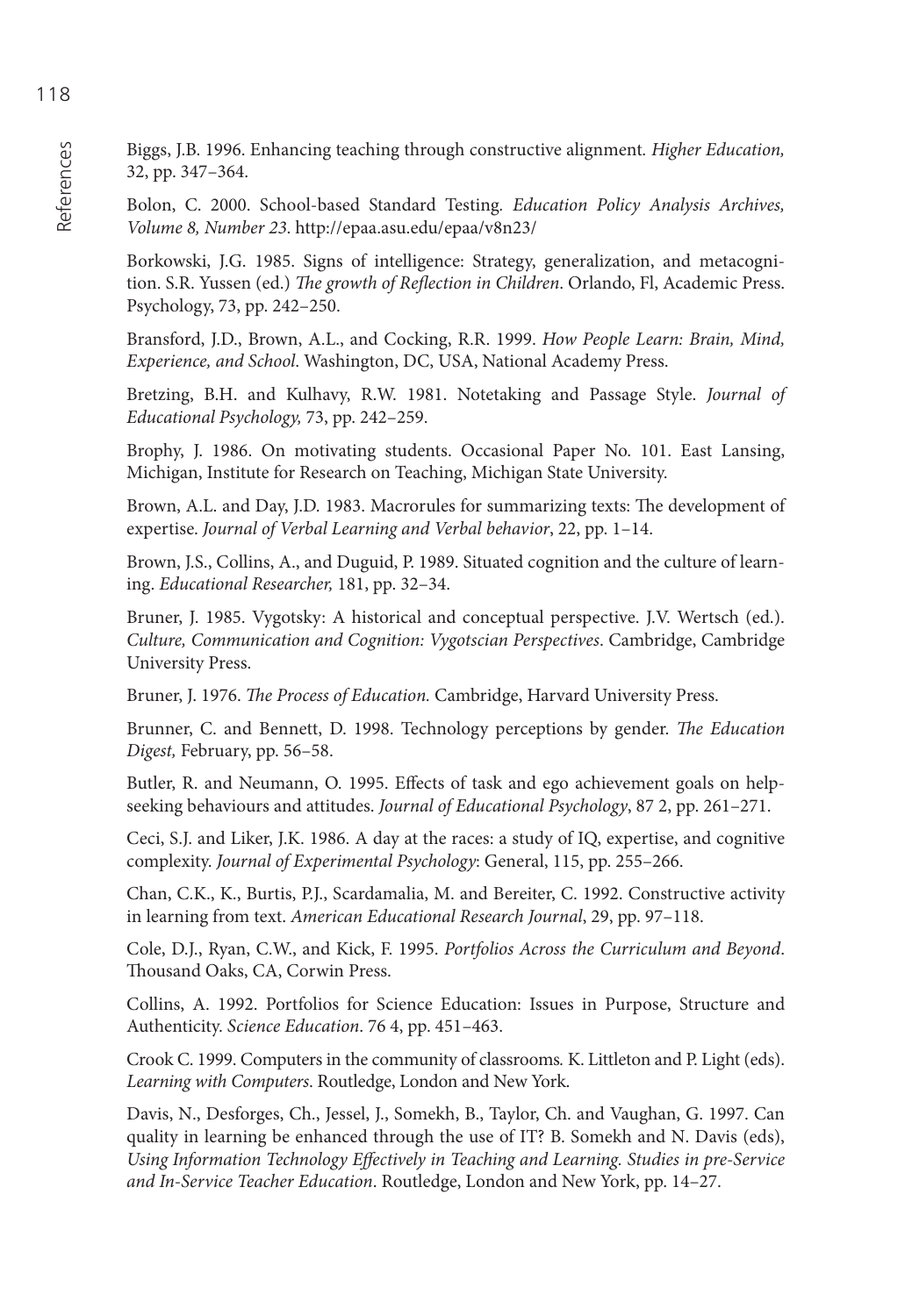Dochy, F., Segers, M., and Buehl, M. M. 1999. The relation between assessment practices and outcomes of studies: The case of research on prior knowledge. *Review of Educational Research,* 69, pp. 145–186.

Dodge, T., Barab, S., and Stuckey, B. 2008. Children's Sense of Self: Learning and Meaning in the Digital Age. *Journal of Interactive Learning Research*, 19 2, pp. 225–249.

Dole, J.A., Duffy, G.G., Roehler, L.R., and Pearson, P. D. 1991. Moving from the old to the new: research on reading comprehension instruction. *Review of Educational Research*, 61, pp. 239–264.

Duarte, A.M. 1998. Computer aided metacognition*. PEDACTICE Conference.* Vordingborg, Denmark, State University College.

Dweck, C. S. and Legget, E. L. 1988. A social-cognitive approach to motivation and personality. *Psychological Review*, 95, pp. 256-273.

Entwistle N., Hanley, M., and Hounsell, L. 1979. Personality, cognition style and student learning. R.E. Redding (ed.) *Individual Differences and Training Program Development*. *Proceedings of the Human Factors Society 34th Annual Meeting*, Vol. 2, pp. 1391–1395.

Entwistle, N. and Ramsden, P. 1983. *Understanding Student Learning*. London, Croom Helm.

Friedrich, H.F. and Mandl, H. 1996. Analyse und Förderung selbstgesteuerten Lernens. Weinert, F.Hg. Enzyklopädie der Psychologie, Bd. III, *Psychologie des Lernens und der Instruktion*. Göttingen, Hogrefe.

Gagné, R. M: 1985. *The Conditions of Learning*. New York, Holt.

Gambell, L.B. and Bales, R.J. 1986. Mental imagery and the comprehension- monitoring performance of fourth- and fifth-grade poor readers. *Reading Research Quarterly*, 21, pp. 454–464.

Gatignon, H. and Robertson, T.S. 1991. *A Propositional Inventory for New Diff usion Research*. Fourth Edition. Prentice-Hall: Upper Saddle River, NJ.

Gluck, M.A., Mercado, E., and Myers, C.E. 2008. Learning and Memory. From Brain to Behavior. Worth Publishers, New York.

Green, H. and Hannon, C. 2007. *Their Space: Education for a Digital Generation Draws on Qualitative Research With Children and Polling of Parents to Counter the Myths Obscuring the True Value of Digital Media*. Demos.

Gunn, C. 1995. Usability and beyond: Evaluating educational effectiveness of computerbased learning. G. Gibbs (ed.). Improving Student Learning Through Assessment and *Evaluation*. Oxford, The Oxford Centre for Staff Development.

Hambleton, I.R., Foster, W.H., and Richardson, J.T. 1998. Improving student learning using the personalized system of instruction. *Higher Education*, 35, pp. 187–203

Hasebrook, J.P. 1997. Wem nützt Multimedia und warum? – Lebenslanges Lernen mit Multimedia. R. Pfammerer Hrsg. *Multi-Media-Mania. Reflexionen zu Aspekten neuer Medien,* S*.* 101-124. Konstanz, UVK Medien.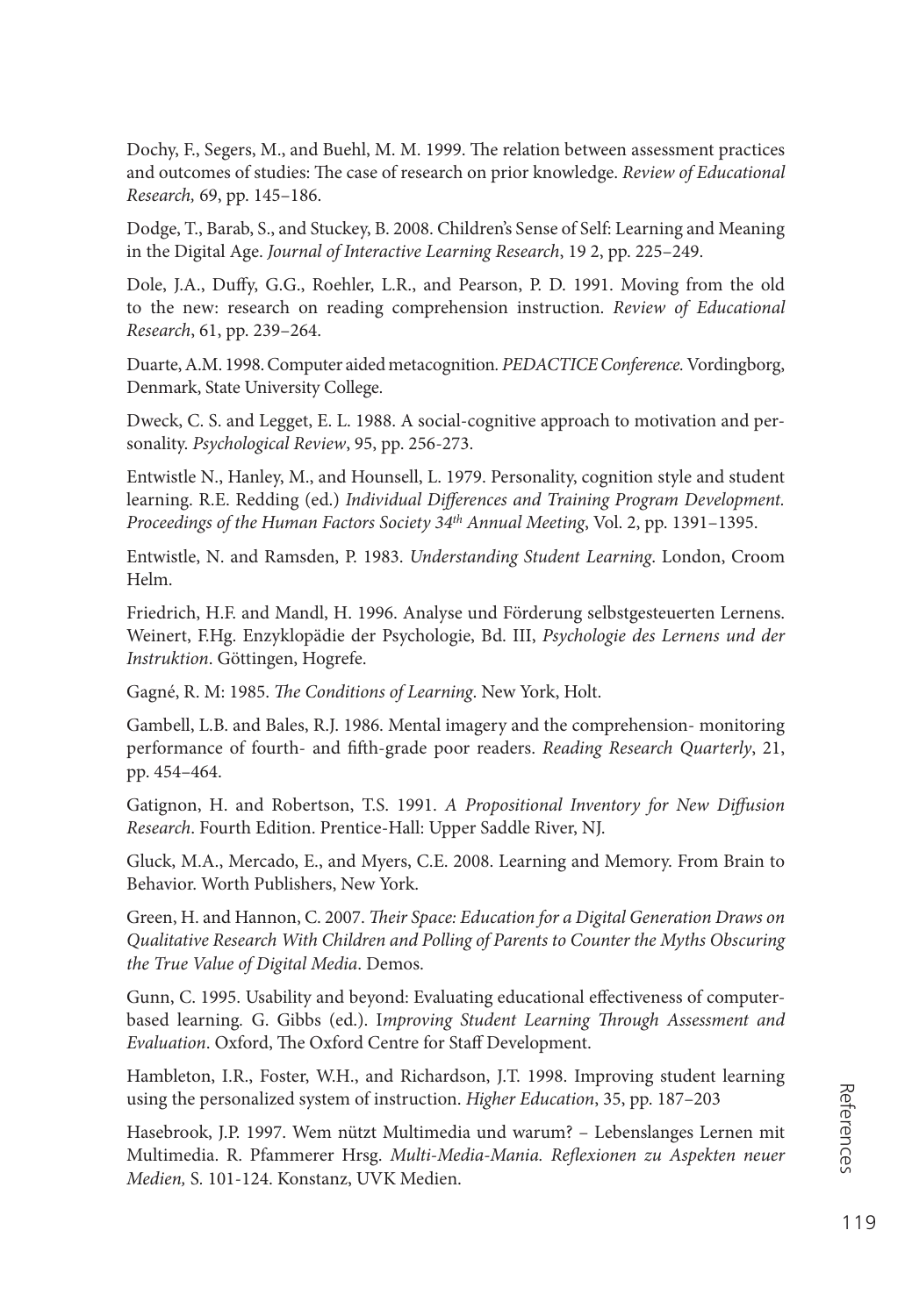Hattie, J.A.C. 2009. *Visible learning. A synthesis of over 800 meta-analyses relating to achievement*. Abingdon, Routledge.

Heller, R.S. 1990. The Role of Hypermedia in Education: A Look at the Research Issues. *Journal of Research on Computing in Education*, 422, pp. 431–441.

Hidi, S. 1990. Interest and its contribution as a mental resource for learning. *Review of Educational Research,* 60, pp. 549–571.

Hinton, C. and Fischer, K. W. 2010. Learning from the developmental and biological perspective. H. Dumont D. Instance, and F. Benavides (eds), *The Nature of Learning. Using Research to Inspire Practice*. OECD, Centre for Educational Research and Innovation, OECD Publishing.

Hofer, M. and Niegemann, H.M. 1990. Selbstgesteuertes Lernen mit interaktiven Medien in der betrieblichen Weiterbildung. *Medienpsychologie,* 4, S. 258–274.

Howe, C. and Tolmie, A. 1999. Productive interaction in the context of computer- supported collaborative learning in science*.* K. Littleton and P. Light (eds). *Learning with Computers,* London, Routledge, pp. 24–45.

Johnson, S. 2011. *Digital Tools for Teaching: 30 E-Tools for Collaborating, Creating, and Publishing Across the Curriculum.* Gainesville, Maupin House Publishing.

Jonassen, D. and Grabinger, S. 1993. Applications of hypertext: technologies for higher education. *Journal of Computing in Higher Education*, 42, pp. 12–42.

Jonassen, D.H. 1992. *Hypertext/Hypermedia.* Educational technology publications, Englewood Cliffs, New Jersey.

Jonassen, D.H. 1996. *Computer in the Classroom. Mind Tools for Critical Thinking.* Englewood Cliffs, Prentice Hall.

Kagan, S. 1994. *Cooperative Learning and Additional Content*. Kagan Publishing, USA.

Keller, J.M. 1983. *Motivational design of instruction*. C.M. Reigeluth (ed.). *Instructional*  Design Theories and Models. An Overview of Their Current Status. Hillsdale, Erlbaum.

Kiewra, K.A. 1989. A review of note- taking: The encoding- storage paradigm and beyond. *Educational Psychology Review*, 1, pp. 147–172.

King, A. 1989. Effects of self-questioning training on college students` comprehension of lectures. *Contemporary Educational Psychology*, 14, pp. 366–381.

King, A. 1990*.* Enhancing peer interaction and learning in the classroom through reciprocal questioning. *American Educational Research Journal*, 27, pp. 664–687.

King, A. 1994. Guiding knowledge construction in the classroom: Effects of teaching children how to question and how to explain. *American Educational Research Journal*, 312, pp. 338–368.

Kintsch, W. and Van Dijk, T.A. 1978. Toward a model of discourse comprehension and production. *Psychological Review*, 85, pp. 363–394.

Kress, G. and van Leeuwen, T. 2001. *Multimodal Discourse: the Modes and Media of Contemporary Communication*. London, Hodder Arnold.

References

References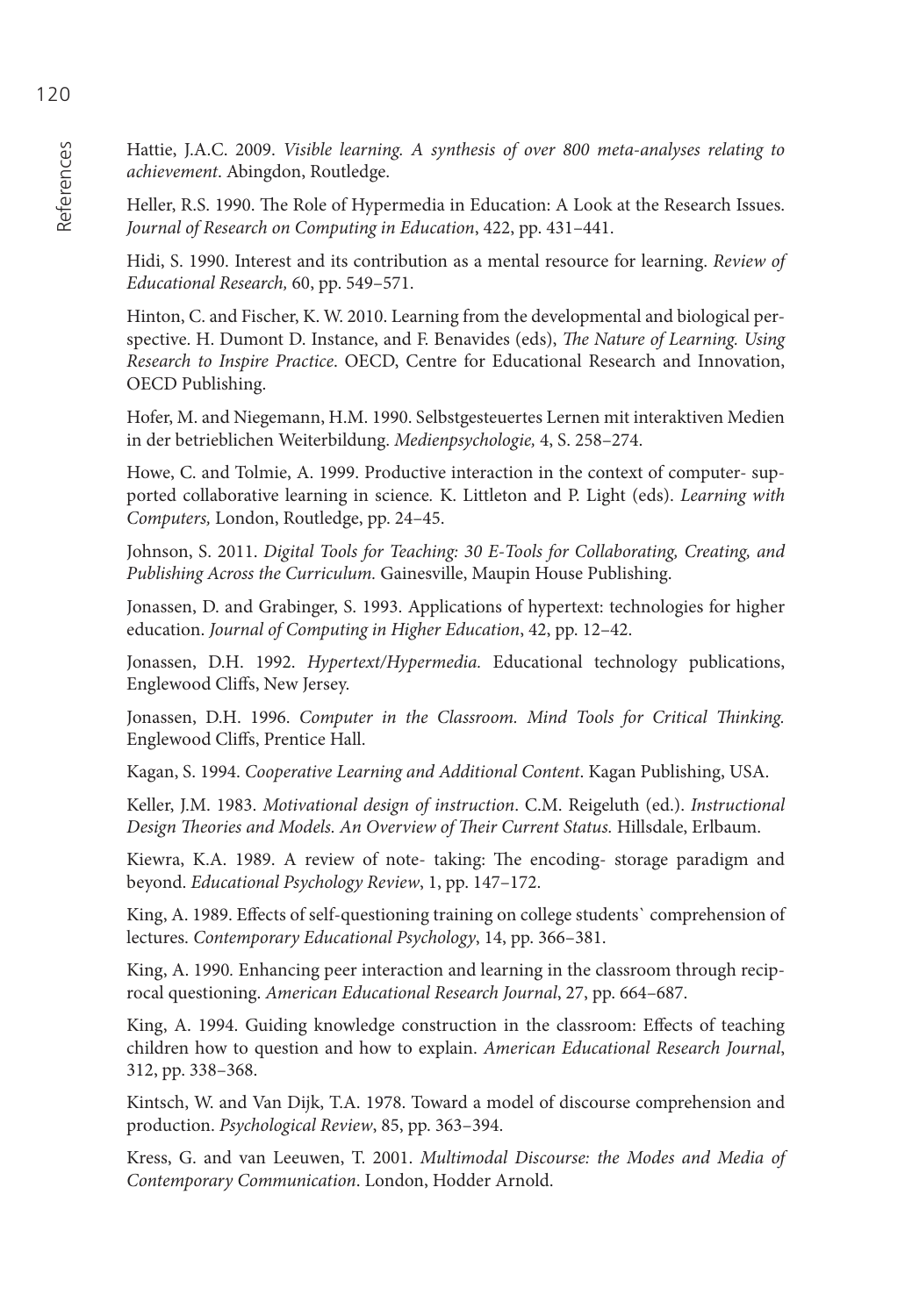Kress, G. 2003. *Literacy in the New Media Age*. London, Routledge.

Lamon, M., Chan, C., Scardamalia, M., Burtis, P.J. and Brett, C. 1993*.* Beliefs about learning and constructive processes in reading: Effects of a computer supported intentional learning environment CSILE. Paper presented at the annual meeting of the American Educational Research Association, Atlanta <http://www.csile.oise.on.ca/> abstracts/beliefs.html

Laurillard, D. 1984. Interactive video and the control of learning*. Educational Technology*, 24, pp. 7–15.

Laurillard, D. 1993. *How Can Learning Technologies Improve Learning*? Paper presented at the Higher Education Transformed by Learning Technology Swedish-British Workshop. University of Lund, Sweden. [http://ltc.law.warwick.ac.uk/publications/ltj/v3n2/ltj3-2j.html.](http://ltc.law.warwick.ac.uk/publications/ltj/v3n2/ltj3-2j.html)

Lehrer, R. 1993. Authors of knowledge: Patterns of Hypermedia Design. S. P. LaJoie and S. J. Derry (eds), *Computers as Cognitive Tools*. Hillsdale, NJ, Lawrence Erlbaum.

Lepper, M.R. and Hodell, M. 1989. Intrinsic motivation in the classroom*.* C. Ames and R. Ames (eds), *Research on Motivation in Education: Vol.3, Goals and Cognitions.* San Diego, Academic Press, pp. 73-105.

Levin, J.R. 1982. Pictures as prose-learning devices*.* A. Flammer and W. Kintsch (eds), *Discourse Processing*. Amsterdam, North-Holland, pp. 412–444.

Levin, J. R. 1986.Four cognitive principles of learning strategy research. *Educational Psychologist,* 21, pp. 3–17.

Lissmann, U. 2000. Beurteilung und Beurteilungsprobleme bei Portfolios. R.S. Jäger (ed.) *Von der Beobachtung zur Notengebung – Diagnostik und Benotung in der Aus-, Fort- und Weiterbildung.* S. 284-329. Landau, Verlag Empirische Pädagogik.

Littleton, K. 1999 Productivity through interaction: an overview*.* K. Littleton and P. Light (eds), *Learning with Computers.* London, Routledge, pp. 179-194.

Littleton, K. and Light, P. 1999 Introduction: Getting IT together. K. Littleton and P. Light (eds). *Learning with Computers.* London, Routledge.

Marton, F. and Booth, S. 1997. *Learning and Awareness*. Mahweh, NJ, Lawrence Erlbaum Ass. Publishers.

Marton, F. and Säljö, R. 1994. Approaches to learning*.* F. Marton, D. Hounsell and N. Entwistle (eds) *The Experience of Learning*. Edinburgh, Scottish Academic Press.

Marton, F. and Säljö. R. 1976a. On qualitative differences in learning – I: Outcome as a function of the learner's conception of the task. *British Journal of Educational Psychology*, 46, pp 4–11.

Marton, F. and Säljö. R. 1976b. On qualitative differences in learning -II: Outcome as a function of the learner's conception of the task*. British Journal of Educational Psychology*, 46, pp. 115–127.

Mastropieri, M.A. and Scruggs, T.E. 1989. Constructing more meaningful relationships: Mnemonic instruction for special populations*. Educational Psychology Review*, 1, pp. 83–111.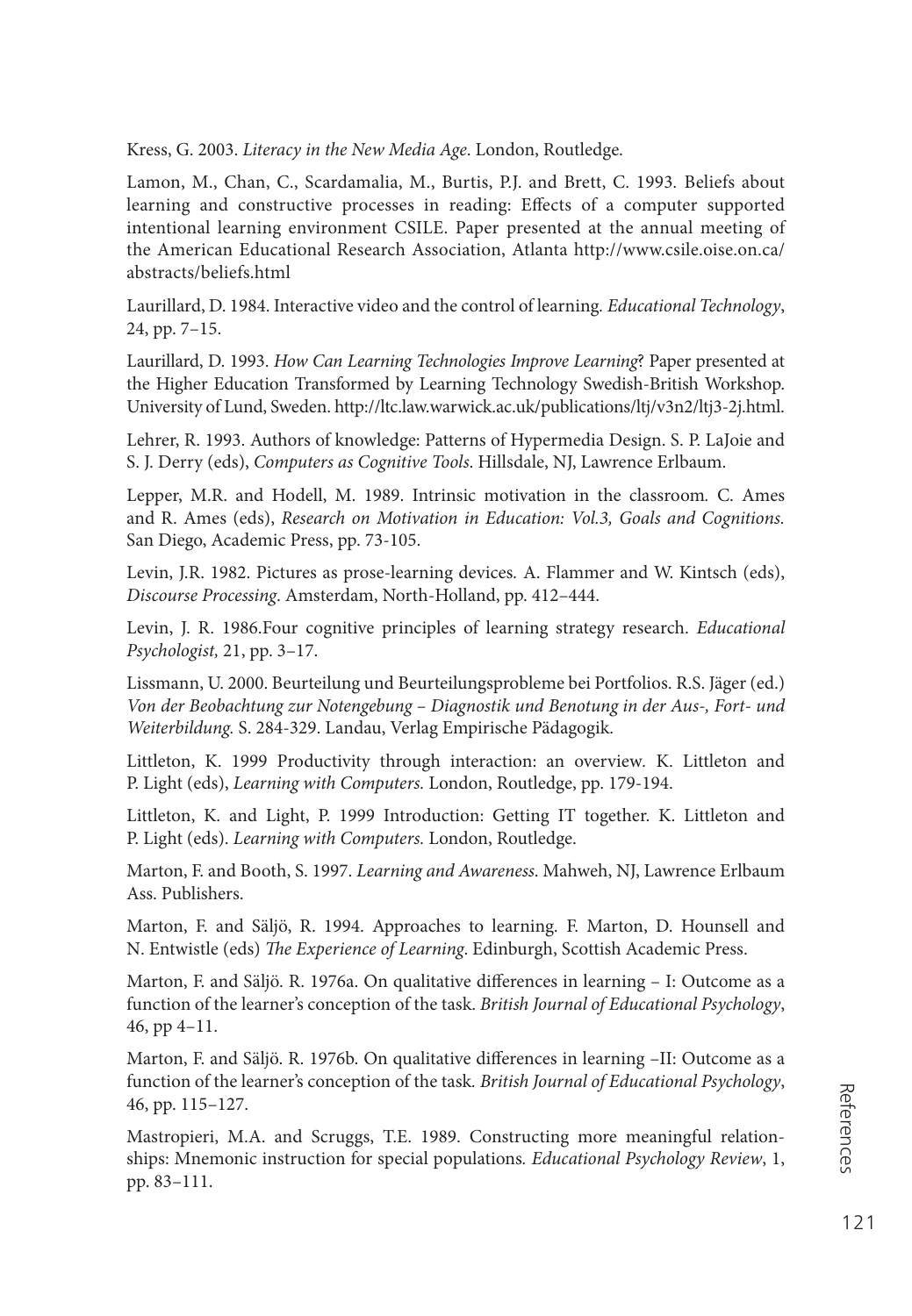Mayer, R.E. 2009. *Multimedia Learning*. New York, Cambridge University Press.

Mayer, R.E. 2010. Learning with technologies. H. Dumont D. Instance, and F. Benavides (eds), *The Nature of Learning. Using Research to Inspire Practice*. OECD, Centre for Educational Research and Innovation, OECD Publishing.

Mayer, R.E. and Sims, V.K. 1994. For whom is a picture worth a thousand words? Extensions of a dual-coding theory of multimedia learning. *Journal of Educational Psychology,* 86, pp. 389–401.

Mercer, N. and Wegerif, R. 1999. Is 'exploratory talk' productive talk? K. Littleton and P. Light (eds), *Learning with Computers,* London, Routledge, pp. 79–101.

Merill, M.D. 1980. Learner Control in Computer Based Learning*. Computers and Education,* 4, pp. 77–95.

Moghaddam, G.G. 2010. Information technology and gender gap: toward a global view. *The Electronic Library, Vol. 28, No. 5, pp. 722–733.* 

Newman, D.R., Johnson, C., Webb, B. and Cochrane, C. 1998. *Evaluating the Quality in Computer Supported Co-operation Learning.* http//:[www.qub.ac.uk/myt/papers/jasis/](http://www.qub.ac.uk/myt/papers/jasis/) jasis.html

Nicholls, J.G. and Throkildsen, T.A. 1987. Achievement goals and believes: Individual and classroom differences. Paper presented at the meeting of the Society of Experimental Social Psychology, Charlotsville, VA.

Nicholls, J.G. 1989. *The Competitive Ethos and Democratic Education*. Cambridge, MA, Harvard University Press.

O´Sullivan, P.J. and Pressley, M. 1984. Completeness of instruction and strategy transfer*. Journal of Experimental Child Psychology*, 38, pp, 275–288.

Papert, S. 1980. *Mindstorms. Children Computers and Powerful Ideas.* Harvester Press.

Papert, S. 1992. *Rethinking School in the Age of the Computer.* Basic Books.

Pintrich, P.R. 2000. Educational psychology at the millennium: a look back and a look forward. *Educational Psychologist*, 35, pp. 221–226.

Pintrich, P.R. and DeGroot, E. 1990. Motivational and self-regulated learning components of classroom academic performance. *Journal of Educational Psychology,* 82, pp. 33–40.

Pintrich, P.R. and Schrauben, B. 1992. Student motivational beliefs and their cognitive engagement in classroom tasks. D.H. Schunk and J. Meece (eds). *Student Perceptions in the Classroom: Causes and Consequences*. Hillsdale, Erlbaum, pp. 149–183.

Pressley, M., Borkowski, J. and Schneider, W. 1987. Cognitive strategies: good strategy users coordinate metacognition and knowledge. R. Vasta and G. Whitehurst (eds), *Annals of Child Development,* Vol.5, pp. 89–129.

Pressley, M., Borkowski, J.G. and O`Sullivan, J. T. 1984 Memory strategy instruction is made of this: Metamemory and durable strategy use. *Educational Psychologist*, 19, pp. 94–107.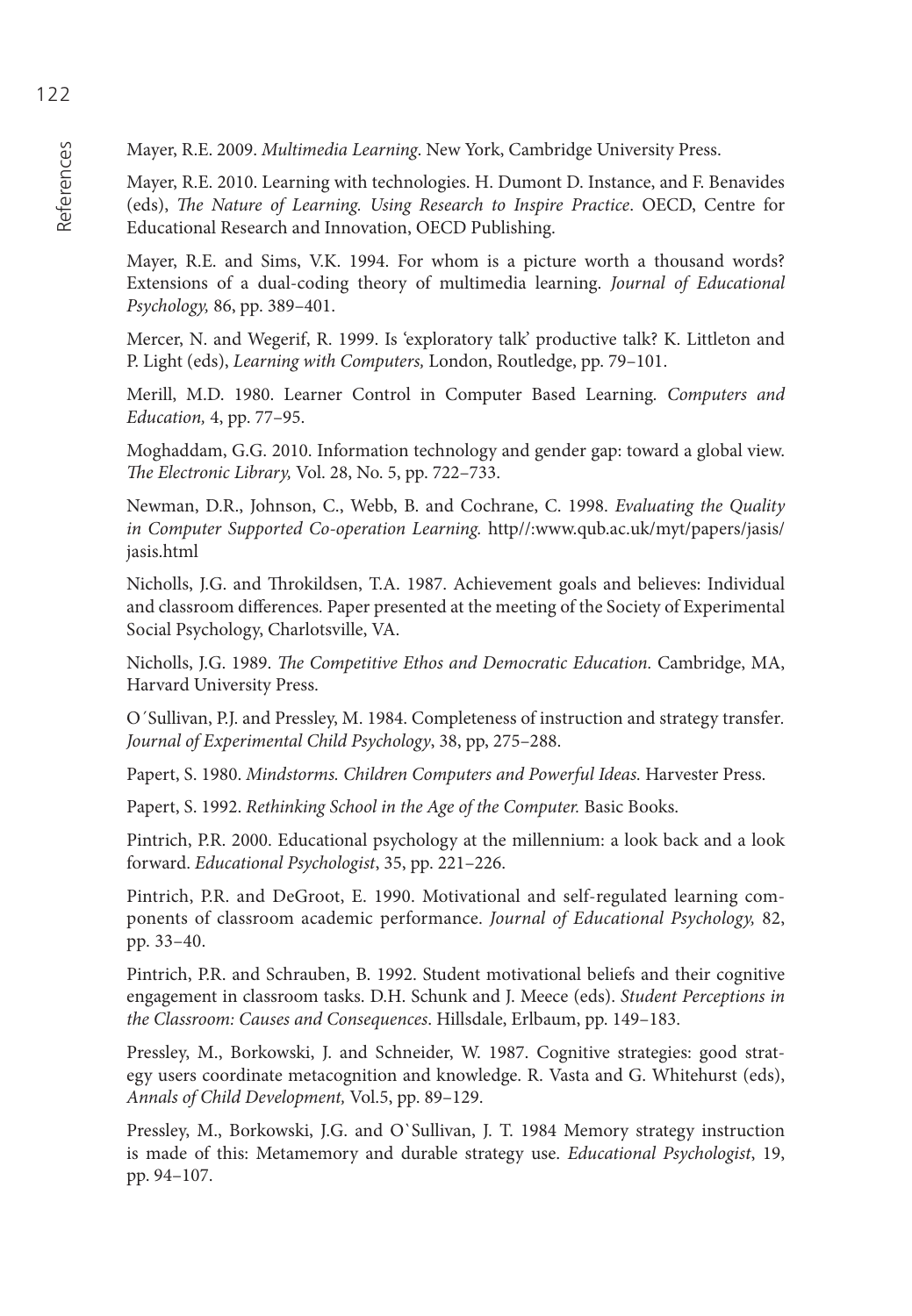Pressley, M., Borkowski, J.G. and O`Sullivan, J.T. 1985.Children's metamemory and the teaching of memory strategies. D.L. Forrest-Pressley, G.E. MacKinnon and T.G. Waller (eds), *Metacognition, Cognition and Human Performance*. New York, Academic Press, pp. 111–153.

Pressley, M., Symons, S., McDaniel, M. A., Snyder, B.L. and Turnure, J.E. 1988*.* Elaborative interrogation facilitates acquisition of confusing facts. *Journal of Educational Psychology,* 84, pp. 231–246.

Rabinowitz, M. and McAuley, R. 1990. Conceptual knowledge processing: An oxymoron? W. Schneider and F.E: Weinert (eds), *Interactions Among Aptitudes, Strategies and Knowledge in Cognitive Performance.* New York, Springer Verlag, pp. 117–133.

Ramsden, P. 1992. *Learning to Teach in Higher Education*. London, Routledge

Reigeluth, C.M. (ed.). 1999. *Instructional Design Theories and Models*. Vol. II, Mahwah, N.J., Erlbaum.

Reimann, P. and Rapp, A. Expertiseforschung*.* Erscheint in Renkl, A. in Vorb.. *Pädagogische Psychologie*. Bern, Huber. <http://paeps.psi.uni-heidelberg.de/reimann/Publications/> expertise/Expertise.htm

Reimann, P. and Zumbach, J. Design, Diskurs und Reflexion als zentrale Elemente virtueller Seminare. Erscheint in: Friedrich W. Hesse and Helmut F. Friedrich Hrsg. *Partizipation und Interaktion im virtuellen Seminar*. <http://paeps.psi.uni-heidelberg.de/> reimann/Publications/ddr.pdf.

Reimann, P. 1997. Bildung mit neuen Medien. *Ausgebildet?* Heidelberger Club für Wirtschaft und Kultur Hrsg., Heidelberg, Springer, p. 251–265.

Renkl, A. 1996. Vorwissen und Schulleistung. J. Möller and O. Köller Hrsg., *Emotionen, Kognitionen und Schulleistung.* Weinheim, Psychologie Verlags Union.

Richardson, W. 2010. *Blogs, Wikis, Podcasts, and Other Powerful Web Tools for Classrooms*. Thousand Oaks, Corwin Press.

Rogers, E.M. 2003. *Diffusion of Innovations*. New York, Free Press.

Rogers, T.B. 1995. *The Psychological Testing Enterprise*. Pacific Grove, CA, Brooks/Cole Publishing Co.

Roland, C. 1996. *Ethics and Computers: Implications for Teaching Art*. [http://grove.ufl .](http://grove.ufl) edu/~rolandc/ethics~paper.html

Rosenblatt, L. M. 1978. *The Reader, the Text, the Poem: The Transactional Theory of the Literary Work.* Carbondale, Southern Illinois University Press.

Sacks, P. 1999. *Standardized Minds.* Cambridge, MA, Perseus Books.

Sadoski, M. 1983. An exploratory study of the relationship between reported imagery and the comprehension and recall of a story. *Reading Research Quarterly*, 19, pp. 110–123.

Sadoski, M. 1985.The natural use of imagery in story comprehension and recall: Replication and extension. *Reading Research Quarterly*, 20, pp. 658–667.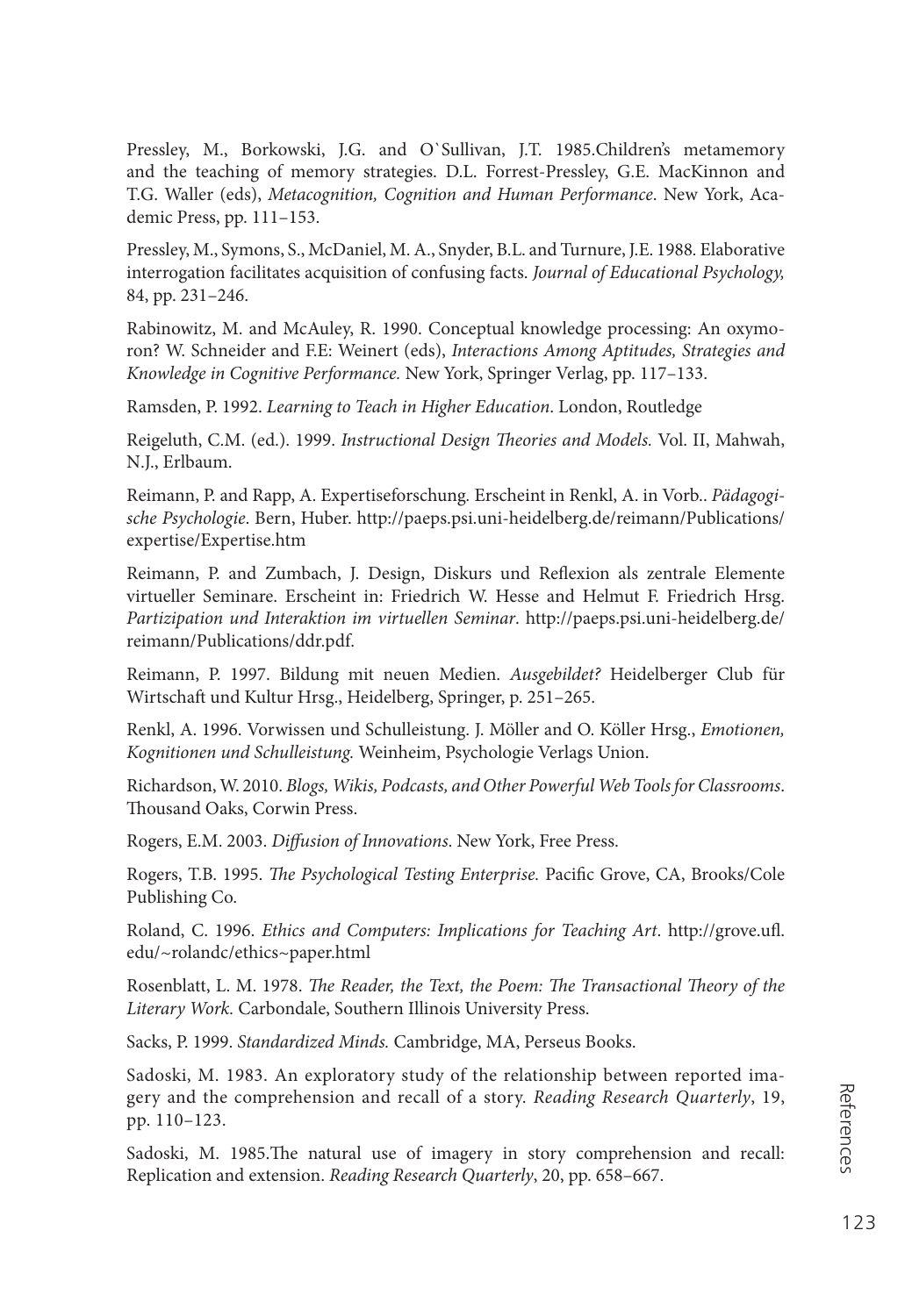Säljö, R. 1999 Learning as the use of tools: a sociocultural perspective on the humantechnology link. K. Littleton and P. Light (eds), *Learning with Computers*. London, Routledge, pp. 144–161.

Schafer, W.D. and Lissitz, R.W. 1987. Measurement training for school personnel: Recommendations and reality. *Journal of Teacher Education*, 383, pp. 57–63.

Schiefele, U. 1991. Interest, learning and motivation. *Educational Psychologist*, 26, pp. 299–323.

Schoenfeld, A.H. 1999. Looking toward the 21st century: Challenges of educational theory and practice. *Educational Researcher*, 287, pp. 4–14.

Schrage, M. 1994. Beware the computer technocrates. Hardware won't educate our kids. D.P. Ely and B. B. Minor (eds), *Educational Media and Technology Yearbook 19*, Eglewood, CO, Libraries Unlimited.

Schulmeister, R. 1996. *Grundlagen hypermedialer Lernsysteme. Th eorie, Didaktik, Design.* Bonn, Addison-Wesley.

Schunk, D.H. 1990. Goal setting and self-efficacy during self-regulated learning. *Educational Psychologist*, 15, 1, pp. 71–86.

Sewell, M., Marczak, M. and Horn, M. 1998. *The Use of Portfolio Assessment in Education*. <http://ag.arizona.edu/fcr/fs/cyfar/Portfo~3.htm>

Shaw, J.E. 1992. *An Evaluation of Cooperative Education Programs in Information Technology*. DEET, AGBS, Canberra.

Sherman, T.M., and Kurshan, B. 2005. Constructing learning: Using technology to support teaching for understanding. *Learning and Leading with Technology*, 32, pp. 10–39.

Siegler, R.S. and Shrager, J.1984. Strategy choices in addition and subtraction: How do children know what to do? C. Sophian (ed.). *Origins of Cognitive Skills*. Hillsdale NJ Erlbaum, pp. 229–293.

Slavin R.E. 1995. Co-operative Learning. G. McCulloch and D. Crook (eds). I*nternational Encyclopedia of Education.* Routledge, Abongton, UK.

Slavin, R.E. 2010. Co-operative learning: what makes group-work work? H. Dumont, D. Instance and F. Benavides (eds), *The Nature of Learning*. Using Research to Inspire Practice. OECD, Centre for Educational Research and Innovation, OECD Publishing.

Solomon, G. and Schrum, L. 2010. *Web 2.0 How-To for Educators*. Eugene, Or., International Society for Technology in Education.

Stephen Downes 2011. *Connectivism and Connective Knowledge*. www.huffingtonpost. com/stephen-downes/connectivism-and-connecti\_b\_804653.html

Tapscott, D. 1998. *Growing up Digital*. New York, McGraw-Hill.

Taylor, B.M. and Beach, R.W. 1984. The effects of text structure instruction on middlegrade students` comprehension and production of expository text. *Reading Research Quarterly*, 19, pp. 134–146.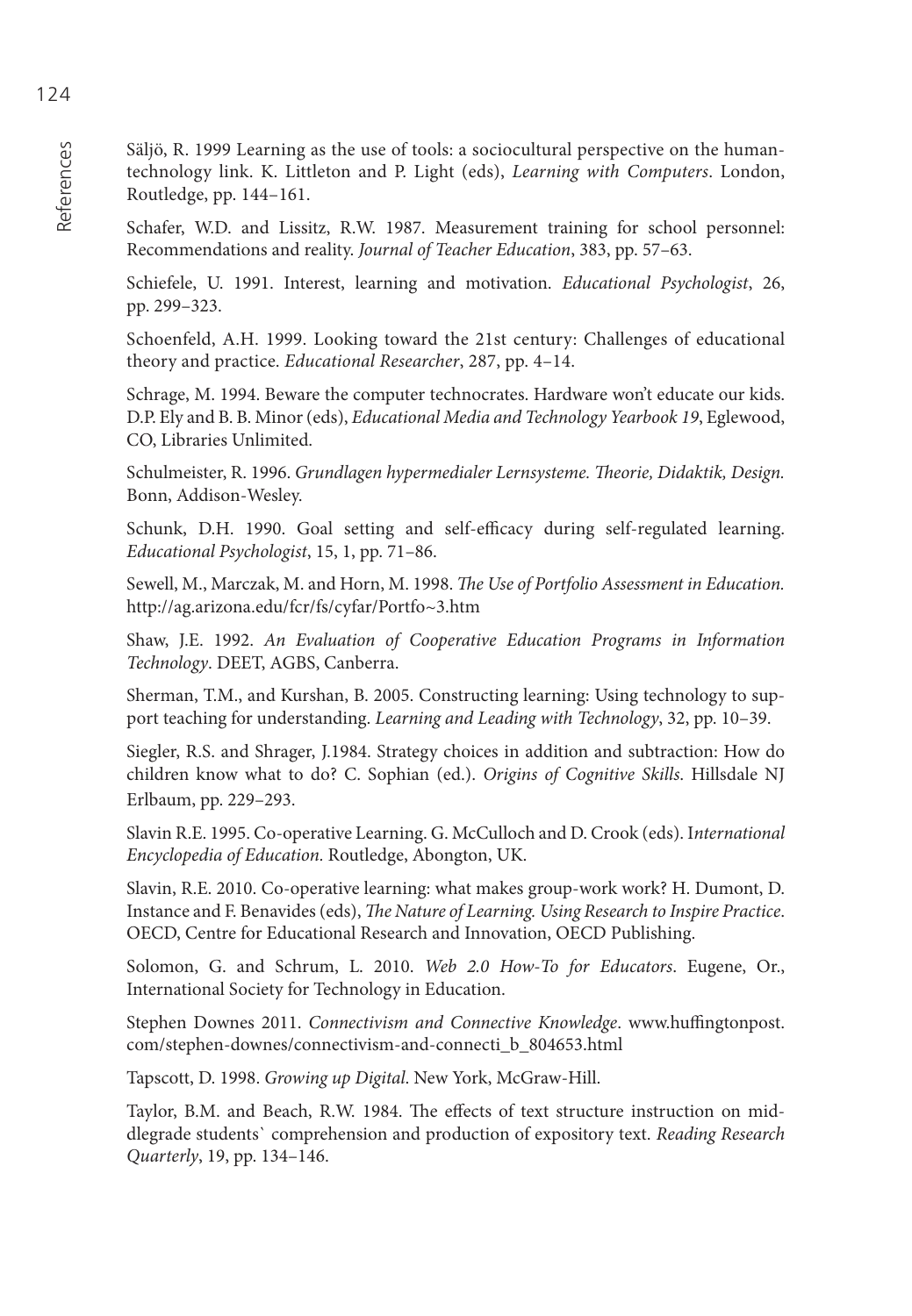Thompson, R.A. and Zaboanga, B.L. 2004. Academic Aptitude and Prior Knowledge as Predictors of Student Achievement in Introduction to Psychology. *Journal of Educational Psychology,* 96, No. 4, pp. 778–784

Turkle, S. 1984. *The Second Self.* Cambridge, MIT Press.

Turkle, S. 1987. *Life on the Screen – Identity in the Age of the Internet*. London, Phoenix.

Underwood, J. and Underwood, G. 1999. Task effects on cooperative and collaborative learning with computers. K. Littleton and P. Light (eds), *Learning with Computers*. London, Routledge. pp. 10–23.

van den Brink, K. and Slack, R. 2000. *Evaluation of Teaching Using Educational Multimedia*  and Teachers' Assessment and Validation Criteria. Official Deliverable of the PEDACTICE Project supported by the EC.

van den Brink, K. 2006 Conceptual relations between self-regulated learning and approaches to learning. A cross-cultural research with Portuguese and German computer science students. Unpublished dissertation, University of Koblenz Landau.

van den Brink, K., Gómez Alemany, I., Prat Pla, A., Duarte, A., Ericsson, L. and Slack, R. 2000. *Empirical Investigations on Children's Learning with Educational Multimedia*. Official Deliverable of the PEDACTICE Project supported by the EC.

Viau, R. and Larivée, J. 1993. Learning tools with hypertext: An experiment. *Computers and Education*, 20:1, 1993, pp. 11–16.

Volman et al. 2005. New technologies, new differences. Gender and ethnic differences in pupils' use of ICT in primary and secondary education. *Computers and Education,* 45, pp. 35–55.

Vygotsky, L.S. 1978. *Mind in Society*. Cambridge, MA, Harvard University Press.

Watson, M. 1997. Improving groupwork at computers. R. Wegerif and P. Scrimshaw (eds). *Computers and Talk in the Primary Classroom*. Clevedon, Multlingual Matters.

Webb, B., Newman, D.R. and Cochrane, C. 1994. Towards a methodology for evaluating the quality of student learning in a computer mediated conferencing environment. G. Gibbs (ed.). *Improving Student Learning: Theory and Practice Assessment and Evaluation*. Oxford, the Oxford Centre for Staff Development.

Webb, N. 2010. Co-operative learning. T. L. Good (ed.) *21st Century Education: A Reference*  Handbook, Sage, Thousands Oaks, CA.

Weinert, F.E. 2000. *Lehren und Lernen für die Zukunft – Ansprüche an das Lernen in der Schule.* Paper presentation at the Pedagogical Centre of Rhineland Platine, Germany, 29–3–2000.

Weinert, F.E. 1996. Lerntheorien und Instruktionsmodelle. F. Weinert, Hrsg., *Enzyklopädie der Psychologie, Bd. III, Psychologie des Lernens und der Instruktion*, S. 1–48. Göttingen, Hogrefe.

Whitebread, D. 1997. Developing children's problem solving: the educational uses of adventure games. A. McFarlane (ed.). *Information Technology and Authentic Learning. Realising the Potential of Computers in the Primary Classroom.* London, Routledge, pp. 13–37.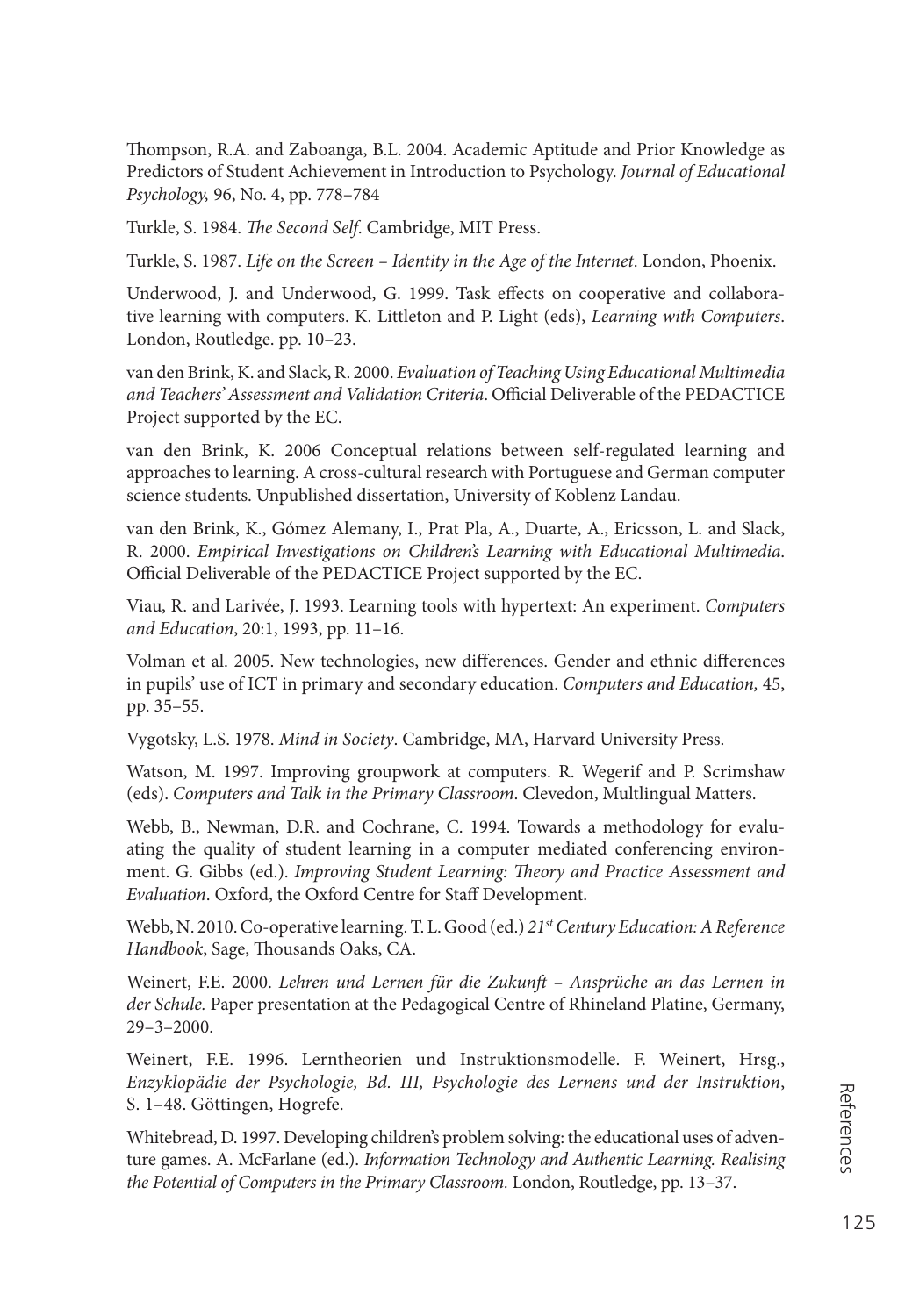Winograd, P. and Jones, D.L. 1992. The use of portfolios in performance assessment. *New Directions for Educational Reform,* 12, pp. 37–50.

Witfelt, C. 2000. *Multimedia for Learning. About Using Educational Multimedia in Compulsory School.* Paper of the PEDACTICE Project supported by the EC.

Zengestrom, J. 2005. *Why Some Social Network Services Work and Others Don't*. [www.](http://www.zengestrom.com) [zengestrom.com.](http://www.zengestrom.com)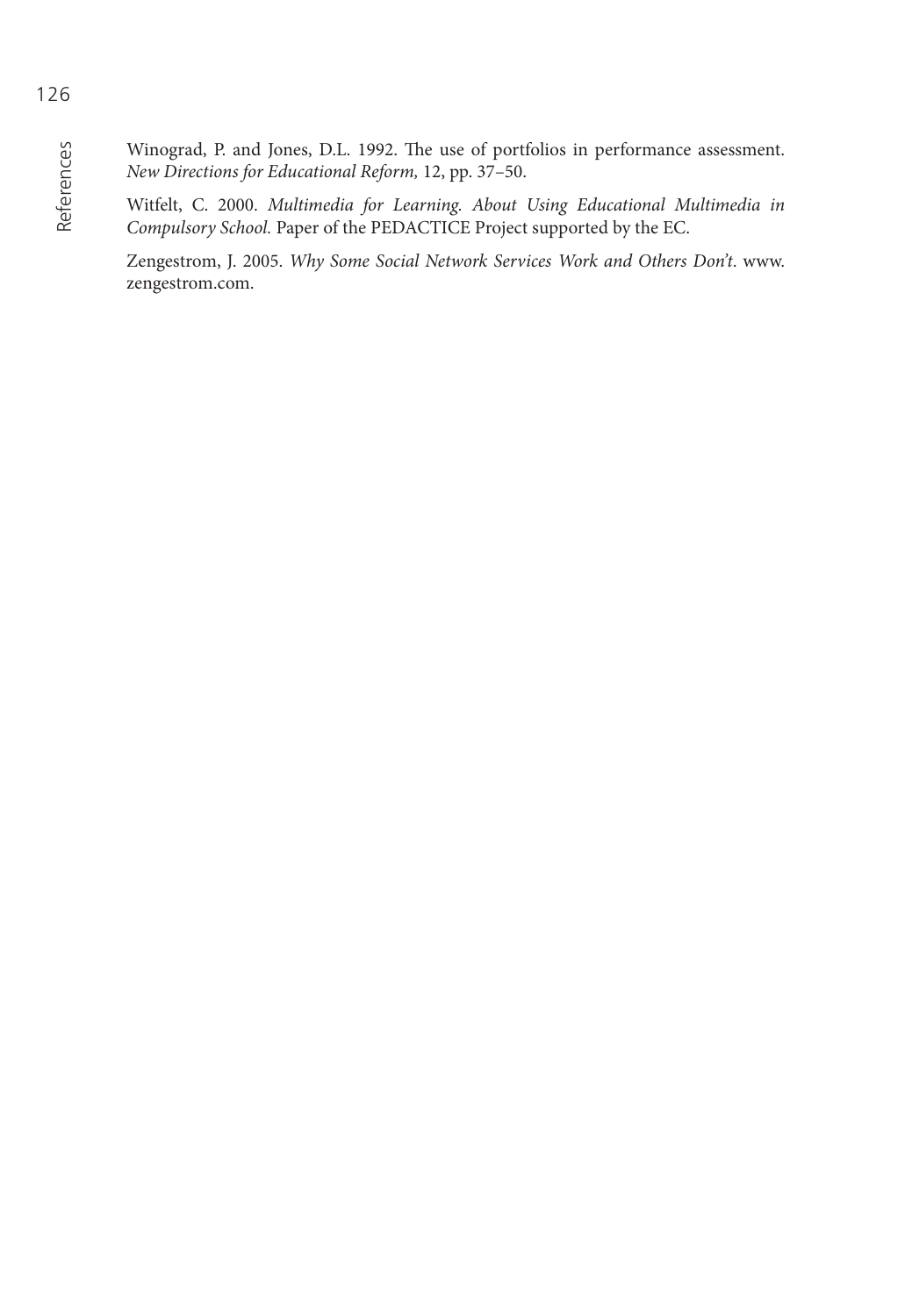# **Appendix 1: Collection of multimedia**

The collection includes a broad spectrum of websites to be used in education. Twenty of these are annotated in order to save time and provide an overview.

Bearing in mind that education takes place in many subjects with many various objectives, it is difficult to recommend particular sites. In the end, digital resources used by students have to be chosen referring to the given learning objectives and conditions.

#### **Wikimedia.org**

The owner of this website states that it is 'operated by the Wikimedia Foundation, a nonprofit foundation dedicated to bringing free content to the world.'

Moreover, it is a non-profit organization 'dedicated to encouraging the growth, development and distribution of free, multilingual content, and to providing the full content of various wiki-based projects to the public free of charge'.

The Foundation operates the world's largest collaboratively edited reference projects. These projects include:

- Wikipedia, an encyclopedia applying Web 2.0 technologies and thus many-tomany communication;
- WikiBooks, open-content textbooks in various languages ;
- WikiSource, an online library of older publications, collected and maintained by the users.

Applying one or more of these sites into an educational setting, the students can be assigned the role of end users (Scenarios 1-2) as well as the role of producers (Scenario 4).

Due to the limited amount of time in practice, educators may want to focus on the first role, i.e. on presenting and retrieving linear and non-linear information about a given subject matter.

The information is usually considered valid, since it is provided and edited by many users, but learners can criticize the content based on comparisons with similar content from another updated source.

#### **WDL ([www.wdl.org\)](http://www.wdl.org)**

The objectives of the WDL (The World Digital Library) are, among other things, to expand the volume and variety of cultural content on the Internet and to provide resources for educators, scholars, and general audiences.

Furthermore, the owner of the website states that the mission is 'to make available on the Internet cultural treasures around the world.'

These resources include manuscripts, maps, rare books, musical scores, recordings, films, prints, photographs, and architectural drawings.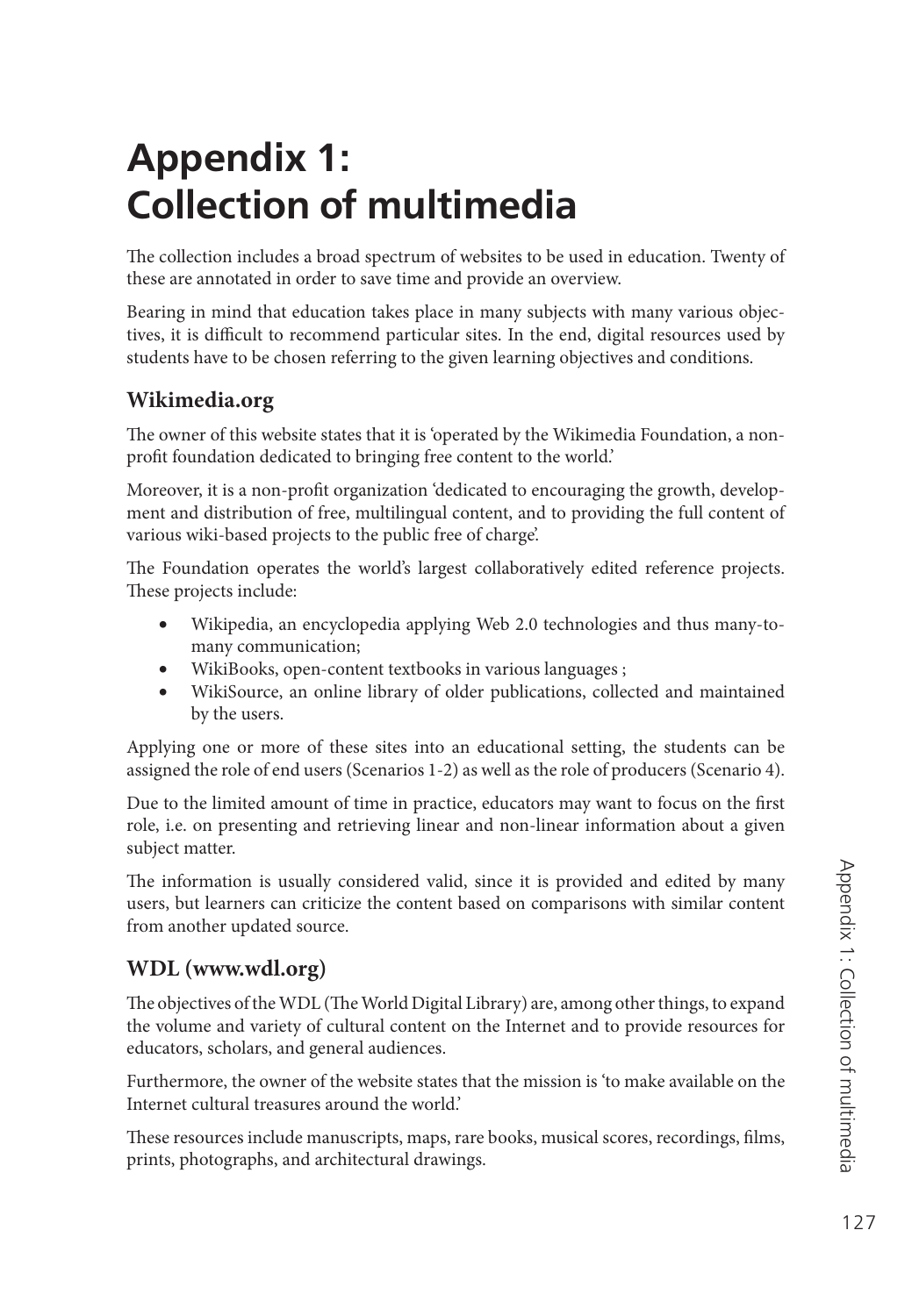The learners can be assigned the role of end users of WDL (Scenarios  $1-2$ ). Since the multimedia resources are categorized, the learners can look for resources regarding a particular topic, place, time, or institution. Moreover, they can browse for specific types of items. Finally, they can enter their own search words.

### **MERLOT [\(www.merlot.org\)](http://www.merlot.org)**

MERLOT (Multimedia Educational Resource for Learning and Online Teaching) is a website, which gathers free and open online resources. It is mainly designed for use in higher education. The aim is to share high quality learning materials and pedagogy.

The content is assembled from various sources worldwide. Everybody can contribute to MERLOT after accepting certain rules.

The activities of the MERLOT website are based on the collaboration and support of its individual members, institutional and corporate partners, as well as the editorial board. The materials are peer reviewed and catalogued by registered members.

Key services include building and sustaining online academic communities, online teaching and learning initiatives, and building, organizing, reviewing and developing applications of online teaching-learning materials. Input comes from an ongoing communication with its worldwide supporters and contributors.

The site is owned and operated by the California State University in partnership with higher education institutions and professional societies.

Since the website contains the categories Home, Communities, Learning Materials, Member Directory, My Profile and About Us, the navigation is intuitive.

At HOME the users can browse a collection of subject categories in order to search for learning materials (arts, business, education, humanities, mathematics and statistics, science and technology, social sciences, workforce development). Furthermore, this part of the website offers some explanations about the site, a link to the MERLOT Journal of Online Learning and Teaching, a peer-reviewed open access online publication since 2005 about all aspects of online learning and teaching.

In COMMUNITIES users can explore the most common college and university disciplines. Each community portal is characterized by five categories: teaching, people, learning materials, beyond MERLOT (professional organizations, online journals, discussion forums, teaching resources), and showcase.

In LEARNING MATERIALS all resources are ordered either by subject or by material types.

In MEMBER DIRECTORY users can find a list of all members who submitted materials, authored materials, commented, wrote about learning exercises or provided personal collections.

#### **OCW Consortium [\(www.ocwconsortium.org\)](http://www.ocwconsortium.org)**

The OCW (Open CourseWare) Consortium is a worldwide community of higher education institutions and associated organizations committed to advancing open courseware, i.e. free and open digital publication of educational materials for colleges and universities.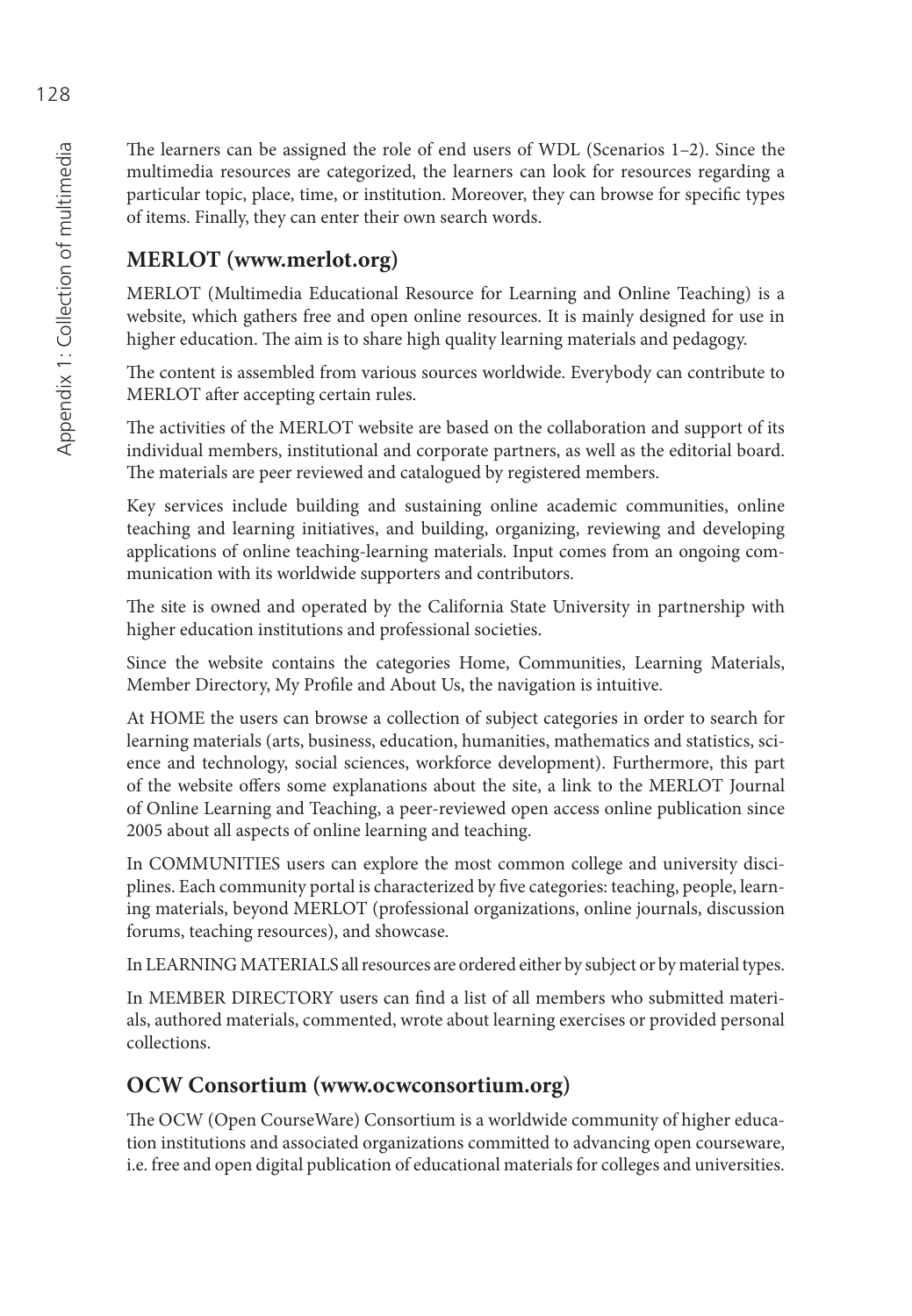The consortium states that its materials are 'organized as courses, and often include course planning materials and evaluation tools as well as thematic content.'

Educators can search courses using a specialized search engine, browse courses by the language in which they are published. Educators can also explore courses from a particular source or publishing institution.

For example, a search for 'e-Learning' results in a link to a course entitled 'Accessibility of E-learning', which is described in the following way:

'It is part of a teaching professional's skills to understand the needs of a diverse population of students. This unit introduces the challenges for disabled students who may use computers in different ways when taking part in e-Learning or may need alternative teaching methods. It covers the technology and techniques used by disabled students, the adjustments to teaching methods that might be reasonable, design decisions which affect the accessibility of e-Learning tools and strategies for evaluation.'

The website offers materials in many curricula areas including science and social sciences. For example, educators are offered materials dealing with issues like the history of science or maths for science. Other resources address the issues of 'Developing reading skills in relation to the social sciences' and 'The brain and cognitive sciences.'

Another example of a learning resource is aimed at social sciences addressing the issue of how arguments are constructed and used in the social sciences (using extracts from a radio program originally broadcasted on BBC).

#### **Open educational resources portal [\(www.temoa.info\)](http://www.temoa.info)**

The title of this website, 'temoa', represents the words 'to seek, investigate, inquire'. It is proposed by Tecnológico de Monterrey, a private, non-profit academic institution situated in Mexico.

The owner states that the website is a 'multilingual catalogue of open educational resources … described and evaluated by an academic community.'

The resources are 'categorized by area of knowledge, educational level and language' and more. Moreover, the website provides a search engine with 'intuitive filters.'

The educational materials are, among others, provided by:

- Massachusetts Institute of Technology;
- Exeter Research and Institutional Content archive (ERIC);
- Access to Research Resources for Teachers (ARRT);
- Rice University;
- The Open University;
- HowStuff Works (A Discovery Company).

The latter covers general topics, such as cars, electronics, travel, recipes, health and more. It also includes such topics as the technologies of augmented reality, teleconferencing, intranet, HTTP, MP3, and Google Earth (the latter is described in detail in another section in this Appendix).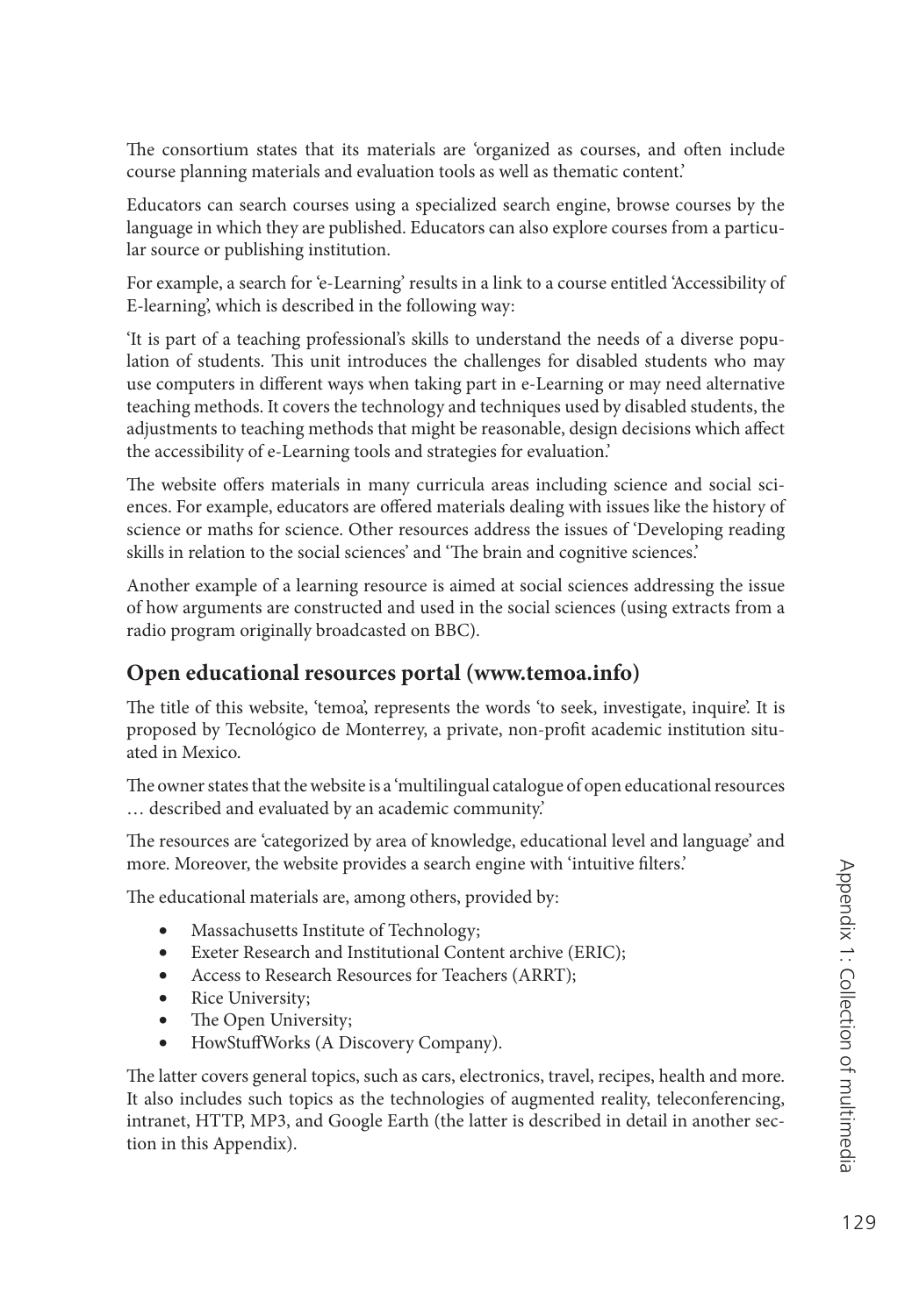#### **FREE [\(www.free.ed.gov\)](http://www.free.ed.gov)**

FREE (Federal Resources for Educational Excellence) is a website hosted by the federal government of the United States and maintained by the U.S. Department of Education. The aim of this site is providing high quality educational resources for free.

Contributors are federal agencies, such as museums, libraries, governmental departments, etc.

At the time of writing, the site offered freely more than 1500 teaching and learning resources. The topics are: arts and music, health and physical education, language arts, math, science, world studies, US history topics, US time periods, which can be accessed also in the alphabetical order within the specified topics.

Documents are also categorized as animations, primary docs, photos and videos. The resources are links to websites offering media supported learning and teaching material. Moreover, the website offers a search engine and a page with information about new resources added on the site. The site also offers RSS services.

Since the website is easy to use and characterized by a very simple structure that enables the user to find multimedia materials easily, it can be used according to Scenarios  $1-2$ .

#### **ERIC ([www.eric.ed.gov](http://www.eric.ed.gov))**

ERIC (Educational Resource Information Centre) is an online digital database of education research and information resources.

It is owned by the U.S. Department of Education and is the world's largest digital library of education literature. The owner states that 'ERIC provides ready access to education literature to support the use of educational research and information to improve practice in learning teaching, educational decision making and research.'

The main service of the website is offering unlimited access to more than a million bibliographic records of journal articles, books, research syntheses, conference papers, technical reports, policy papers, and other education-related materials going back to 1966. This database is weekly updated with new records and links to full texts if available.

The target groups include teachers, students and the general public. They can be assigned the role of end users (Scenarios 1–2).

They can search for information with the help of the Thesaurus of ERIC descriptors, which is a controlled vocabulary containing a list of education-related words.

Example: If a user looks for literature on 'motivation in math primary school', he or she gets more than a hundred entries. The order of appearance can be sorted by relevance, publication date, title, author or source. The concordant records give information about the author(s), source, descriptors, abstract, related items and full-text availability options as well as the direct link to the source.

ERIC is an important database for everybody searching for detailed and peer-reviewed information on very specific topics within the broad field of education.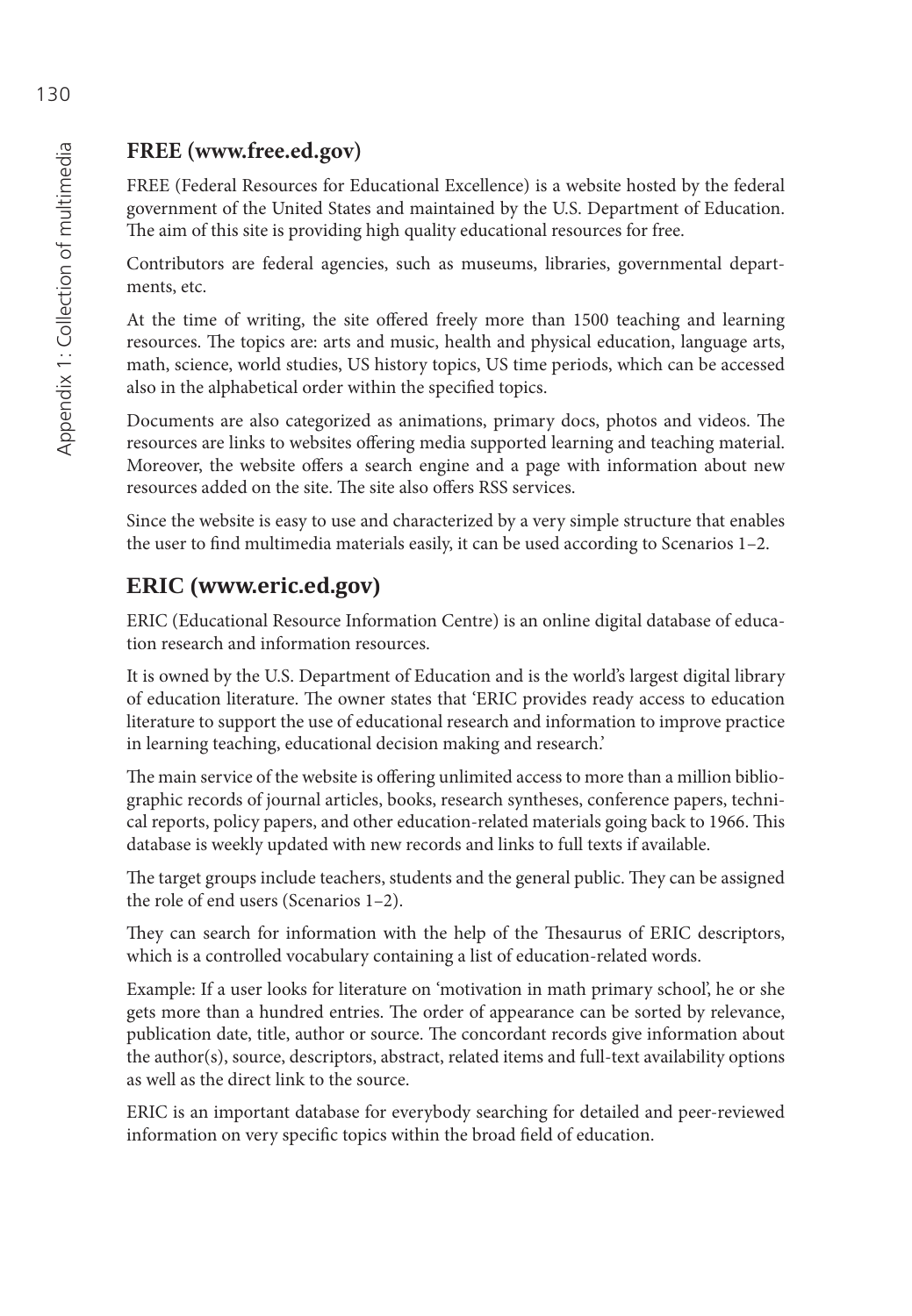#### **The Gateway ([www.thegateway.org\)](http://www.thegateway.org)**

The Gateway to 21st Century Skills is one of the oldest websites serving teachers as a starting point for many educational resources. It is hosted by JES and Co., a non-profit organization. The owner states that the access to the Gateway site is free and does not demand any membership.

The learning resources can be searched by subjects (arts, science, mathematics, social studies, language arts, featured resources). Within the subjects, the number of resources is indicated (for instance, around 7,000 for social studies).

The learning resources can also be searched by keywords. When searching by keywords, it is possible to use filters by subjects (in social studies: geography, anthropology, social work, etc.) by type (lesson plan, activity, collection, curriculum support, primary source), by education level (class level), by medium (txt/html, gif, PDF, jpeg, mp4), by teaching method (computer-assisted instruction, thematic approach, discussions), by language (English, Spanish, etc.), by mediator (teachers, elementary school teachers, secondary school teachers), by price code (free, partially free, fee based), by beneficiary (students, general public, teachers), by assessment method (observation informal assessment, selfevaluation), by interaction method (large group instruction, individual instruction, small group instruction, etc.).

The gateway website offers all types of teaching resources for all subjects and all education levels. Teachers can either use these resources, which are tested mostly according to U.S. national standards, or get some orientation for their own class preparation (Scenarios 1–2).

#### **OER Commons ([www.oercommons.org\)](http://www.oercommons.org)**

OER (Open Educational Resources) Commons is sponsored by the Institute for the Study of Knowledge Management in Education. The objective of the project is that 'resources can be shared, adapted, and remixed to fit individual teaching and learning needs.' In addition, the main goal is to create an education ecosystem built around the open sharing of resources and knowledge that can support improvements in teaching and learning.

The website gathers more than 30,000 open educational resources about teaching technologies. Open educational resources imply 'teaching and learning materials freely available online for everyone to use.' Education levels include all school levels and college courses.

The multimedia resources allocated at the site include full courses, course modules, textbooks, syllabi, lectures, homework assignments, quizzes, lab and classroom activities, pedagogical materials, games, simulations and other education resources from around the world.

Main subject areas are arts, business, humanities, mathematics and statistics, science and technology, and social sciences. It is also possible to search for different types of material (such as lesson plans, readings, full courses, games, etc.), libraries and collections.

The website invites users to add links to materials or news related to the field of open education.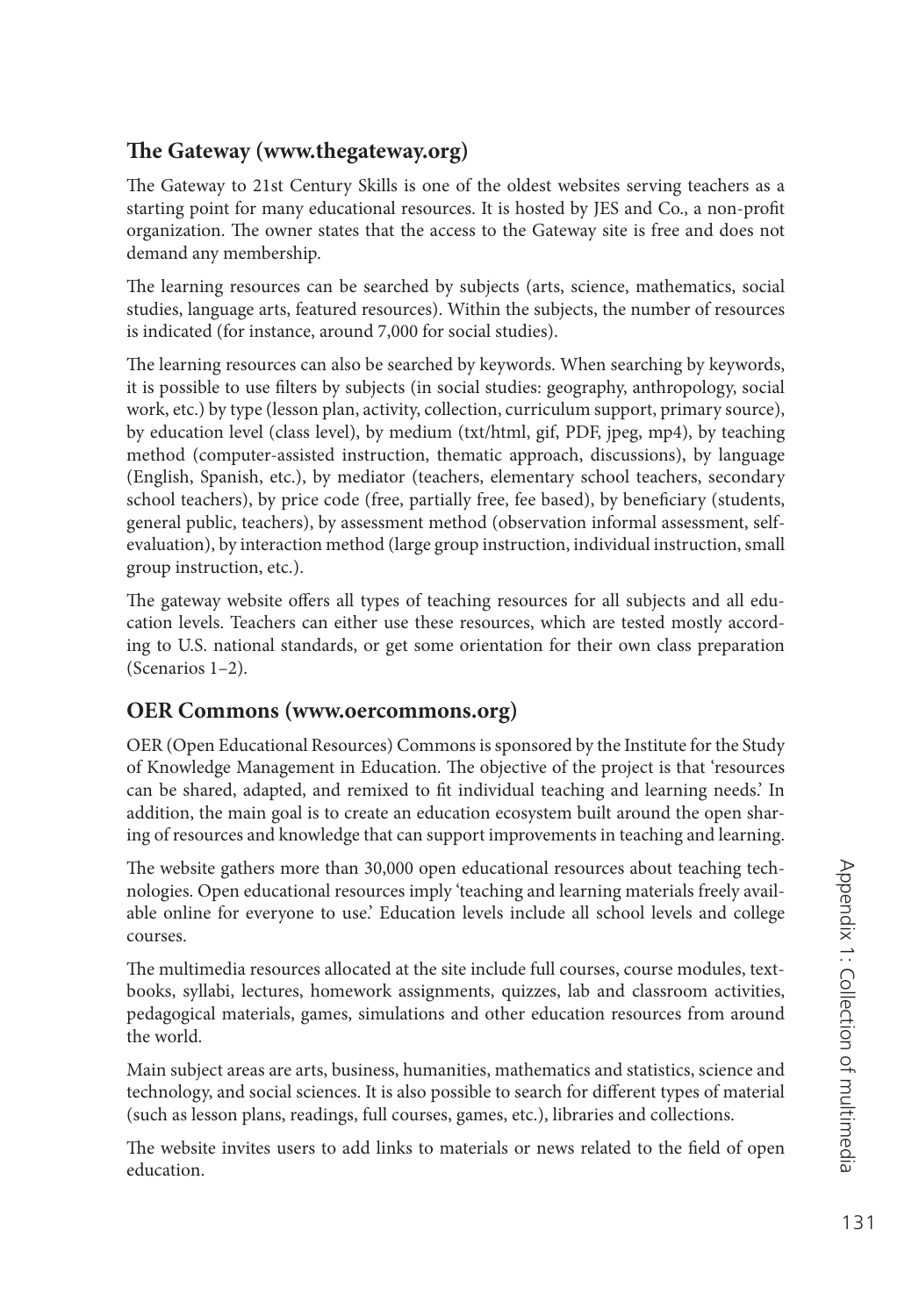Moreover, the site provides the opportunity to rate materials, to adapt them to standards, to review and to tag them. Users can provide content to educational topics and also obtain and share information on intellectual property, tools and technologies, and other topics.

#### **Adobe TV ([http://tv.adobe.com\)](http://tv.adobe.com)**

The multimedia collection contains a number of websites with content relevant to the subject of education in general. Others provide information on topics related to particular pieces of software. This is the case with the Adobe website. It is closely related to the portfolio of products developed and sold by the company. The content, however, is more general than the content of traditional user guides.

The owner of the website states that it is 'Adobe's online TV network, offering free training, inspiration, and information about the latest Adobe products and services.' For example, the user can learn to handle images, videos, etc. in general terms. Moreover, the user can 'see a full range of programs, from entertainment through instruction.'

The site contains 'a variety of program lengths, episode frequency, and formats, from highly creative productions to desktop walk-throughs.' In addition, it includes a growing number of channels tailored to different audiences, including channels for photographers, designers, and developers.

The site's content more useful in education of ICT-professionals (Scenario 4) rather than in mainstream education.

#### **World Lecture Project [\(http:// world-lecture-project.org\)](http://world-lecture-project.org)**

The website is hosted by the World Lecture Project association. It contains video lectures on a variety of topics from all over the world (Scenario 1).

At the time of writing, there are more than 1,100 videos from 203 countries in 9 languages. Each video lecture has additional information, such as title, summary, faculty, institution, country, language, type, tags and views.

The structure of the website is simple. The categories offered are faculty, institution, country, and language. It is possible to add videos. The site's search engine helps the user to find specific lectures.

The World Lecture Project is an interactive website where everybody is invited to add videos (Scenario 4), to comment, and to add information on the lectures.

#### **Video Lectures Net [\(http://videolectures.net\)](http://videolectures.net)**

Video Lectures Net is a free and open-access educational video lectures collection covering many fields of science. The site is owned by the Centre for Knowledge Transfer, Jozef Stefan Institute in Slovenia. The aim of the portal is to promote science, exchange ideas and foster knowledge sharing by providing educational videos to the academic community and the general public. Users are encouraged to leave comments, rate lectures and link them to their homepages.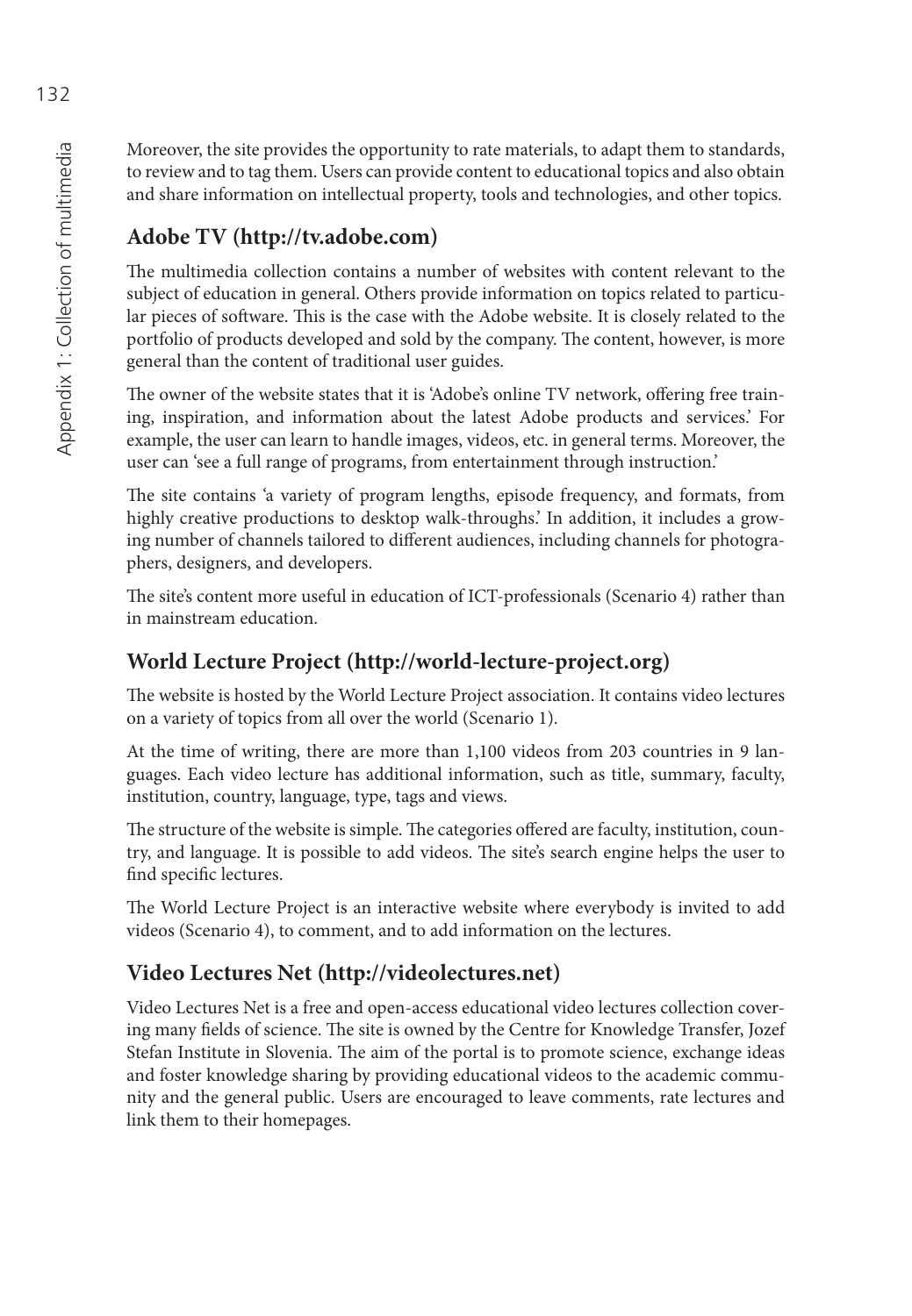The collection contains almost 15,000 videos on educational topics (Scenario 1). The topics include arts, business, computer science, history, humanities technology, economics, education and many others.

The site's map contains the following: search engine, home, browse lectures, people, conferences, academic organizations. HOME gives an overview of lectures categories, recent and upcoming events, top authors, news, and the opportunity to subscribe to the newsletter.

#### **YouTube and YouTubeEdu [\(www.youtube.com](http://www.youtube.com); [www.youtube.](http://www.youtube) com/education)**

YouTube is a video portal owned by Google. It provides the possibility to watch, edit and comment videos. It has a simple structure and is available in 15 different languages.

The site has a search engine, different categories for searching and the opportunity to add videos.

The *YouTubeEdu* website collects videos from different colleges and universities, ranging from lectures to student films to athletic events. The site offers videos for all education levels starting from early childhood.

The collection includes academic lectures (e.g. from Stanford and MIT) but also student made presentations, which do not always have a high quality (Scenarios 1 and 4).

#### **MIT World [\(www.mitworld.mit.edu\)](http://www.mitworld.mit.edu)**

MIT (Massachusetts Institute of Technology) hosts a website called MIT World, which is 'a free and open site that provides on-demand video of significant public events at MIT.'

MIT World's video index contains more than 800 videos (Scenario 1). Some examples are 'Open education for an open world' by Charles Vest (2010), 'Computers for everyone' by Nicholas Negroponte (2011), 'Plays well with others: leadership in online collaboration' by Amy Bruckman (2011), 'Technology: Do kids need more or less' by Alan Gershenfeld (2011) and 'How disruptive innovation will change the way the world learns' by Michael Horn (2011).

Each film is accompanied by lecture details: summary, citations and related videos.

The user can browse all videos, the most popular and the ones added recently. The search engine helps users find videos according to their needs. Furthermore, one can browse the site by speakers (all speakers, MIT alumni, MIT faculty Nobel laureates), topics (architecture, education, engineering, technology, etc.), MIT hosts and series.

#### **Google Earth [\(www.google.com/intl/en/earth/index.html\)](http://www.google.com/intl/en/earth/index.html)**

Google Earth is an application that allows its users to navigate and explore geographic data on the 3D globe. In particular, the application allows for exploring 3D imagery and terrains.

It can either be installed on a computer or be a plug-in in a standard web browser.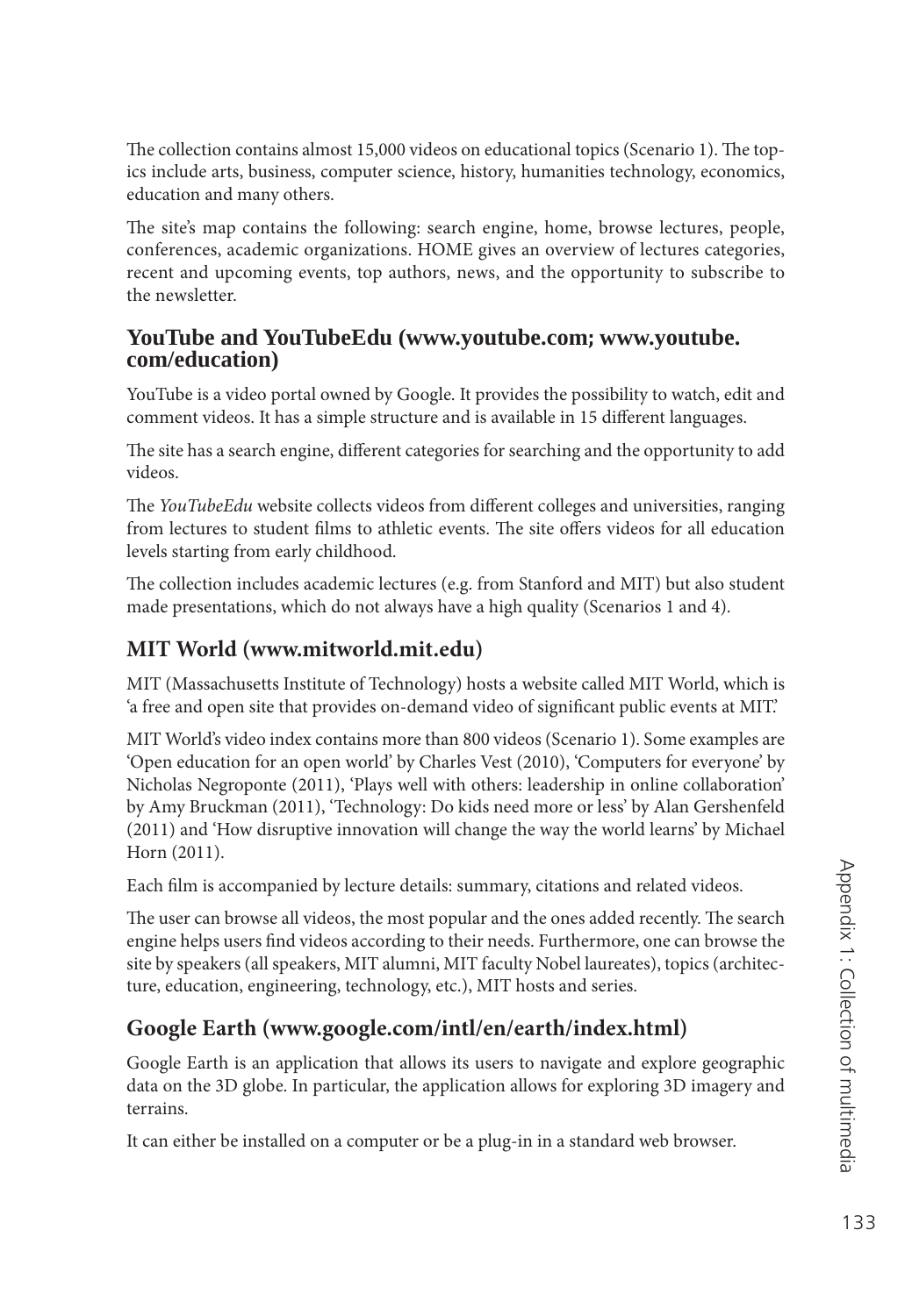The geographic information is divided into layers, and the user can view these layers on top of each other.

The user can choose a terrain in various ways. For example, the user can fly to his/her current location. It is also possible to pan, zoom, and tilt the view while traveling the globe. Moreover, one can search for cities, places and businesses around the world.

In educational settings, the software or plug-in can be used the same way as printed maps have been used for ages. However, the geographical information provided by Google Earth is interactive, allowing the user to add and remove layers of information as well as to zoom and switch between 2D and 3D views (Scenario 2).

#### **BioDigital Human [\(www.biodigitalhuman.com\)](http://www.biodigitalhuman.com)**

During their school years, many students examined models of skeletons and parts of the human body. These models vary a lot with regards to details in the representation of muscles, veins, organs, bones, etc. A digital equivalent produced by Google allows the user to explore the body in 3D using a browser (the website provides information and guides the user with respect to updates needed to use the 3D platform).

The owner of the platform states that it 'simplifies the understanding of anatomy, disease and treatments.'

In addition to the skeletal systems of males and females, the user can explore systems associated with digestion, respiration, nerves and muscles as well as various other systems.

The student is in control of the view of the body. The 3D image can be zoomed, moved, rotated, etc.

In addition to the so-called standard view of the system, the user can choose an 'isolated view,' in which the system is presented without the skeleton, and an 'X-ray view,' in which the skeleton is dimmed.

This content is relevant for various subjects dealing with the human body. It can be used to get an overview of a subtopic as well as to explore a given subtopic in closer details and answer questions regarding the various systems of the human body.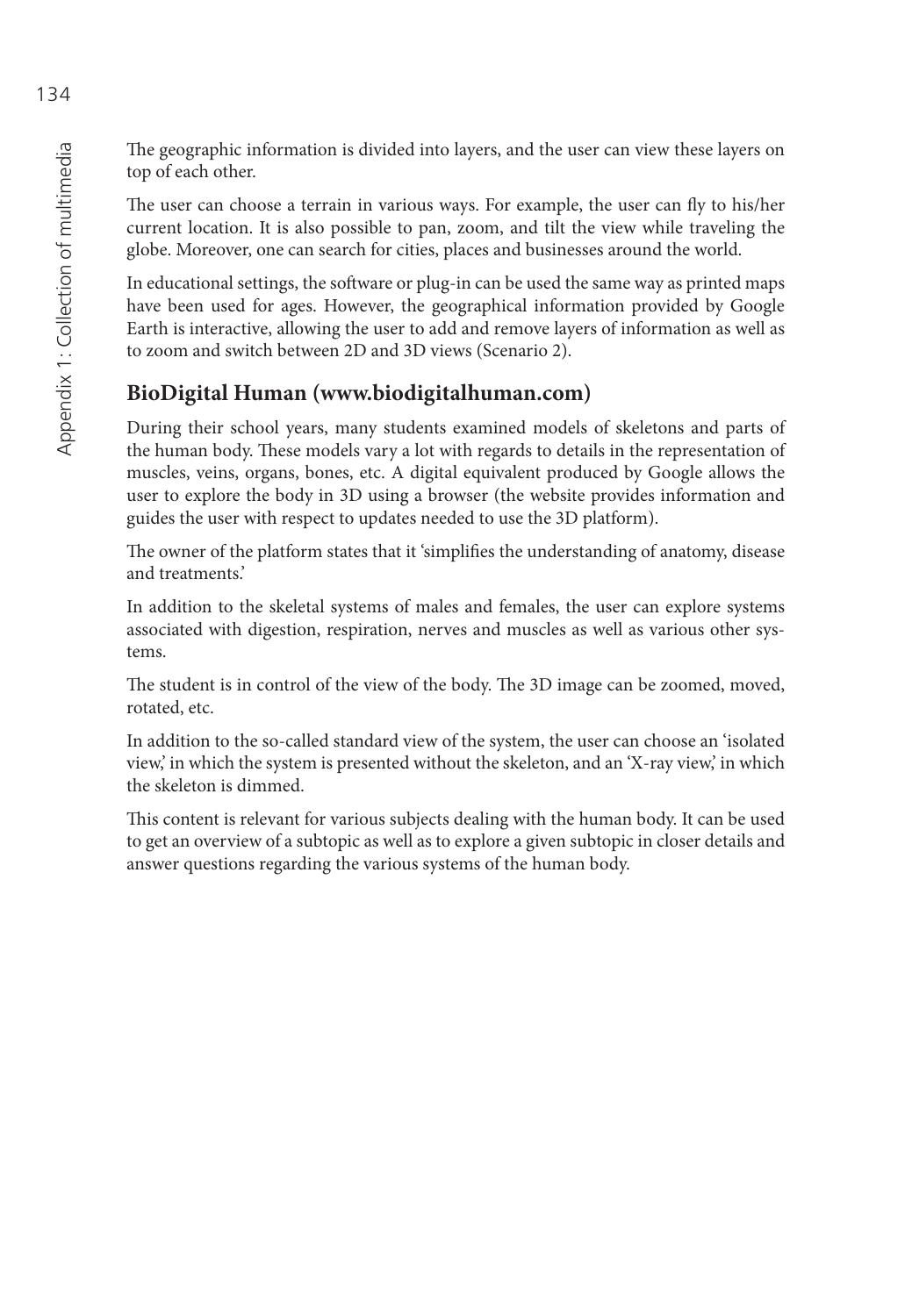# **Appendix 2: Recommendations on equipment**

In order to provide the course, it is necessary to have facilities for 'hands-on' as well as 'brain-on' activities. Resources for hands-on activities and demonstrations include:

- One or more examples of educational multimodal material on the Internet or intranet, adequate for Scenarios 1-3;
- One or more computers with a web browser that fulfill the technical requirements for this type of software;
- One or more easy-to-handle tools for producing one's own multimedia products (examples of such tools are given in Appendix 3; common software could be used).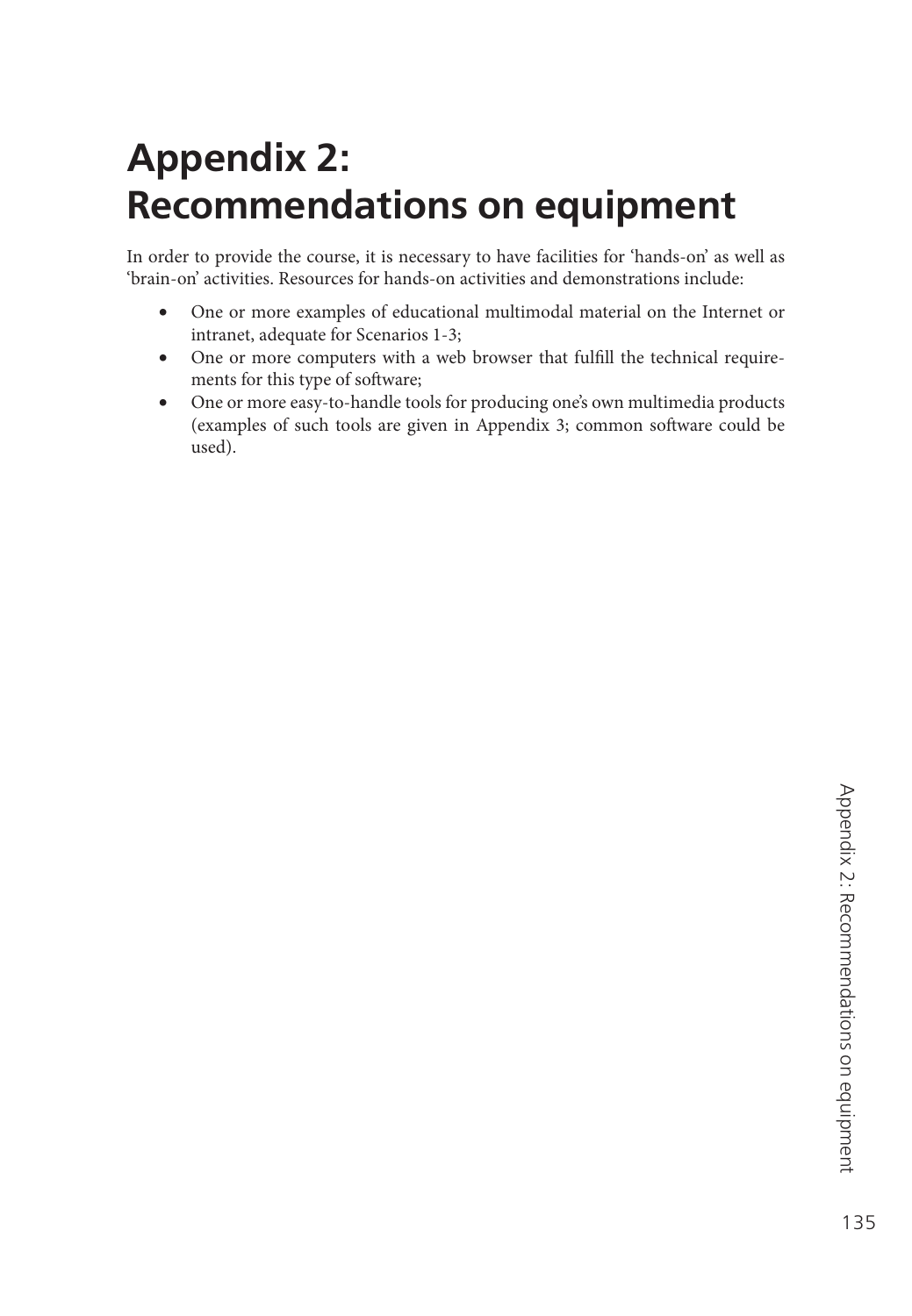# **Appendix 3: Examples of tools for multimedia production**

When multimedia products are used for representational and communicational purposes, it is convenient to use either the Internet or an intranet to distribute materials produced by students and teachers. First, the content of this Appendix deals with some of the current web standards. Mainstream web standards include hypertext markup language (HTML) and cascading style sheets (CSS), and JavaScript. Second, the content of this appendix deals with some development tools that are used in educational settings. Since this course has an educational rather than technical focus, these standards and tools are explained only briefly.

#### **Building blocks**

Web pages are made of minor building blocks including texts, icons, pictures, tables, and interactive forms. Basically, the appearance and layout of these building blocks can be addressed via:

- 1) HTML standard. A web editor can surround each element of the content by opening and closing tags, which indicate the beginning and the end of particular fonts, colors, spacing, tables, etc. In 2012, most browsers support HTML5.
- 2) Cascading Style Sheets (CSS). It is a general mechanism for adding style elements, e.g. fonts, colors, and spacing to web pages. A web editor can create a content file (HTML) and a style sheet file with definitions of fonts, headlines, margins, etc. (CSS) and make them work together. In 2012, nearly all browsers support CSS.

These standards are developed by the World Wide Web Consortium, an international community made to ensure the long-term growth of the Web ([www.w3.org\).](http://www.w3.org)

The third standard is Java Script owned by Sun Microsystems. Basically, it specifies a programming language that is used in web pages to increase functionality and interactivity. A script can, among other things, be used to validate forms or communicate with a server. In general, browsers support this standard.

With applying Scenarios 1-3 into classrooms, the main objective is to learn *with* or *through* multimedia, not *about* it. Educators thus want to pay little if any attention to these standards. Since the time to learning tasks are limited, they want to focus on topics in their curricula. When dealing with Scenario 4 activities, a little bit of knowledge about these standards is, however, needed.

#### **Need to know about web development**

What do educators, those who are not devoted to programming and system development, *need* to know (as opposed to things that would be *nice* to know) in order to foster web development in their classrooms?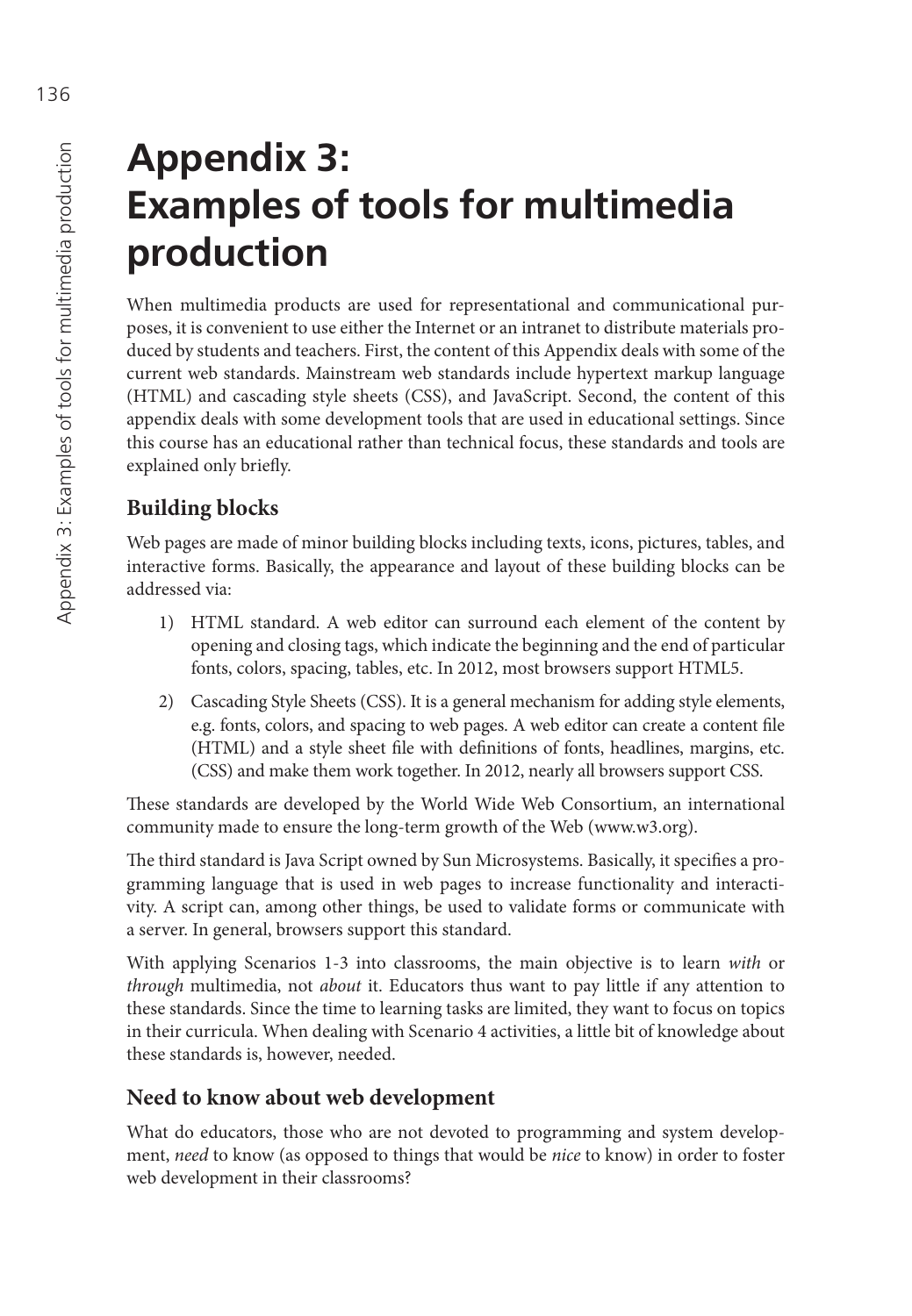To organize student work focused on creating a website, only little technical knowledge is needed. This is due to the fact that web pages can be edited with standard software, with which the learners are already familiar. In order to focus on the primary content and ensure that the given learning objectives are met, students can proceed in the following manner:

They can handle texts including links and images using a standard word processor. When they save their work, they just have to choose the file type HTML. When they open their files in a browser, they get what they saw in the editing application.

Rapid prototyping designates a technique used to build software. It means that the producer makes a draft version, which can be tried out by end users. The principle of rapid prototyping can be applied into general education when students want to share their knowledge about a given topic. The process is iterative:

- First, the students consider the content as well as the form of its representation;
- Second, they make a rapid prototype with the applications they are already familiar with;
- Third, they present the prototype using a standard web browser;
- Then, the students make changes, watch and discuss the result, consider more changes, etc.

In addition to standard word-processing applications, the students can produce and transform PowerPoint file into PDF and share them via the Internet or an intranet. Similar, they can produces and share Google Docs presentations.

#### **Nice to know about web development**

Since the functionality of the kind of standard software presented in the previous section is tailored to main stream communication processes, it is often called *office* software. Another category of software is tailored to foster communication through animation and streaming video. Some examples are:

- 1) Adobe Edge, a web motion and interaction design tool that allows students and teachers to bring animated content to websites, using the web standards HTML5, JavaScript, and CSS3 described above [\(http://labs.adobe.com/technologies/edge\);](http://labs.adobe.com/technologies/edge)
- 2) Asynchronous JavaScript and XML (AJAX), a group of web development techniques that students and teachers can use to create asynchronous web pages that send data to and retrieve data from a server in the background without interfering with the display and behavior of displayed content [\(http://en.wikipedia.org/](http://en.wikipedia.org/wiki/Ajax_) [wiki/Ajax\\_\(pro](http://en.wikipedia.org/wiki/Ajax_)gramming));
- 3) jQuery, a JavaScript Library that simplifies HTML document traversing, event handling, animating, and Ajax interactions for rapid web development ([http://](http://jquery.com) [jquery.com\);](http://jquery.com)
- 4) Dojo, a tool that enables rapid development of web applications, including JavaScript and CSS features [\(http://dojotoolkit.org\);](http://dojotoolkit.org)
- 5) PHP, a scripting language that is suited for web development and can be embedded into HTML ([http://www.php.net\);](http://www.php.net)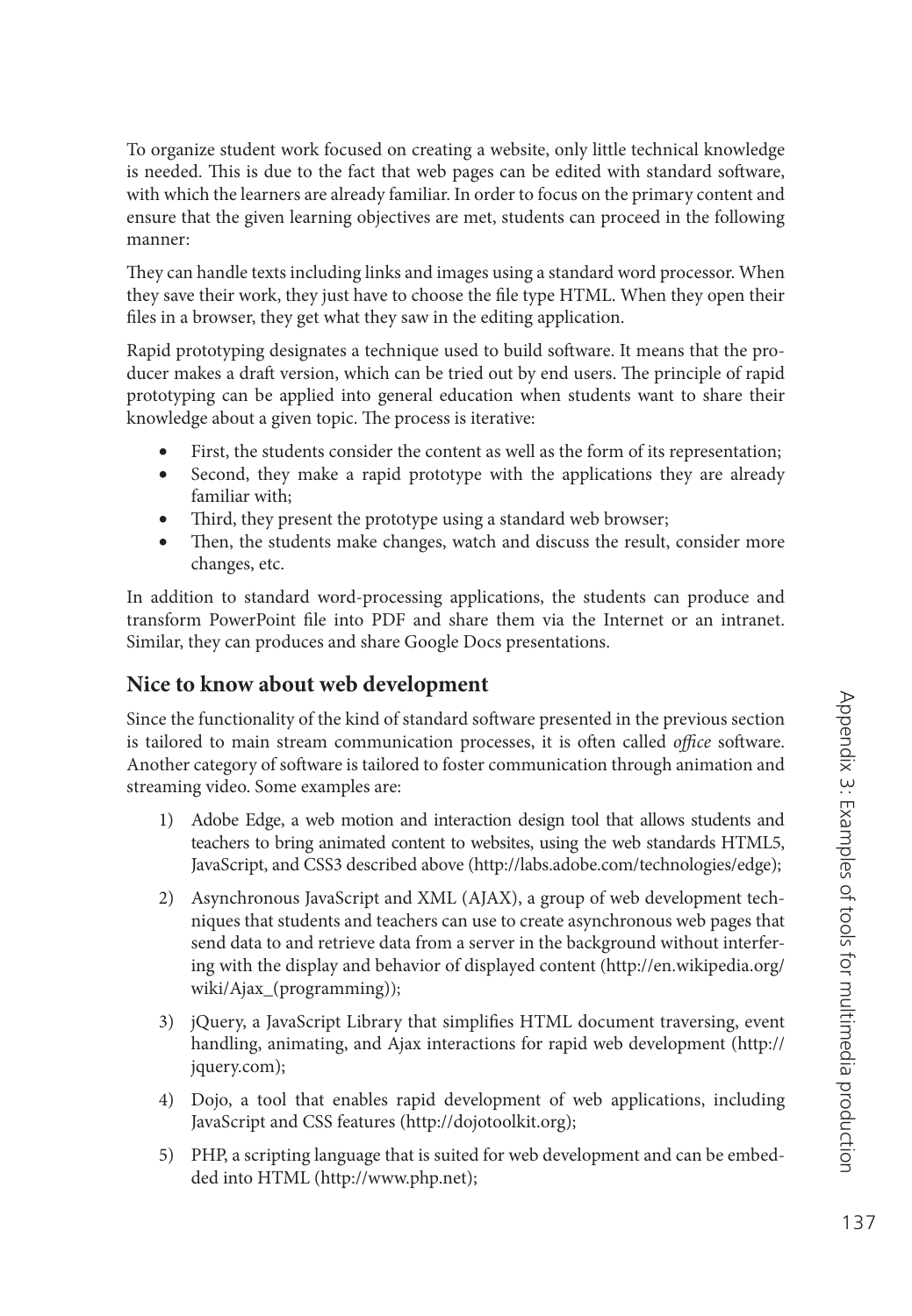- 6) Java, a programming language, which the students and teachers can use to build client-server web applications ([http://en.wikipedia.org/wiki/Java\\_\(pro](http://en.wikipedia.org/wiki/Java_)gramming\_language);
- 7) Flash, a development tool and a browser-based 'player' produced by Adobe. (www.adobe.com/products/flashplayer.html). The software provides viewing of 2D or 3D applications, content, and videos. It is not used in Apple's software and not needed according to the HTML5 standard;
- 8) Silverlight, a development tool and browser-based plug-in produced by Microsoft [\(www.microsoft .com/silverlight\). It](http://www.microsoft.com/silverlight) can be used for creating web applications with a relatively high level of interactivity.

#### **Producing elements of multimodal material**

As described, multimodality is the use of several semiotic resources, i.e. text, images, video, speech, and music – separately and together. Preparing these ingredients, students and teachers may use various editors. In addition to word processing, they can use:

- Software to view and edit images. For example, students and teachers can pick figures, crop images or produce a variety of effects. Moreover, they can change the format of images. Since size matters on the Internet, editors can also be used to compress images. Most often, the office software mentioned above includes software for image processing. An example of freeware for this purpose is IrfanView [\(www.irfanview.com\).](http://www.irfanview.com)
- Software to turn photos into video (to use online). Students and teachers can use free software like Photo to Movie (www.lqgraphics.com/software/phototomovie. [php\) as](http://www.lqgraphics.com/software/phototomovie.php) well as the tools presented in the following paragraph. They can use the software, among other things, to display photos, add titles, backgrounds, music, and effects, and zoom into specific parts of photos.
- Video-editing software. For example, students and teachers can use this kind of software to select particular video clips and/or add cover text. Of course, they can also add speech, sounds and music. Some of this software is free, e.g. Windows Movie Maker ([http://explore.live.com/windows-live-movie-maker\).](http://explore.live.com/windows-live-movie-maker)  Two examples of professional tools are Premier ([www.adobe.com/products/](http://www.adobe.com/products/premiere.html) [premiere.html\) an](http://www.adobe.com/products/premiere.html)d After Effect (www.adobe.com/products/aftereffects.html) produced by Adobe.
- Audio editors and recorders. Students can handle elements like speech, sounds and music. For example, they can record audio from microphone, edit and convert existing sound files, change the speed of a recording, and mix sounds together. An example of free software of this kind is Audacity ([http://audacity.](http://audacity.sourceforge.net) [sourceforge.net\).](http://audacity.sourceforge.net)
- Software to produce 3D presentations. For example, students and teachers can use Blender, free software to create interactive 3D content [\(www.blender.](http://www.blender.org) [org\). Pr](http://www.blender.org)ofessional software includes 3D Studio Max ([http://usa.autodesk.com/](http://usa.autodesk.com/3ds-max) [3ds-max\), A](http://usa.autodesk.com/3ds-max)utoCad, and Mudbox [\(http://usa.autodesk.com/adsk/servlet/pc/](http://usa.autodesk.com/adsk/servlet/pc/index?id=13565063andsiteID=123112) [index?id=13565063andsiteID=123112\) pr](http://usa.autodesk.com/adsk/servlet/pc/index?id=13565063andsiteID=123112)oduced by Autodesk.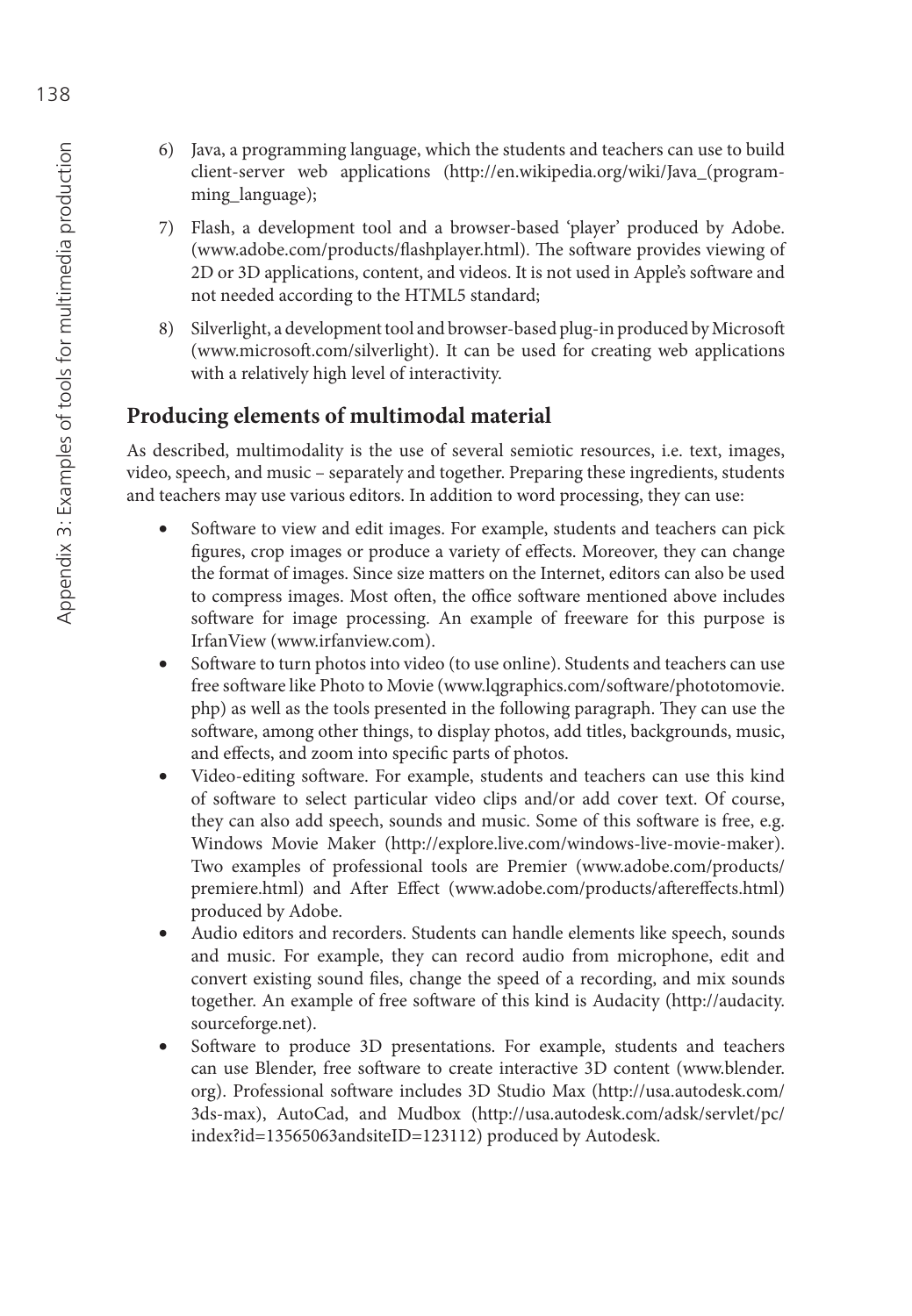• Software to produce e-learning objects. The students and teachers can use most of the software presented in the previous paragraphs for this purpose. Authoring freeware to assist teachers and students in the publishing of web content and e-learning objects (without the need to become proficient in HTML) includes Exe Learning ([http://exelearning.org/wiki\). Stu](http://exelearning.org/wiki)dents and teachers can also apply [commercial tools like Adobe Captivate \(www.adobe.com/dk/products/capti](http://www.adobe.com/dk/products/capti-vate.html)vate[.html\) or](http://www.adobe.com/dk/products/capti-vate.html) Articulate ([www.articulate.com\).](http://www.articulate.com)